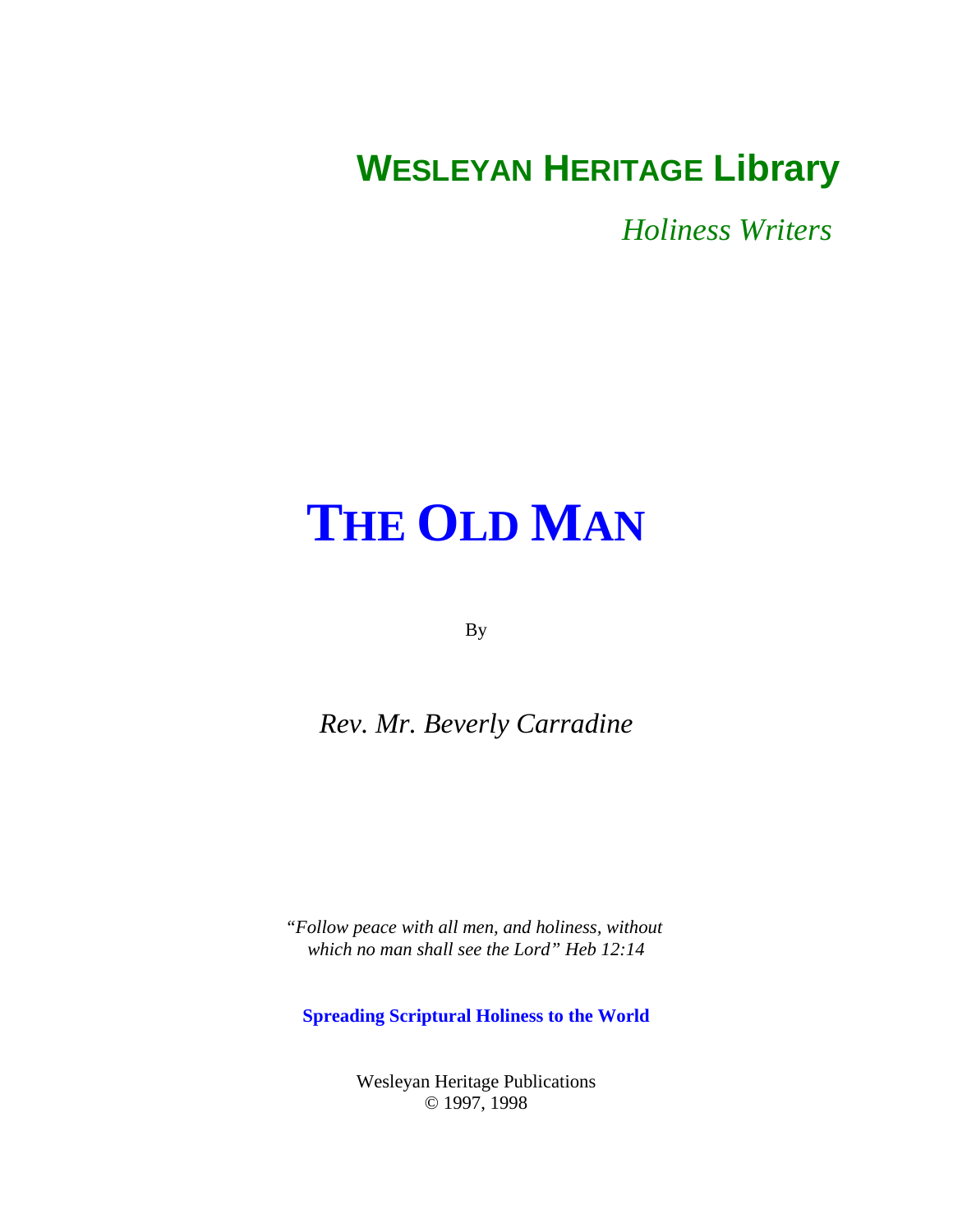# <span id="page-1-0"></span>**[THE OLD MAN](#page-0-0)**

By Beverly Carradine

#### **Content**

Chapter 1 [IS REGENERATION PURITY?](#page-4-0)

Chapter 2 [THE REMAINDER OF INIQUITY](#page-7-0)

Chapter 3 THE PROOF OF INBRED SIN IN [HUMAN TESTIMONY AND EXPERIENCE](#page-10-0)

Chapter 4 INBRED SIN AS RECOGNIZED AND [TAUGHT BY THE DIFFERENT CHURCHES](#page-13-0)

Chapter 5 [INBRED SIN AS TAUGHT BY THE METHODIST CHURCH](#page-17-0)

> Chapter 6 BIBLE PROOF OF INBRED SIN The Two Sin Offerings [The Twofold Presentation Of The Blood](#page-23-0) The Fountain Of Cleansing The Purging Fire "The Stony Heart"

Chapter 7 [THE BIBLE PROOF OF INBRED SIN \(Continued\)](#page-27-0) "Bent to Backsliding" The Saviour's Words The Baptism of the Holy Ghost

Chapter 8 [THE BIBLE PROOF OF INBRED SIN \(Continued\)](#page-31-0) The "Old Man" The "Flesh"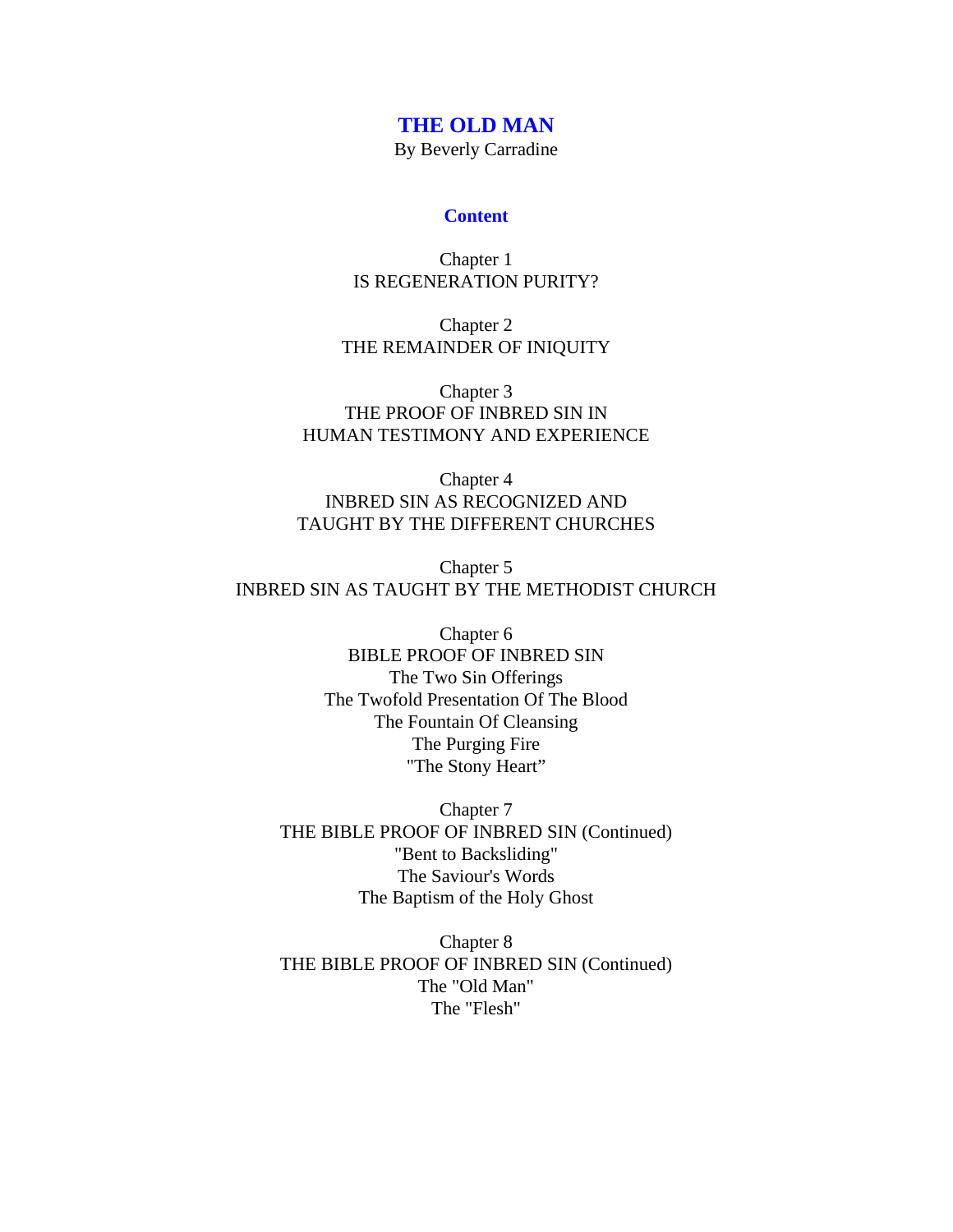Chapter 9 [THE BIBLE PROOF OF INBRED SIN \(Continued\)](#page-35-0) "Carnal" "Filthiness of the Spirit" "Sin Which Besets" "Superfluity of Naughtiness"

Chapter 10 [THE BIBLE PROOF OF INBRED SIN \(Continued\)](#page-38-0) "The Double Mind"

Chapter 11 [THE BIBLE PROOF OF INBRED SIN \(Continued\)](#page-42-0) The Seventh Chapter of Romans

Chapter 12 [VARIOUS TITLES GIVEN TO INBRED SIN](#page-50-0)

> Chapter 13 [A PICTURE OF THE "OLD MAN"](#page-54-0)

Chapter 14 [HUMAN METHODS OF DEALING WITH THE "OLD MAN"](#page-61-0)

Chapter 15 [HUMAN METHODS OF DEALING WITH THE "OLD MAN" \(Continued\)](#page-66-0)

Chapter 16 [THE DIVINE METHOD OF DEALING WITH THE "OLD MAN"](#page-72-0)

> Chapter 17 [HOW TO OBTAIN THE DELIVERANCE](#page-76-0)

Chapter 18 SCRIPTURES SUPPOSED TO TEACH [THE IMPOSSIBILITY OF POSSESSING A PURE HEART](#page-81-0)

Chapter 19 SCRIPTURES SUPPOSED TO CONTRADICT [THE FACT OF A SECOND WORK OF GRACE](#page-86-0)

Chapter 20 [MISCONCEPTION OF SCRIPTURAL AND RELIGIOUS TERMS](#page-94-0)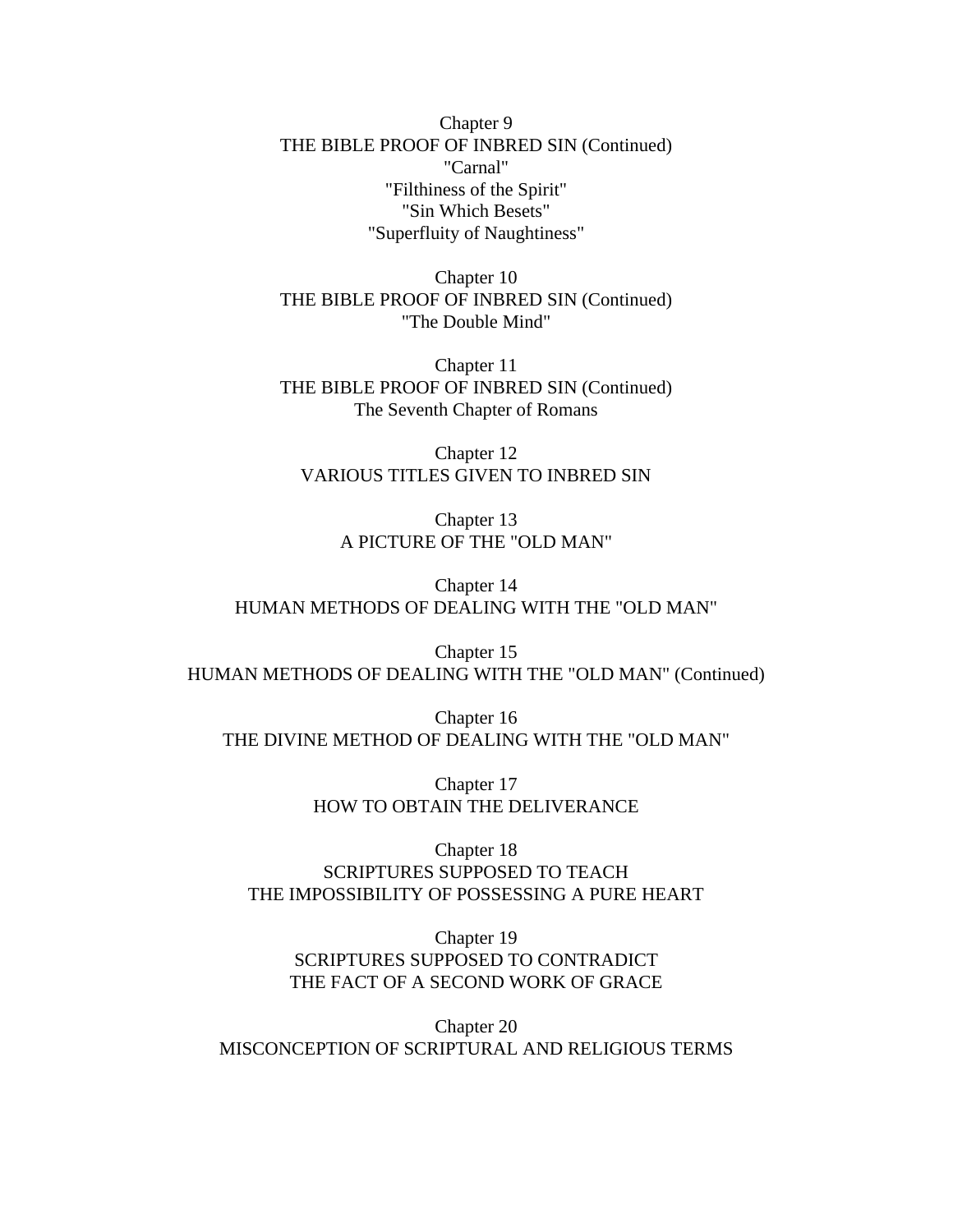#### Chapter 21 [THE SPECIAL WORK OF THE MESSIAH](#page-101-0)

Chapter 22 SOME CAUSES WHY PEOPLE FAIL TO [SEE AND OBTAIN THE GREAT BLESSING](#page-107-0)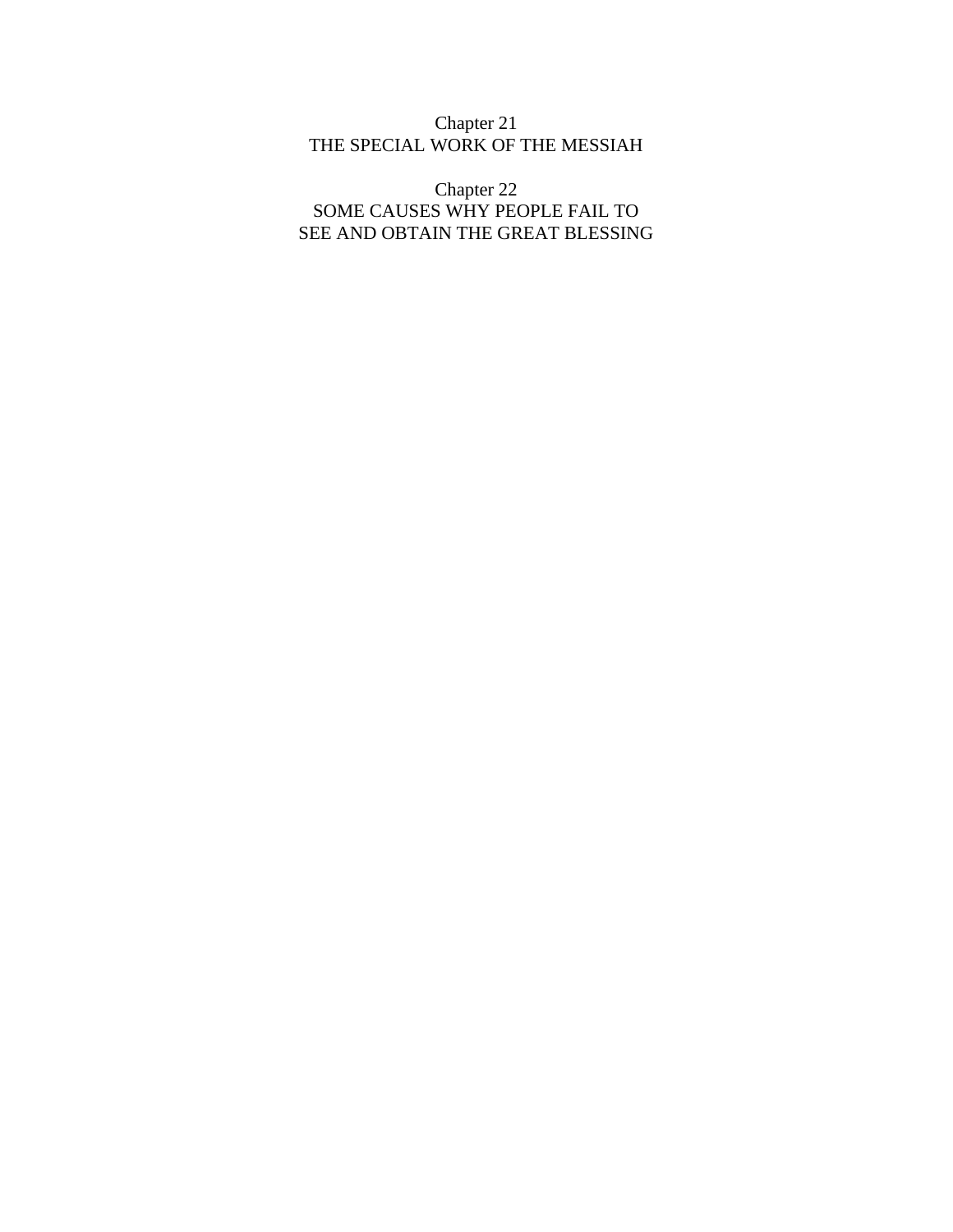# **Chapter 1 IS REGENERATION PURITY?**

<span id="page-4-0"></span>The question engaging many tongues and pens today is whether or not there is a principle or nature of sin left in the soul after regeneration.

It is beyond all doubt most important in its bearings upon the religious life. With it stands or falls the doctrine of a second work of grace; for if there be no "remainder of iniquity," then is regeneration all that God does for the soul, and nothing more is to be looked for save a development or growth in grace on our part. If, on the other hand, there is an evil principle left in the heart of the person born of the Spirit, then should all converted people begin at once to groan for deliverance. The fact that such a nature is left in the regenerated heart was never denied, according to Mr. Wesley, until the rise, something over a hundred years ago, of a man named Zindendorf, who taught that regeneration was purity.

Some one, we believe it was Bramwell, said at the time of the propagation of this strange doctrine that he foresaw that it would be the "devil's big gun," and so it has proved. It is now as a piece of spiritual artillery being shot in many quarters, and its echoes fill the land. Satan certainly made a tremendous leap or change in tactics when, from a teaching of despair that sin could never be taken out of the heart, he swept to the position that in regeneration the soul is made holy.

The explanation of this is evident to the thoughtful. If the adversary persuades men that regeneration is purity, and that it is also all that God can and will do for the soul, then does he stop them short of the obtainment of the entire sanctification of their moral natures, and so has reached the same end that he did when he taught that sin had to stay in the heart. In either case sin is covered. A great change has been made in tactics, but the same end is reached. Sin is left in the soul.

A great stress is laid by the Zinzendorfian following of the Church today on the word "regeneration," and the figure of birth which it stands for. Regeneration, they say, is the new or spiritual birth. We are born of God, and such a birth precludes all idea of anything unclean, unholy, or carnal left in the soul. In this way they endeavor to get rid of the fact of carnality or inbred sin left in the regenerated man.

To establish what they contend for such reasoners are compelled to look to nature for a rule of analogy, to the Bible for proof of what they say; and finally to be able to summon human witnesses in further substantiation and confirmation of the doctrine. Strange it may appear to some, but no to all; neither nature nor the Bible nor human testimony will stand by them in the establishment of their hypothesis.

Let nature be examined first. What can we find in a physical birth that will bear us out in claiming, by way of analogy, purity or perfection for the spiritual birth or regeneration? To our surprise, on investigation we find that nothing is born perfect in the physical world. Let a careful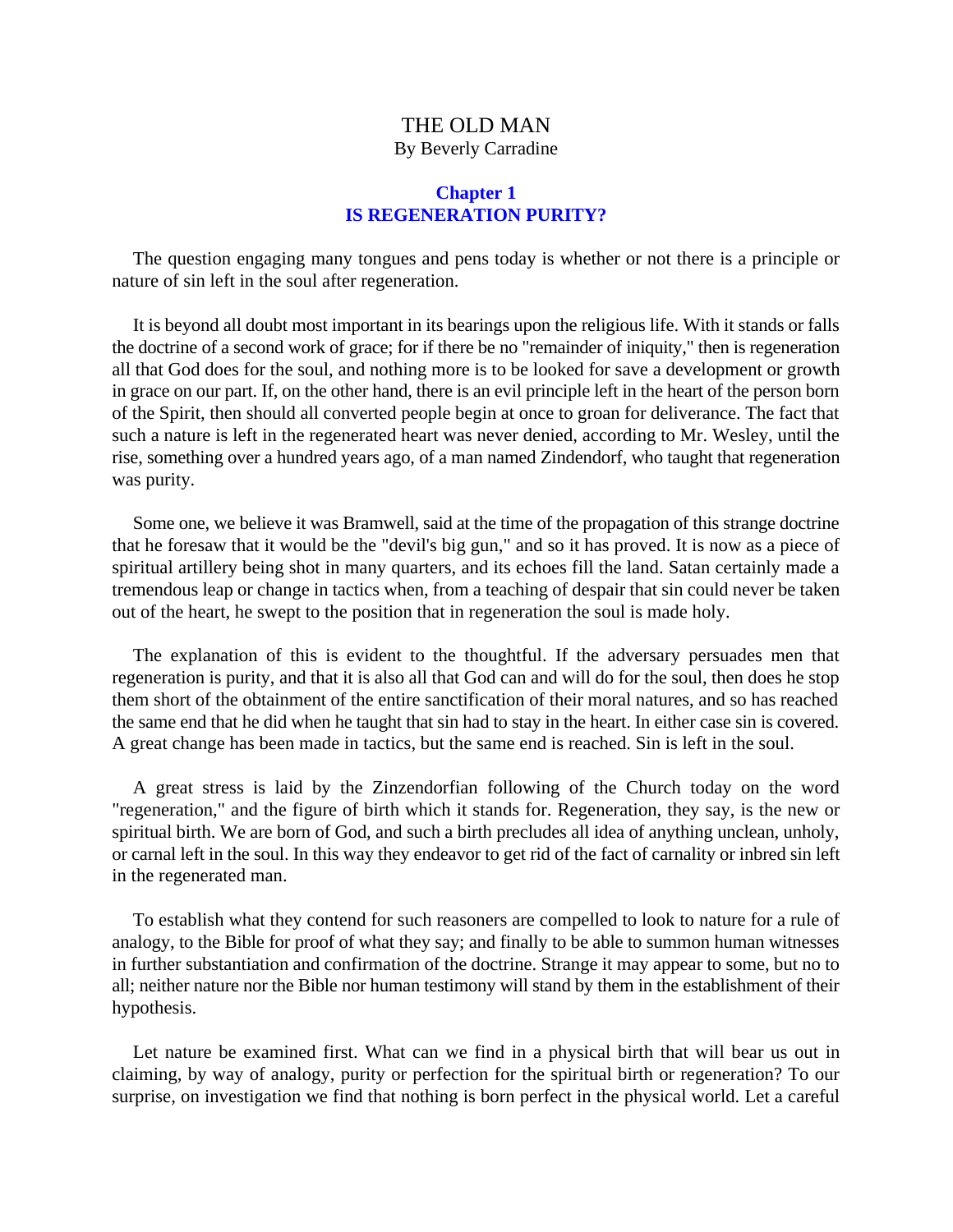examination be made, and the inquirer will find that no human frame is perfect, that one part does not exactly correspond to another part, and that one side of the skull is never the exact counterpart of the other. He will also see that it is the same way with the face: the two eyes are hardly ever on a straight line with each other, the ears frequently differ, one side of the face is not precisely similar to the other, and so on through all the members of the body. According to this we have no right to assume perfection in the spiritual birth from anything we see in the natural world.

In addition to this, we observe that every creature born into the natural world comes into it with the principle of death in its body. Life is there, but so is death. Is it more astonishing to say that goodness is planted in the regenerated man, and this goodness in the face of evil, than to say that a principle of life and one of death and decay is in every creature born into the world?

Going from the idea of perfection in physical birth to that of purity, we find on the very threshold of inquiry that nothing in nature is born clean. The calf after being born is licked clean by the tongue of its mother, while every child that is born has to be washed clean immediately after its birth. According to the testimony of nature, birth is one thing and cleanness is another.

To force the birth figure is to run into folly and absurdity! To say that to be born of God necessitates the experience of holiness, and ground this argument on the figure of natural birth, throws such reasoning open to most absurd conclusions. For instance, to be born of man is to become human but can we say that to be born of God is to become divine? Are we ever gods? Evidently there is nothing in nature to give us a right to say, by way of analogical reasoning, that spiritual birth means purity or perfection.

Suppose we consider the second argument for purity in regeneration, based on the Bible, and lo! when we turn to the Word of God we discover at the first glance that regenerated people there are urged to go on to perfection. They are told that God wills their sanctification, and can sanctify them wholly and preserve them blameless. Paul told the Christian Hebrews that the object of their discipline as spiritual children was that they might become partakers of "his holiness." All the Epistles are written with a recognition of something to be gotten rid of, and a state or condition to be reached. What the Scripture says positively on the subject will be treated in other chapters of this volume. Enough is seen here to reveal that the Bible gives no authority for claiming purity or holiness at our spiritual birth.

When we look for the third argument, to be materialized in the person of human witnesses who claim purity and perfect love as the direct and immediate result of regeneration, without any subsequent exercise of soul, and following experience, such witnesses cannot be found. Men indeed are found who will write such things on paper in controversy, but it is noticeable that they will not stand up in the great congregation and claim purity, perfect love, and holiness on the simple experience of regeneration. It is no trial to write very loftily with the pen, but, brought face to face with men and God, the tongue stammers, the jaws lock, and the witness of the regenerated man to purity is difficult to be heard in the land.

It strikes the author that one trouble with the Zinzendorfian wing in the Church is in giving a meaning to the word "regeneration" that it does not possess. To get rid of a second work of grace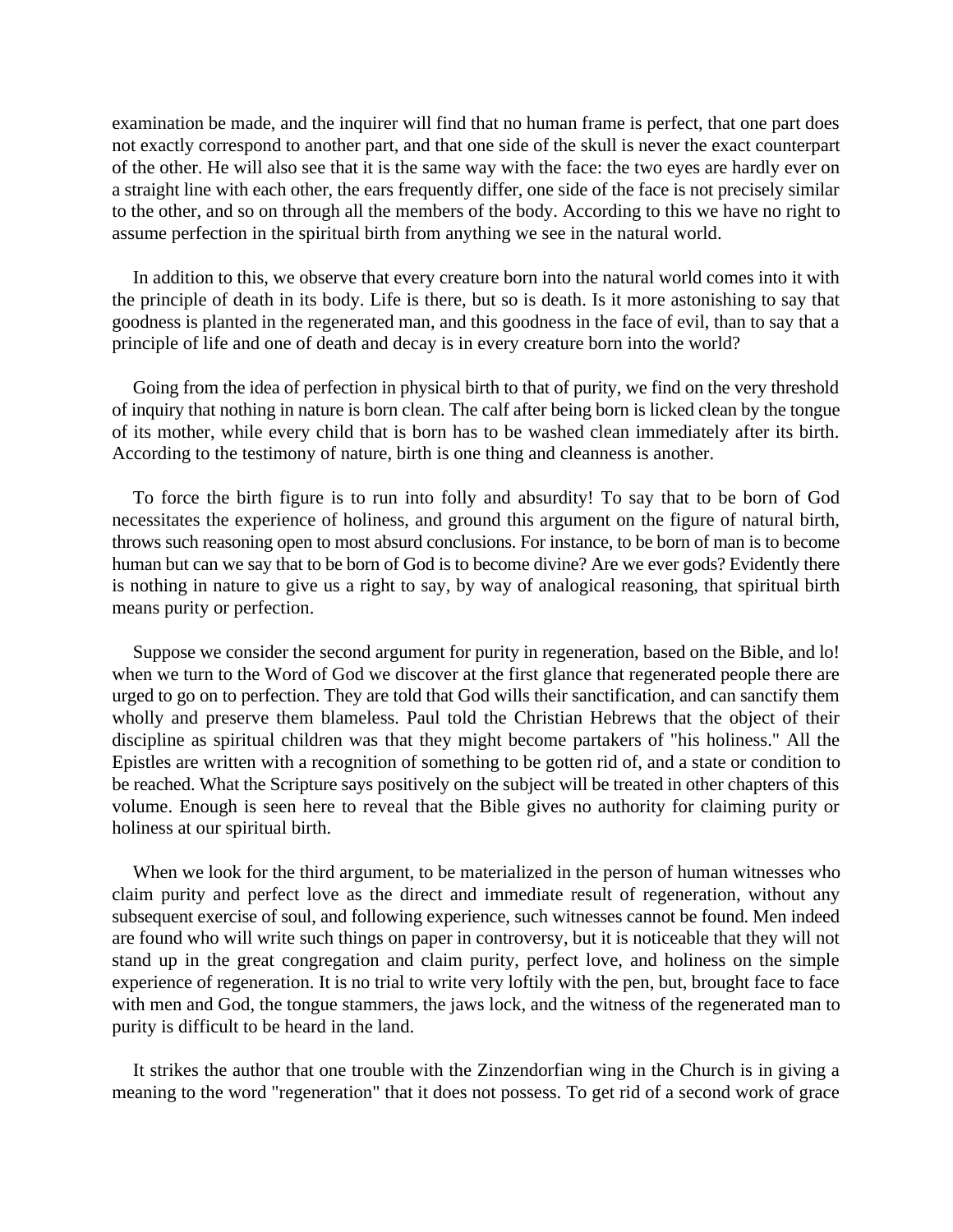many in the Church have made the word to include everything. The word, as found in English and Greek lexicons, means to be born again, to reproduce, to renovate, etc. In no place or book do we find the words "freedom," "purity," "perfection," or "holiness" given as definitions of "regeneration." Hence we affirm that a man has no more right to attach such meanings to the word than to say that a house means a building, and also a meadow, field, wood, and plain.

Another mistake with the Zinzendorfians is that, knowing but one experience in their souls, they have made all Scripture bend to describe what they possess. There are passages that describe a life and experience which they are strangers to; but, with an assurance that is amazing, they appropriate all; and, when driven to the wall in regard to these passages, say that they describe the life that they are not living but ought to live, but that still it is regeneration. A mere boy should here be able to answer them with the words: "If this is regeneration described in these lofty passages, and you are regenerated, you should have them; if you have them not, where are you, and what are you?"

Here I find in the Word of God statements of "heart circumcision," "dead to sin," "alive unto God," "the body of sin destroyed," "perfect peace," "perfect love," "pure in heart," etc.; and yet here is a man about whose heart the divine circumcising knife has not come; the nails and thorns and death of the cross are an unknown spiritual experience; and perfect peace is unknown, and death to the world is unknown; and, marvelous to say, he claims it all with his pen, in controversy, while his conscience gives the flat denial, his best friends are skeptical, and there is no answering fire from heaven on the part of God.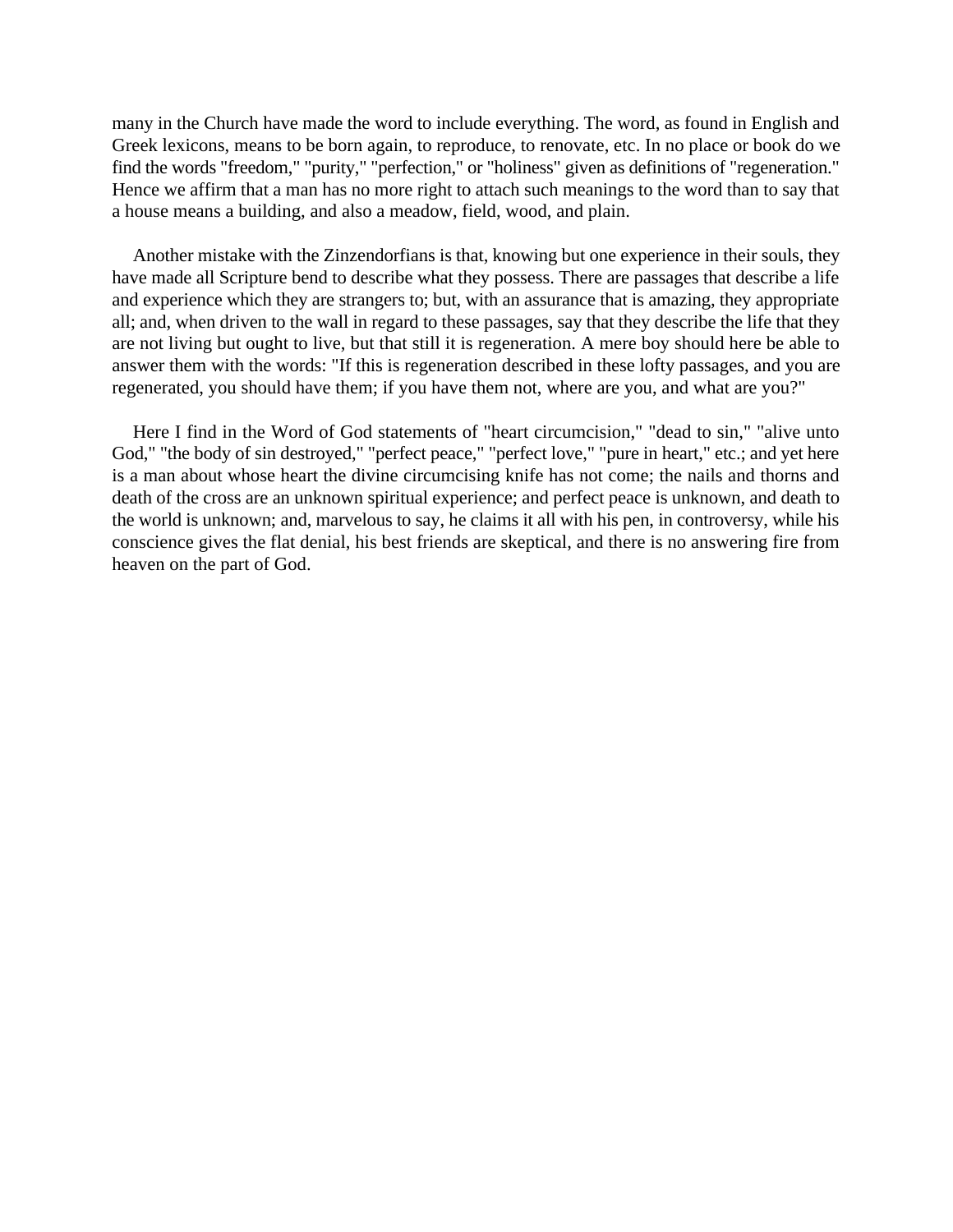#### **Chapter 2 THE REMAINDER OF INIQUITY**

<span id="page-7-0"></span>There is a universal consciousness of something of a troublesome and afflicting nature left in a regenerated heart. This something many have agreed to call inbred or inbeing sin. Others call it the "remains of sin." This last expression, if not explained, is apt to be misleading. The idea naturally conveyed by such a term is that regeneration destroyed the greater part of the sinful nature of the individual, but left various scraps, tendencies, and things of that kind. It sounds as if an animal had been killed and taken away, with the exception of his horns, hoofs, and some pieces of skin and hair. The expression "remains of sin," unless explained, is apt to convey the idea of a partial regeneration, when Scripture and experience both agree as to a complete regeneration.

The query arises in the mind: Why should there be "remains" left in this work? If some engine or agent of power can destroy the bones, muscles, and viscera of an ox, why not the horns, hoofs, and hair? If regeneration changes me, why should a sinful nature which is called remains of sin be left in us? If we are careful to teach two kinds of Sin, the one personal and the other inherited, a wickedness acquired and a depravity received at birth, light will begin to dawn upon the mind. Justification and regeneration deal with personal sin and guilt, and sanctification with inherited depravity.

Of course the objection will be raised as to what regeneration does, if the carnal mind is left. The answer is that regeneration, according to the meaning of the word, is life implanted in a dead soul; and this life may be planted in the face of something else, as a rose can grow in the same clod with a weed. The blunder made by the objector is in making regeneration mean purity, when it really means life.

Another objection urged is that if we are born of the Spirit then we are spiritual, and how can we be carnal? But the Scripture answers this by plainly teaching that in the regenerated life we are both carnal and spiritual. This was said of the Galatian church which had the "flesh" (carnal mind ) and the "Spirit" lusting against each other in their hearts. The same thing is stated in regard to the Corinthians whom Paul designates as "babes in Christ," hence born of God, but adds, "ye are carnal."

This dark, troubling something within us is not the remains of our actual sins and personal guilt, but the inherited bias to sin or evil nature with which we began life. It is something that cannot be pardoned, hence is not susceptible of regeneration. It is not subject to the law of God, neither indeed can be, and so awaits not an impartation of life, but a movement of destruction and death. For lack of a better name the Church calls it inbred sin. In the caption of this chapter we call it the "Remainder of Iniquity," which is the true translation of James i. 21, rendered by King James translation "superfluity of naughtiness."

Inbred sin is in us all at birth. We are not to be condemned for this, and are not. It is not our fault, but our misfortune, that we enter life with original sin or a bent to evil in us.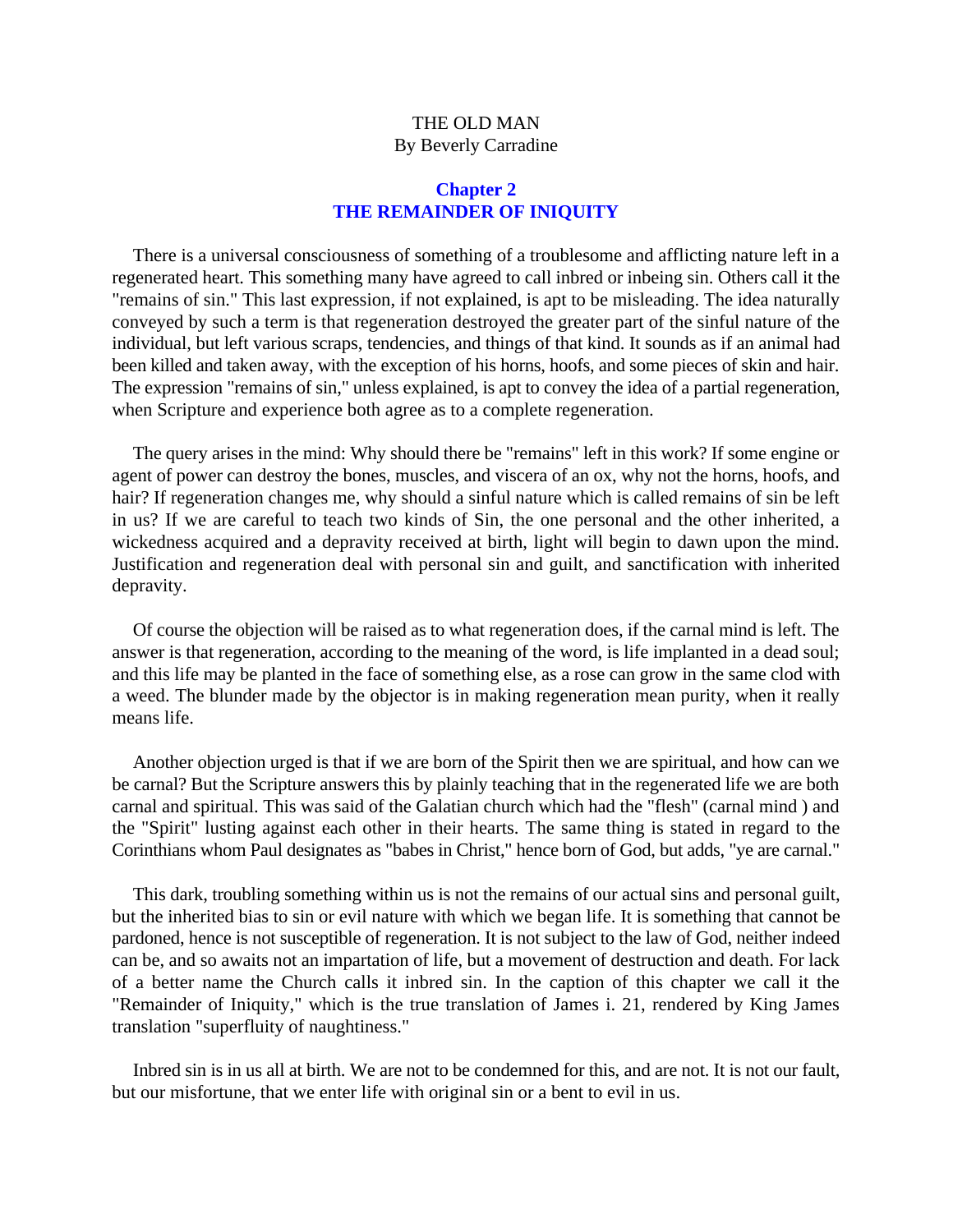According to Paul, in Romans, justification unto life is brought to the race through Christ. If we coming from childhood into years of accountability realize condemnation, it is not for inbred sin, but for our actual transgressions. Every child, then, is born in a justified relation to God, but enters the world with inbred sin. If the child dies in early life. the one work of the Spirit is to sanctify it, or destroy inbred sin, as the child has done nothing to need pardon.

If the child lives to years of accountability, according to all human observation and experience, two things happen: one is that actual or personal sin is committed, and the other that an acquired wickedness is added to the inherited depravity. No one who observes and thinks a moment will deny this. We by our sinful courses deepen the malady within, give additional twists to the crooked nature, and by a series of misdoings add to the dark stock of trade in the soul. This last is an acquired wickedness or evil bent. For this last we are alone accountable.

With this burden of actual transgressions and acquired evil we come to God with repentance and faith in Christ, asking for pardon and salvation. In the work of justification and regeneration we obtain the remission of these personal sins, and the washing away of personal guilt, the rectifying of the moral wrong we have done to ourselves and the implanting of the divine life in the soul.

Something is left. That something, according to Paul, is "not subject to the law of God, neither indeed can be." He calls it the carnal mind. If this is so, then regeneration did not change it. It is overshadowed, overpowered by a mightier life, but is itself not susceptible of the regenerating grace of God. It awaits another divine work, not of regeneration or life, but of sanctification or death. It is a nature that cannot be pardoned, cannot be justified, and hence cannot be regenerated; for justification must precede regeneration in the kingdom of grace. It is not subject to the law of God--" neither, indeed can be." It is hopelessly condemned. It is to die, to be crucified, burned out with the baptism of the Holy Ghost, and destroyed. But regeneration is neither crucifixion, the baptism of fire, nor destruction; it is a birth and life.

To make the matter plainer, we use a simple illustration. A boy starts to roll up a big ball of snow, by taking a large rock or chunk of wood to begin with. In a little while it becomes huge with its additions and accumulations. Now put this ball under the sudden dash of a waterfall, and the snow all at once disappears, but the original rock or chunk is left. So we start out with inbred sin at birth. In a few years we add to it by our own misdeeds. What a dark life we soon roll up! Under the "washing of regeneration" all these personal sins and acquired evil are swept away; but inbred sin, the original rock or chunk is left; and let men say what they will, they all feel that it is there.

Now, as we said a few paragraphs back, we are not condemned for inbred sin at our birth. No man is sent to hell because of what Adam did to him and in him, but for what he did himself. But while this is so, yet when God reveals to us this inbred or original sin remaining in us, and shows the way of deliverance, then from that moment we become responsible for its existence in our souls. In a sense our sheltering it in our hearts becomes a personal sin, and we are in danger of going into shadow and condemnation.

To illustrate this responsibility we bring forward a case. Suppose a keg of powder has been placed under a man's house and right beneath the hearth where a fire is burning, but he is ignorant of its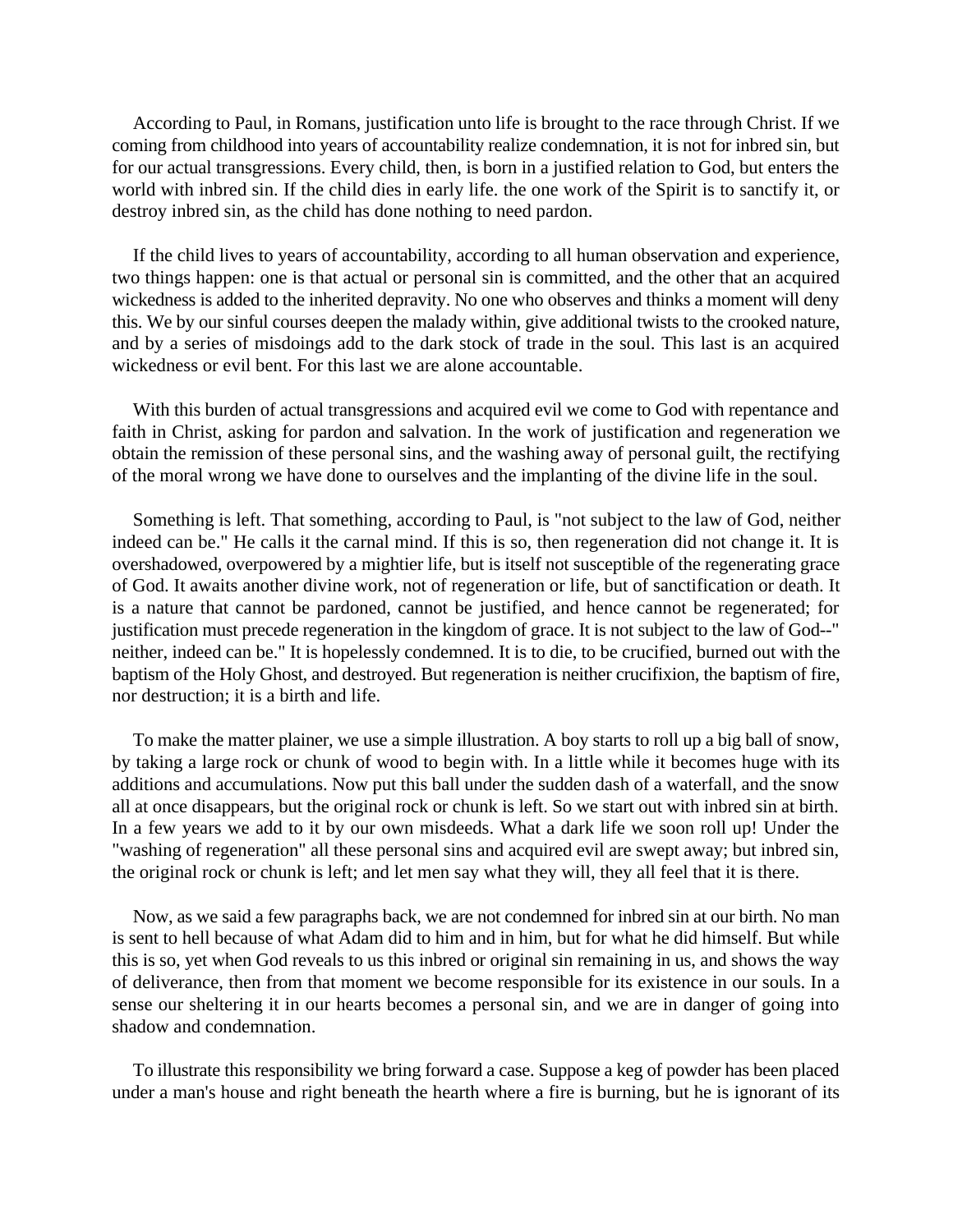presence there. After awhile a coal drops upon the keg, burns its way through the top, and there is a terrible explosion, in which the man's family is destroyed. Fearful as is the occurrence, no one condemns the man. But suppose he had been told that the keg of powder was there, and he saw it for himself in its proximity to the fire, and went away without removing it. Then, when the explosion took place and his family were killed, everybody would condemn him and say that he was a guilty man.

He who is born with inbred sin is not regarded as being guilty for that, because another hand, so to speak, placed it there. But when God, by his Spirit, reveals the evil nature, its danger and the way of deliverance, and the man fails to seek and secure the deliverance provided for and offered him, then does he become a guilty man and is to be condemned both by men and God.

Here, then, is the "remains of sin." Not the remains of personal transgressions, for they are all pardoned. Not the remains of personal guilt, for that is all washed away in regeneration. Not fragments of tempers, thoughts, and desires that the grace and power of God could not altogether manage or dispose of--that would teach a partial regeneration. Not the remains of sin at all in these senses, but the "remainder of iniquity" that carnal mind, with which we entered the world, which is unsusceptible of regeneration, and which, therefore, is left in the regenerated heart, overshadowed, overpowered indeed, by the grace of God, but still there, and awaiting that death and destruction which comes in sanctification.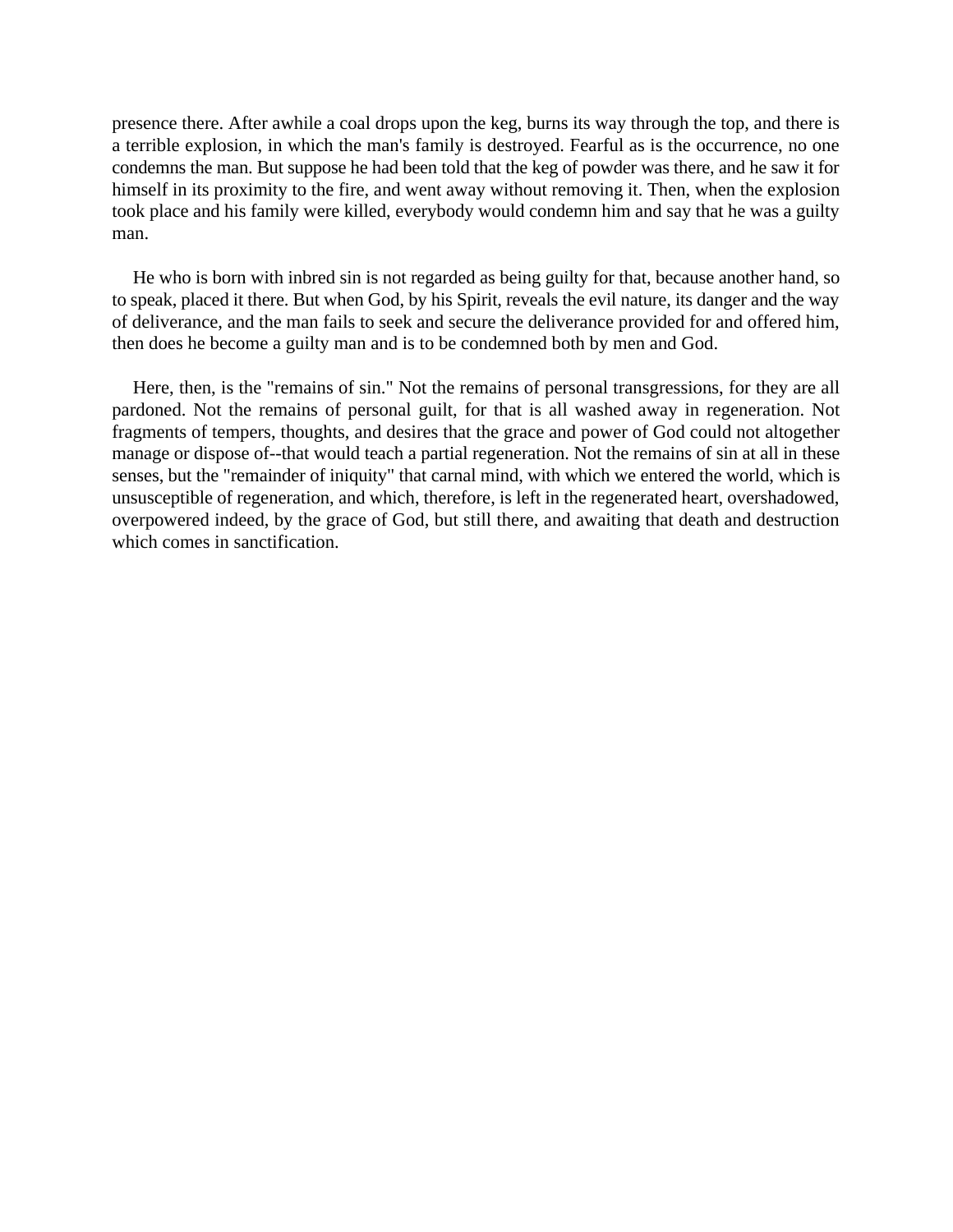# <span id="page-10-0"></span>**Chapter 3 THE PROOF OF INBRED SIN IN HUMAN TESTIMONY AND EXPERIENCE**

One class of proof of inbred sin is seen in the confession and testimony of Christians. It is to be found in biographies and autobiographies, in letters, and oral acknowledgments. Out of all countries, and from all ages of the world, comes the confession of regenerated people that they recognize in their hearts a dark indwelling something that brings sorrow, humiliation, and often condemnation.

The admission is that it is a rooted something, not a temptation, not a susceptibility to temptation; but a movement, bias, principle, or nature of evil located in the soul; that it is struggled with, wept over, watched against, in vain; that the heart tries to expel it, but, while subdued and kept under, it is still felt to be there, and at the most unexpected occasions asserts itself in thought, desire, word, and action.

Out of a host of witnesses that we could cite, of eminent people, we quote from one well known to many thousands--viz., Bishop McKendree. After writing about his conversion to Bishop Asbury, he adds; "Not long after, I heard Mr. Gibson preach on sanctification. I examined my heart, and found remaining corruption."

In a holiness convention in one of the Southern States the author had pointed out to him a superannuated Methodist preacher who had greatly hindered the holiness movement in that place. One morning, at the close of the convention, the gentleman arose under evident conviction and said: "You all know me. You know that I am a child of God, and have been serving him for over forty years. Yet I am compelled in truth and honesty to make this confession, that in all these years I have felt something away down in here that I wished was out." As he stood boring his finger like an auger over his breast, the action was even more impressive than the words he had uttered.

In a certain Western city, during one of the revival services held by the writer, a Congregational preacher swept into the blessing of sanctification. When he first spoke in the testimony meeting he told the audience that he had all that the evangelists preached and possessed, and was a happy man. He looked so; and with his good, shining face he was more likely to prove a stronger adversary to the doctrine that was being preached than violent opposition. But the revelation came to him; and one day while he was singing in the audience he sunk suddenly into his seat, and covered his face with his hands. God had poured in the light at last, and he saw that dark something in his soul that Christ wants to take out of every believer. We copy his own statement, written a few weeks afterwards, for a holiness paper. He said: "I attended the meetings from the outset as much as my pastoral duties would permit, with the intention of getting what benefit I could from them. I did not believe the doctrine preached, but w as hungering and thirsting for righteousness. On the evening of the 26th, when the call was made for those who had been sanctified to rise, I stood up, feeling that I had consecrated myself afresh to God, and was set apart anew by him to his service. This was what I understood by sanctification. While I was standing singing, and feeling quite happy, suddenly like a flash conviction came to me; then followed another and another revelation of things that I must do,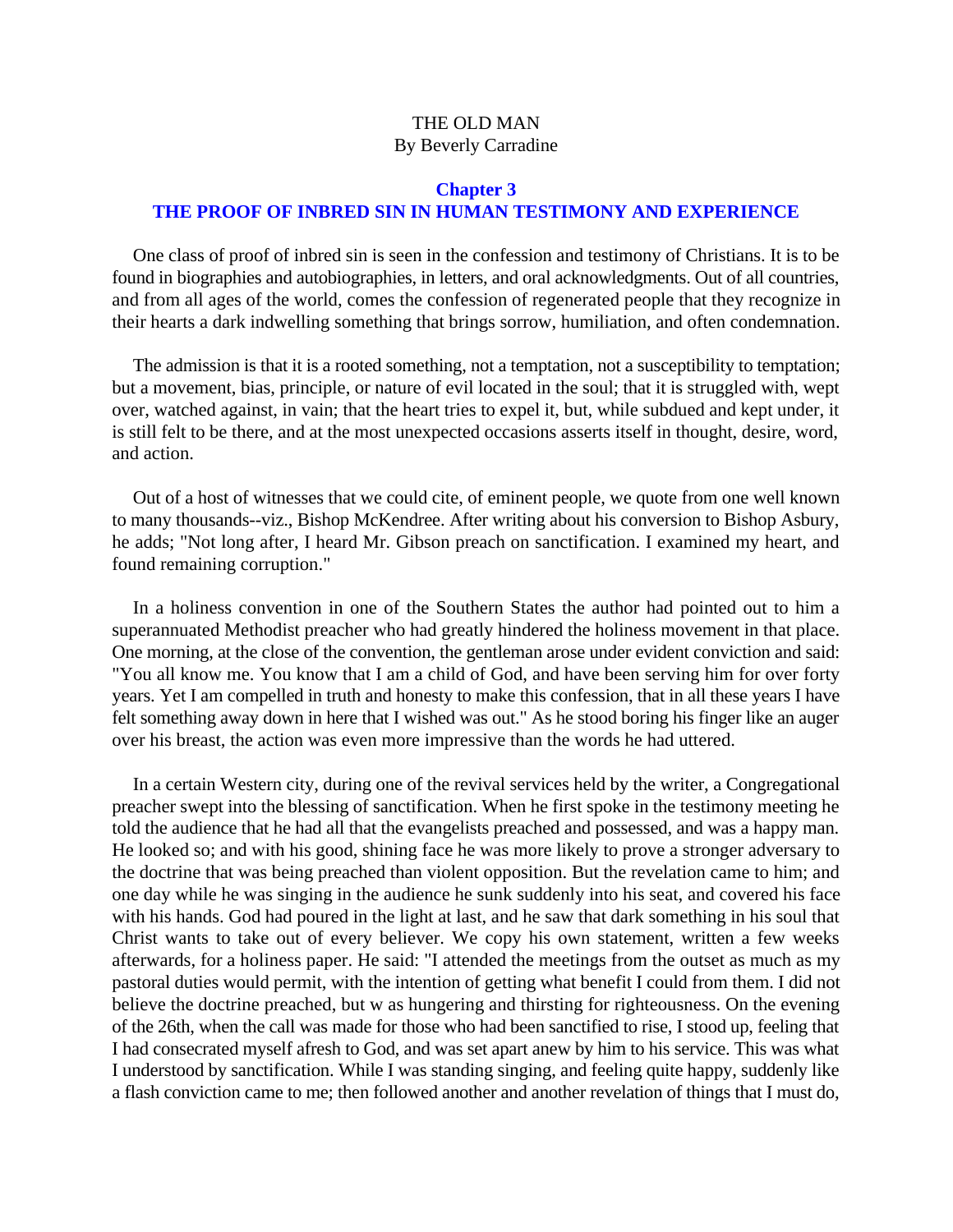idols in my heart that must be destroyed, impurities that must be cleansed. I sank down in my chair, and felt as if I were sinking through the floor into the earth. All this took place in two or three minutes. Then when the self-revelation was completed the strangest sensations followed. It seemed as though something like the fingers of a very soft hand gently separated something from me, and it fell off from me into the earth.''

This remarkable experience from an intellectual and cultivated minister of the gospel speaks for itself. He went on to describe the "filling up" of his soul, but we only have need here for the confession of inbred sin.

Ministers of the gospel, who were true and loyal men, have made the following acknowledgments in the author's presence: One said that "the praise of men was as sweet as dripping honey" to him. A second said: "I cannot keep from jerking my horse." A third admitted: "I cannot keep from speaking irritably and roughly to my wife." A fourth confessed that the great pang of his heart was the memory of having spoken harshly, and habitually also, to his wife, who was now in heaven. A fifth said that he had again and again slapped his little boy because he came around him when he was preparing a sermon. A sixth declared that he would have revenge on a certain bishop for an appointment that he had received. A seventh never opened his Bible at a great camp meeting during the whole ten days that it lasted. An eighth, at the same camp meeting, he retired to rest night after night without kneeling in prayer. These last four are among the strongest opponents to the present holiness movement that we have; and yet no man, either out of or in the Church, questions the fact that they are regenerated men.

These things are not written in a fault-finding spirit, or as a personal attack upon these brethren, but simply to call attention to the fact that there must be something left in the soul to produce such results as have just been mentioned.

A second human proof is found in the experience of Christians.

In the first gladness of the hour of salvation the young convert dreams not that anything of evil is left in him. He may have gone on for days and weeks in his blissful ignorance; but the discovery comes at last, as it comes to all.

Young Christians realize to their amazement this dark indwelling something. It is a mistake to call it temptation. The wonder and grief arise from the consciousness of an inward proneness to do wrong. Older Christians, after years spent in the service of God, find the same thing in their souls, to their profound pain and humiliation. Many are puzzled over it, and all lament the indwelling nature,

A converted Indian described it in the words, "I find two Indians in me: one good Indian and one bad Indian;" while regenerated people everywhere, if perfectly honest, must confess to the existence of a Sunday man and a Monday man; and the Monday man does not appear at times to be at all closely related to the Sunday man.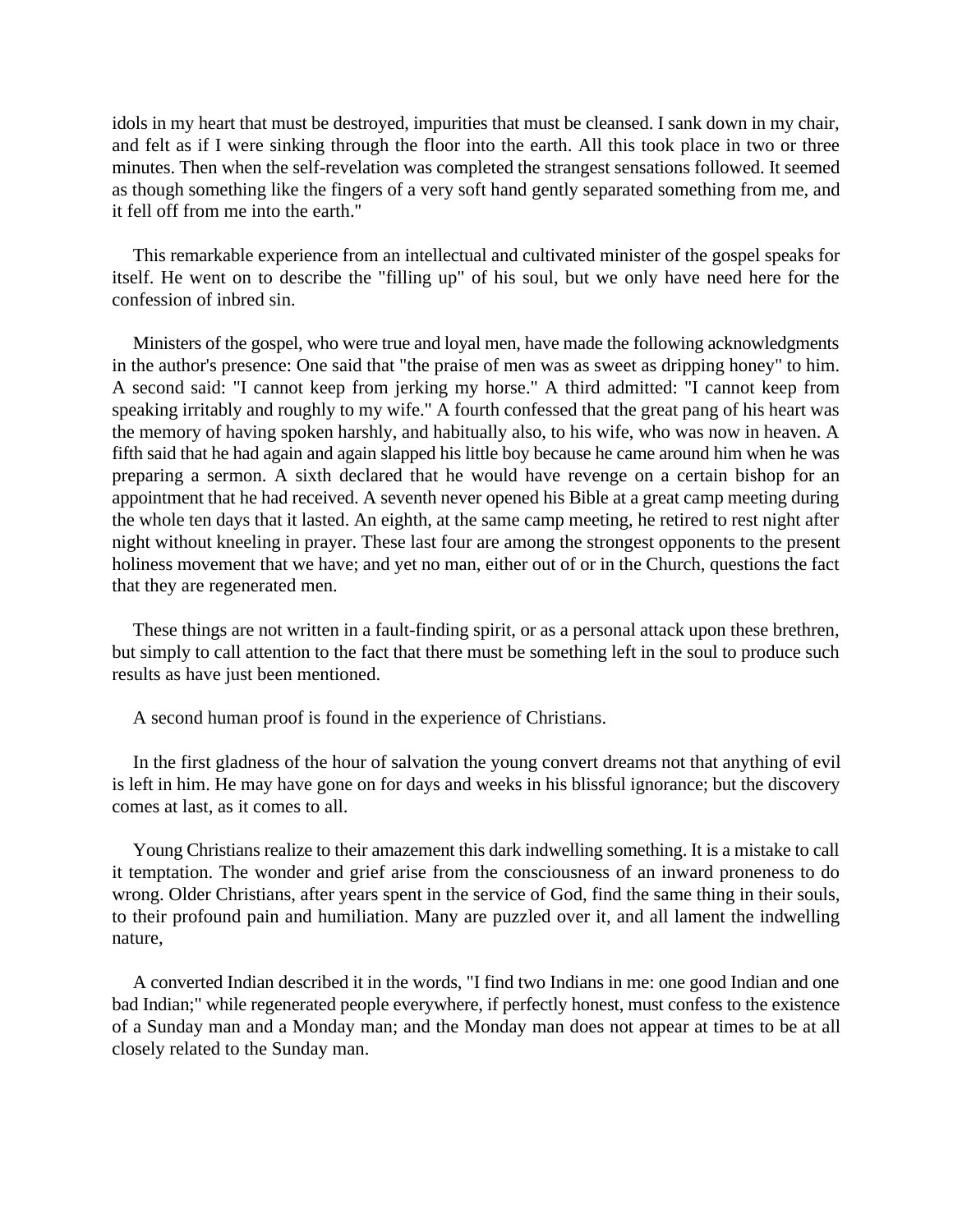For the glory of God the author testifies to his own personal discoveries in this line: My conversion was bright and thorough. No one doubted my spirituality in the ministry. For twelve years or more preceding my sanctification I never put my head on my pillow at night without first obtaining a sense of my acceptance with God. My first vivid impression of sin in my heart was through a sudden loss of temper, months after my conversion. At the time it occurred I was never more faithful in my Christian duties, and was praying four and five times a day on my knees. The thing that startled me was that when the temper burst forth it came out full grown. There was no "blade, ear, and full corn in the ear" process. It came out the full ear! I was much shocked, and did not know how to account for it. A year after the same thing occurred. Four years after that it flamed out again in a protracted meeting, where I became vexed with the stubbornness of the unconverted. On a fly leaf in my Bible I wrote down a number of dark things that I found in my heart, and which I felt ought not to be there. One was levity, another uncharitable speech, and still another an unsanctified ambition. I did not regard these to be temptations, but felt that they were rooted in me somehow. This was years before I had thought about or formed an opinion concerning sanctification. My prayer was continually that God would take these things out.

As the years rolled by I added to the dark list on the fly leaf of my Bible until I counted sixteen specifications in the bill of charges, which, under the light of the Spirit, I had made out against myself. On going to New Orleans I was made so to suffer through a wrong done me by an individual that I had to lie for hours on my face in prayer to keep resentment and hate from having a permanent lodgment.

From these and other things I saw, as Mr. Wesley calls it, "the ground of my heart." The view sickened and humbled me. Some months after this, while preaching at the Seashore Camp Ground on the "Disobedient Young Prophet," I became convicted under my own preaching of the need of a deeper cleansing than I had ever before received, and an enduement of power along with it. Tired with this feeling, I leaped on the altar, and called for those who felt as I did to meet me there. Some that read these lines will remember the remarkable scene that followed.

Nearly nine months after this, during a meeting held in my own church in New Orleans, I was praying alone in the altar, when my prayer was turned in on myself, and my soul was literally wrenched in an unutterable agony to be rid of a dark indwelling something that made itself felt as I prayed. I shall never forget the twist of soul in this fruitless effort through prayer to expel this something.

Of course I will be accused here of making inbred sin a tangible and material thing--in fact, an entity; but my reply to such objectors is, Only wait until the light comes in upon you, as it did to the prophet Isaiah, and to many others since that day, and there will be at once a most painful but thorough understanding of an experience that seemed before to be without foundation.

This dark something has been taken out of my heart, and has been gone six years, since the morning of my sanctification. Let men speculate and be as skeptical as they will, but the writer knows that for six years he has had perfect inward deliverance and rest. Free moral agency is left; susceptibility to temptation remains; but that dark, sad something that used to burden the heart and destroy the joy and disturb the mind and fret the spirit--that, thank God, is gone.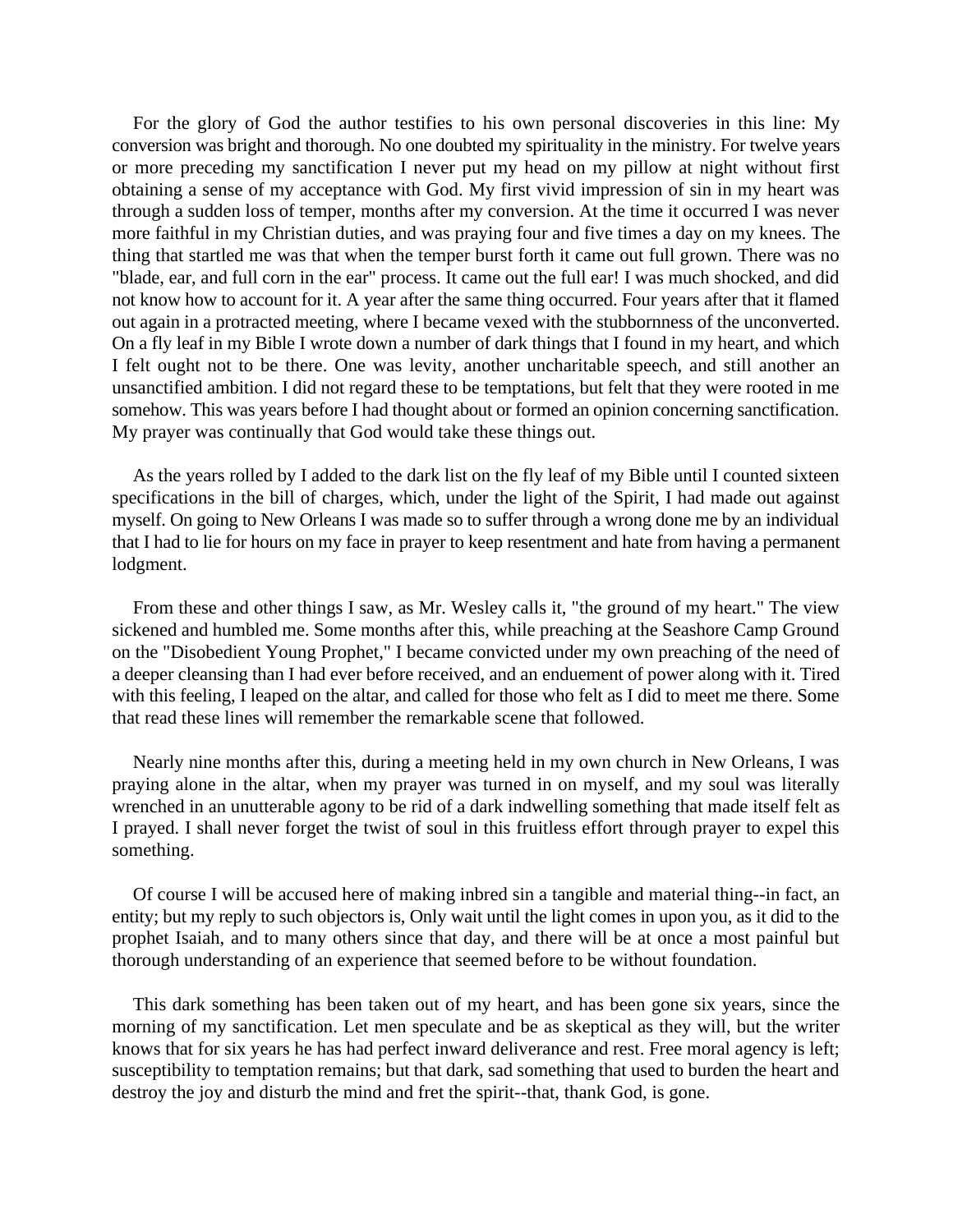# <span id="page-13-0"></span>**Chapter 4 INBRED SIN AS RECOGNIZED AND TAUGHT BY THE DIFFERENT CHURCHES**

This proof of inbred sin is found in the writings of the standard authors, articles of religion, and creeds of every one of the branches of Christ's Church in the world.

Mr. Wesley once remarked that there is not a single denomination or Church on earth but recognizes remaining sin in the regenerated heart, by providing in their teachings for its removal some time in the future. Some place this deliverance from sin in the near, others in the remote future, and still others in eternity itself; but the fact that they all teach that purity is to follow pardon, some time or another, is unquestionable proof of the fact that these same Churches recognize a sinful nature or principle left in the regenerated soul.

#### **THE PROTESTANT EPISCOPAL CHURCH.**

The Ninth Article of Religion says: "Original sin standeth not in the following of Adam, but it is the fault and corruption of the nature of every man that naturally is engendered of the offspring of Adam; and this infection of nature doth remain, yea in those that are regenerated."

#### **THE PRESBYTERIAN CHURCH.**

The Confession of Faith (Chap. IX., Sec. 4) has this to say: "When God converts a sinner, and translates him into a state of grace, he freeth him from his natural bondage under sin; yet by reason of his remaining corruption he doth not perfectly, nor only, will that which is good, but doth also will that which is evil." In Chapter XIII., Sections 2 and 3, we have this additional statement made: "There abideth still some remnants of corruption in every part, whence ariseth a continual and irreconcilable war."

#### **THE CATHOLIC CHURCH.**

The teaching of this body is well known, that by the fires of purgatory the soul is cleansed and freed from remaining filthiness. This purification by the fires of another world is a plain statement of something left in the pardoned soul of a sinful or evil nature. The Council of Trent, whose canons are the highest standards of doctrine and discipline of the Roman Catholic Church, at its fifth session, held June 17, 1546, issued this confession: "But this holy synod confesses and is sensible that in the baptized there remains concupiscence, or an incentive (to sin), which, whereas it is left for our exercise, cannot injure those who consent not, but resist manfully by the grace of Jesus Christ "

#### **THE LUTHERAN CHURCH.**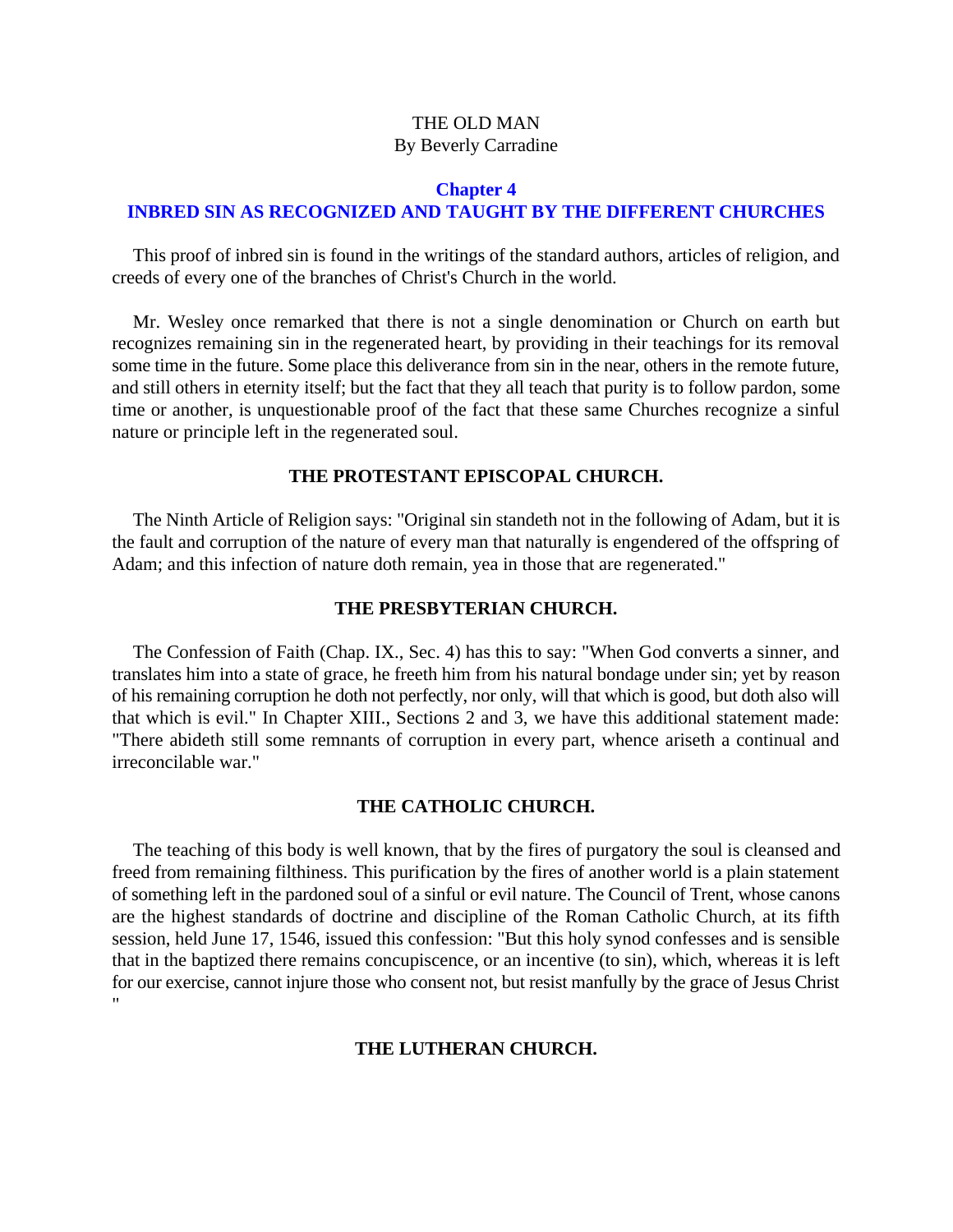We take the following from the Augsberg Confession: "Since the fall of Adam all men are born with a depraved nature, with sinful propensities. That the Son of God truly suffered, was crucified, died, and was buried that he might reconcile the Father to us, and be a sacrifice not only for original sin, but also for all the actual sins of men. That he also sanctifies those who believe in him by sending into their hearts the Holy Spirit." Remaining sin after justification, and its final removal, is here plainly taught.

#### **THE CONGREGATIONAL CHURCH**.

The following is taken from their Confession of faith: "We believe that those who are thus regenerated and justified grow in sanctified character through fellowship with Christ, the indwelling of the Holy Spirit, and obedience to the truth; that a holy life is the fruit and evidence of saving faith." In the words which we italicize we notice that a holy life is said to be the fruit of saving faith. In a word, the tree has been planted in regeneration, and afterwards comes holiness, a distinct thing.

#### **THE SHAKERS.**

We quote from a volume which, summing up their teachings, says: "Shakers hold that the true Christian Church is a congregation of souls baptized with that degree of Christ's Spirit which harvests them from the selfish, sinful elements of the world, absolves them from the bondage of sin and the power of sinful temptations." Let the reader remember that regeneration is a birth, but that the reference here is to a spiritual baptism which delivers from remaining sin.

#### **THE SALVATION ARMY.**

We take from their published doctrine: "We believe that it is the privilege of all believers to be wholly sanctified; we believe that after conversion there remains in the heart of the believer inclination to evil or roots of bitterness, which, unless overpowered by divine grace, produce actual sin; but that these evil tendencies can be entirely taken away by the Spirit of God.''

#### **THE CUMBERLAND PRESBYTERIAN CHURCH.**

We quote from their Confession of Faith (Sec. 57): "Growth in grace is secured by personal consecration to the service of God, regular attention to the means of grace, the reading of the Holy Scriptures, prayer, the ministrations of the sanctuary, and all known Christian duties. By such means the believer's faith is much increased, his tendency to sin weakened, the lusts of the flesh mortified, and he more and more strengthened in all saving grace and in the practice of holiness, without which no man shall see the Lord."

#### **THE REFORMED CHURCH OF GERMANY.**

In the Formula of Concord (Art. IV., Sec. 8) we read, "But we acknowledge that this liberty of spirit in the elect children of God is not perfect, but is as yet weighed down with manifold infirmity, as St. Paul laments concerning himself about this matter (Rom. vii. 14-25; Gal. v. 17); and again (Art. VI., Sec. 8), "And they that believe according to the spirit of their mind have perpetually a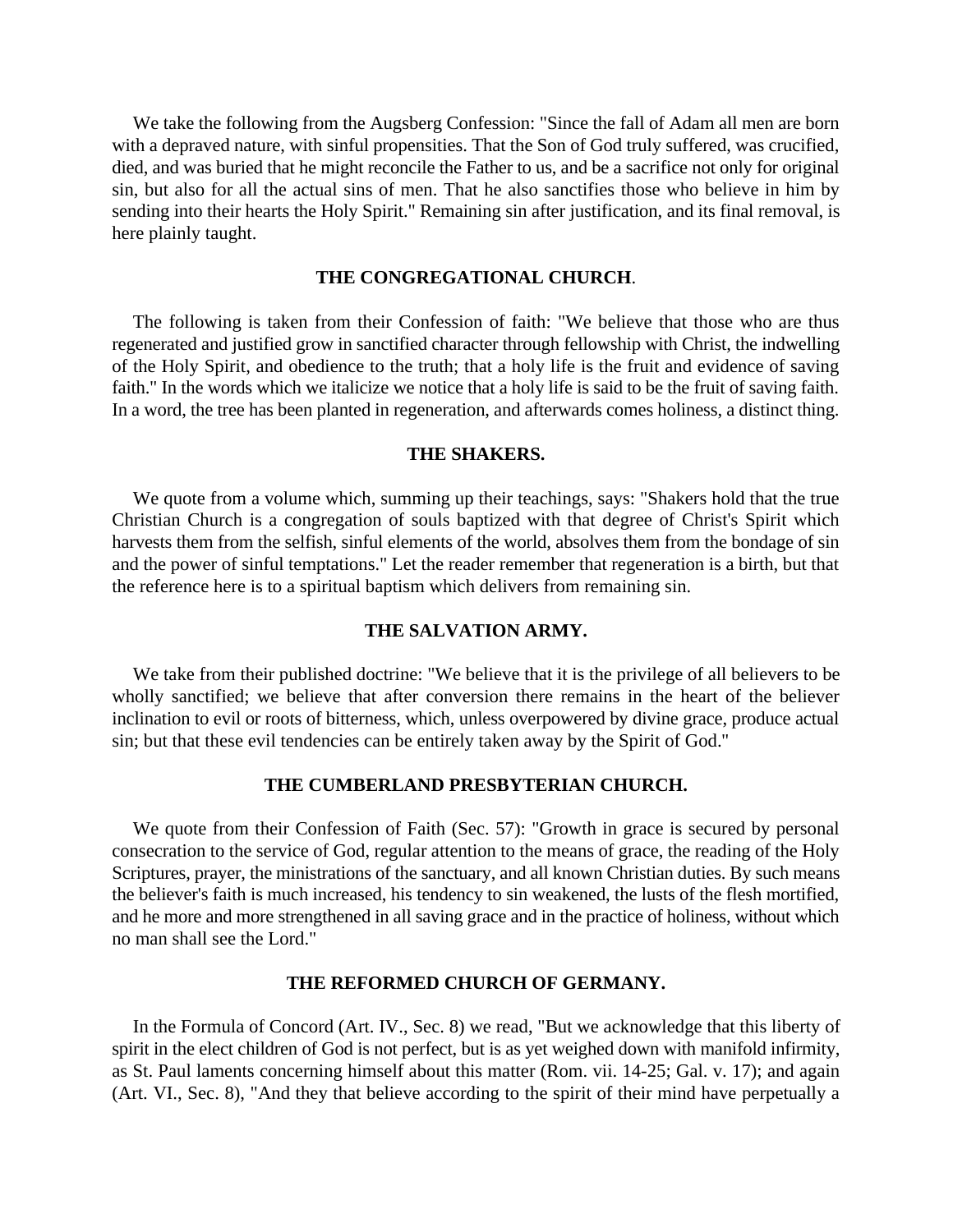struggle with their flesh--that is, with corrupt nature, which adheres in us even till death; and on account of the old Adam which remains fixed in the intellect and will of man and in all his powers, there is need that the law of God should always shine before man, that he may not frame anything in matters of religion under an impulse of self-devised devotion, and may not choose out ways of honoring God not instituted by the Word of God."

#### **THE SWISS CHURCH.**

In the Helvetic Confession is the following statement: "Secondly, in the regenerate there remaining infirmity; for sin dwells in us, and the flesh struggles against the spirit in renewed persons; even unto the end the regenerate are not able at all readily to accomplish what they undertake. This is confirmed by the apostle in the Epistle to the Romans, chapter vii., and Galatians v."

#### **THE BAPTIST CHURCH.**

This religious denomination is remarkably clear in its teaching in this regard. We quote from "Christian Doctrines," a compendium of their theology, by Dr. Pendleton, the most orthodox of Baptists. In chapter xxi., on sanctification, and page 300, we find these words: "Regeneration breaks the power of sin and destroys the love of sin, so that whosoever is born of God doth not commit sin in the sense of being the slave thereof; but it does not free the soul from the presence and pollution of sin. Alas! the regenerate know full well that sin is in their hearts. This accounts for the Christian warfare. This conflict implies the remains of sin in the believer."

The Methodist Church is so full in its statements of inbred sin left in the regenerated man that we devote the next chapter to showing up some of her teachings in this regard.

A longer enumeration of the Churches could be easily secured, but what is said here is enough to awaken concern and inquiry in the most thoughtless, when every religious denomination is seen dividing or separating pardon from purity, and locating or setting the time for the obtainment of the last, somewhere in the future, in growth, at death, or in purgatory.

The founder of the Methodist Church, Mr. Wesley, says that no one ever taught differently until the appearance of Count Zinzendorf.

It does seem very wonderful to the writer that at this late hour of the world's religious history we should find preachers turning from the teaching of all the Churches, and adopting the doctrines of one man, who, in his bold affirmations, sets himself up not only against all Christendom, but, as we shall see, against the Scriptures as well.

Zinzendorf, as the reader knows, claimed that regeneration is purity, thus denying remaining sin in the heart after conversion, and so removing the necessity for a second work of grace.

The author's opinion of Zinzendorf is that he underestimated a justified religious childhood; and when afterwards, upon a complete consecration, he received the blessing of sanctification, he mistook it for regeneration, and so called it, and wrote accordingly. This mistake the writer has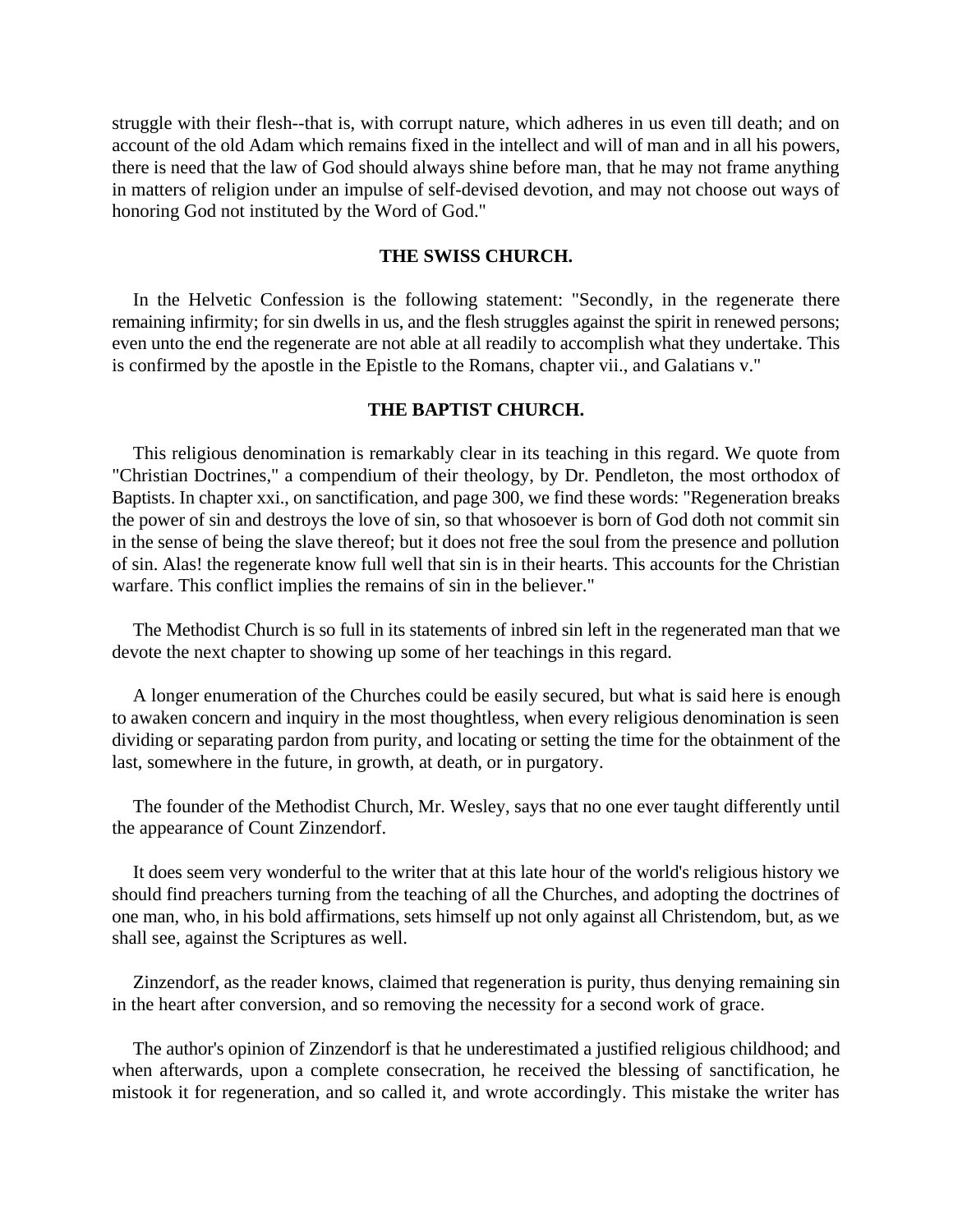known a number of people to make; and the reader can well see how, in the absence of clear teaching on the subject, such mistakes could be made.

Let this be as it may, it certainly should occur to all that the statement of a solitary individual like Zinzendorf, given for the first time in the eighteenth century, should certainly deserve less credence than the deliberate utterance of all the Churches, in all the ages, in all the countries, that sin in some kind of form is left in the regenerated heart.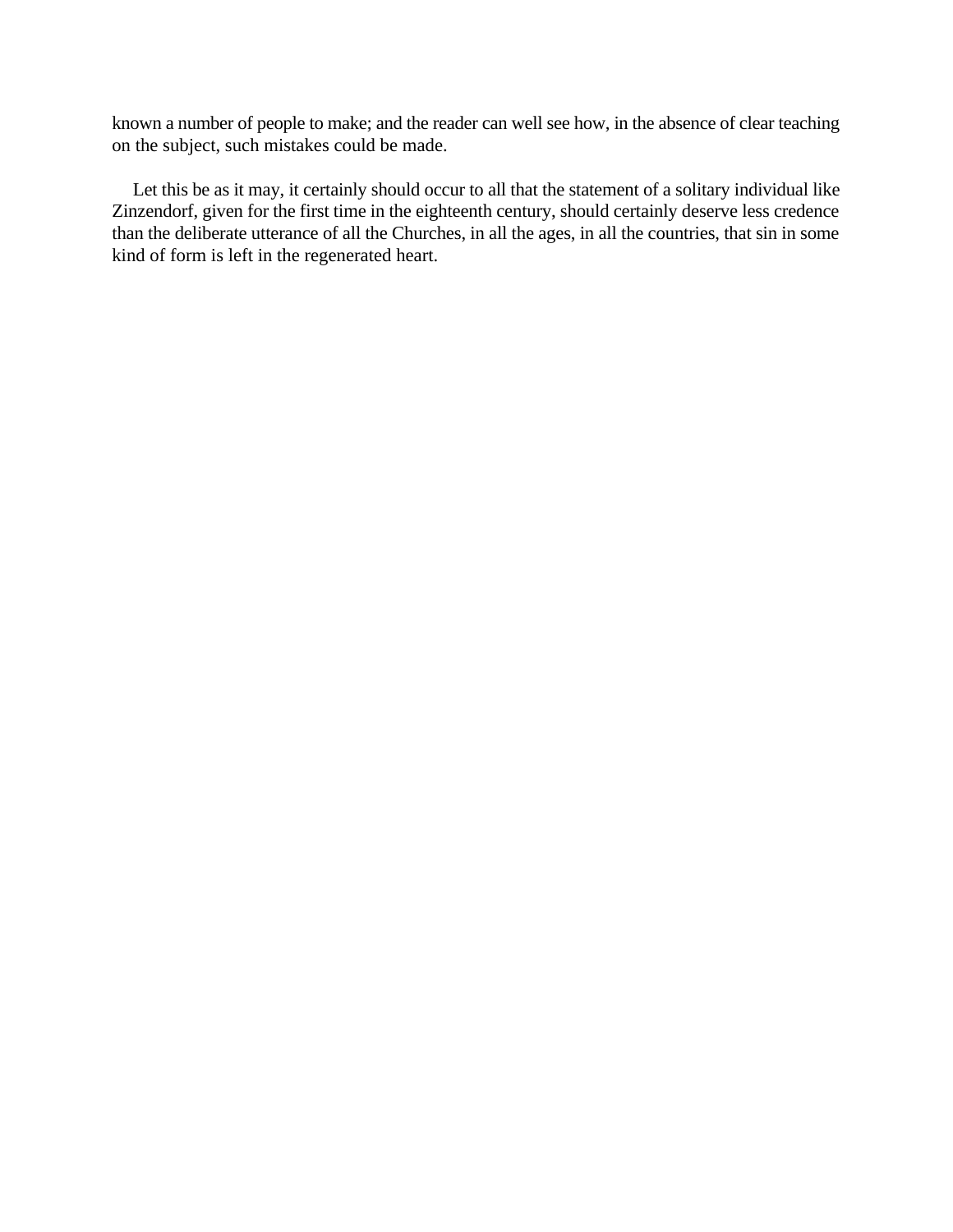# **Chapter 5 INBRED SIN AS TAUGHT BY THE METHODIST CHURCH**

<span id="page-17-0"></span>The recognition of inbred sin, or the cleansing from the heart of the regenerated man of remaining sin, is seen in the "Wesleyan Catechism," No. 2, where, after asking and answering the question, "What is regeneration?" and defining it as "that great change which God works in the soul when he raises it from the death of sin to the life of righteousness," then comes later on the question, "What is entire sanctification?"

The answer is: "The state of being entirely cleansed from sin so as to love God with all our heart and mind and soul and strength, and our neighbor as ourselves." According to this definition perfect cleansing or purity was not obtained in regeneration. But in the blessing of entire sanctification we are "entirely cleansed" and as a result have not only purity of heart, but perfect love to God and man. The whole thing we contend for is in the answer quoted from our standard catechism.

#### **THE HYMN BOOK.**

Let the reader take up the hymnal of the Methodist Church and turn to the department devoted to the Christian life and experience and see for himself the recognition of inbred sin in the confessions, lamentations, battlings with, and calling on God for deliverance from some kind of indwelling sinful principle or nature.

One hymn well known to all reads as follows:

Prone to wander, Lord, I feel it, Prone to leave the God I love.

Here the affirmation is made that God is loved, which establishes the fact of the regenerated condition. Then comes the lament over a proneness to wander away and leave God. This "proneness" is what we are trying to expose. Proneness to leave God is one thing, and the power to leave God is another. Every free moral agent has the power to turn from and forsake God. A Christian may realize this power and not feel the proneness. A wife has the power to leave her husband's heart and home, but may not feel the inclination or proneness to do so. When the Church sings

Prone to wander, Lord, I feel it,

it is not singing of free agency, but about a nature, principle, or bias to evil that can as certainly be removed by divine power as was the personal sins and guilt which were washed away by the same omnipotence.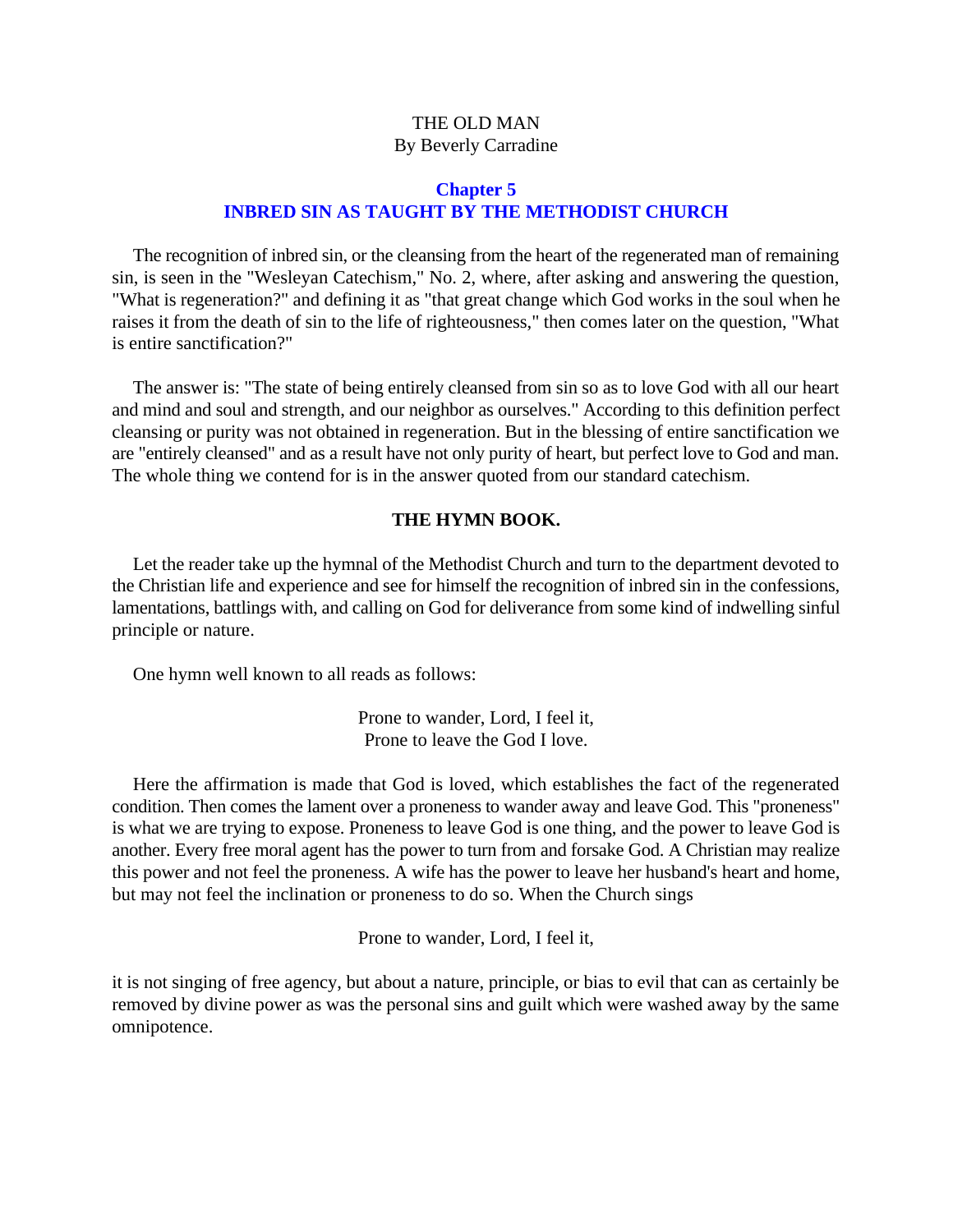Let the reader go farther in the hymn book and brood on such lines as the following in No. 411:

Remove this hardness from my heart, This unbelief remove.

And what is this but a confession of what every regenerated man has felt in his Christian life; an unbelief that at times astonished him, and a "hardness" that aroused the query, "Can I be a child of God, and have such a stony feeling in my soul?" All of which is answered by Ezekiel when he speaks of the "stony heart" which is not to be pardoned or grown out, but taken out by divine power. "I will take the stony heart out of your flesh."

How the doctrine of remaining sin crops out in such lines as this,

Strange flames far from my heart remove;

and again in No. 426,

The word of God is sure And never can remove; We shall in heart be pure And perfected in love: Rejoice in hope, rejoice with me, We shall from all our sins be free.

Then in 441:

Scatter the last remains of sin And seal me thine abode; O make me glorious all within, A temple built for God!

This is certainly a very strange hymn if regeneration brings purity. In No. 445 we read:

Break off the yoke of inbred sin, And fully set my spirit free: I cannot rest till pure within, Till I am wholly lost in thee.

In full expectation and pantings of spirit for the blessing No. 447 is written:

O that in me the sacred fire Might now begin to glow, Burn up the dross of base desire, And make the mountains flow!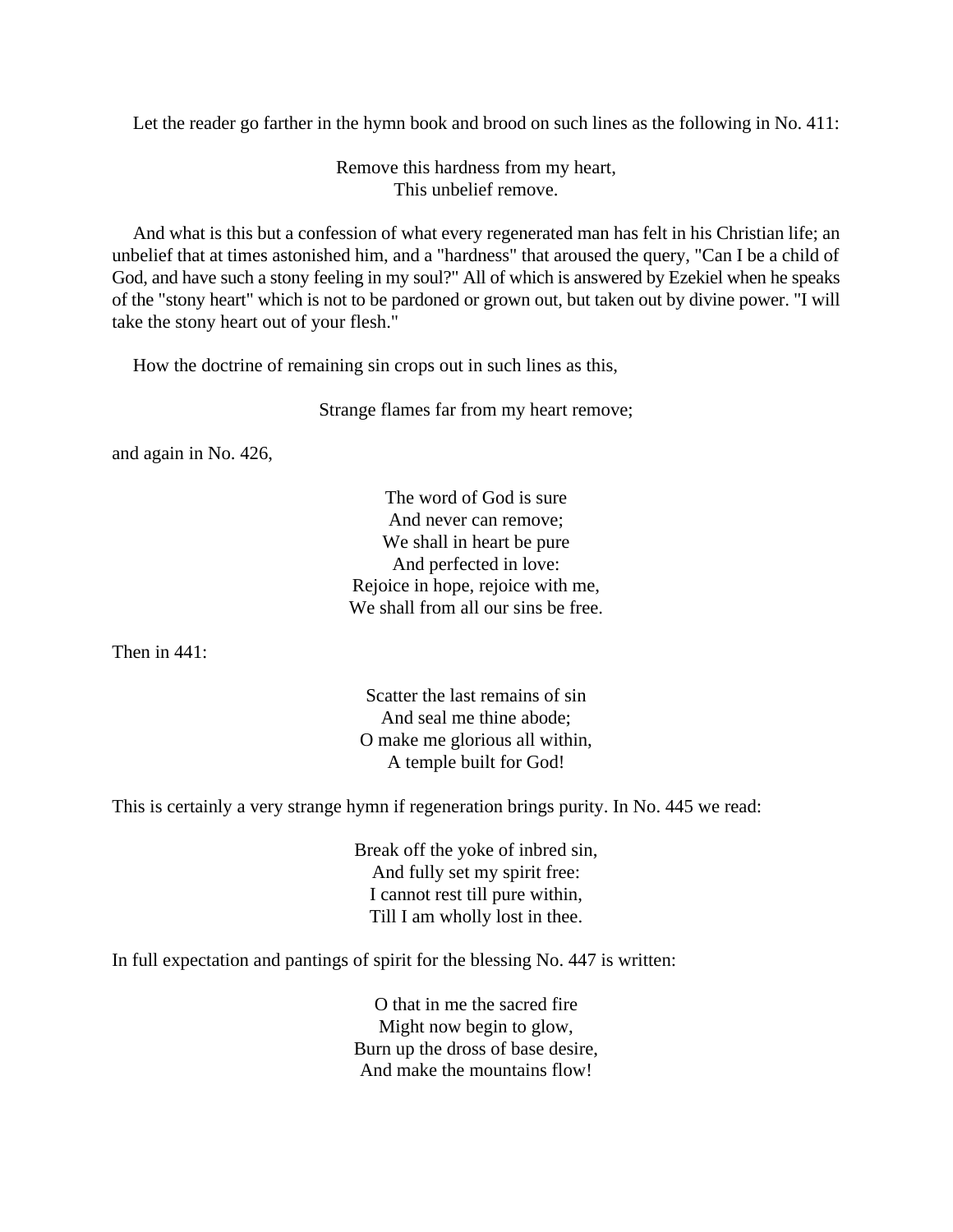O that it now from heav'n might fall And all my sins consume! Come, Holy Ghost, for thee I call; Spirit of burning, come!

Refining fire, go through my heart, Illuminate my soul, Scatter thy life through ev'ry part And sanctify the whole.

No longer then my heart shall mourn, While, purified by grace, I only for his glory burn, And always see his face.

It would be easy to quote voluminously from Clarke, Fletcher, Watson, and Benson, but we prefer to select from

#### **MR. WESLEY.**

Certainly as the founder of the Methodist Church he has a right to be heard, and ought to be able to represent her doctrinal views. We quote from his sermon on "Sin in Believers." The very title is significant. After describing the grace of regeneration in a man, he says: "But was he not freed from all sin, so that there is no sin in his heart? I cannot say this; I cannot believe it; because Paul says to the contrary ... And as this position--that there is no sin in a believer, no carnal mind, no bent to backsliding--is thus contrary to the Word of God, so it is to the experience of his children. These feel a heart bent to backsliding, a natural tendency to evil, a proneness to wander from God. They are sensible of sin remaining in the heart, pride, self-will, unbelief; and of sin cleaving to all they speak or do." "Although we are renewed, cleansed, purified, sanctified, the moment we truly believe in Christ, yet we are not then renewed, cleansed, purified, altogether; but the flesh, the evil nature, still remains, though subdued, and wars against the Spirit."

Again in Mr. Wesley's book on "Christian Perfection" (pages 37 and 38), after describing the blessedness of the regenerated life, he adds: "And now first do they see the ground of their heart; which God before would not disclose to them, lest the soul should fail before him and the spirit which he had made. Now they see all the hidden abominations there--the depths of pride, self-will, and hell." Still again, on pages 80 and 81, is the answer to the question, "When may a person judge himself to have attained this?"

Ans. "When, after having been fully convinced of inbred sin by a far deeper and clearer conviction than that he experienced before justification, and after having experienced a gradual mortification of it, he experiences a total death to sin and an entire renewal in the love and image of God, so as to rejoice evermore, to pray without ceasing, and in everything to give thanks."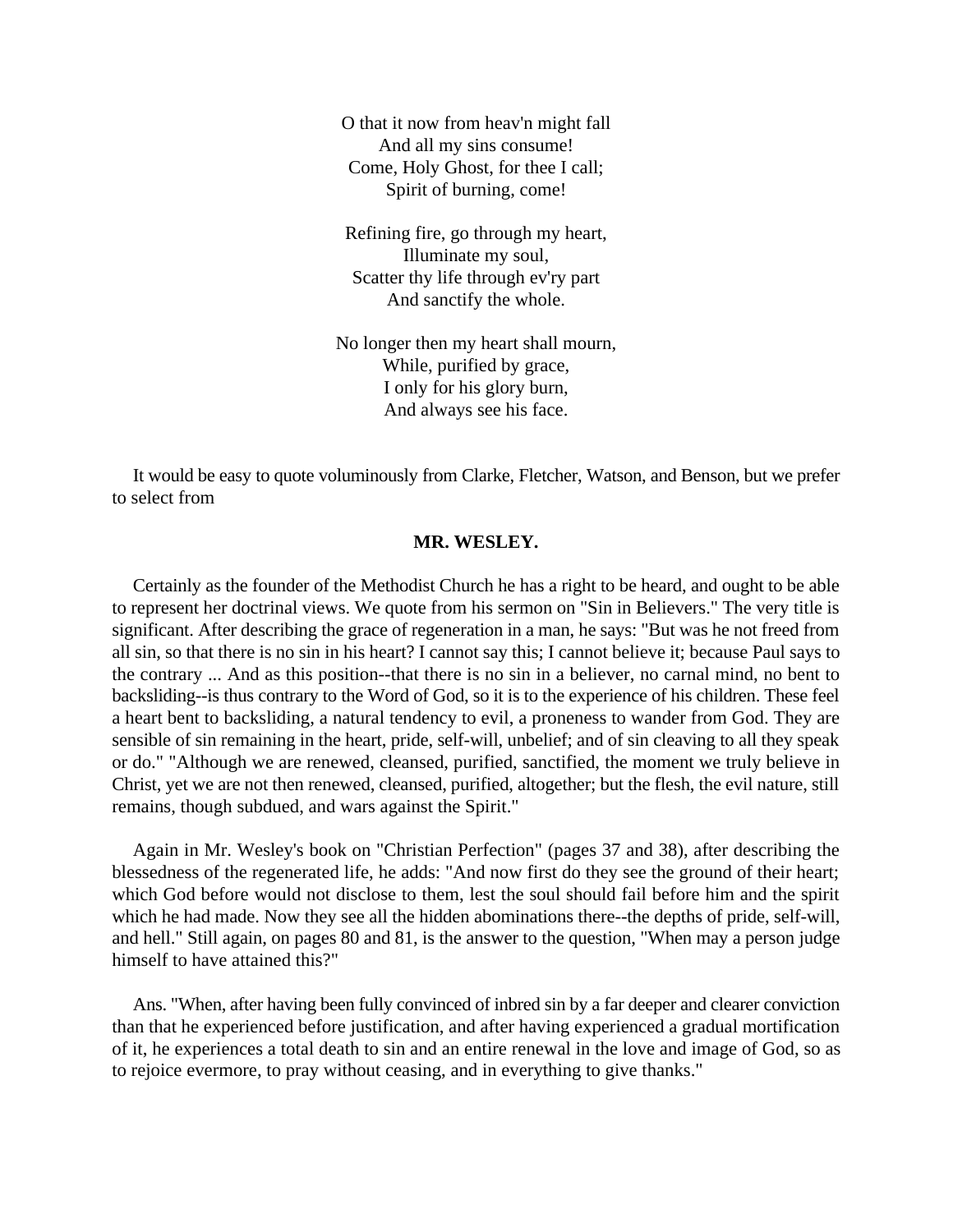But some say that Mr. Wesley changed his views before he died, and that this change took place in the year 1784, and is seen in his abridgment of the Seventh Article of Religion, where the words teaching inbred sin were left out.

This as an argument proves too much, for we find that he left no article on heaven or hell. Why does not some one say that Mr. Wesley changed his views here, concluding, doubtless, that there were no such places!

In complete refutation of this we call attention to the footnote of the Church Editor on the first page of "Christian Perfection". It is not to be understood that Mr. Wesley's sentiments concerning Christian perfection were in any measure changed after the year 1777."

Mr. Wesley himself says, on page 39 of "Christian Perfection": "Whether our present doctrine be right or wrong, it is, however, the same which we taught from the beginning."

But still more overwhelming is the proof that he never changed, by reference to his own writings up to the last year of his life.

Mr. Wesley died in 1791. Certain people say that "he changed his views" in 1784. Let the reader carefully observe the dates and language of the following extracts from his writings, and see the truth for himself, and be at rest on this subject forever. We all know that the doctrine of a second work of grace depends upon the fact of a sinful principle or nature left in the soul after regeneration. If the heart is made pure at conversion, then there is nothing but a gradual and everlasting development to take place, and there is no need for any exhortation to be given Christians but to grow in grace.

Instead of this, however, we find Mr. Wesley continually urging believers on to the obtainment of a blessing which he calls "perfection," "perfect love," and "full sanctification.'' If he "changed his views," nothing of this kind ought to have fallen from his lips or pen after the year 1784, as we see in the following extracts:

#### **1785.**

"At our love feast in the evening at Redwell several of our friends declared how God had saved them from inbred sin with such exactness, both of sentiment and language, as clearly showed that they were taught of God." (Journal.)

"And it will be well as soon as any of them find peace with God to exhort them to 'go on to perfection.' The more explicitly and strongly you press all believers to aspire after full sanctification as attainable now by simple faith, the more the whole work of God will prosper." (Vol. VII., page 184)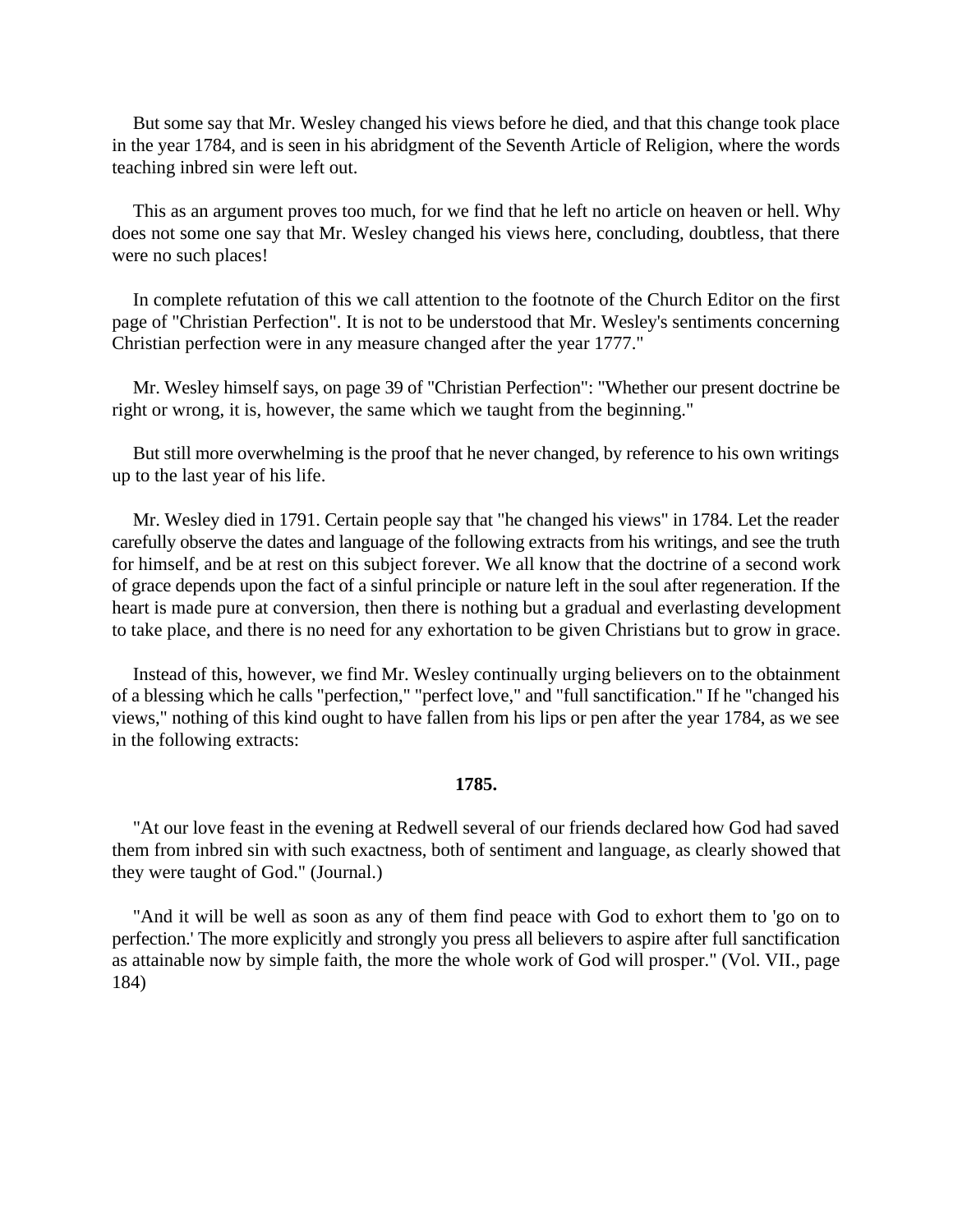#### **1786.**

"I have not for many years known this society in so prosperous a condition. This is undoubtedly owing first to the exact discipline which has for some time been observed among them; and next to the strongly and continually exhorting believers to 'go on to perfection.' " (Journal.)

#### **1787.**

"It requires a great degree of watchfulness to retain the perfect love of God; and one great means of retaining it is frankly to declare what God has given you, and earnestly to exhort all the believers you meet to follow after full salvation." (Vol. VII., page 13.)

#### **1789.**

"I am glad to find that your love does not grow cold; nor your desires after all the mind that was in Christ. O, be satisfied with nothing less; and you will receive it by simple faith." (Vol. VII., page 124.)

"About one I preached to another very serious congregation in the town; whom therefore I exhorted to leave the first principles and go on to perfection." (Vol. IV., page 732.)

#### **1790.**

"I am glad that Brother D--has more light with regard to full sanctification. This doctrine is the grand depositum which God has lodged with the people called Methodists; and for the sake of propagating this chiefly he appears to have raised us up." (Vol. VII., page 153.)

Who was it said that Mr. Wesley had changed his views in 1784?

"To retain the grace of God is much more than to gain it; hardly one in three does this. And this should be strongly and explicitly urged on all who have tasted of perfect love. If we can prove that any of our local preachers or leaders, either directly or indirectly, speak against it, let him be a local preacher or leader no longer. I doubt whether he should continue in the society; because he that could speak thus in our congregation cannot be an honest man." (Letter to Dr. A. Clarke, Vol. VII., page 206.) Shades of Wesley! What would he think today if he saw his preachers turned out of pulpits, and located, discounted, and ridiculed for believing in, obtaining, and preaching this very grace and experience which he says Methodists were chiefly raised up to propagate? He actually says that if any of the preachers or leaders speak against it he should be a preacher or leader no longer, and doubts whether he should continue in the society! If Mr. Wesley were here today, what a tremendous change and revolution in Church affairs there would be!

#### **1791.**

"A man that is not a thorough friend to Christian perfection will easily puzzle others, and thereby weaken, if not destroy, any select society." (Vol. VII., page 238.)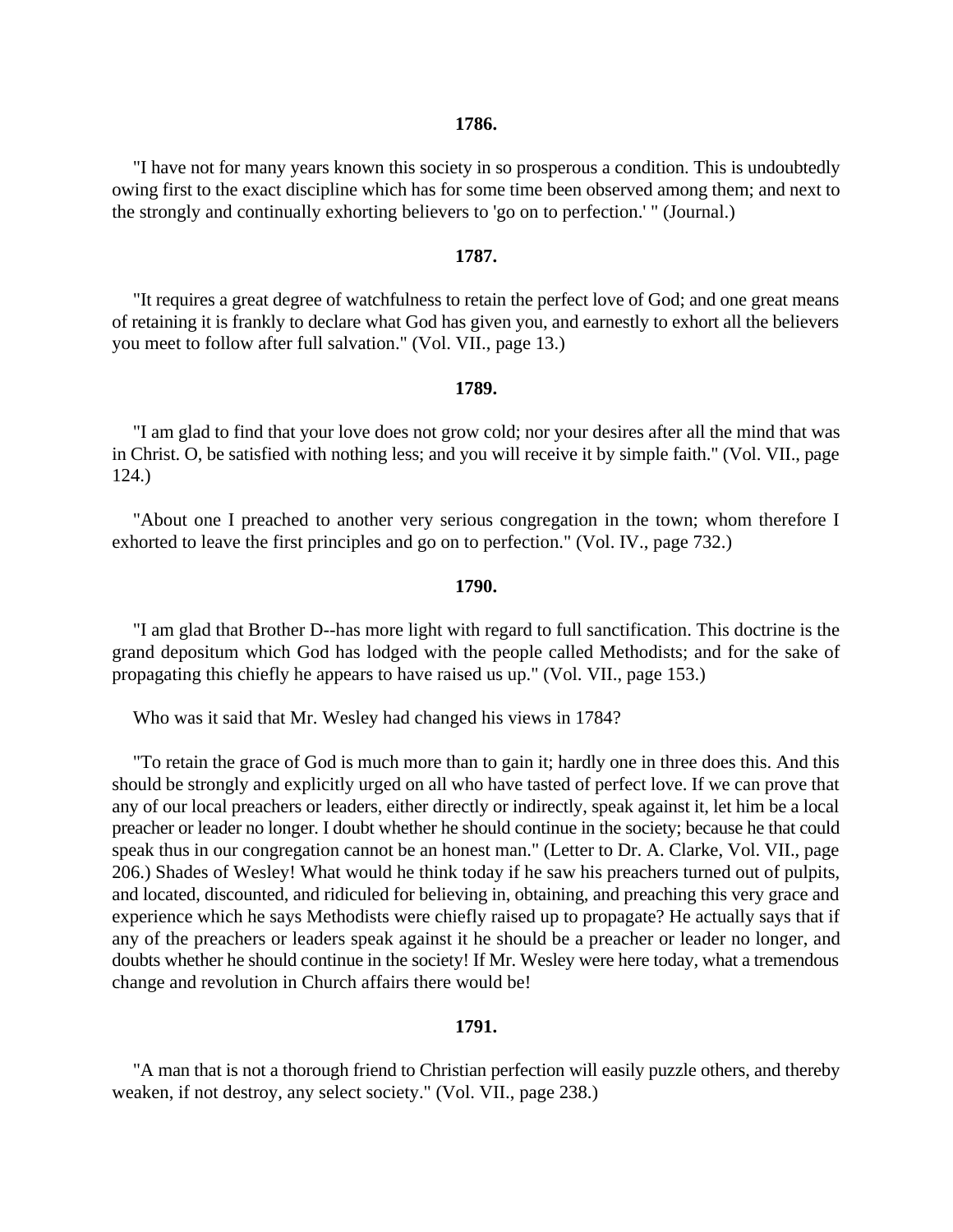Here is given the explanation of how a great Holiness church, full of fire, can go down under the pastorate of a man who secretly opposes or openly fights the doctrine and experience that gave the Church its power and made it such a wonderful success. Mr. Wesley says that such a course "puzzles," "weakens," and "destroys" any "select society." Some of the brethren today say that the church went down because there was nothing in it, that the whole thing was a soap bubble, Mr. Wesley says that it goes down by a man opposing the doctrine of Christian perfection.

"Whenever you have opportunity of speaking to believers, urge them to go on to perfection. Spare no pains! And God, even our own God, still give you his blessing." (Vol. VII., page 238. )

More extracts and quotations could be given; one six weeks before he died, and another three days before his spirit passed away. But enough has been written to show that Mr. Wesley never changed his views; but died as he lived, a firm believer in a second work of grace and blessing for believers, which he calls perfection or full sanctification, and which he steadily insisted on was obtainable now by simple faith.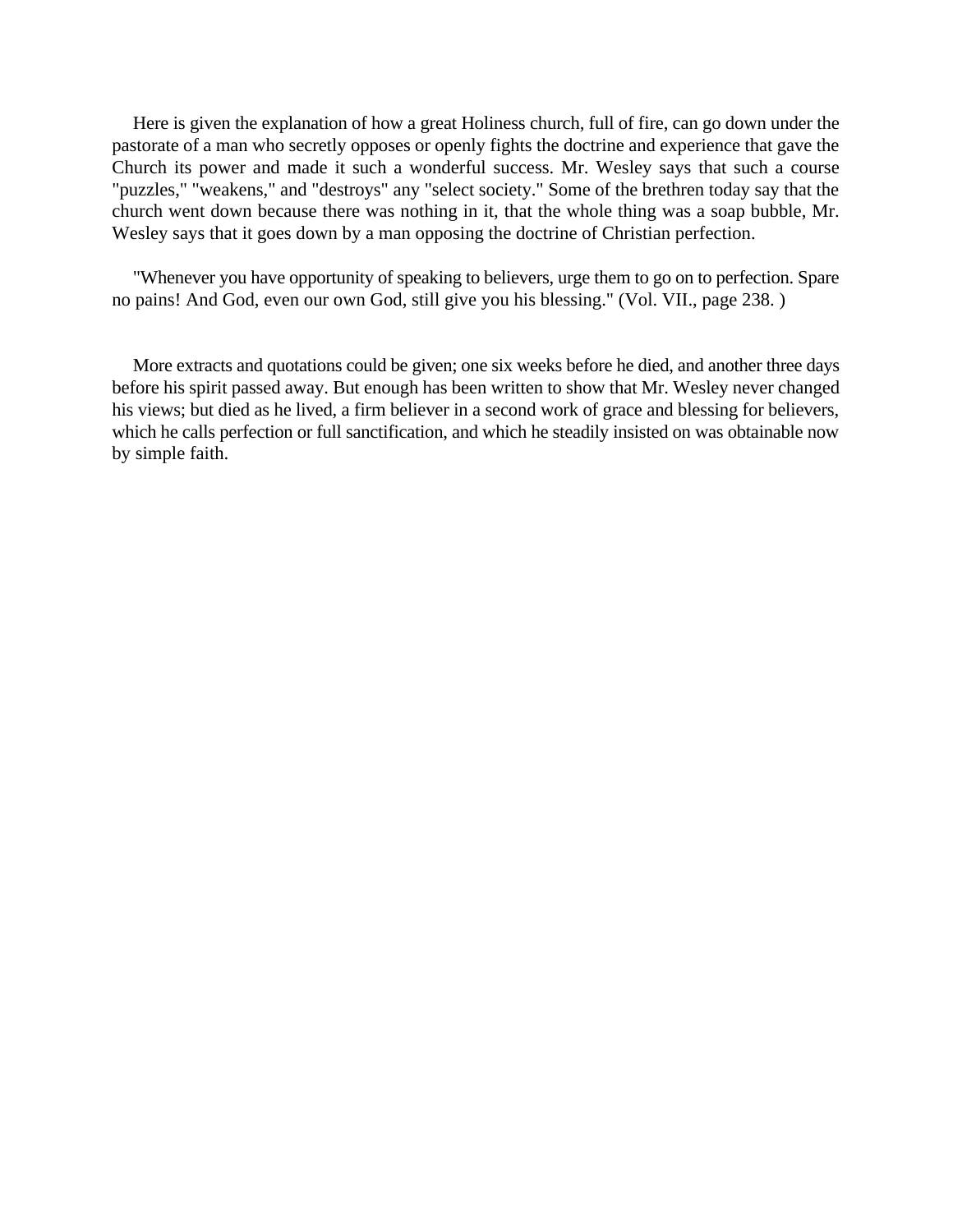# **Chapter 6 BIBLE PROOF OF INBRED SIN**

The Two Sin Offerings The Twofold Presentation Of The Blood The Fountain Of Cleansing The Purging Fire "The Stony Heart."

<span id="page-23-0"></span>Some writers have said that, while there is no a verse or passage of Scripture that teaches by direct statement a second work of grace, yet that the books of the New Testament are written in recognition of such a work; and, taken as a whole, are an exhortation to the believer to press on and obtain the grace.

We believe that the second work is taught in both ways: laid down in a general way, as just mentioned, but also taught specifically in verse and passage.

In like manner inbred sin is taught in both ways. It is shown up in the different books of the Bible by a recognition and admission of the evil, and by exhortations and directions in regard to its removal.

We marvel that a man can read the New Testament and not see the distinct recognition of the evil nature left in the believer, and be impressed with the urgent appeals and commands to press on to a certain and blessed deliverance.

No goal was ever plainer before the eyes of the racer than the possibility of the obtainment of purity and perfect love in this life is made to shine before the gaze of the regenerated man.

With these prefatory remarks, let us see where we can find the "remainder of iniquity" taught in the Bible.

Inbred sin is first recognized in the Levitical rites of the Old Testament, in the requirement of two different kinds of animals in the sacrifice for sin--viz., the bullock and the goat. The goat is a coarser and ranker animal than the bullock. In this way God is pleased to call attention to and illustrate a deeper, darker, ranker nature of sin than is seen in the life of personal transgression. There is a stratum of evil underlying one's actual sins, concerning the existence of which the man is again and again admonished in his own consciousness. The bullock stands for personal sins and guilt; the goat represents that darker something called depravity or original sin.

Again inbred sin is recognized in the twofold presentation of "the blood."

Let the reader turn to Leviticus v. 9, and ask why is it that part of the blood of the sacrifice was poured out at the side of the altar and part at the bottom of the altar? The verse quoted reads: "And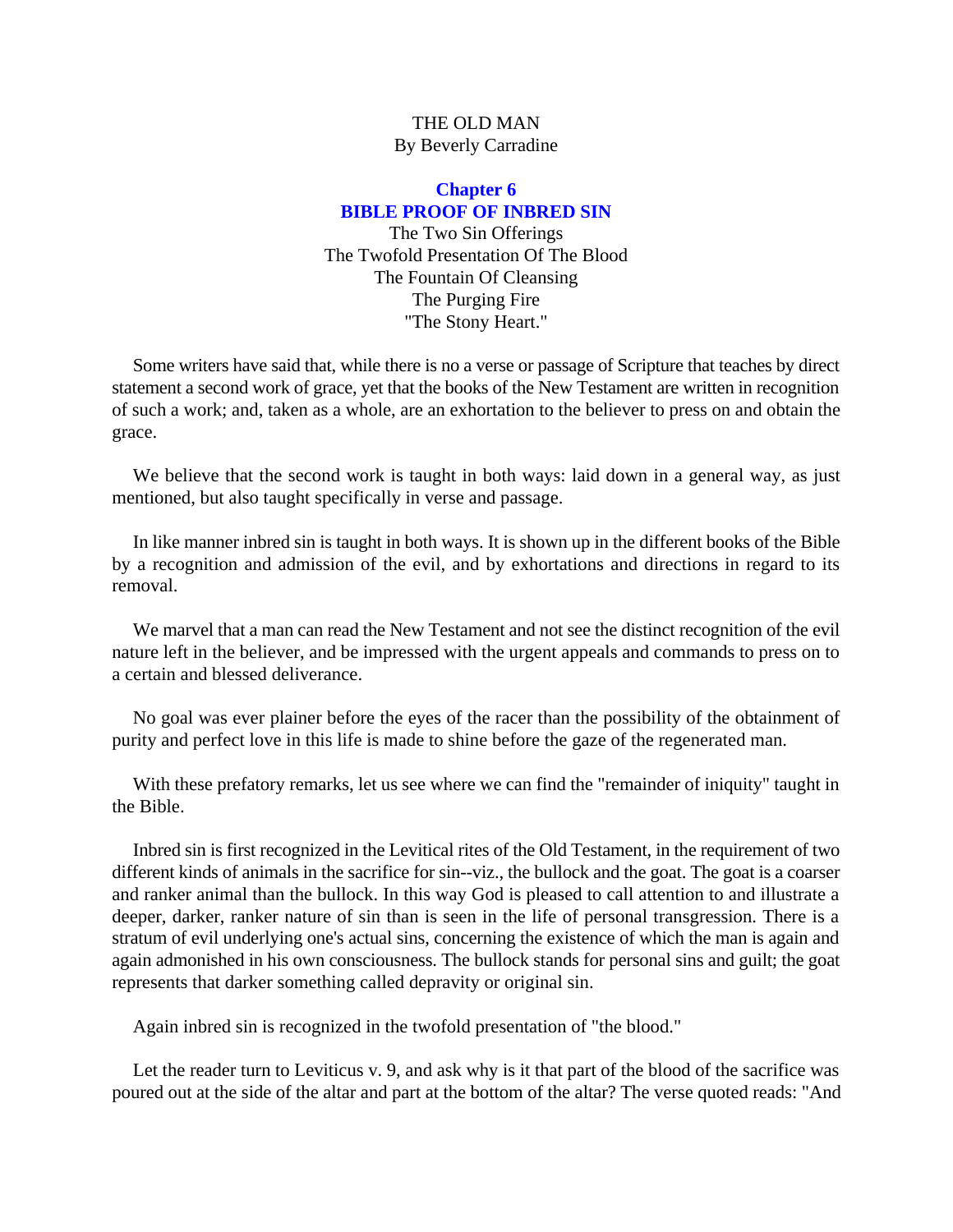he shall sprinkle of the blood of the sin offering upon the side of the altar; and the rest of the blood shall be wrung out at the bottom of the altar; it is a sin offering." All this is significant, and means what countless millions have found out in their experience: that the blood of Christ is presented and used twice for the full cleansing of the soul.

Let the reader also note this truth taught again by observing that the priest entered the Holy Place with blood, and when once a year he entered the Holy of Holies beyond the veil, he had to go back to the altar and get blood again and fire. Here was a twofold presentation of the typical blood in the tabernacle or temple, one in the outer and the other in the inner sanctuary.

What is all this but the truth shadowed forth that the blood of Christ is needed and has to be offered or appropriated twice? It was in the Holy of Holies that the second presentation of the blood took place, and then and there the coals of fire brought in at the same time. It is when the blood of Christ is trusted for the second work of purifying or sanctifying that we get the fire upon the soul.

Inbred sin is recognized again in the double work done by the fountain opened up in the house of David, as described by Zechariah xiii. 1: "In that day there shall be a fountain opened to the house of David and to the inhabitants of Jerusalem for sin and for uncleanness."

The word "and," which we have Italicized, is a copulative conjunction, and means that something else is done. The fountain of Christ's blood does a double work. It cleanses our personal sins, and it can remove the uncleanness of an inherited depravity. This uncleanness is felt to be left in every converted man, manifesting itself in thoughts, desires, imaginations, inclinations, selfishness, irritability, intolerance, and in many other ways.

Again inbred sin is taught clearly in the experience of Isaiah. In the first eight verses of the sixth chapter of the book called by his name, nothing could be clearer. Isaiah at the time was the prophet of God, and while in the temple God revealed the heart-plague in him, which Isaiah called "uncleanness," but God termed "sin" and "iniquity."

That it was not personal transgression is seen in the declaration that it was "purged" and "taken away." Personal sins have to be forgiven, and the soul is cleansed by the washing of regeneration; but inbred sin is purged away by the baptism of fire, which was the very element God used in this case. The coal of fire from the altar touched him, the flame flew through him, and the thrilling announcement of deliverance was instantly made: "Lo, thine iniquity is taken away, and thy sin purged."

Inbred sin appears again in Ezekiel xxxvi. 26: "I will take away the stony heart out of your flesh."

Let the reader turn to this passage and read the entire paragraph, verses 23-28. Several things will at once impress the thoughtful mind; one is that the prophet was not speaking of regeneration at all, but describing a blessing that God was going to give his people in the future. There has not been a time that men have not been justified and regenerated. The patriarchs and prophets were men of God. Ezekiel himself was a servant of the Lord of the profoundest spirituality, as can be seen in his writings. Yet here he is speaking of a great coming blessing.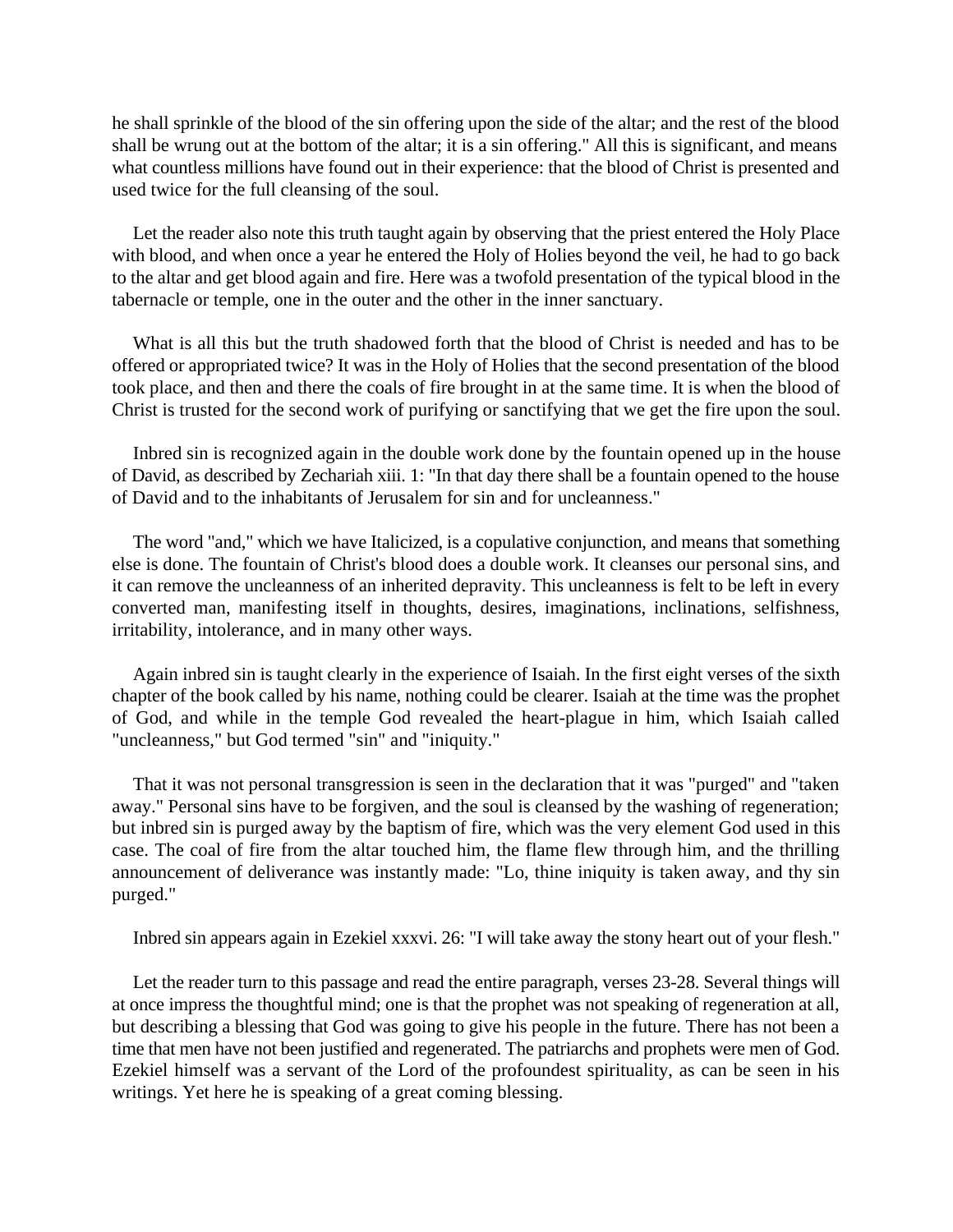The twenty-third verse shows conclusively that not regeneration but sanctification was in the mind of the prophet when he spoke of the cleansing from all filthiness, and the removal of the stony heart. The verse reads: "And the heathen shall know that I am the Lord, saith the Lord God, when I shall be sanctified in you before their eyes." This is the trouble today in regard to the mission work, the Church before the eyes of the heathen is not sanctified. The reason that God does not project us in great bodies into the heart of Asia and Africa is that we are not sanctified, and he does not want the heathen to see the feeble type of piety we possess. It is well known how our type of Christianity impressed the visiting Asiatics during the late great Exposition.

Besides this the very terms used in the passage, "all filthiness" cleansed, "all idols" taken out, all show that regeneration is not spoken of; for Paul distinctly says that filthiness of flesh and spirit is left in the regenerated; and we all recognize plainly in the converted man the idols of family, self, reputation, position, ambition, etc.

The crowning proof is seen in the expression, "stony heart." This is felt to be left in the regenerated. There is a universal witness to this.

What is meant by the stony heart? The Bible, of course, does not teach that there is an actual rock in the breast, but is speaking figuratively. A stone is something cold, hard, and heavy. Has the converted man at times a cold, hard, heavy feelings in his soul? Who will dare to deny it?

It is not felt all the time. Some days the heart is light, tender, and warm. But suddenly, and at the most unexpected and undesirable of times, the stone is felt inside. The very gladness of others may bring it about. It is realized under some proposition from the pulpit. It leaps into being while kneeling at the altar. It has been strangely observed at the communion table just when one wanted to feel deeply. It arises at other times in the breast without any known cause.

A leading member and steward of a large city church said once to the author: "Your sermon greatly touched me, but when you invited us to the altar my heart turned as cold as a stone!" O, the stony heart!

One of the most prominent women in a Kentucky city withstood the power of a great revival meeting for eight days, but on the ninth day she flung herself at the altar with a loud, bitter cry that those who heard it will never forget: "O, my God I take out of me this stony heart!"

The regenerated man who reads these lines knows that he has that stony heart. Child of God as he is, yet a hard nature is left in him or his own consciousness, and the experience of the Christian world amounts to nothing.

Ezekiel says that there is a blessed work of grace in which that "stony heart" shall be taken out. If God's children still feel it remaining, then is there a blessing to be had that they have not yet obtained; for the prophet says that it shall be taken out.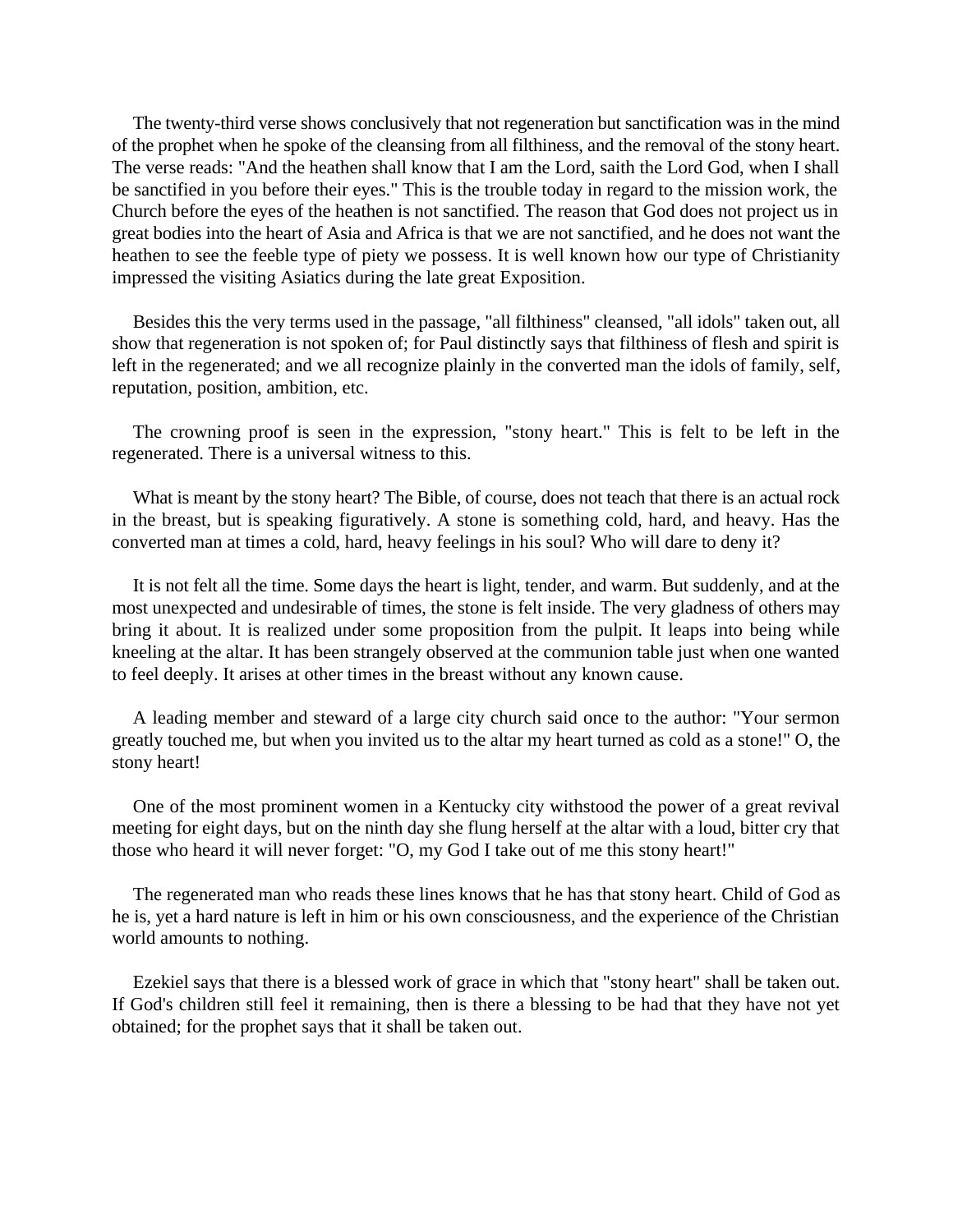Notice that the stony heart is to be " taken out," not suppressed or kept under. If taken out, we will certainly know it. Observe also that it is God who removes the trouble from the soul; not growth, not death, not purgatory. Listen! it is God speaking: "I will take away the stony heart out of your flesh."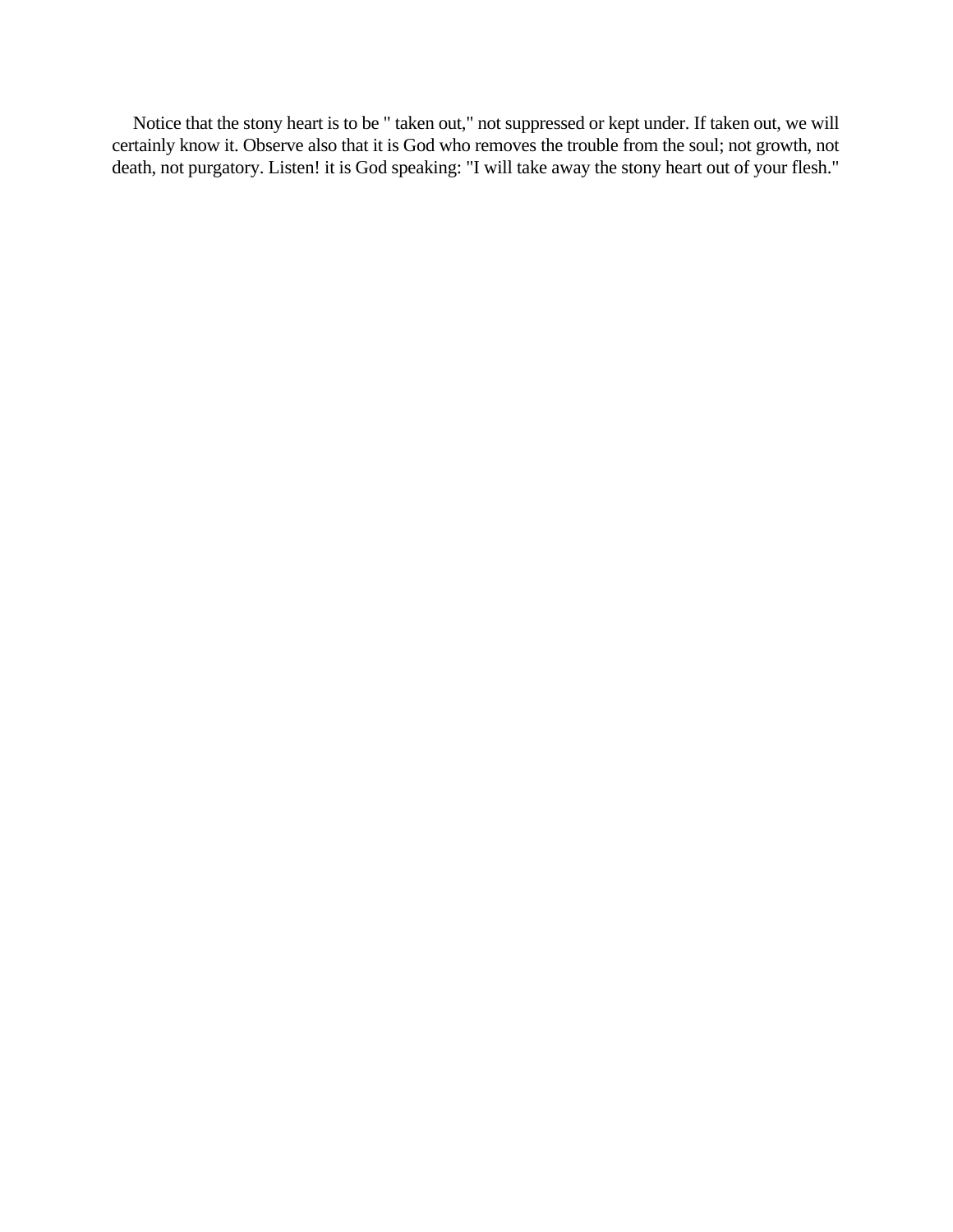# **Chapter 7 THE BIBLE PROOF OF INBRED SIN**

# (Continued) "Bent to Backsliding" The Saviour's Words The Baptism of the Holy Ghost

<span id="page-27-0"></span>The deeper we go in the Bible the more specific and clear is seen the teaching in regard to inbred sin.

In Hosea xi. 7 we see it appear in the words, "And my people are bent to backsliding from me."

God's people are not one kind of people in one age and country and another kind in a different time and place. Regeneration is the same the world round. The wax may be different, but the signet is the same; and we recognize the stamp of the Divine Hand in all nations, conditions, and grades. His people are his people everywhere. His children are not the devil's servants. The verse above is the word of the Lord himself, and he says "my people." This settles the fact of the relation.

But about them he adds the fact that they are "bent to backsliding." O, that "bent" in the heart! It has been in the race since the fall. God's people suffered with it in Hosea's time, and they are afflicted with it in these present times. It is confessed in private and public prayer, acknowledged in the pulpit, and sung lustily from the hymn book in the well remembered lines:

Prone to wander, Lord, I feel it.

The point that we would make is that if there is a "bent to backsliding" in God's people, that bent shows a radical trouble. If a man is "bent" upon leaving his wife, there is faithlessness, disloyalty, or lack of affection in him. To confess that we feel prone to leave the God we love is to admit an inward weakness, graver still, a trouble; deeper still, a plague of the heart that needs attention and prompt relief. This "bent," or "proneness," is not, as the Dean of a certain theological school calls it, "a liability to sin." The liability to sin is something inseparably connected with one's probationary state as a free spirit working out salvation. To pray for deliverance from liability to sin is to pray away one's moral freedom, and brings the man down to a moral machine or automaton.

A young preacher, commenting on the Dean's utterance, said he feared that the Professor's "liabilities were greater than his assets."

Be this as it may, this "bent," or "proneness," is felt to be far greater than a "liability to sin." It is certainly one thing to be liable to sin, and a totally different thing, and a far graver matter, to feel bent to backsliding or prone to wander from the Lord.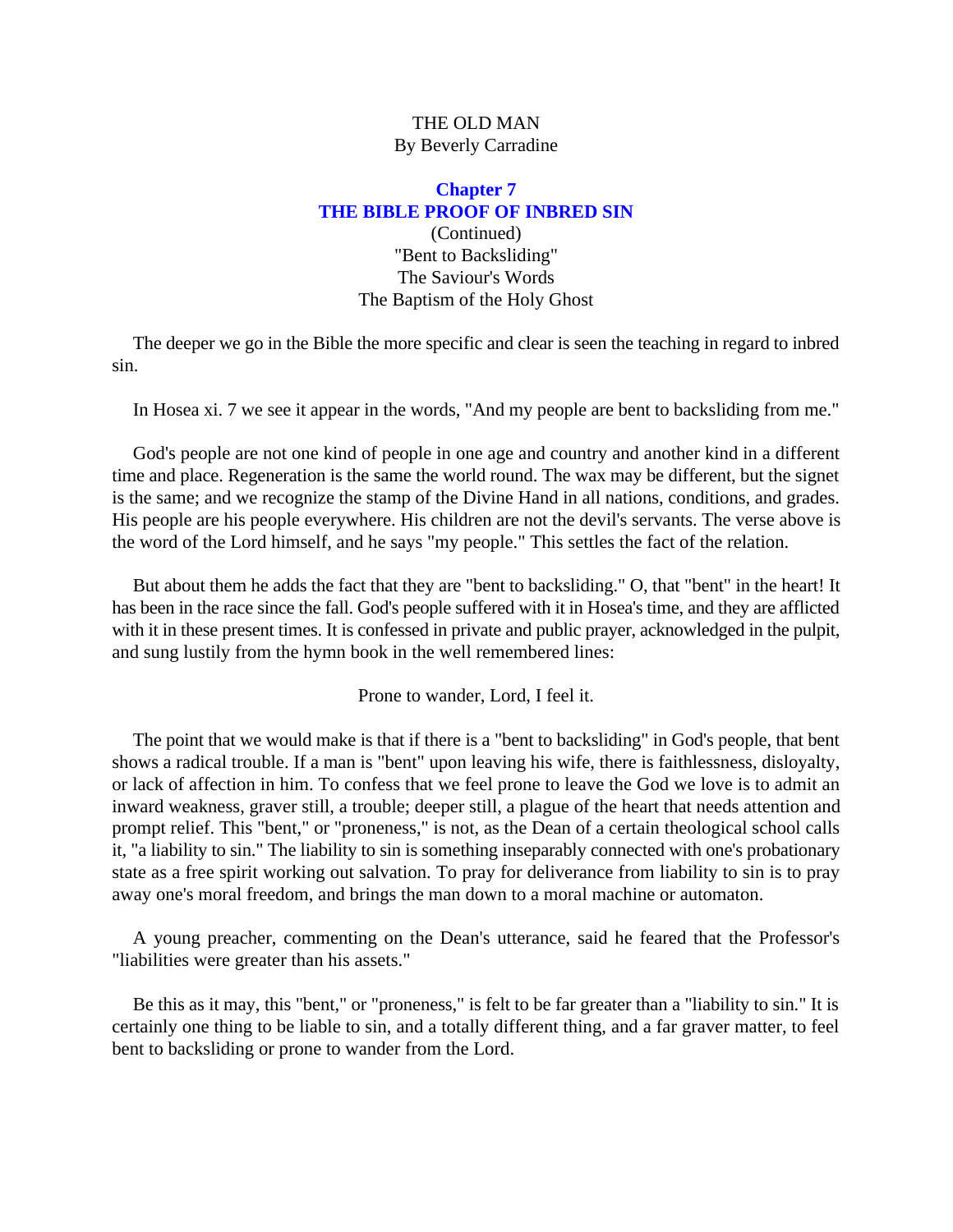Christ has not come to destroy in this life the liability or possibility of sinning, but to take out the bent to sinning. The power to sin, or moral freedom, adheres to the spirit as the work of God; the proneness to sin is the work of the devil; and this last, and not the first, is what the Saviour has come to destroy.

It is this last thing which is felt stirring in the regenerated heart. It is this which Christ is willing and able to remove.

> Take away the bent to sinning, Alpha and Omega be.

Again, inbred sin is taught in the Saviour's words.

What solemn things he used to utter about the heart! He described a nature lying away back and down in us that explained the cause of all the transgressions in the world. "Out of the heart proceed evil thoughts, murders, adulteries, fornications, thefts, false witness, blasphemies." One feels like he had looked over into a dark pit as he reads these words.

Should some one insist that all these things are removed in regeneration, we reply: Yes; these actions cease, or should cease, with the converting grace of God. But we press this question on the regenerated man as to whether he has had anger or lust in his heart since his conversion. If he has, Christ says that he has murdered and committed adultery in his heart. What a heart!

But there is another heart which Christ calls a pure heart. Blessed is the man who has it, says the Saviour. That man certainly has read the Bible with but little attention not to observe as taught there the difference between a new heart and a pure heart. A new heart that comes in regeneration has inbred sin in it, but under the baptism of fire it is purged and becomes a pure heart.

But we go on farther with the Saviour's words. On a certain occasion James and John wanted to call down fire upon a town and burn it up, because it had shut its gates against them. Christ's words to them are most significant: "Ye know not what spirit ye are of." That they were his disciples and followers, and "not of the world," the Book clearly states, and yet he attributes to them a spirit dark and the opposite of his own just exactly what we all found out in the regenerated life. We heard a minister preach a capital sermon, and then afterwards say that he would have his revenge on a fellow-minister for a wrong, real or imaginary. There was a "spirit in him" evidently not of Christ. It was not a temptation; it was something in him.

Does the reader recall how the Saviour on a certain occasion said to Peter, "Get thee behind me, Satan?" If it had been the devil in Peter, Christ would not have added, "Thou art an offense unto me;" but would have rebuked Satan, and said, "Come out of him." But the word was "Thou art an offense" -- "thou savorest not the things that be of God, but the things that be of men." The depravity caused by the devil, and found among men, was here lifting itself up in the band of the apostles in the presence of the Saviour himself. Christ called it Satan, and well he did, for inbred sin is the work of Satan; and here this work was manifesting itself in one of his own disciples.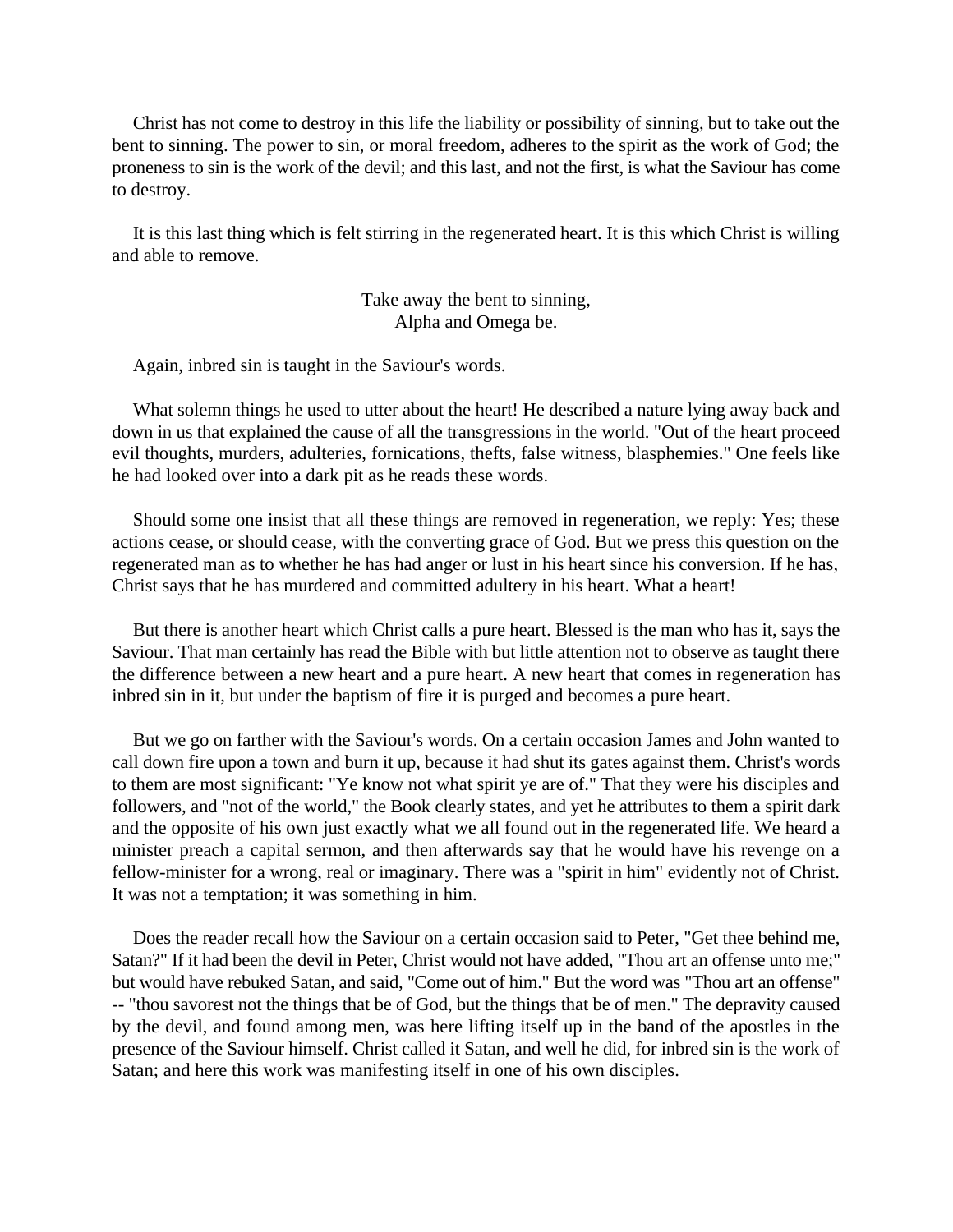Inbred sin is taught again in the baptism of the Holy Ghost.

Many have regarded the marvelous work of the Son of God in baptizing the soul with fire as simply a filling and empowering for service. As a doctrine it is without any offense to the world or Church if presented and sought as an enduement of power or qualification for Christian work. It is only when the other hemisphere of the truth is held up that we hear at once the protest and feel the resistance.

This other hemisphere or part of the work is the sanctification of the heart. The baptism with the Holy Ghost by the Son of God does two things: it purifies the heart and empowers for service. Purifying, filling, abiding, is the order. The Holy Ghost becomes a constant indweller. "He shall abide with you forever."

The Saviour spoke clearly of the empowering through the evangelist Luke in Acts i. 8, "Ye shall receive power after that the Holy Ghost is come upon you;" while the Holy Ghost himself inspired Peter to speak of the purifying in Acts xv. 8, 9, "And God, which knoweth the hearts, bare them witness, giving them the Holy Ghost even as he did unto us; and put no difference between us and them, purifying their hearts by faith."

Here the apostle identifies the blessing that came upon Cornelius with that which the disciples received at Pentecost. He said that there was "no difference," and that their hearts were purified at that time.

The disciples previous to Pentecost were Christ's followers, were preachers, had cast out devils, had their names written in the Book of Life, and according to the Saviour in his prayer in the seventeenth chapter of John "were not of the world;" and yet on the morning of Pentecost their hearts were "purified."

If their hearts were purified that day, then there was impurity beforehand. And this is what we contend is taught by the Bible and verified in human experience: that there is impurity, a remainder of iniquity left in the regenerated man; that a pardoned soul is one thing, and a purified soul another thing altogether.

Moreover, the purifying is taught in the term "fire." "He will baptize you with fire!" What for, pray? What does fire do?

Every one knows that fire is destructive and purifying. There is no other agent on earth that is more destructive and so purifying.

The Lord knew that we would remember this, and that when he promised a baptism of fire upon the soul we would straightway see that there was something to destroy in the soul, a nature to purify.

According to the consciousness of the soul this is what takes place in the baptism of the Holy Ghost. Whoever receives it feels that a troublesome something has been taken out of him, and that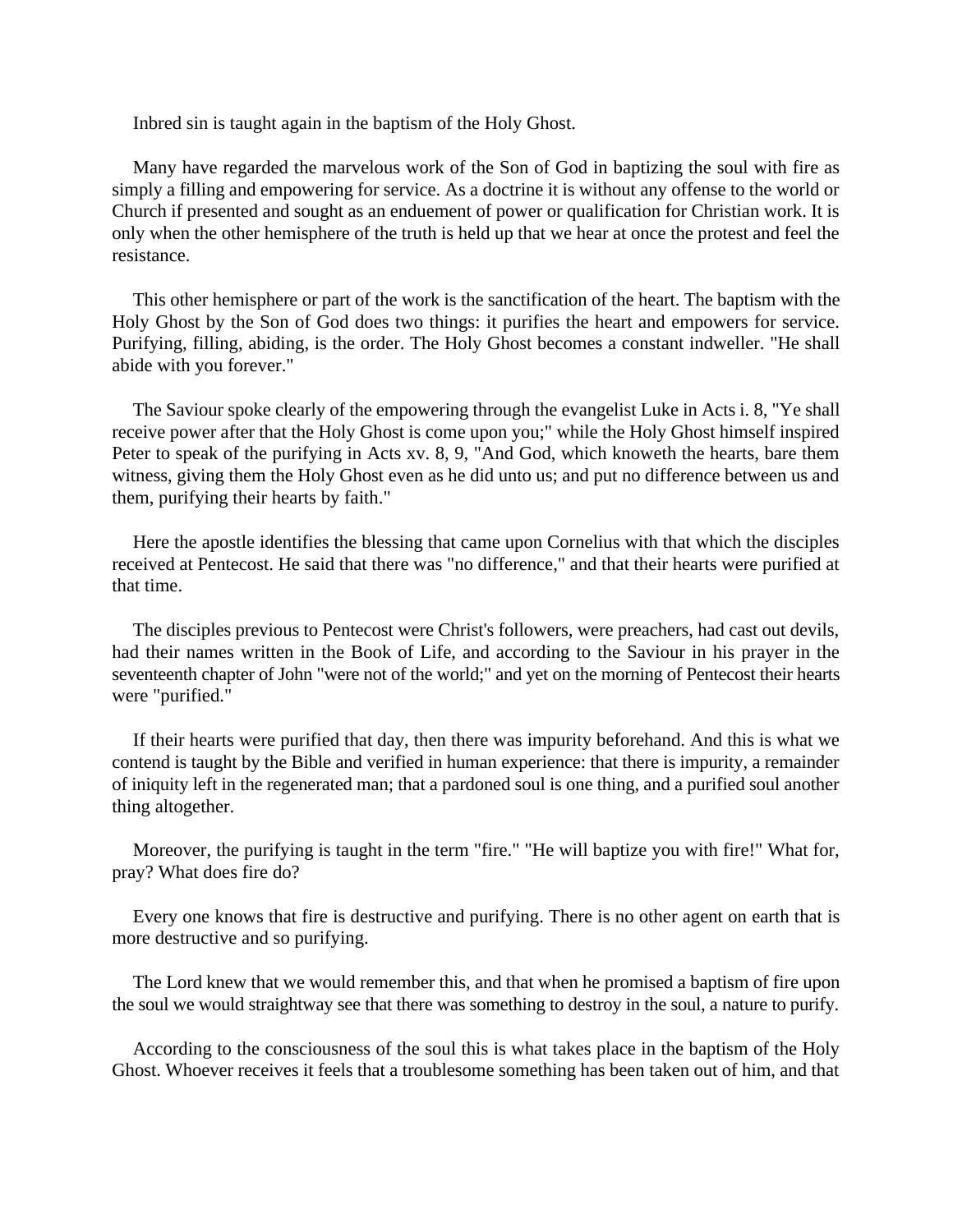the earth has suddenly become very beautiful. Heaven has come down to us, yes, in us through the possession of a pure heart.

God has undoubtedly taught the fact of remaining corruption in the regenerated, protecting the doctrine of a second work of grace in the symbol of fire.

The fires of earth destroy and purify; the fire that Christ sends down upon the soul likewise destroys and purifies. Here is a figure that in itself alone defends the truth from all enemies, from Zinzendorf down to the latest writer in the church. It is the Gibraltar against which the waves of controversy and denial must lash and pound in vain.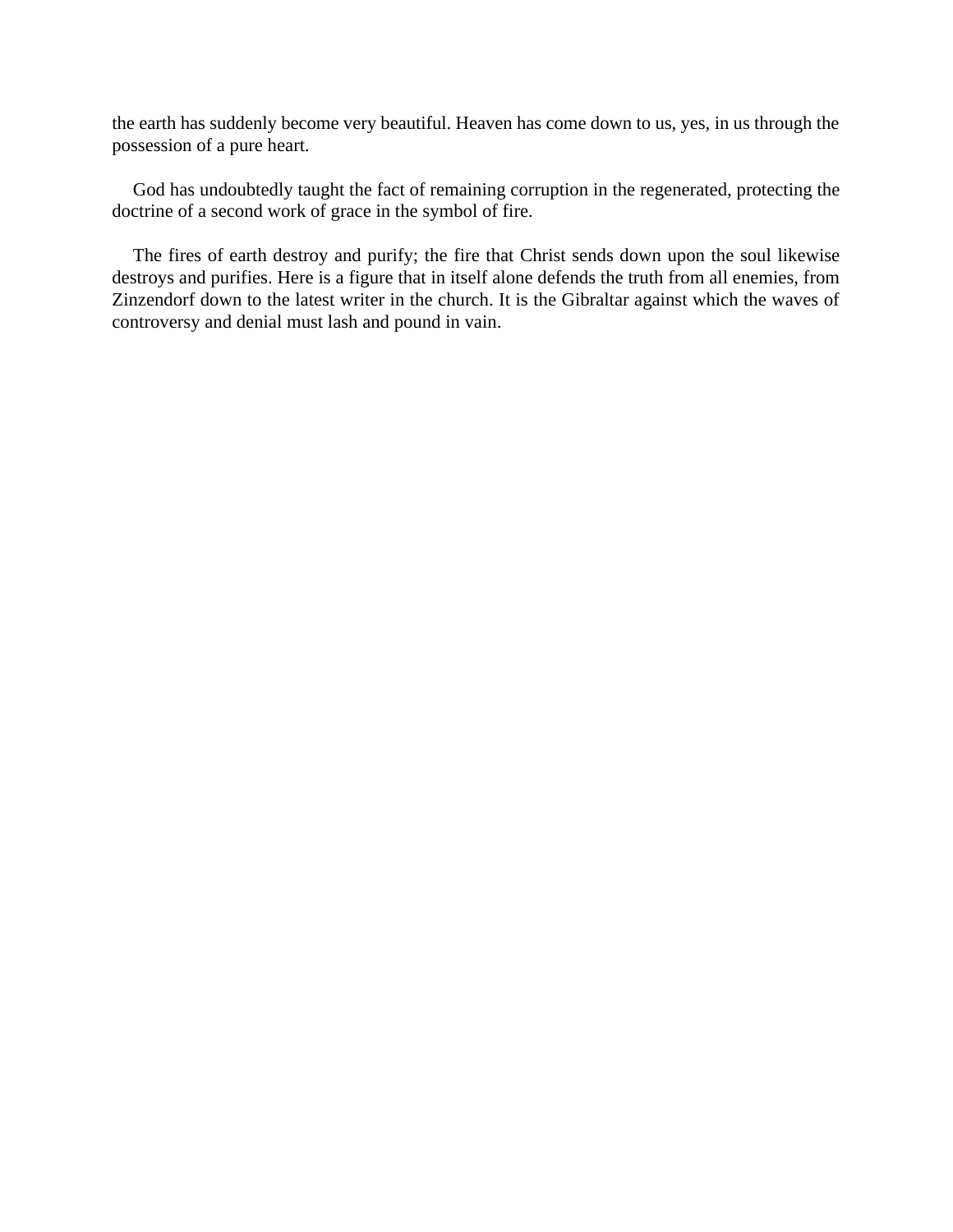#### **Chapter 8 THE BIBLE PROOF OF INBRED SIN** (Continued) The "Old Man" The "Flesh"

<span id="page-31-0"></span>Inbred sin appears again in Ephesians iv. 22: "That ye put off concerning the former conversation the old man, which is corrupt according to the deceitful lusts." Here is an exhortation not to sinners, but to a church. Certain expressions in this Epistle show beyond all question the spiritual condition of the members of the church. Paul says that they were "quickened" who had been "dead in trespasses and in sins;" that they were once "afar off," but were now "made nigh by the blood of Christ;" that they were no more strangers and foreigners, but "fellow-citizens with the saints and of the household of God." Still again he tells them to forgive one another "even as God for Christ's sake hath forgiven you," and a few verses after that states: "Ye were sometime darkness, but now are ye light in the Lord: walk as children of light."

These expressions undoubtedly declare the saved condition of the people to whom the apostle wrote. And yet to these who were "forgiven" and "light in the Lord" and "of the household of God" he writes: "Put off the old man."

Could anything be plainer? Does not the reader see that something dark and evil is left in the heart of the regenerated man? That this something which is here called the "old man" is not to be pardoned, but taken away, put off, removed.

If this were the only verse in the Bible that taught inbred sin, it would be a Gibraltar for the doctrine.

Let not the reader be confused by the following verse, "and be renewed in the spirit of your mind," thinking that this is regeneration. Let him turn to Romans xii. 2, where Paul exhorts the brethren to this very grace in which they will be "transformed by the renewing of your mind." Here evidently the "renewing" is not regeneration, for the people he exhorts are "brethren" and "living sacrifices" already.

Still more light thrown on the words "renew" and "renewing" as used in these connections, is obtained in Titus iii. 5: "He saved us by the washing of regeneration, and the renewing of the Holy Ghost; which he shed on us abundantly through Jesus Christ our Saviour." The Italicized words will open the eyes. Salvation is seen to be a double work, and the last work comes with the baptism of the Holy Ghost and fire. When it came the Apostle Peter said in Acts ii. 33: "He shed forth this, which ye now see and hear."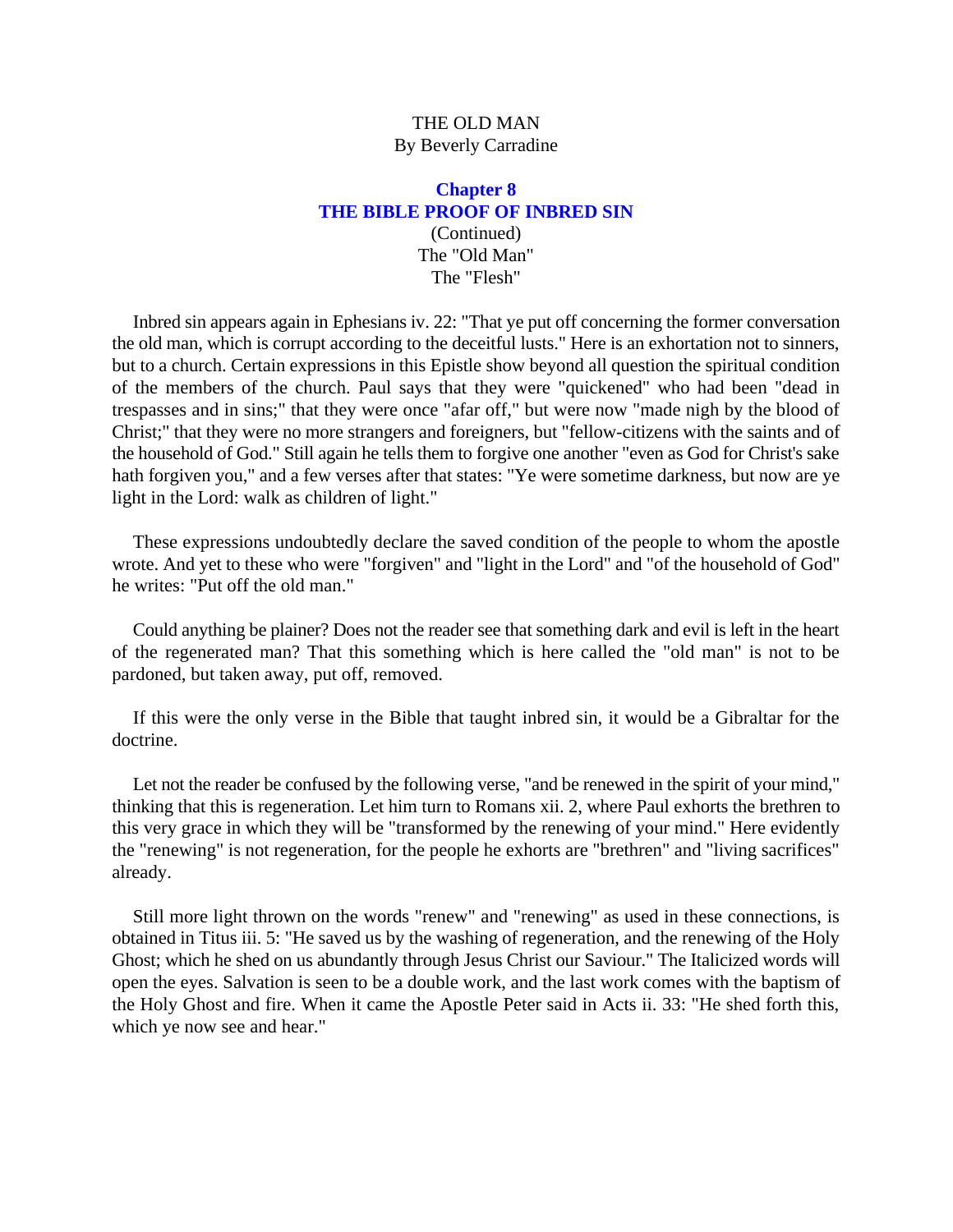Regeneration is a birth, and not a shedding forth. The baptism of the Holy Ghost was "shed forth" according to Peter. This additional work Paul had in mind when he wrote to Titus as quoted above, mentioning the two works and calling the second "the renewing of the Holy Ghost."

The mistake made by many is in making these words "renew," "renewed," "renewing," refer every time to regeneration. The expression "new creature" always refers to the regenerated man, but the words "renewing of the Holy Ghost" evidently stand for a subsequent work. Let the reader turn to Titus iii. 5 again: "He saved us, by the washing of regeneration, and renewing of the Holy Ghost, which he shed on us abundantly through Jesus Christ our Saviour." The word "and," which we have Italicized, is a copulative conjunction, and always means something else in addition to what went before.

In full confirmation of the thought advanced we read in Ephesians iv. 24 that immediately after Paul says the "old man" must be "put off" he adds: "And that ye put on the new man, which after God is created in righteousness and true holiness." Here is taught the coming upon us and in us of Christ which follows instantly the removal of inbred sin or putting off the "old man."

Let no one make the mistake of thinking that this is the first coming of Christ to the soul. As he cleansed the temple twice, he has a second cleansing for the soul. This last purifies from inbred sin. The "old man" is cast out; and Christ, the New Man, will come now not as a visitor, but as a perpetual indweller. This is what he promised in John xiv. 23 to his disciples and all else of his followers who will love him and keep his words: "We will come unto him, and make our abode with him." This is the "mystery which hath been hid from ages and from generations, but now is made manifest to his saints;... which is Christ in you."

Regenerated people are termed "saints" in the Epistles; and here Paul says is a mystery long hid, but now revealed to them, "Christ in you." For this same thing he "travails in birth again" for the Galatians that Christ might be formed in them "the hope of glory."

The New Man will visit the regenerated heart, and sweet and delightful are these visits; but he will not take up his abode with inbred sin. Hence the regenerated man is constantly made to wonder and grieve over the absence of Christ from the soul. He went to bed happy with his presence, but awoke, and the Saviour was gone. All this was Christ's way of showing that he will not abide in the heart with unsurrendered and unexpelled inbred sin. This very departure of his lightsome and joyous presence without sin having been committed was intended of him to occasion deep searchings for the cause, and the discovery of carnality or the remainder of iniquity.

The instant the "old man" is "put off" Paul says that we "put on" the New Man. Christ enters the heart to stay. He ceases to be a visitor, and becomes an indweller and abider.

Still again inbred sin is seen in Galatians v. 17: "For the flesh lusteth against the Spirit, and the Spirit against the flesh: and these are contrary the one to the other; so that ye cannot do the things that ye would."

Here inbred sin is called the "flesh."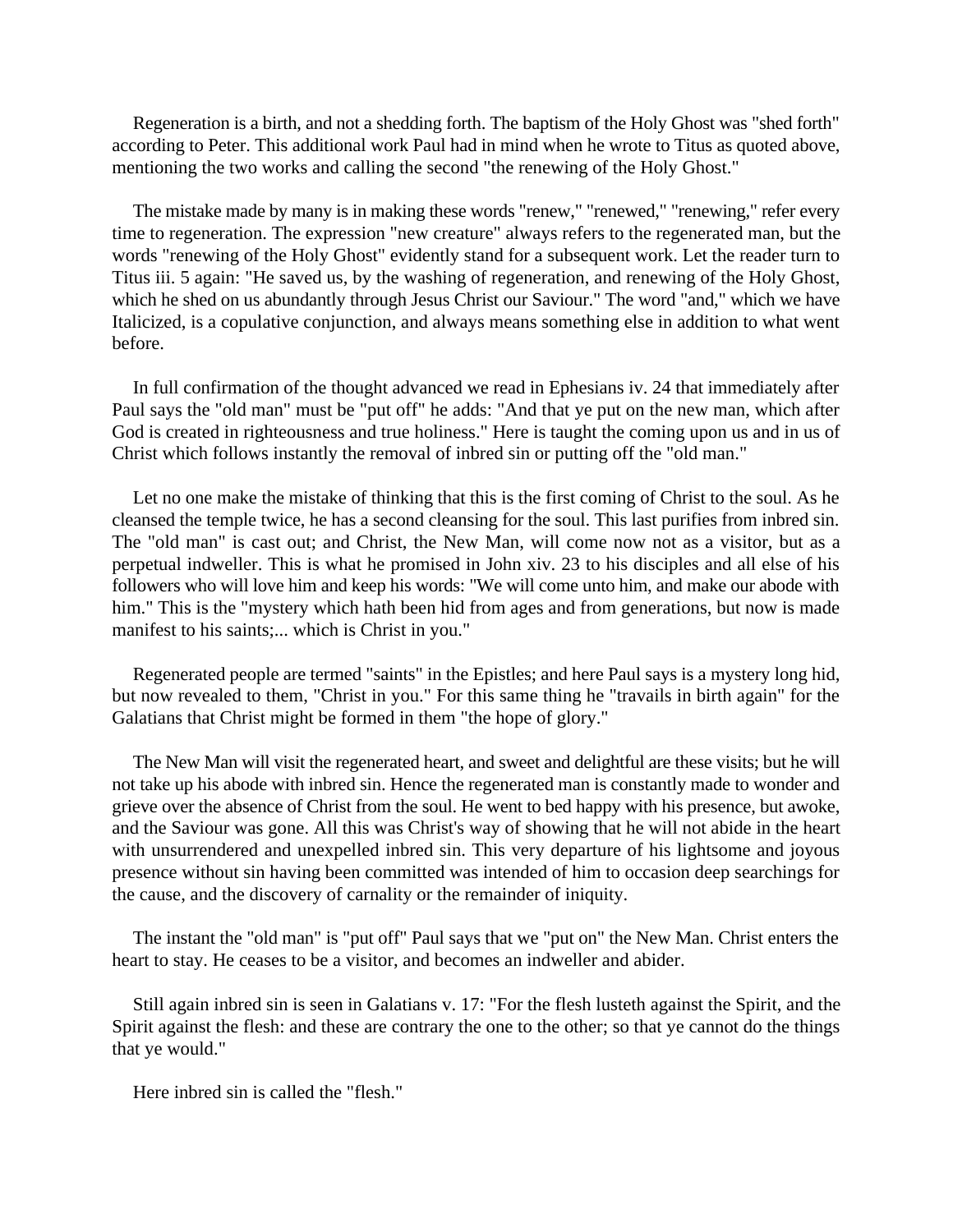Notice that a church is being written to. This time it is a church that has gotten into bondage; just such a bondage as we see many churches and Christian individuals in today. "O foolish Galatians, who hath bewitched you?. .. Having begun in the Spirit, are ye now made perfect by the flesh?"

They had become entangled by the vain hope and endeavor to reach perfection by the deeds of the law. "This only would I learn of you," said Paul: "Received ye the Spirit by the works of the law, or by the hearing of faith? "And in the fourteenth verse he continues, calling attention to Abraham's faith: "That we might receive the promise of "the Spirit through faith."

Does not any Bible student know that "the promise of the Spirit" is not regeneration, but that which Christ told regenerated disciples to tarry for in Jerusalem until it came upon them?

All this settles the condition of the Galatian church; they had begun in the Spirit, but had made the mistake of believing that they could be made perfect by the deeds of the law, and so had gotten into bondage.

This was the explanation of their now being removed from him that called you into the grace of Christ unto another gospel." Truly it is another gospel that teaches perfection by the deeds of the law.

Let the reader get this idea, and he has the key that unlocks the book of Galatians. They were not sinners, but had been "troubled'' by teachers who had "perverted the gospel." They had gotten to observing "times and seasons," had been "hindered" in their "running well; "in a word, entangled in a yoke of bondage. That they were still the Lord's people is seen in the way that Paul addresses them, calling them "my little children" and "brethren," and saying to them, "Ye are spiritual," etc.

There is nothing said to them by way of rebuke that cannot be said to any body of Christians who seek perfection by the deeds of the law.

Now to this church Paul writes; and in the seventeenth verse of the fifth chapter describes their inward state, and for that matter the state of every regenerated man on earth in the words: "The flesh lusteth against the Spirit, and the Spirit against the flesh."

The word "flesh" does not mean the body. The word in the Greek is " $\sigma \alpha \rho \xi$ ", signifying the carnal mind. It has been observed that Paul adopts the word " $\sigma \alpha \rho \zeta$ " to describe carnality, and the word " $\sigma \omega \mu \alpha$ " to speak of the body. In this instance it is  $\sigma \alpha \rho \xi$ , and not  $\sigma \omega \mu \alpha$ .

A strong proof of this interpretation is seen in the fact that God has no quarrel with the body; the Spirit does not lust against the body. Sin is not in the body, as it does not, and cannot, exist in any form of matter. The  $\sigma\omega\mu\alpha$ , or body, is the work of God; while the  $\sigma\alpha\rho\xi$ , flesh or carnality, is the work of the devil. If we get the  $\sigma \alpha \beta \zeta$  out, the  $\sigma \omega \mu \alpha$  will be all right. If the "flesh" be burned out of us by the baptism of fire, we will find the body all right.

It is, then, the "flesh" ( $\sigma \alpha \rho \xi$ ) that Paul says was left in these Galatian Christians, which lusted against the Spirit, so that he wrote: "Ye cannot [may not] do the things ye would."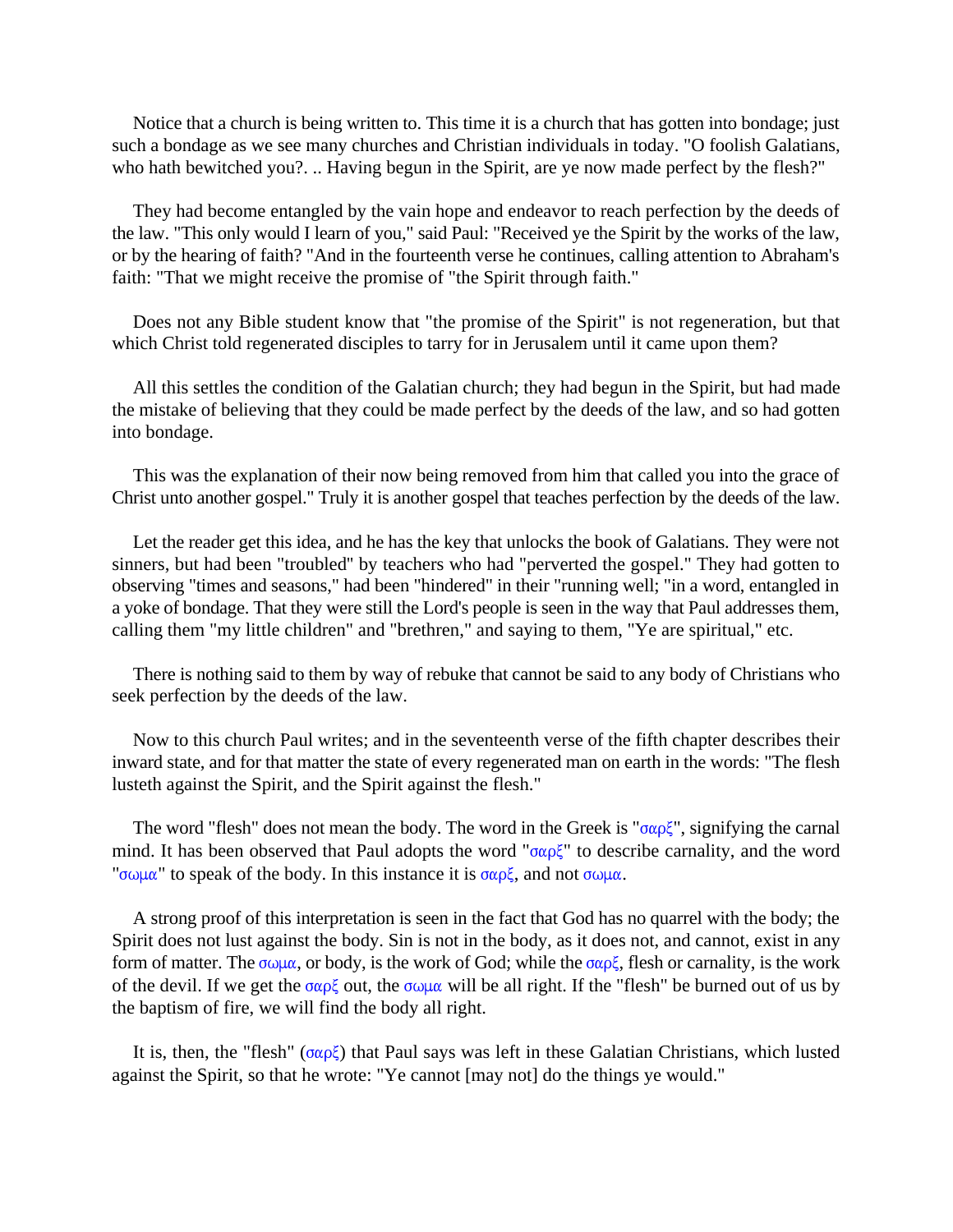Let the reader note the striking fact that the Spirit here mentioned is not the man's soul, but the Spirit of God. The letter "S" is here a capital, and reference is made to the Holy Ghost. So the contest going on that the apostle speaks of is not a conflict between a man's body and soul, but between the "flesh" and the Holy Spirit.

The point that we make is that if the "flesh," or carnality, was left in the Galatian church, whom Paul calls "brethren" and "spiritual," then is it left in converted people in America. And this is just what every true and honest regenerated man will admit when questioned on the subject, whether he lives in Galatia, Europe, Africa, America, or the isles of the sea.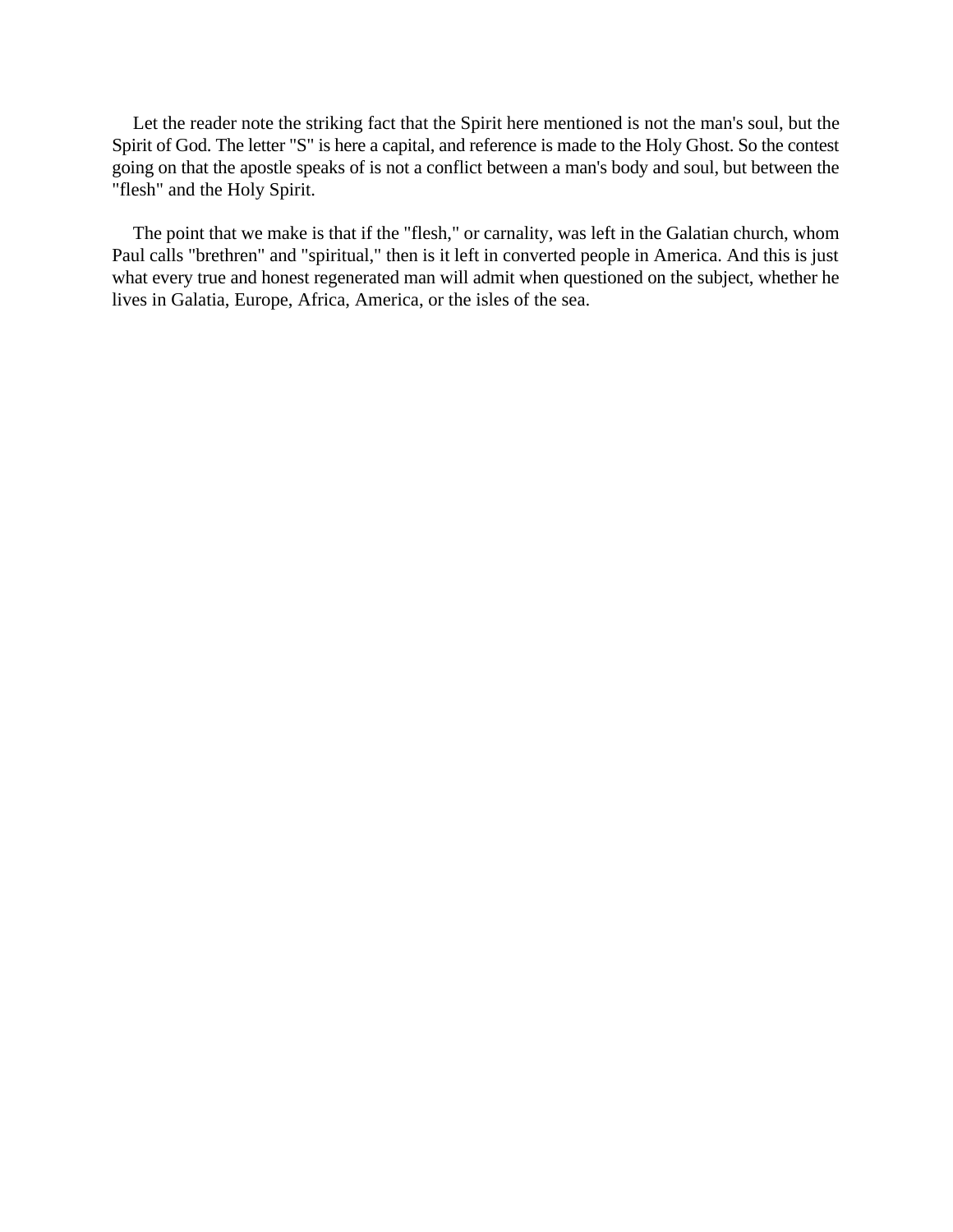# <span id="page-35-0"></span>**Chapter 9 THE BIBLE PROOF OF INBRED SIN** (Continued) "Carnal" "Filthiness of the Spirit" "Sin Which Besets" "Superfluity of Naughtiness"

In this chapter we begin with Paul's letter to the Corinthians, and find the thing that we are looking for in the very outstart.

In I Corinthians iii. 3 we have the words: "For ye are yet carnal."

We are not left in doubt about the religious condition of the Corinthian Christians with such expressions in the first and third chapters as follows:

"The church of God which is at Corinth," "Sanctified in Christ Jesus," "Called to be saints," "The grace of God which is given you," "In everything ye are enriched by him," "brethren," "babes in Christ," etc.

All regenerated people are called "saints" in the Epistles. They are not, as some suppose, "called to be saints." The two words "to be" are in Italics to show that they are supplied. The true reading is "called saints." The expression "sanctified in Christ Jesus," as applied to regenerated people, is perfectly correct according to the Bible and Methodist standards. There is a measure of holiness or sanctification in regeneration. The doctrine that we preach is that of entire sanctification. Paul's prayer was: "And the God of peace sanctify you wholly." The term "babes in Christ" settles the fact of the regeneration of the Corinthians. If "babes," they certainly must have been born of the spirit.

Now concerning these very people, Paul declares in I Corinthians iii. 3 the fact that they are "carnal." The word in the Greek is " $\sigma \alpha \rho \kappa \kappa \sigma \iota$ ," and means "carnality," "the flesh," or "fleshliness." One can easily see that it is not the body referred to, for it would be silly to say: "Ye have yet a body."

So regenerated Corinthians, according to the words of inspiration, have carnality or fleshliness in them. Alas for Zinzendorf and his American followers who claim that regeneration brings a pure heart, utterly failing to distinguish between a new and a pure heart! They are not the same. They are recognized as different in the Bible, and felt to be different things in the moral consciousness.

So the regenerated Corinthians had carnality! And so have regenerated Americans, Englishmen, Frenchmen, and every other kind of men, until they allow the Saviour to burn it out.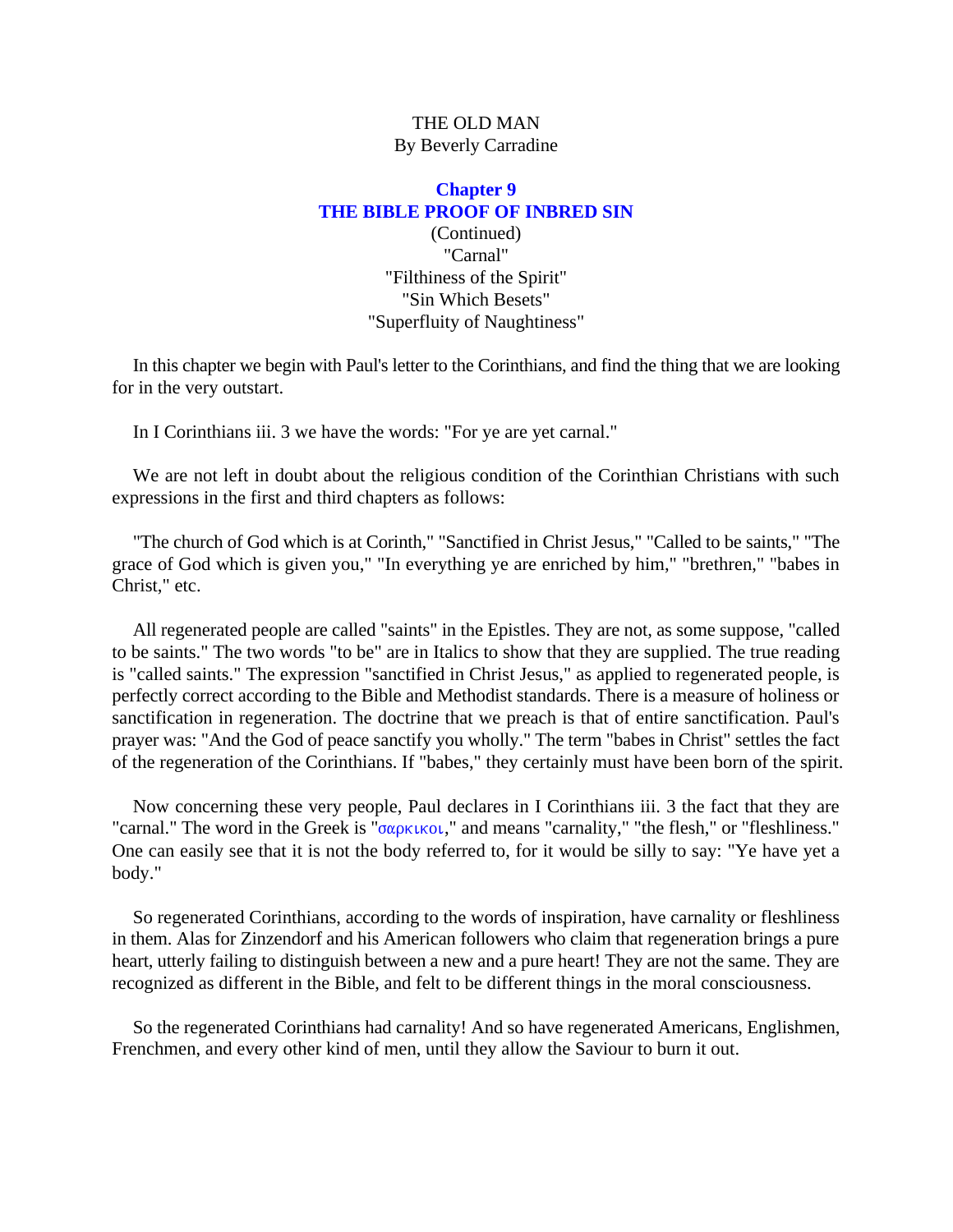This is the sum of general observation, and the testimony of experience, that carnality is left in the regenerated soul.

When we feel it in ourselves, see it in others, and read these plain statements in the Word of God, how is it that men can have the assurance to stand up and deny the fact? We come to another expression in 2 Corinthians vii. 1: "Having therefore these promises, dearly beloved, let us cleanse ourselves from all filthiness of the flesh and spirit, perfecting holiness in the fear of God."

The spiritual relation of these same Corinthians is still recognized in the words "dearly beloved." As a church they had done wrong things, just as we see churches doing today. The explanation of these same troubles and aberrations in both cases is to be found in the "filthiness of the spirit" which Paul mentions here.

So there is a "filthiness" left in regenerated people! The Bible here plainly says so. Alas for Zinzendorf and the "makers of another gospel!"

We have only to listen to the prayers of regenerated people to hear them confess to this same filthiness within. They deplore inward uncleanness. They beg for clean hearts, and cannot pray the simplest ordinary prayer without admitting again and again the truth for which we are contending in this book.

It is not a filthiness to be pardoned, but cleansed.

We are told, it is true, to "cleanse ourselves" from this filthiness. This at first glance would seem to indicate that it was a personal transgression after all. But we have only to call attention to kindred phrases like: "Save yourselves," "Pray without ceasing," "Be ye holy," and others. We know that in each instance we are called to a state and experience that no man can bring himself into. No one can "save himself" nor "pray without ceasing" without the sanctifying grace of God, nor "be holy" until the purifying fire of Pentecost descends. We are called to these states, and by complying with certain conditions we instantly find ourselves uplifted by Divine grace and power into the blessing itself.

So here we are to "cleanse ourselves" in the same manner. Who believes that a man can take a "filthiness of spirit" out of himself? If he could, he would be a Saviour. But he aims repeated blows at the external manifestation of the inward uncleanness, separates himself from every appearance of evil, and, placing himself on the altar, believing and praying, suddenly God does the work, and the man filled with joy feels that the foulness is gone and he has a pure heart.

The words "perfecting holiness" show something that has not up to that time been obtained and enjoyed. One meaning of the word "perfecting" in the original is "to bring to an end," "to finish," "to complete." Surely there is a perfecting of holiness, a blessing called entire sanctification; and when it is accomplished, we above all others know it.

Still another recognition of inbred sin is to be found in Hebrews xii. 1: "Lay aside every weight, and the sin which doth so easily beset us."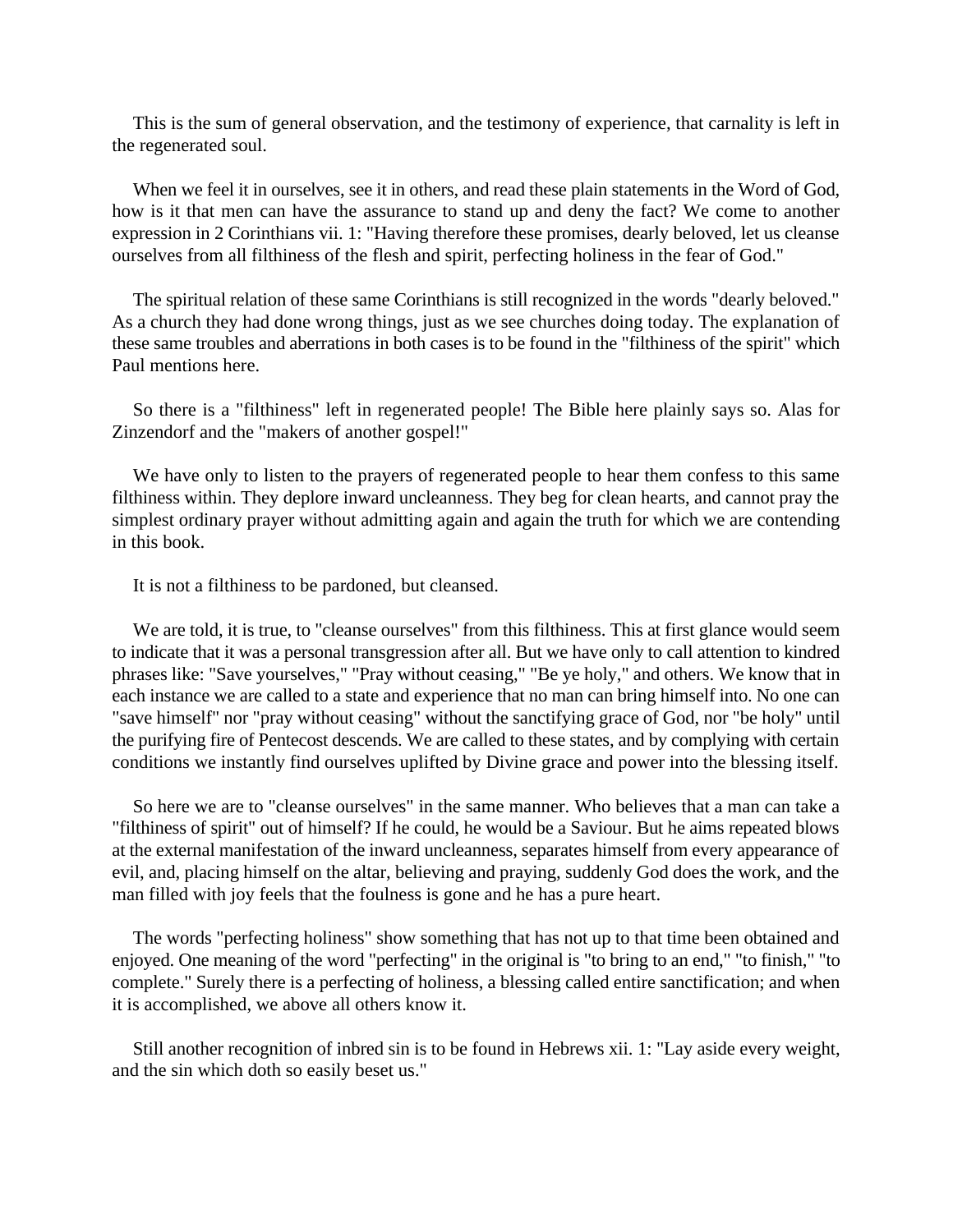There is a marked difference in the Scripture between the plural "sins" and "sin" in the singular number. Both Paul and John are very clear in their discrimination between the two. The first are to be forgiven, the second is to be "destroyed," "put off," "laid aside," etc.

It is sin in the singular number that "the Lamb of God taketh away;" it is sin in the singular number that is cleansed by the blood of Christ while we are in the light as he is in the light, and having fellowship one with another; right then while in the light the Blood cleanses away that sin of the singular number. It is that same "sin" as opposed to transgressions or "sins'' that the apostle says is to be "laid aside."

What is this "sin which doth so easily beset us" that is spoken of here but inbred sin. The colored preacher was not so far wrong when he read the verse: "The sin which doth so easily "upset us." It is the besetting sin of every child of Adam. It is in all, but cannot be forgiven. The words used to describe the manner it is dealt with are "put off," "taketh away," "laid aside" and "destroyed."

In James i. 21 we have another view of inbred sin in the words: "Wherefore lay apart all filthiness and superfluity of naughtiness."

That a body of Christians is being written to is evident from the frequently recurring phrases, "brethren," "beloved brethren," and the advice given them in regard to the treatment of different classes in the house of God.

There is no rebuke, no instruction given them; but what is delivered to believers today in warnings about the tongue and the way of treating the poor and rich.

To these same "beloved brethren" who have already "the engrafted word," he says: "Lay apart all superfluity of naughtiness." This expression has puzzled many, and once mystified the writer. For a long time he supposed that it referred to an abounding in wickedness. But one of the finest Greek scholars in the land informed him that if he would consult the Greek Lexicon he would discover the true meaning to be, "the remainder of iniquity," or "a residue over and above." Truly there is a remainder of iniquity, a residuum of sin.

Then here is the word "filthiness" used again. And it is to be laid apart. It is remarkable how invariably the idea of separation is impressed whenever this dark residue of sin is mentioned in the Bible. It is never to be forgiven, but the great fact of removal and separation is always taught.

If some one would say that the filthiness here may be questionable practices and habits, that we see regenerated people at times drifting into; then the other expression "superfluity of naughtiness" or the remainder of iniquity still remains to show up the fact of inbred sin.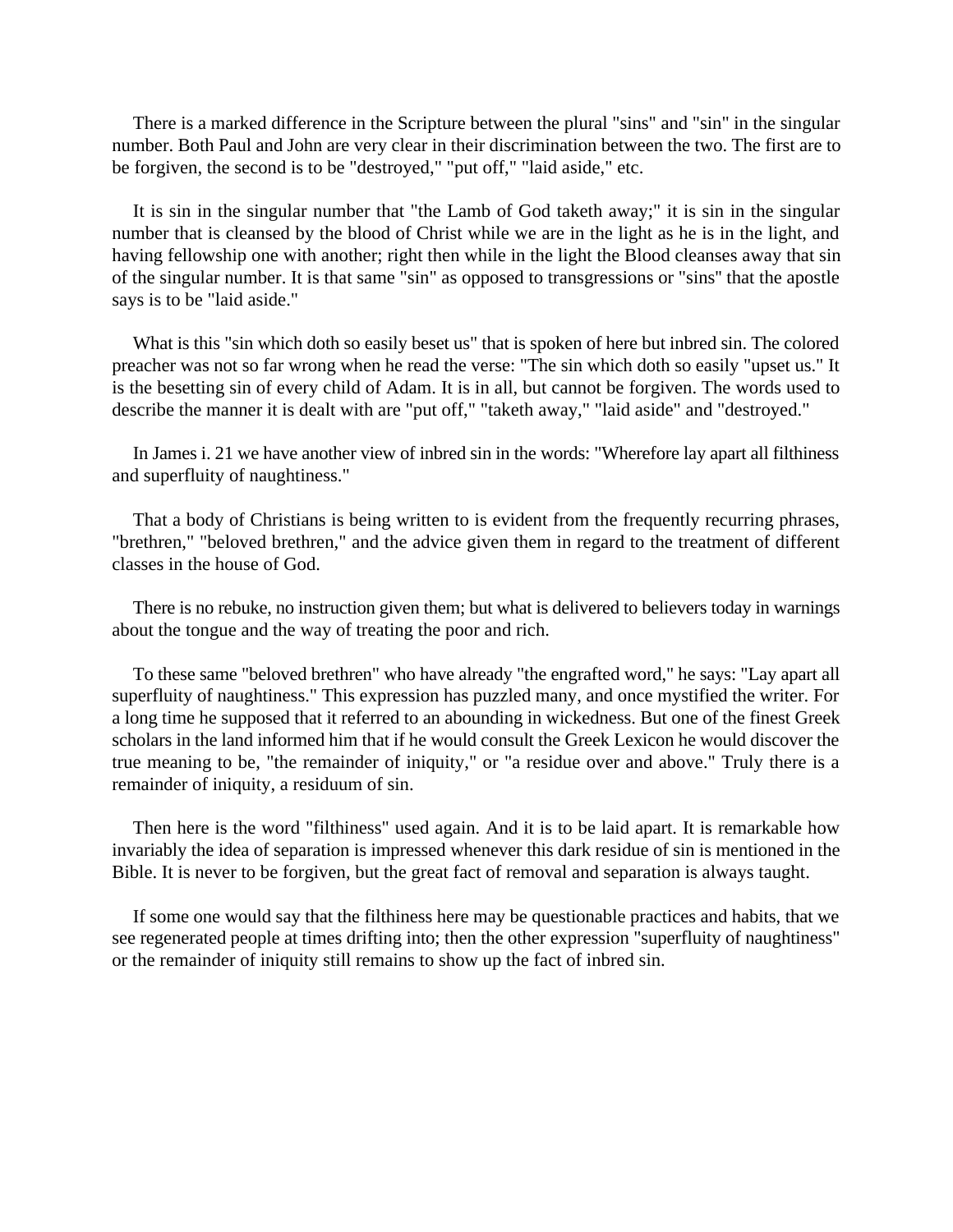# THE OLD MAN By Beverly Carradine

# **Chapter 10 THE BIBLE PROOF OF INBRED SIN** (Continued) "The Double Mind"

Inbred sin is seen again in James iv. 8: "Purify your hearts, ye double minded."

The apostle is writing to Christians, as we have shown in the foregoing chapter by the terms "brethren," "beloved brethren," and other expressions still more striking where the Word is said to be "engrafted," and that they have been "begotten by the Word."

It is true that the apostle indulges in some strong terms of rebuke, that if taken as a true description of the people rebuked, would seem incompatible with the Christian life, and that instead here would be not a Church, but a body of great sinners that James was after. But a little study brings light, and saves us from this mistake.

For instance, the word "curse," found in chapter iii. 9, 10, means in the original "scold." The "lusts" that he speaks of is translated in the margin "pleasures." The adultery that he inveighs against in chapter iv. 4 is, as he explains himself, "the friendship of the world."

About these very things God's people have to be warned from the pulpit today. We all know many excellent Church people who "scold," indulge in "pleasures" not spiritual, and who seem to have a decided friendliness to the world. They are to be found on boards of stewards, and a good many other Boards. They lead in good works in the Church, and they lead in works that are not so good. They entertain the bishops and other prominent personages at Conference. They are regarded as leading people in the Church, and have great influence in high quarters. What James said nearly two thousand years ago to people in the Church could be said to many today.

This is not all, for even now in our times we have only to look to see the different treatment paid in Church to the brother of low degree, and to the man with "gay apparel" and with a "gold ring." It is curious to notice the sensation even among preachers and the rising up and offering of chairs to a man of wealth or authority who comes in late and disturbs scores of people by his late coming. The author has seen not less than four chairs offered to one of these prominent late comers; while the spectacle of four or five men in front all beckoning at once to some unseen man in the rear of the house is a sight never to be forgotten, while it throws a strong side light on James ii. 3, where he says: "Ye have respect to him that weareth the gay clothing, and say unto him, Sit thou here in a good place."

A newspaper reporter in one of our largest cities disguised himself, and on two Sabbaths tested the sentiment of a number of the Churches in regard to the humble and poor, by presenting himself to the ushers in very plain attire. The report of his experience in various of these prominent Churches made very interesting reading. At some he was received with kindness, but at others he was plainly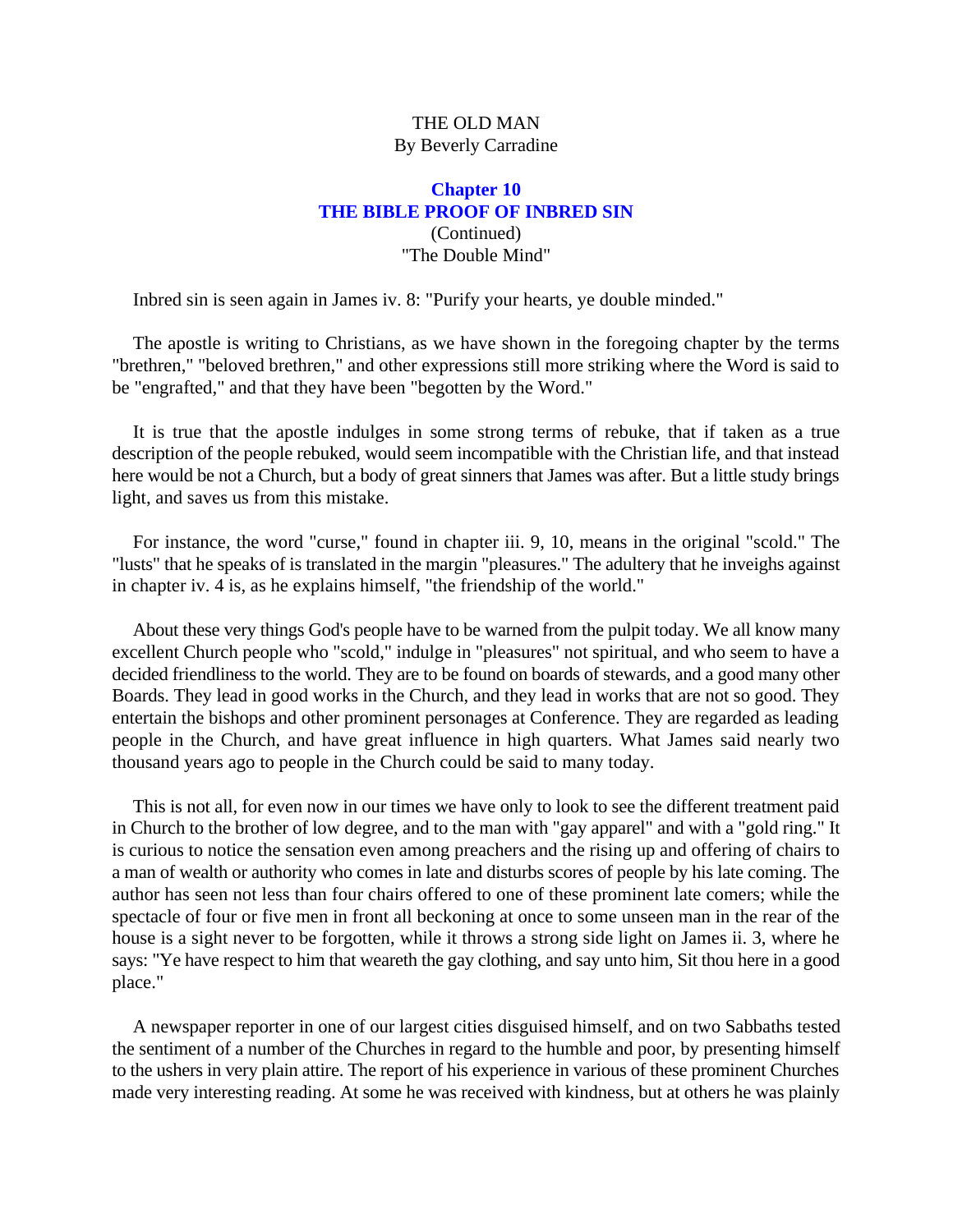shown that he was not wanted. One usher kept him standing at the foot of the aisle in doubt as to whether he would give him a seat or not, when suddenly a young couple richly dressed appeared on the scene. Immediately the usher became a vision of smiles and was transformed into a bundle of springs as he escorted the gorgeous pair to a front seat. But the instant he returned to that problem in plain attire at the foot of the aisle his brow became cloudy. He had begun to resume his scrutiny of the apparent tramp, when the disguised reporter said to him that he believed he would not take a seat, but had concluded to go to the hospital. Whereupon the usher with great cordiality told him that he thought that was the best place for him. All this happened in a leading Church in one of our greatest cities.

In a word, the Epistle of James is not out of date, and its incisive utterances are still needed in the Churches. There is not a thing denounced by James in his Epistle but the author of this book has seen in the Churches of our day and country.

Yet these people were "brethren" and "beloved brethren" and had been "begotten by the Word," and the Word was "engrafted" in them.

The trouble in their case was that the double mind was left.

Who is the double minded man? We all know who the single-minded man is. Every sinner is single minded. He has but one mind, and that is to do wrong. There is no desire to please God. He is a unit in the endeavor to please himself and do wrong.

But under the preaching of the word he becomes convicted, is converted, has the mind of Christ imparted to him, and from that moment becomes a two-minded man.

Every regenerated man has the double mind. We do not mean anything offensive here. We do not say that he is a hypocrite, but there are two minds in him, and he himself recognizes and deplores the fact of two forces, laws, or minds warring in him, the one spiritual and the other carnal.

If he would come to God according to divine direction, the Lord would sanctify him, and take or burn out the carnal mind; and leave him with the one mind, that of Christ, and so he would become single-minded for God, as he had once been for sin and Satan. But he, for various reasons, will not come; and so has in him the consciousness, regenerated as he is, of the evil residue, the besetment, the remainder of iniquity, the flesh, the old man, or the double mind. Many regenerated people keep this double-mindedness down, and live very beautiful lives. Others grow heartsick and discouraged over the frequent internal strife and uprisings, and finally almost cease to struggle against it. So we see some converted people drifting into just such lives as brought out the sharp reprimands of James upon the Church in the first century.

The feeling with many is that this dark something can never be taken out; and so, in despair, such individuals sink into a gross form of religious living, thinking that the only Saviour for them is death. Such people finally accept a kind of double life, and know what it is to have two tongues and two faces. In leaving the house in the morning they first take off the home face and hang it up on a nail behind the hall door, and at the same time put on the street face; and, after fitting it, sally forth. What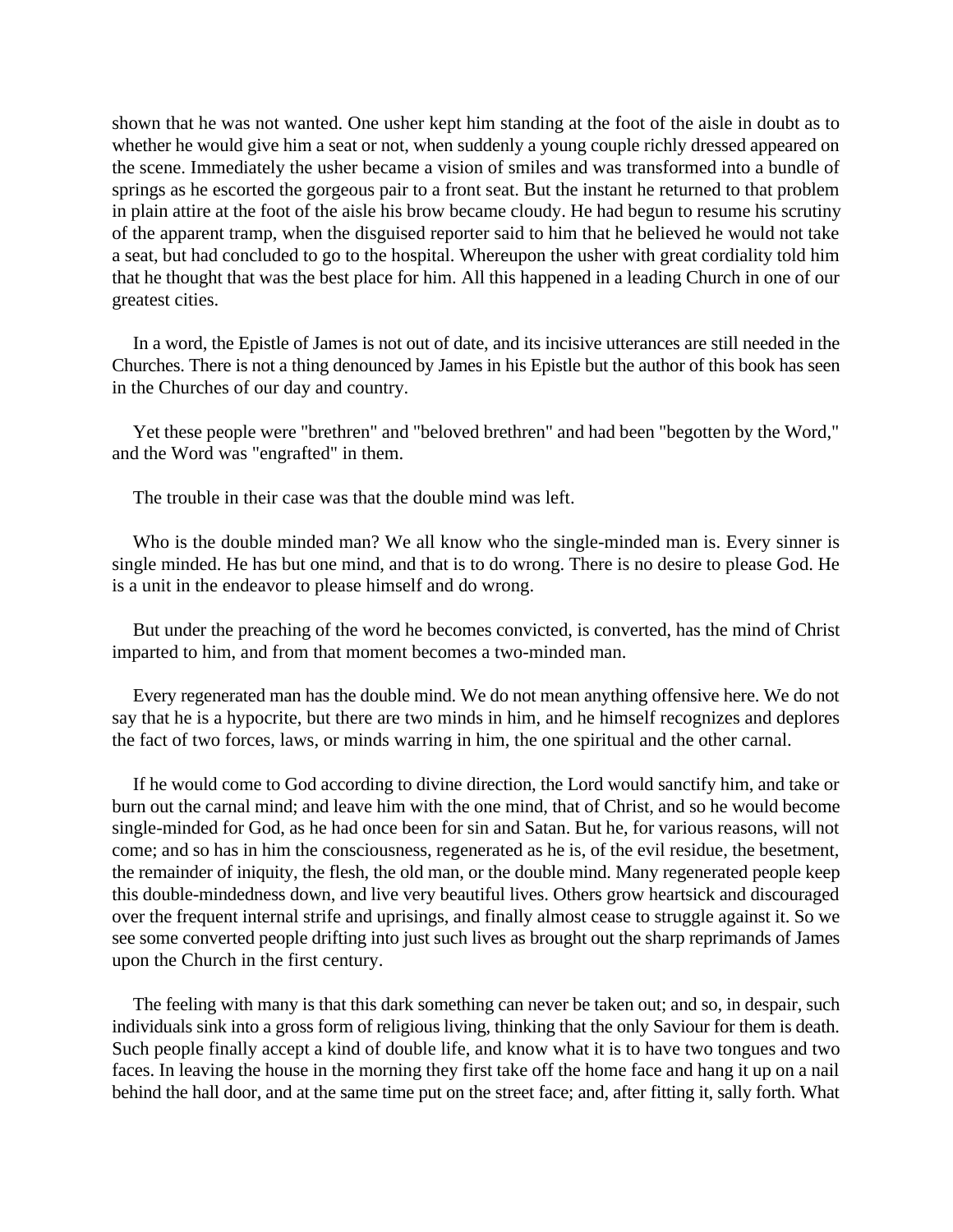pleasant manners and smiles now are seen as they pass down the street with greetings, bows, and nice speeches to all whom they meet. After some hours they return; and on getting inside the hall door they remove the street face, hang it up on a nail, take down the home face; and, directing the scowling look down the hall, cry out, "Isn't dinner ready yet?" with an angry intonation that brings the stony look up into the wife's face, and causes the children to glide away into distant corners.

There are less offensive manifestations of the double mind, but they are not the less convincing. What makes the regenerated man say that he is "glad to see you" when in his heart he is not? How can we reconcile the cordial greeting extended to the incoming visitor, "Well, it has been an age since you were here," with the remark made to a member of the family after the party is gone, "I hope that she will never come again; what a bore!" If this is not a double mind, then what is it?

Here are several ladies rocking together in the parlor of one of the group. One of these ladies knows that she ought to leave, that husband and children are expecting her, that home duties await her; yet still she lingers, rocking. Why this tarrying? Because she dreads the rising up of the other mind of her friends after she has gone. She knows that they are going to "jump on her" as soon as she leaves, and she does not want them to do it. She is well pleased with the present mind turned upon her, but it is the other mind that she dreads, and which she knows will begin operating the instant that she leaves. And yet all these ladies belong to the same church, and all are members of the Ladies' Aid Society.

Here are eight or ten preachers at Conference in a conversational ring. As they talk they punch their walking sticks or umbrellas into the soft ground. Now and then a big guffaw breaks forth. It is growing late, and it is time for them to go to their boarding places, that they may return to evening service; but each one shows a reluctance to leave the talking, laughing circle. What is the matter?

The answer is, they dread the double mind in each other. While they are all good and true men, they secretly fear each others' tongues. They do not want to be criticised and discussed by the brethren who are now so hearty and cordial. They do not want the double mind to be turned on them in faultfinding and judgment of the work done on circuit or district. Each one of the ring wants to leave; but if he does, the others will tell how he failed on the station, or that he was not the financier or revivalist or pastor that was expected, or that he does not make a good presiding elder, etc.

Truly there is not the slightest difficulty in finding proofs of the double mind in the regenerated man. It is almost equal to the discovery of two men in the individual in the two ways of looking, talking, and acting.

Who has not seen the mirth quickly suppressed at the approach of the unconscious victim that has been conversationally impaled in his absence? Who believes the blessed Christ would do such a thing? If a Christian is guilty here, then is there another mind and spirit in the Christian that is not of Jesus, and we are brought face to face with the double mind.

A preacher visited another in his private room at a hotel during a gracious revival on the holiness line. He knelt down and asked the brother upon whom he called to pray for him, and wept through the entire prayer. He said he wanted the blessing of entire sanctification. A few months afterwards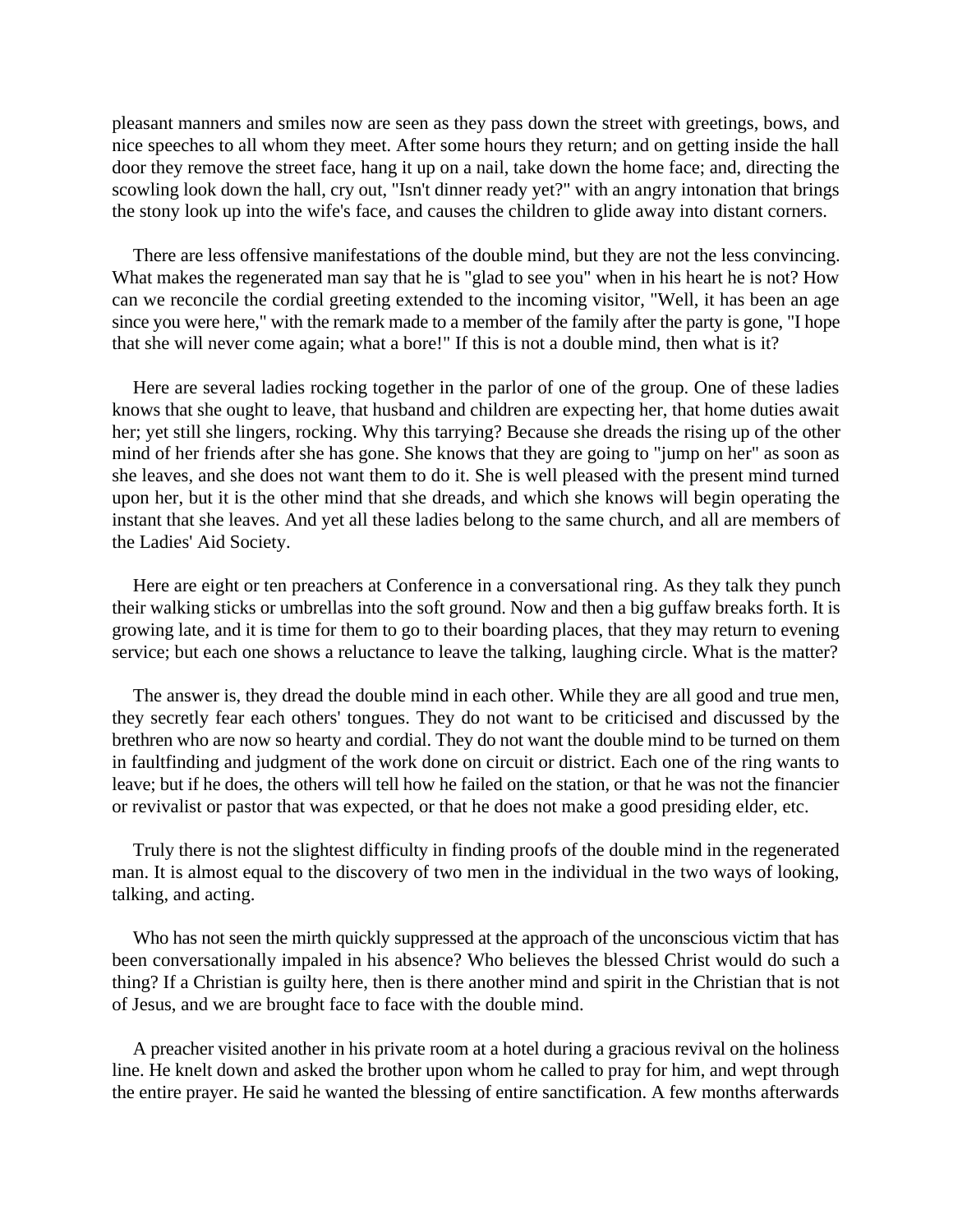this same man, in a preachers' meeting composed of men unfriendly to the doctrine of a second work of grace, put himself promptly in line with them and ridiculed without mercy the preacher whom he had requested to pray for him, that he might secure the blessing.

"Purify your hearts, ye double minded.''

A prominent minister in the Church wrote a commendation of a certain book written by a preacher. He said in the puff that" it was the best book of the kind that had been written in the last ten years." Here comes now the point: there had been no book of that kind published in ten years!

The preacher went off quite exhilarated with the notice, and the prominent minister chuckled with his family and friends about the adroit sentence. The adroit sentence was simply the outcropping of the double mind! The day came when the preacher found out the secret sarcasm; and so, as Revelation says, the little book that was first like honey to the taste became afterwards quite bitter.

But what shall we say more? Time would fail to tell of the Judge and Doctor and Colonel and Major and all the other living proofs and illustrations in the land of the double mind.

It is here in our midst, alas for it! But it can be taken out by divine power. Thank God for that! So we live and breathe and hope again.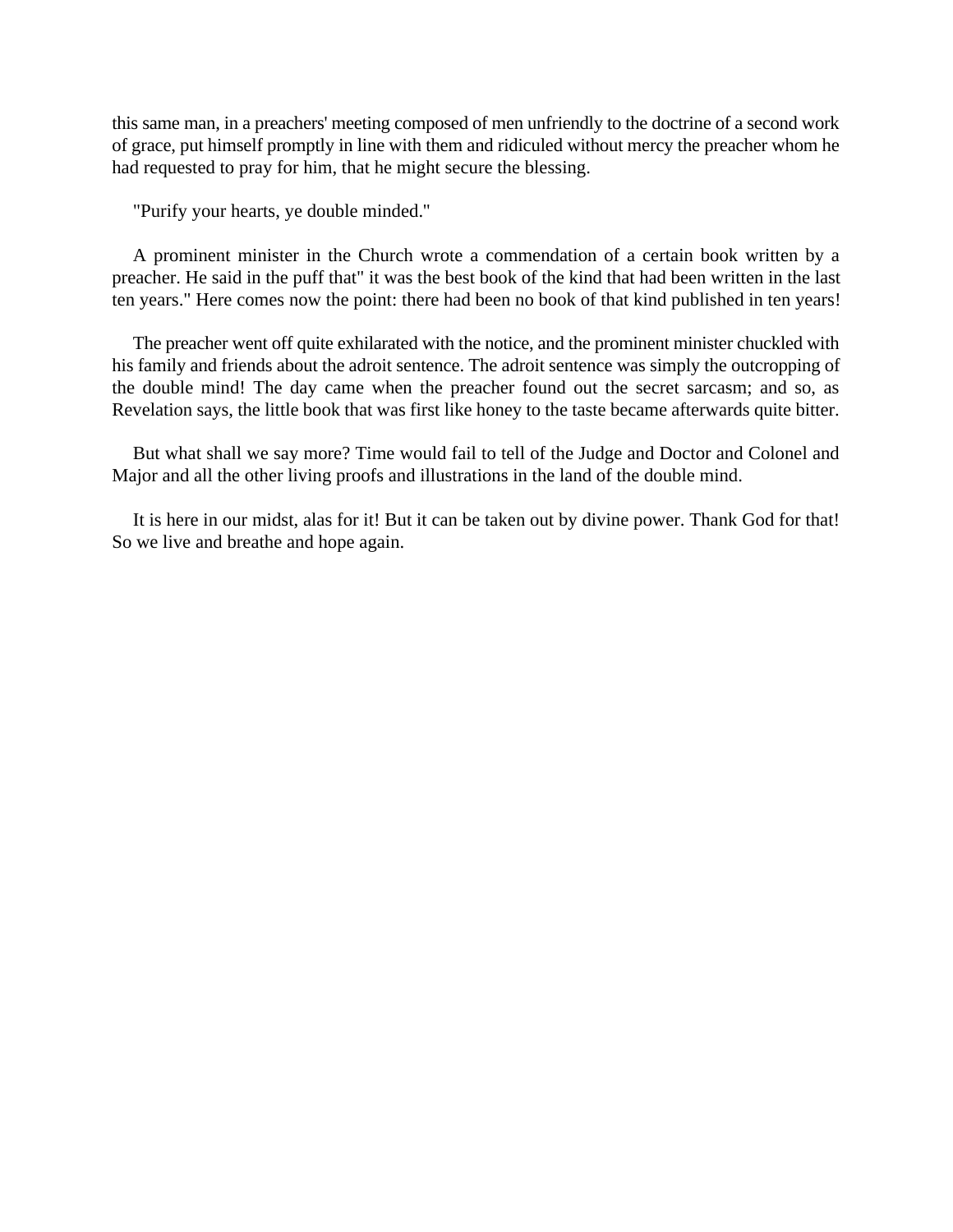# THE OLD MAN By Beverly Carradine

# **Chapter 11 THE BIBLE PROOF OF INBRED SIN** (Continued) The Seventh Chapter of Romans

The instant we mention this chapter in connection with inbred sin there is a quick and sometimes angry protest upon the part of many.

We are promptly informed that the troubled individual in this chapter is a Jew convicted under the law, and, finding it powerless to deliver him, he is correspondingly miserable.

The reply to this is that the Bible is not of private or class interpretation, and to confine this chapter to the description of the spiritual exercises of one of the smallest nations under the sun, while all the rest of the world are called on simply to look in on this moral arena and see the struggles and death conflict, is stretching the matter too far and making too great a demand on our credulity.

The effort to make the groaning person in this chapter a convicted legalist of any country and time fails as signally as the others.

A legalist, no matter who he is or where he is, is nothing but an unpardoned, unregenerated sinner. His condition is bound to be one of spiritual death, for God says he is dead in trespasses and sins.

But the man in the seventh chapter of Romans is not spiritually dead by any means. He has a law of life and good in him, while a sinner is a lawless man, and until regeneration, can have no law of good in him.

A still more remarkable proof of this person in the seventh chapter not being a legalist, and the clearest proof that he is instead, a spiritual man, is seen in the 22d verse, where he cries out, "I delight in the law of God after the inner man." Let the reader trace the word "delight" back into the Greek, and he will find the other meanings to be "please," "gratify," "enjoy," and "rejoice." Could an unconverted man say. "I enjoy and rejoice in the law of God?"

No unregenerated man--and a legalist or moralist is unregenerated--can delight in the law of God. The sinner stands in fear and awe of the divine commandments, but delight can only be felt by the spiritual man. We need only appeal to every man's memory of the sinful past! We trembled and were troubled at the law, but did not and could not feel delight.

The verse adds: "After the inner man." The sinner has no inner man. God says that he is dead in trespasses and sins. The inner man is the divine creation. How can God say that a man is dead in sin, and then add that "he delights in the law of God after the inner man?" Here would be a most palpable contradiction.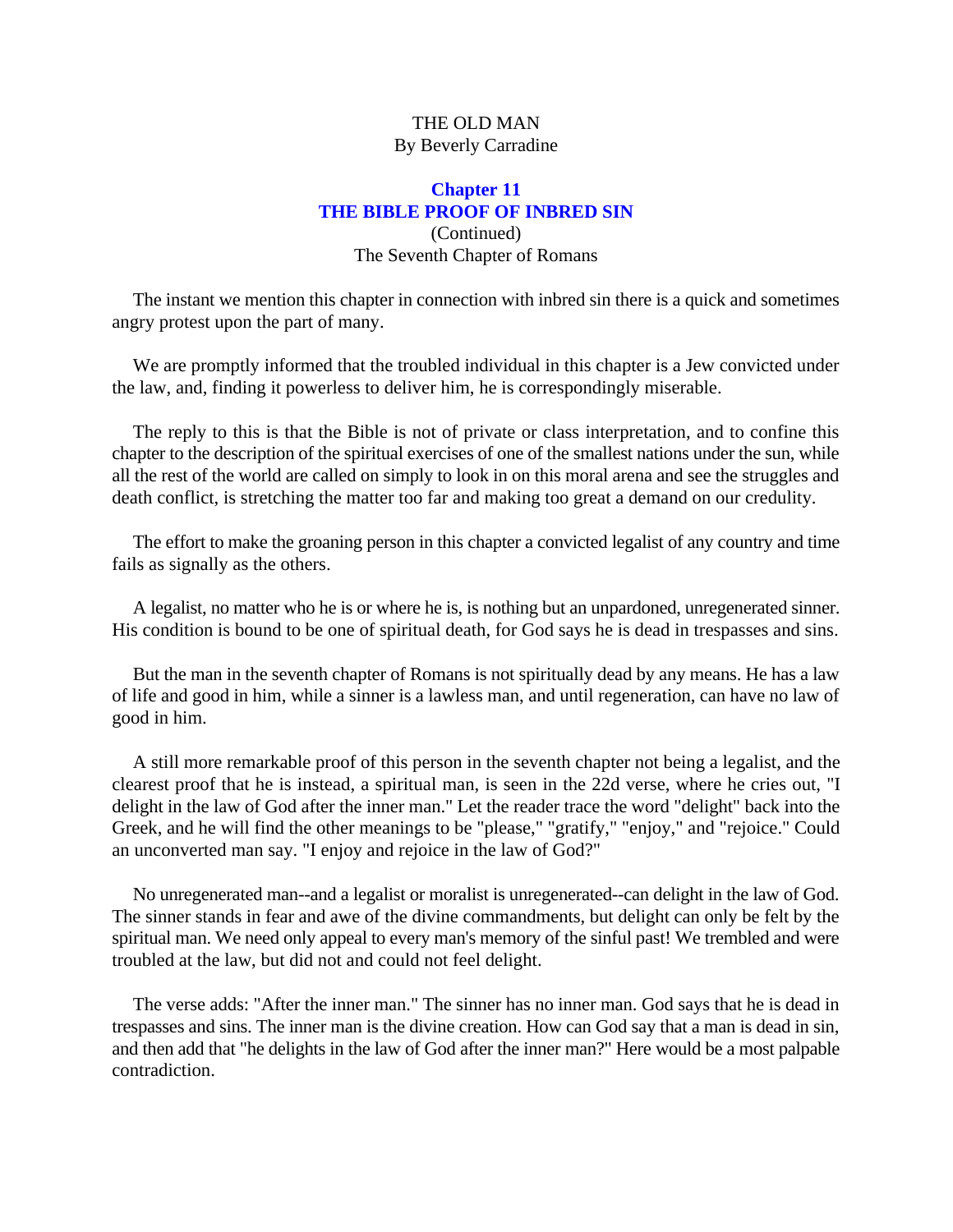In still further proof of the regenerated state of the man of the seventh chapter, we quote the 25th verse; "So with the mind I myself serve the law of God." Does any one believe that an unpardoned man serves the law, either in his mind or anywhere else? This man in the chapter "consents unto the law that it is good," serves it with his mind, and even delights in it. He that consents to--serves and delights in--the law of God is a saved man!

Let the reader divest himself of prejudice and read the seventh chapter of Romans carefully, thoughtfully, and prayerfully, and he will see that here is no confession of a common transgressor. Here is no outrageous violator of God's commandments brought to repentance, confession, and judgment.

We fail to see a sign of repentance in the chapter. It is not justification nor pardon that the man is alluding to or begging for. He is in an agony over a dark indwelling something which keeps him from doing what he wants to do. In a word, it is the regenerated man under conviction for inbred sin.

It is wonderful how this chapter finds an echo in every converted heart, while the unregenerated man would never go to it for a picture of his condition and life.

It is also wonderful how preachers bring this chapter into their prayers; while the Episcopal Church, Sabbath after Sabbath, as a body of Christian believers, groan forth in their Litany, "We have done those things which we ought not to have done, and have left undone those things which we ought to have done!" a lamentation almost entirely taken from the 15th verse of the seventh chapter, "What I would, that do I not; but what I hate, that do I;" and in the 19th verse, "and the good that I would, I do not; but the evil which I would not, that I do."

Another Church is very fond of quoting a part of the 24th verse, "O wretched man that I am! who shall deliver me from the body of this death?" They quote it as if it were the utterance of despair, and as if there were no deliverance mentioned immediately afterwards.

Is it not strange that, if this chapter be the experience of a convicted legalist, preachers and Churches should be adopting its language as expressive and descriptive of their own condition! Here verily is a proof in itself that it is a portrayal of the Christian conflict before the deliverance of inbred sin takes place in the glorious blessing of sanctification.

The Church might as well come to it. The battle has already started on this chapter, and we see nothing but victory for the cause of holiness in what will transpire in the probing study and honest application of this chapter.

But very earnest objections are filed against us for construing the seventh chapter as being the conviction for and the struggle of the regenerated man against inbred sin. One objection urged is that this man here confesses that he is "carnal."

The reply to this is: Yes, but did not Paul say that the Corinthians, who were "babes in Christ," and hence born of God, were carnal? This is the very point that we are making in this book: that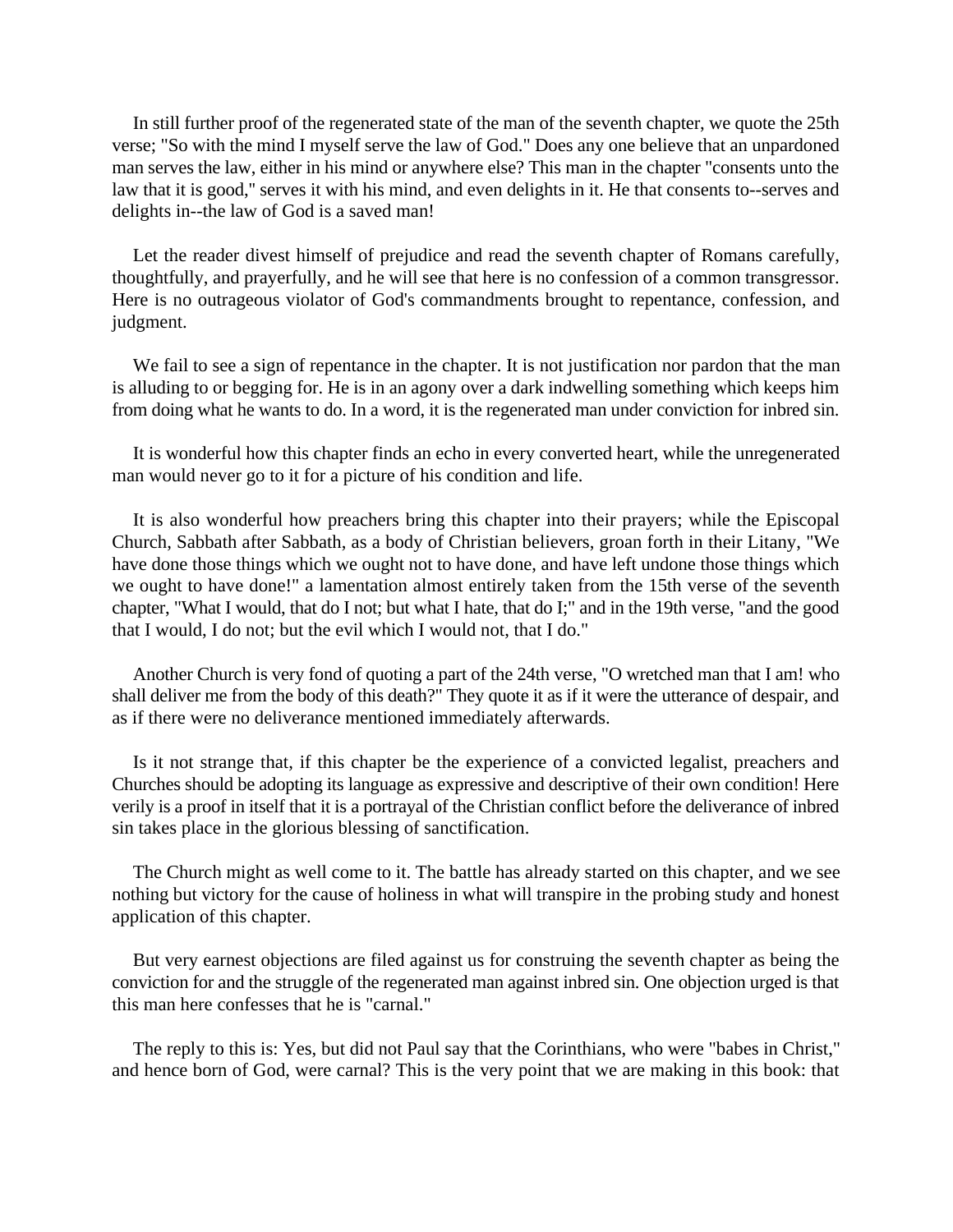carnality, or the carnal mind, is left in the regenerated heart. A second objection is that the person talking here says that he is "sold under sin."

This is true, but he did not say that he was sinning as a common transgressor. He said he was "sold under sin," and as a certain famous Holiness evangelist said, "Satan sold Adam and the whole human race out for a mess of apples. "Sinning is one thing, "sold under sin" is another. We find ourselves in this world with a sinful nature which comes to us by an act of our federal head in the garden of Eden where he exchanged obedience to God for fleshly gratification. He made a bad trade; in fact, he sold the human race for something pleasing to the eye and taste.

Now let us turn from these objections and see what this man of the seventh chapter of Romans is troubled about. In trying to do this, the other objections that are urged against our interpretation will be answered. Let us note carefully the confessions and complaints made herein.

First, "What I would, that do I not."

Let the regenerated man say if he has not had to say this a thousand times since his conversion. O the Christlikeness, the usefulness, the great and good deeds we aimed after and failed to be and do and reach in the past years!

Secondly, "But what I hate, that do I."

David said that he hated vain thoughts. The converted man says the same. He says that he will watch the door of his lips and keep his tongue as with a bridle, for he hates gossip and faultfinding; but there is not a day but he slips up on the very thing he hates. He has made a covenant with his eyes; but somehow they look, and the trouble is that the look is just one second too long. "O wretched man that I am!"

Thirdly, "Evil is present with me."

Does not every regenerated man grieve over the fact? The preacher is delivering a faithful message to his congregation. He is doing it in humility and faithfulness when suddenly a voice whispers, "You are surpassing yourself," and lo! a sudden puff of self-inflation, a special effort put forth to increase the approbation and admiration that are read in the faces of the audience. "O wretched man that I am!"

A collection is being taken up for Missions. A brother cries out from the congregation: "Put me down twenty-five dollars." He observes the flutter that his gift produces--perhaps he sees the bishop looking at him--and so he cries again: "Put me down another twenty-five!" "O wretched man that I am I" That last twenty-five was not right. "Evil is present with me!"

Yes, evil is present, and oftentimes jumps astride a good deed and rides it a mile or so before the converted man can get it off.

Fourthly, "I see another law in my members, warring against the law of my mind."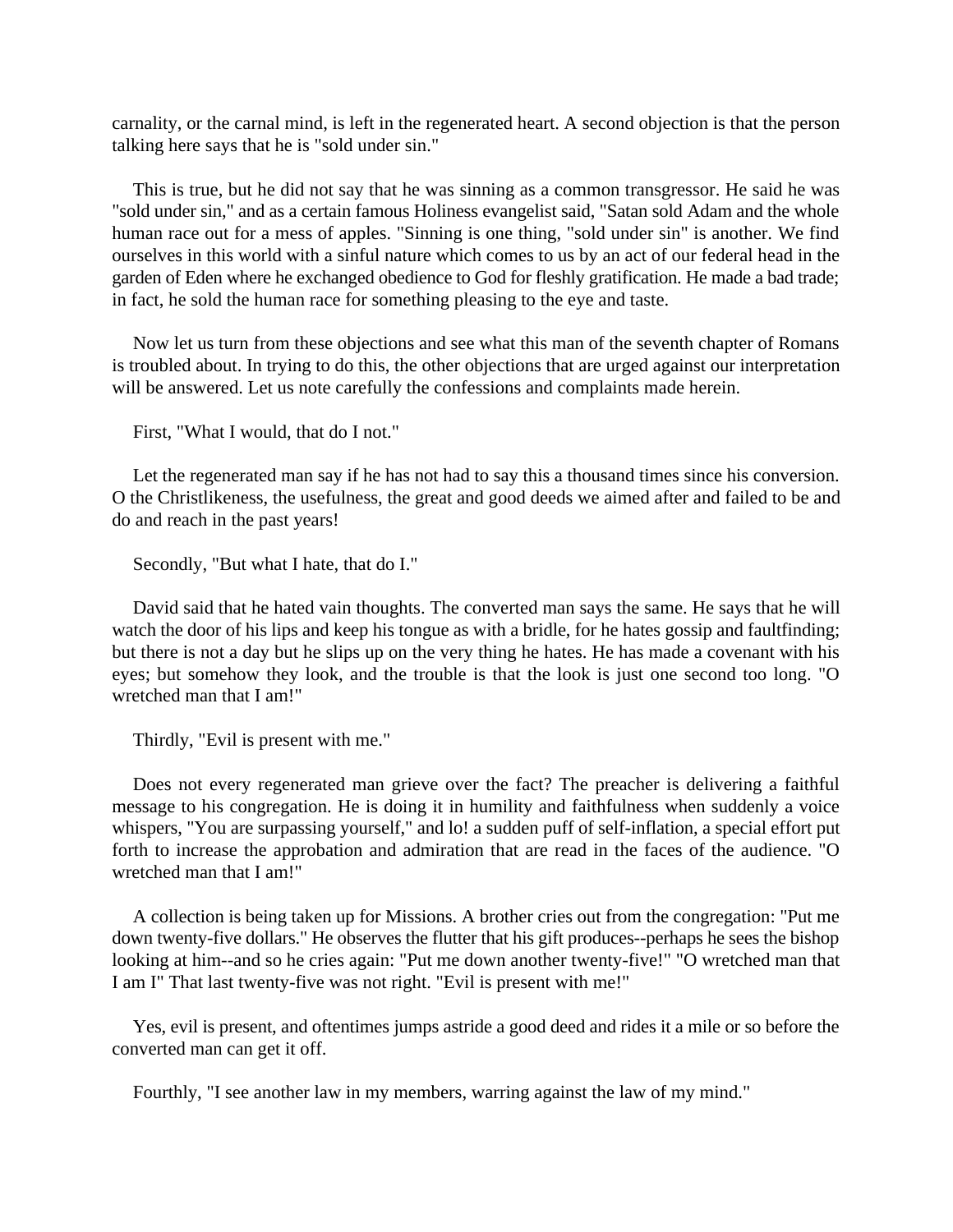Look at it; here are two laws, and they are dissimilar, and they are both in the same man. Surely this is not an unregenerated man, for the sinner does not serve God at all, while this character speaks of a law of life and good, against which another law in him rebels and wars.

It is not possible to live a converted life a few hours before discovering that there are now two laws, where before there was only one, and that one a law of sin and death. In the sinful life the members ruled, the law of sin dominated without a rival. But when regenerated, a law of life is introduced and the battle begins. Before this Satan and sin had it all their own way; now the war commences, and a fearful one it often proves to be.

Fifthly, "Bringing me into captivity."

Who has not felt bondage in the regenerated life, both to people and circumstances? Who has not deplored the lack of freedom in prayer, testimony, preaching, and living? Something within brings us as regenerated people again and again into captivity. We do not feel free. Listen to a preacher groaning in the pulpit before he preaches. What is the matter? He does not know whether he will have liberty or not. Hear him groaning after the sermon; he says he was not free. Listen to a brother laboring in prayer. Something is holding him down. Notice the silent Christian tongue, the inactive Christian life, the melancholy Christian face, the uneasy, anxious Christian heart--what is all this but captivity?

Forced into silence, or forced into speech! Afraid to declare one's convictions! Kept from doing things that have been whispered by the Spirit and taught by the Word! Captivity! Captivity! Captivity!!! "O wretched man that I am!"

But listen, the man in the seventh chapter is still complaining.

Sixthly, "Sin dwelleth in me."

Does not the reader see that this is no allusion to personal transgressions? "Sin" in the singular number is here used. It is not personal transgressions spoken of, but inbred sin. It is something that dwelleth in the man. A person can leave his sins and yet this dark, sad thing remain in the heart. A man may not be in "sins" and yet the "sin" spoken of above may "dwell" or be in him.

It is because people have not discriminated here between these two terms, "sins" and "sin," that they have not been able to understand I John i. 8: "If we say that we have no sin, we deceive ourselves." The careless reader construes this statement to mean that we are compelled to commit sins, when the allusion is to the very thing Paul is talking about in the expression, "Sin dwelleth in me," or in other words, inbred sin.

Of course a man is utterly unable to free himself of this inward plague by any strength of his own. A person might as well try to fly from his shadow, or to put an end to his shadow by stripping himself of his clothing, as to endeavor to rid himself of this indwelling evil principle by laying aside his transgressions.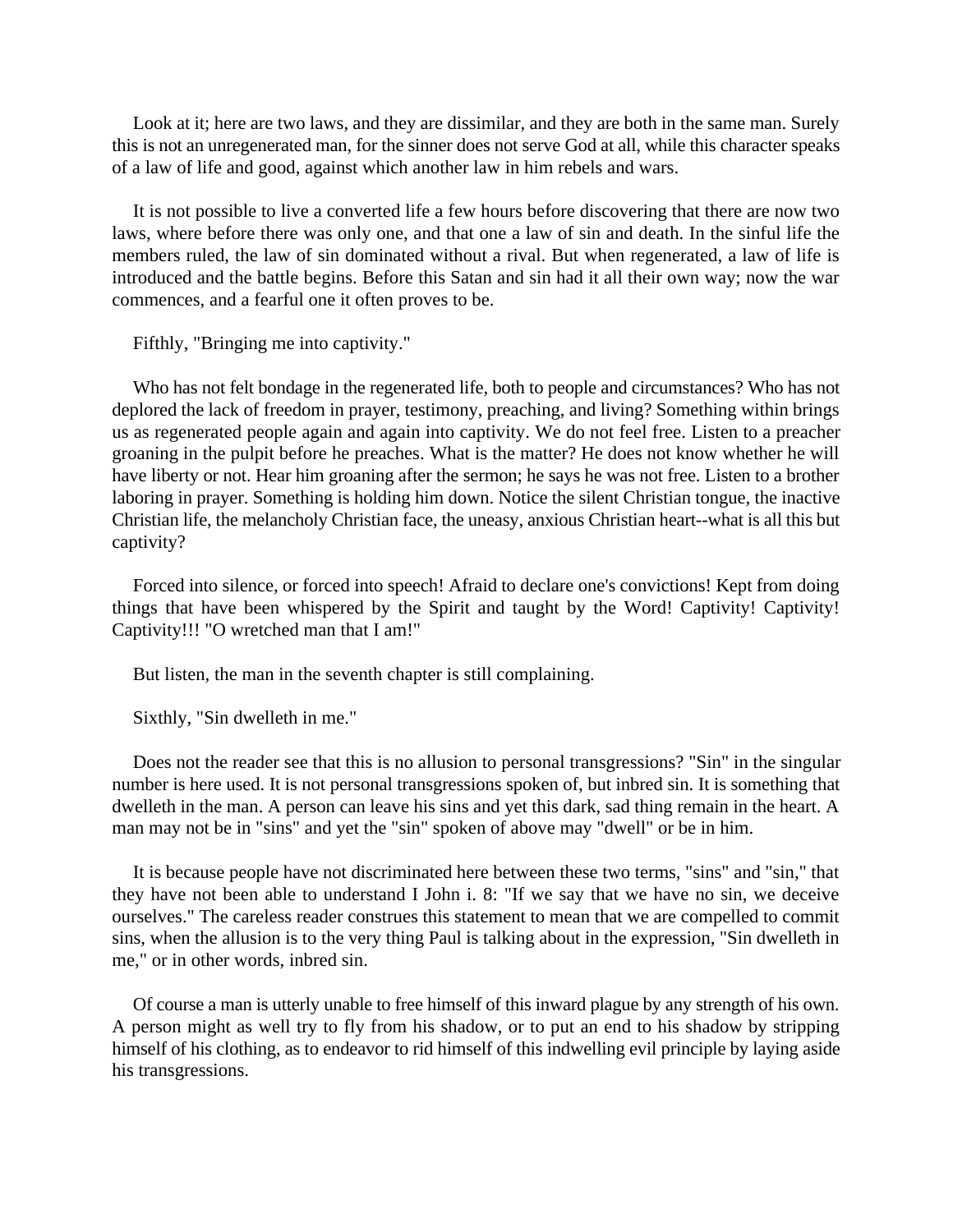We have sometimes thought that the Saviour referred to this inward nature of sin when he said to the Jews: "Your sin remaineth." Let it be remembered that it is Christ's work to destroy the works of the devil. He has come to purify the heart. John the Baptist said that He was the Lamb of God that taketh away the sin of the world. If Jew or Gentile reject him, who alone can take out this "sin," then the words of the Saviour fall indeed like a funeral knell, and they are as true as they are melancholy: "Your sin remaineth!" It is idle to narrow the expression down to one deed of evil of the elders and scribes; a deeper, truer insight into the words shows the dark nature back of the Saviour's rejection, and back of all the other sins of that nation. Back of "sins" is seen--"sin!"

Some have criticised the expression, "inbred sin;" but when we hear Christ saying, "Your sin remaineth," and Paul writing, "Sin dwelleth in me," we must confess that the term "inbred sin" has a wonderfully homogeneous sound.

Moreover, we have only to listen to hear falling from regenerated lips in pulpit and in pew, in prayer, song, testimony, and sermon, the very words in the seventh chapter of Romans: "Sin [not sins] dwelleth in me."

Seventhly, "The law of sin."

Here is no confession of actual sins, but a lamentation over a "law of sin." The man in the seventh chapter finds it manifesting itself and operating in his "members," of tongue, eyes, ears, hands, feet, and body generally, through the appetites.

He calls it a "law," although it is sinful and bad. A law can be bad. We have a number in our country that are full of evil. State Legislatures and Congress passed them. So the devil, with the consent of Adam, passed a bad law or law of sin in our spiritual being, under which the human race has languished for six thousand years. As a law it has force and authority, and millions daily go down under its baleful influence. We have all felt it, and will continue to feel it, until we allow the Saviour to abrogate and destroy it with his sanctifying power.

Eighthly, "The body of death."

Paul does not call it death, but "body of death." Many of our readers are familiar with the allusion that the apostle here makes by the "body of death." It was a mode of punishment for certain kinds of criminals in the Roman Empire. A corpse was tied face to face with the living but condemned man, and he was then put in the prison yard or cell to wait until the decomposition of the dead body struck death into himself.

It is a fearful picture; and a newly converted person, full of his first love, and not yet convicted for inbred sin, would likely protest against the application of the figure to himself. But we must remember that the man in the seventh chapter is a convicted regenerated man. A sinner is one thing, and a convicted sinner is another. All can see the difference. So a Christian is one thing, but a Christian who has obtained a sight of the "old man" in his heart is quite another spectacle.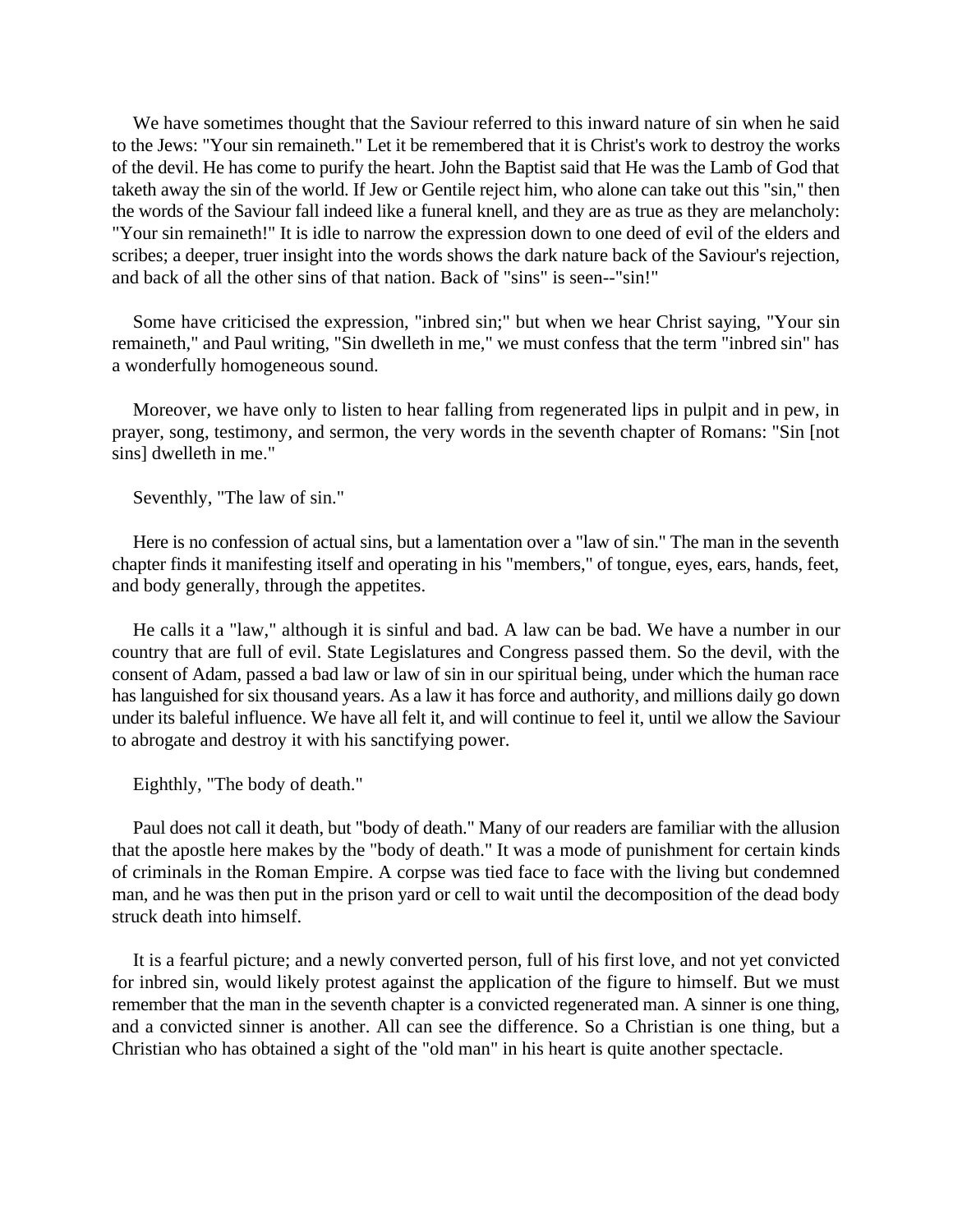When the Holy Ghost flashes his light into the soul and shows the uncleanness there, and the lack of conformity to Christ, like Isaiah the man cries out, "Woe is me! for I am undone!" and like Paul he actually writhes under the consciousness of this inward "body of death," and so groans out, "O wretched man that I am!"

The writer has seen many regenerated people enter upon a Holiness meeting with great restfulness of spirit and self-satisfaction. Sometimes they have abounded in smiles, bantering words, and lightness of manner. But as the days proceeded, and the sword of the Spirit cut down between soul and spirit and discerned the thoughts and intents of the heart, a great change came over them. They became silent, anxious, troubled, miserable, and groaned out in their testimonies and prayers all that Paul said in the seventh chapter of Romans.

There is a second conviction for the human soul. Not a second repentance, however, for we cannot repent for inbred sin; we are convicted for that. The first conviction is for personal sins; the second, for inbred sin. With the writer the last was far more painful than the first. In the first it was "sins" that bore him down; in the second it was "the law of sin," "the body of death," that laid him in the dust with cries, "O wretched man that I am!"

This body of death is an evil nature, principle, or bias--call it what we will--that is like death in the presence of the regenerated soul. The converted man feels within him something that is antagonistic to the spiritual life he has obtained. It seems to have a deadly influence. It kills joy in the heart, kills life in prayer, kills religious energy repeatedly, kills Christian faith, hope, and love time and time again; so that there is a struggle against this "body of death," which seems to be sending out a cold, chilling, deathlike influence through every open avenue to the converted soul.

Not a regenerated man but has felt the burden of death in a measure, while every convicted regenerated man feels the whole weight of this ghastly body and pants for deliverance.

Ninthly, "Who shall deliver me?"

The reader will observe that here is no prayer for pardon, but for deliverance. If it was personal iniquity or sins that the man had committed, the seventh chapter of Romans would have to be similar to the fifty-first Psalm, and the apostle would be pleading for forgiveness, and crying: "Blot out my transgression."

But there is no cry for pardon in the seventh chapter. The open sinner, legalist, or moralist all alike need to beg for forgiveness; but there is no such petition here.

The entreaty is for deliverance! And not deliverance from personal sins, but from a law of sin, a body of death, a something that dwelleth within; and which the agonizer wanted out. All this coincides and harmonizes exactly with the expressions, "put off," "lay aside," "take away," and the still deeper terms, "crucified" and "destroyed."

Right here in this cry, "O wretched man that I am! who shall deliver me from the body of this death?" most people stop. It is the Miserere of many souls, the funeral dirge of hope. They utter it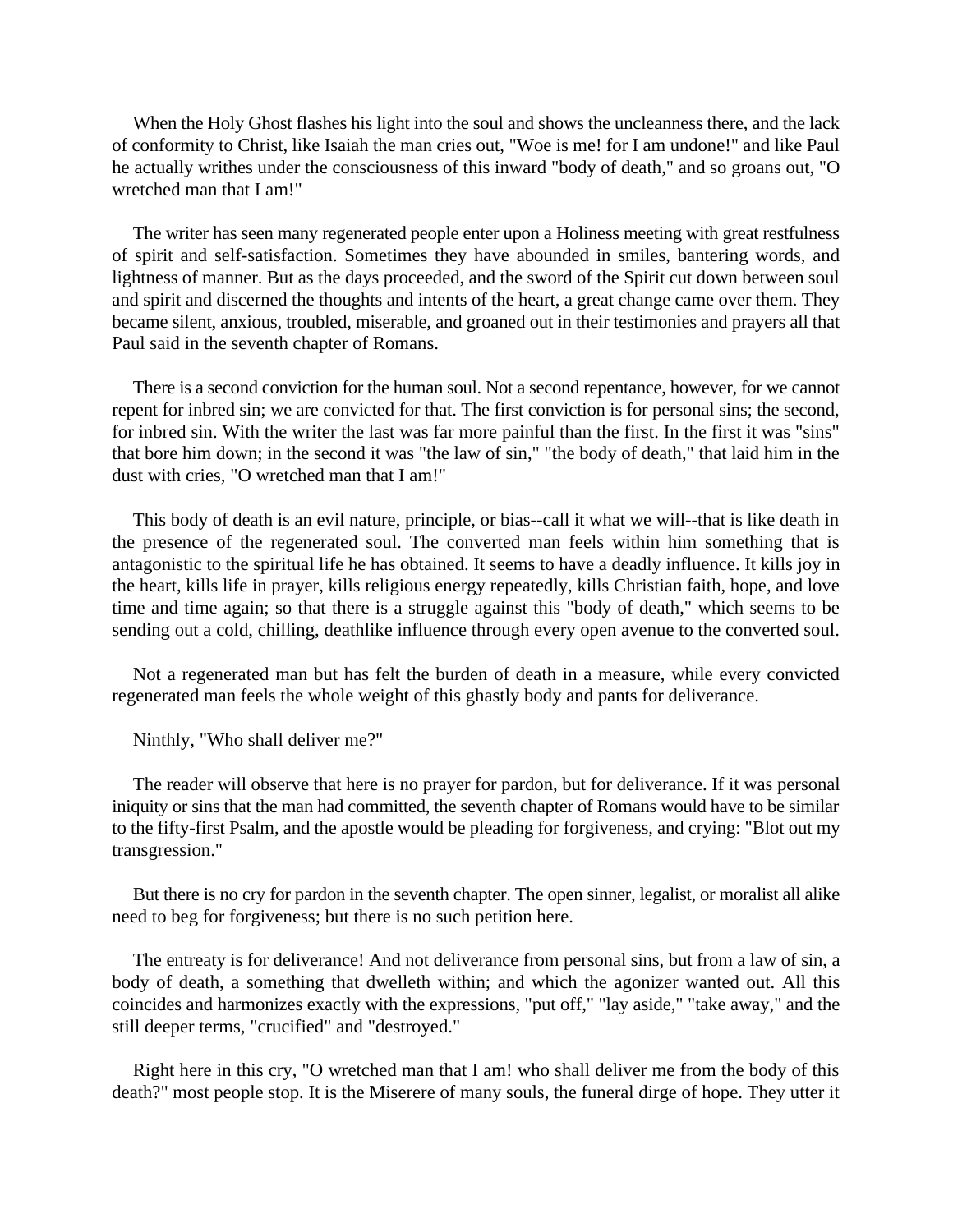in despair of deliverance. They go on through life saying, "O wretched man that I am!" and failing to see that there is a deliverance and a Deliverer. Bogged down in a Slough of Despond they think that all that is left them to do is to roll and struggle and continue to cry: "O wretched man that I am!"

They fail to see that Paul did not remain in the slough; that he caught sight of a Deliverer in the Saviour, and that the wail of sorrow is followed by a shout of joy! Listen! "O wretched man that I am! who shall deliver me from the body of this death?" Listen again--he is shouting!--"I thank God, through Jesus Christ our Lord!!!

"So he is out of the slough! Out of the seventh chapter! Out on the solid bank on the other side and running and shouting down the eighth chapter of Romans! Listen to him! I thank God! I thank God! I thank God! through Jesus Christ our Lord!"

Yes, indeed; Christ has done it, and can do it. He is the Lamb of God that taketh away the sin of the world. He is the Lion of the Tribe of Judah, who breaks every chain. He destroys the works of the devil in us by casting out inbred sin. The Son has made us free indeed.

Still further down the road in the eighth chapter of Romans we hear Paul's voice floating back: "There is now therefore no condemnation to them which are in Christ Jesus."

The burden is all gone. No inward groaning or sighing. Our hearts condemn us not; God condemns us not; there is no condemnation.

Again floats back the voice of joy: "For the law of the Spirit of life in Christ Jesus hath made me free from the law of sin and death."

Hallelujah! Free! And in this blessed state the soul enjoys the unclouded favor of Heaven. No sense of being brought into captivity--he is now free.

Still again we hear the voice of the enraptured apostle, and now still further up the road: "The Spirit of God beareth witness with our spirit, that we are the children of God."

What does he mean by this? Does not the Spirit bear witness in regeneration? Certainly. But all converted people know the gaps and breaks in the divine favor, the painful silences upon the part of the divine voice, that we realized from time to time to the great inward distress of the child of God. The hindrance to the unbroken testimony of the Spirit is inbred sin. Take that out, and then all the time, all the time, all the time, "The Spirit of God beareth witness with our spirit, that we are the children of God." With sanctification or the elimination of inbred sin comes the continuous witness of the Spirit to us of our acceptance with God.

Once more we hear Paul's voice far down the chapter, and this time we hear him saying, "I reckon that the sufferings of this present time are not worthy to be compared with the glory which shall be revealed in us."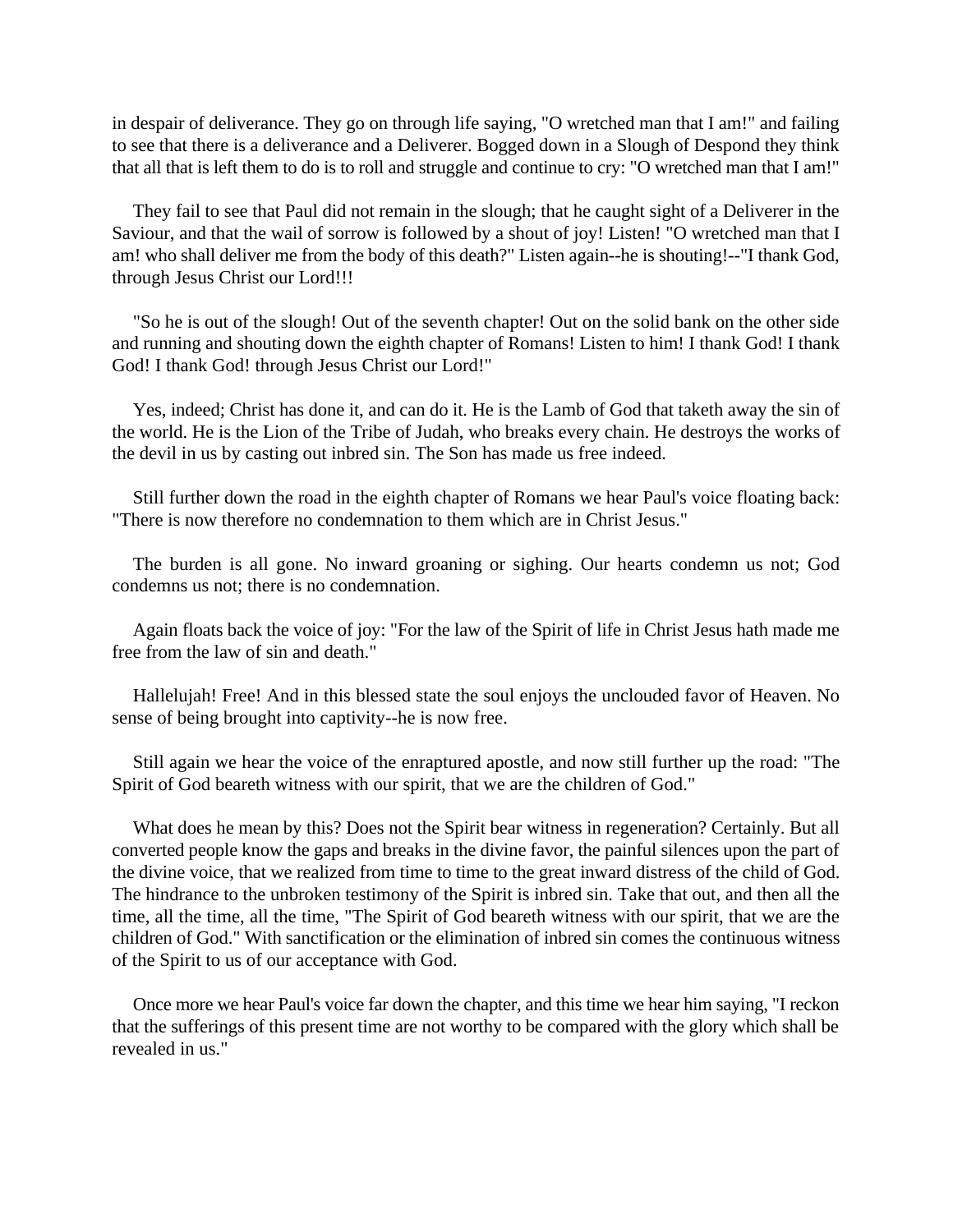This is what any man will say when inbred sin is gone, and no condemnation is felt like a weight upon the heart, and when the Spirit is always whispering that we are children of God--heirs of heaven and joint heirs with Jesus Christ. "I reckon," says Paul; and so we all say. We reckon--yes, we know--that the glory to be, shall outstrip the shame and suffering that is, beyond all words to describe. What shall we do under such an exhilarating thought? Christ tells us. He says: "Leap for joy!"

Once more the apostle's voice is wafted faintly back. It is now at the end of the chapter. He seems to be still shouting. "For I am persuaded, that neither death, nor life, nor angels, nor principalities, nor powers, nor things present, nor things to come, nor height, nor depth, nor any other creature, shall be able to separate us from the love of God, which is in Christ Jesus our Lord."

He is evidently feeling well, and is undoubtedly established. No wonder he rejoices and shouts. Just so is established the sanctified man, and so he feels comfortable all the time, "rejoices evermore," and shouts on his way to Christ and crowns and glory and loved ones in Heaven.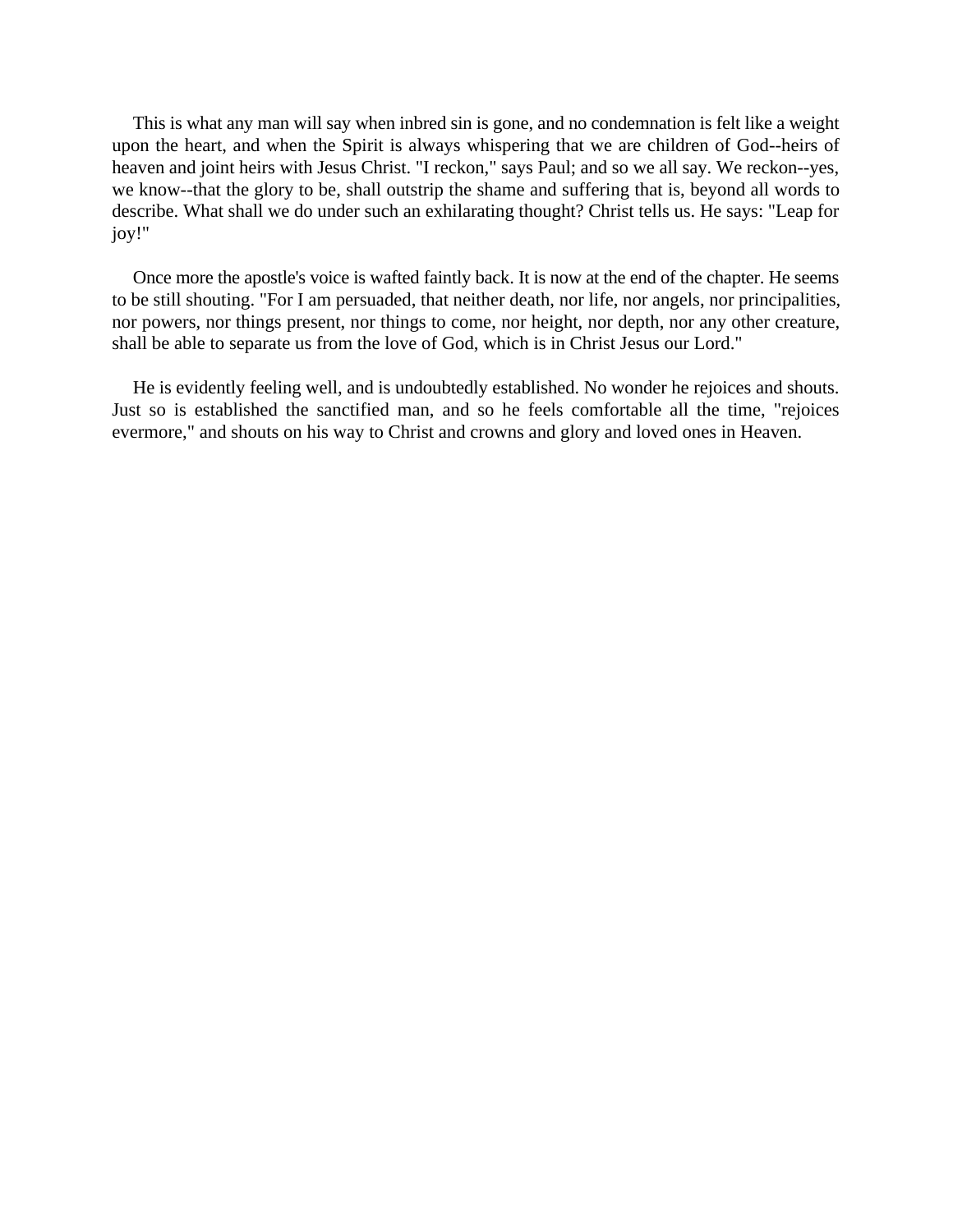# THE OLD MAN By Beverly Carradine

## **Chapter 12 VARIOUS TITLES GIVEN TO INBRED SIN**

The dark something left in the regenerated heart God names, and names correctly. It is a pity that men do not accept the divine description, and so find out the truth. Instead, multitudes rush forward with their descriptive titles and appellations, and of course come short in recognizing the evil and presenting the deliverance.

Satan is perfectly willing that we should name this indwelling evil, for he knows that we will not name it correctly, and hence, not knowing what it is, will not proceed properly in regard to its removal, and so the trouble will remain.

Some call it "surprises into sin." One would suppose from this that sin was more alert than grace. Let us remember that, if the evil one arises early in the morning, our Saviour is the "Morning Star". In fact, we are told that he comes even at midnight. Instead of sin surprising us, Christ in us can surprise sin and Satan.

Others call it "nervousness.'' So when these persons jerk the horse, slam the door, kick over the chair, speak the hot, petulant word, and slap the child's face, they call it "nervousness" It is not anger, petulance, irritability, much less the outcropping of inbred sin in them. O no! it is simply a disordered condition of the nervous system, and they are in sore need of phosphates.

We have studied this class of people and found out that all the phosphates and nerve tonics on earth fail to relieve them. The disease is not in the nerves, but in the heart.

A third class call inbred sin "infirmity." We always feel like smiling when we hear the word. We seem to hear the rustle of fig leaves and behold Adam and Eve trying to cover themselves with those interesting pieces of vegetable matter. The word "infirmity" is a fig leaf to cover spiritual bareness.

A fourth class admit the existence of the evil, and bring it forth with the confession of "feeling badly." Still others say that they feel that "something is wrong" in the heart.

How inbred sin forces such confessions as these to the lips! Its very complaints and restless spirit and faultfinding tongue are enough to make one see that something is not as it should be in the soul. We remember to have "felt badly" many times in the fourteen years of our regenerated experience. The "something wrong" feeling is a telegram from the soul that sin in some form is inside.

A famous writer in the Zinzendorfian wing of the Methodist Church calls inbred sin a "susceptibility to temptation." Such a definition is a reflection upon the intelligence and moral consciousness of the Christian world. For what man cannot distinguish between a mere capacity to be tempted and a conscious inward stirring of an evil principle that seems to be part of himself. Truly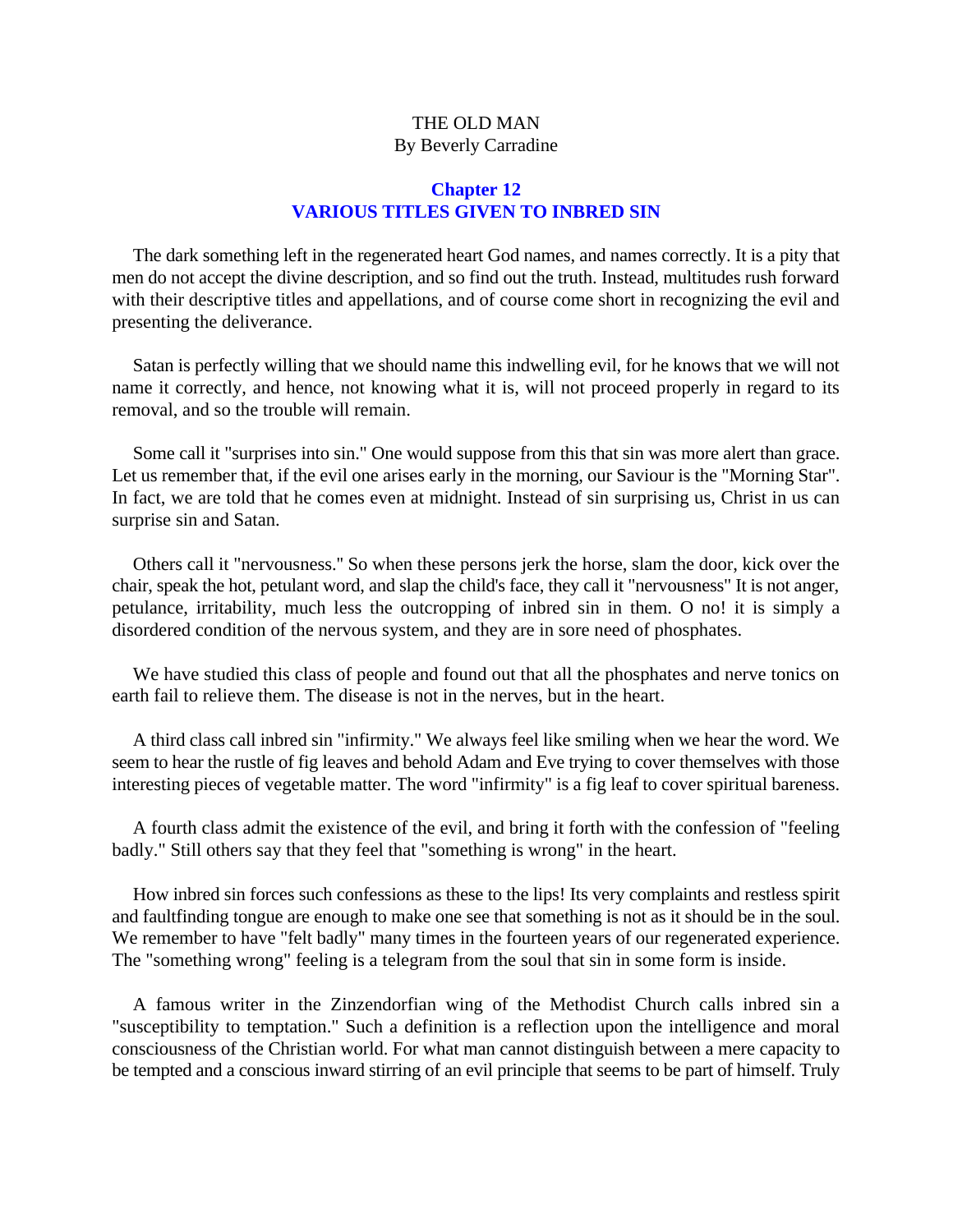an external pressure of evil is one thing, and an internal weight is another. The first may exist while the other is not felt at all.

A prominent instructor in a Southern college says in a published article that what we call inbred sin is only a "liability to sin." This, as the reader sees, is the same thought just advanced, only in different words. Moreover, when this definition is examined it is nothing after all but saying that we are free moral agents, for we cannot think of freedom and the probationary state of man without the accompanying necessary idea of liability to sin. But certainly liability to sin is one thing, and a proneness or tendency to do so, which we find to be the character of inbred sin, is another thing. So the learned Doctor's explanation cannot be accepted, and fails because it does not go far enough and deep enough.

After men have exhausted their ingenuity in finding proper titles for the dark indwelling something in the regenerated soul, the Lord speaks, and settles the matter by names and terms that throw light at once upon the subject and ought to satisfy the mind.

We have already anticipated some of these names, and now call attention to a few.

One is the "carnal mind."

About this the Bible speaks in Romans viii. 7, saying that "the carnal mind is enmity against God: for it is not subject to the law of God, neither indeed can be." If this be so, what can regeneration do with it? If converting grace can change it, then the Scripture made a mistake in saying "neither indeed can be." Let the reader look at the verse again. "The carnal mind is not subject to the law of God, neither indeed can be!" These words are the funeral knell to the Zinzendorfian idea of regeneration. According to this verse the carnal mind cannot be regenerated. It is overshadowed and overpowered in regeneration, and destroyed in sanctification.

Another scriptural name is the "flesh."

This, as previously stated, does not mean the human body. If so, the Greek word " $\sigma \omega \mu \alpha$ " would have been used. Instead of this word we have the term " $\sigma \alpha \beta \zeta$ " which Paul almost invariably uses to indicate the fleshly principle or carnal mind. From a failure to recognize this has proceeded the mistake of many in afflicting and punishing the body as the seat of sin, when the word "flesh" ( $\sigma \alpha \rho \xi$ ) as used in the Epistles referred not to the physical man, but to a fleshly principle in the soul; in a word, to carnality.

A third name in the Bible is "body of sin.''

The reader will notice the difference between our bodies proper and the members of our body. On the Gulf of Mexico we have a crab one peculiarity of which is that if you pull one of his legs off, and then turn him loose and give him time, he will sprout another leg to take its place; but if you take the crab and crush his body with the heel of your shoe, he will sprout no more legs.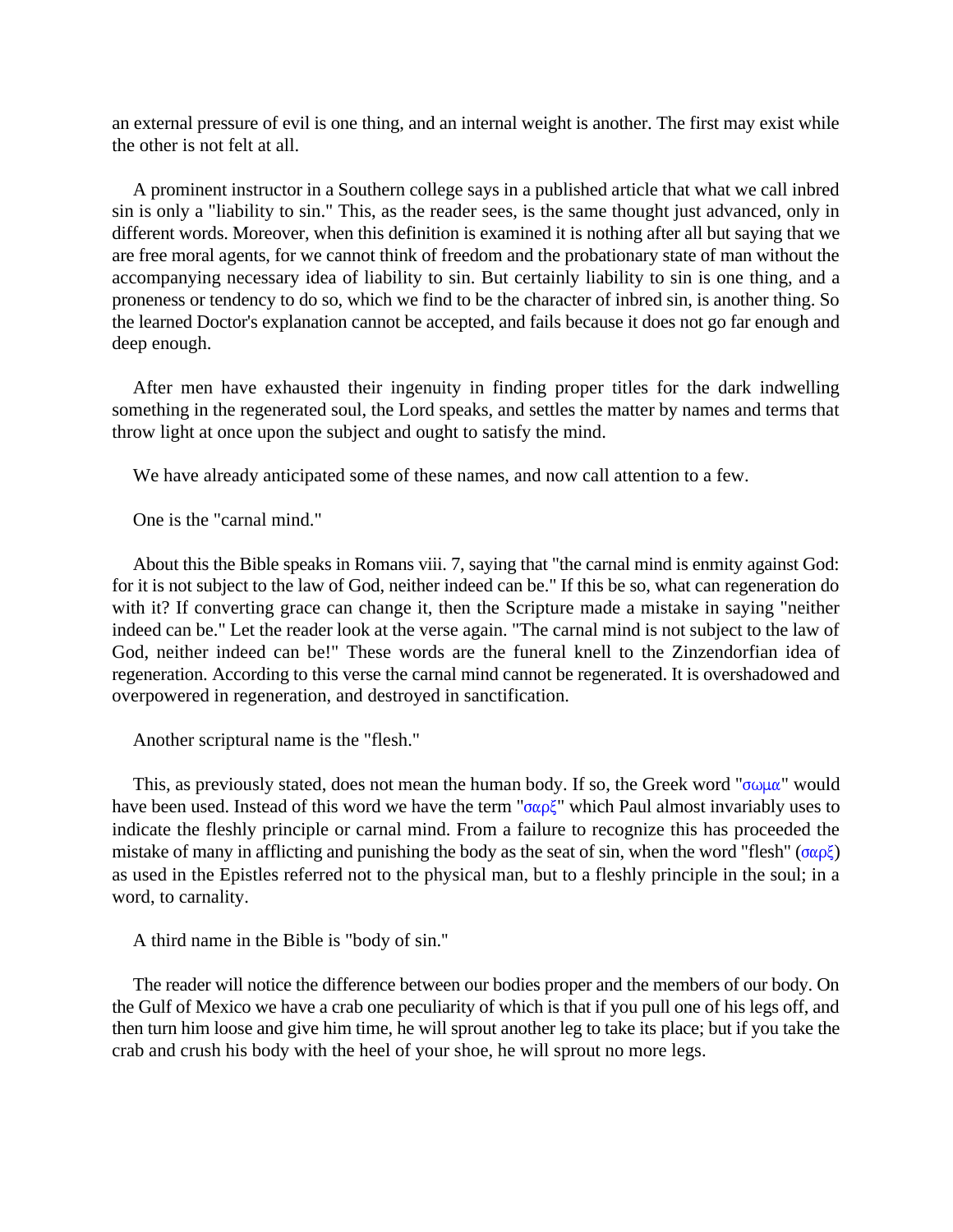So in regard to the "body of sin" which is left in us after regeneration. We begin life with this inherited "body of sin." It soon sends forth its sprouts, limbs, and members. We become convicted over the sprouts and members, for which alone we feel personally accountable. Repentance is felt over one's own misdeeds; and the cry of every penitent who is seeking salvation is: "Lord, have mercy on me, and forgive my sins." The grace of regeneration washes away personal sins and guilt. The members of the body of sin instantly drop off; but the "body of sin," the inherited Adamic sin, remains within. The carnal mind is not subject to the law of God, neither indeed can be. After a little this "body of sin" begins to sprout forth, or shoot out new members, in the form of wrong thoughts, tempers, desires, words, and actions. The man grieves, confesses; and God forgives again, and away fall off the members as before. But the "body of sin" being left within, the outcroppings, or offshoots, of evil continue. Now if t he Christian will come to God asking not for recovering and forgiving grace, but pleading for the destructive power of sanctification on the body of sin, he will cease to sprout tempers and conduct that humbled him to the dust; and he will enter at once upon a life that is pure, beautiful, joyful, and unutterably blessed.

A fourth name God gives to inbred sin is the "old man."

This does not mean Satan, for the devil is not a man at all. With the rest of the angels, fallen and unfallen, he is a different order of being. Moreover Satan is never to be destroyed, while the "old man" is to be crucified and destroyed.

The "old man" was born in the garden of Eden about six thousand years ago. He is very properly called the "old man." He is not Adam, but the dark result of something that Adam did under the temptation of the devil. In a word, the reader sees that the expression, "the old man," stands for depravity, or that bias to evil communicated to the human race by the fall of Adam as our federal head.

This "old man" is in every heart that is born into the world. He is in every child. The infant cooing in the arms of its mother, or lying like a little snow blossom on the pillow in its cradle, has this "old man" in its heart. If there could be such a thing as a moral microscope, we could see the hideous features and form of original sin in that infantile soul.

It is not long before the dark inheritance, or indweller, becomes manifest. At the age of six months and less you will see an infant perfectly infuriated with its mother or nurse, and going through actions that, projected in the life of an adult, would mean murder. At two years of age the child will tell a lie, before it knows what a falsehood is. It will be cunning before it realizes what deceit is, and steal when it has not yet comprehended the character and sinfulness of theft.

The nature of sin, so far as the human race is concerned, is older than the act of sin or the transgression itself. In the fall of the angels the sinful act antedated, necessarily, the sinful nature; but with us the nature antedates the act. This nature, evidencing and announcing itself in a bias to sin, is called the "old man."

But some one asks: "Is it possible that this ' old man ' is left in the heart after regeneration?"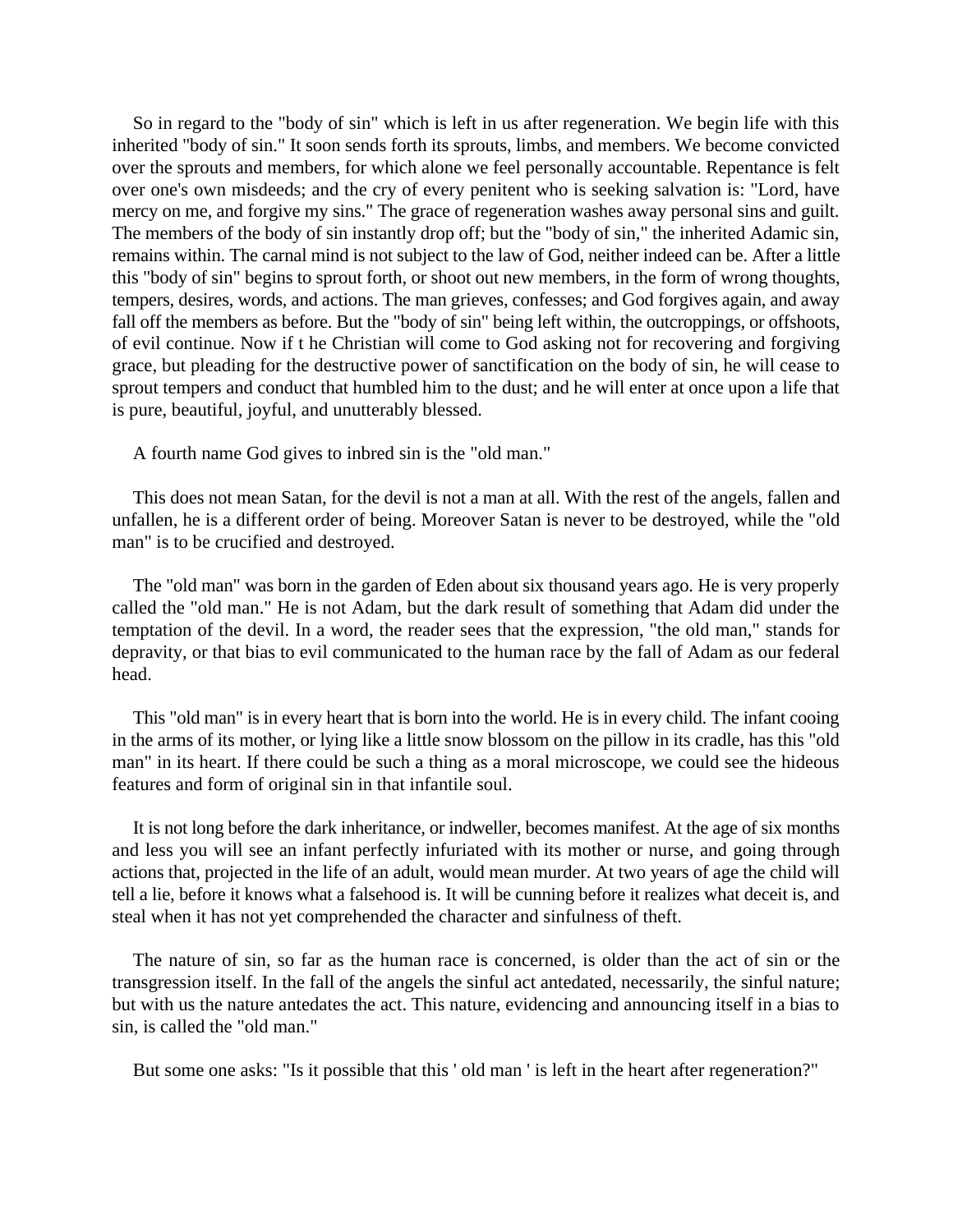The reply is that such is the statement of the Bible, and that such is the experience of the soul.

The simple explanation of its remaining is seen in the fact that when we go to God as repenting sinners, and in the name of Christ, we do not ask pardon for Adam's sin, but for our own. We never think of Adam at such a time; we are thinking of what we did, and it is this that bows down the soul. Suppose the penitent had made such a supplication as: "Lord, forgive me for the sin of Adam!" To formulate such a prayer and look at it is to see its absurdity. How can we ask God to forgive us for another man's sin? How could God forgive us for another man's sin? Common sense will answer both questions by saying that both cases are impossible.

The conclusion inevitably reached is that what cannot be justified or pardoned certainly cannot be regenerated. And this is the philosophy of a remaining principle of evil in the soul after regeneration. The Adamic sin transmitted to us cannot be pardoned; and hence remains an unregenerated principle within, whose stirrings, uprisings, and resistances we feel unmistakably and sadly enough until the destroying work of sanctification takes place.

An objection urged against this is that Paul says in 2 Corinthians v. 17 "If any man be in Christ, he is a new creature: old things are passed away; behold, all things are become new." According to this, says the objector, the "old man" has become new in regeneration, for the passage quoted says that "all things are become new."

The reply to this is that the Revised Version reads as follows: "Old things are passed away; behold, they are become new." The word "all" is dropped. Besides this, we must all admit that God cannot contradict himself. He never says that the old man becomes the new man, but that the old man is mortified, crucified, destroyed, put off, and after that we put on the new man.

There is one thing that can never become new, and that is the "old man." "The carnal mind is not subject to the law of God, neither indeed can be." Life is not put into the old man, but he is put to death. He does not merge into and become the new man, but is slain, and the new man takes his place in the heart.

A certain confusion has arisen in some minds, from attributing a meaning to regeneration that God never gave to it, and that cannot be found in any Lexicon, English or Greek. Regeneration does not mean "death," but "life." The old man does not need life, he has too much of that already. He needs to die. Regeneration does not bring death, but life; it is the life of God implanted in the soul. Once dead in sins, we are now quickened and live unto God. But life is not death, and here is something in the soul that God says is to die.

There has been a birth, now comes a crucifixion. A new creature has been born into the kingdom, now an old creature is to die right before the eyes of that same rejoicing, shouting, new creature. We being regenerated are permitted to attend the funeral of the "old man." When we see his head drop and feel that he is dead, we return home with shining face and say that we are sanctified. To sum it all up in a word, the "old man" is not changed, but killed; not converted, but crucified; not saved with the washing of regeneration, but burned out by the baptism of the Holy Ghost and fire. It is not regeneration that settles him, but the blessing of entire sanctification.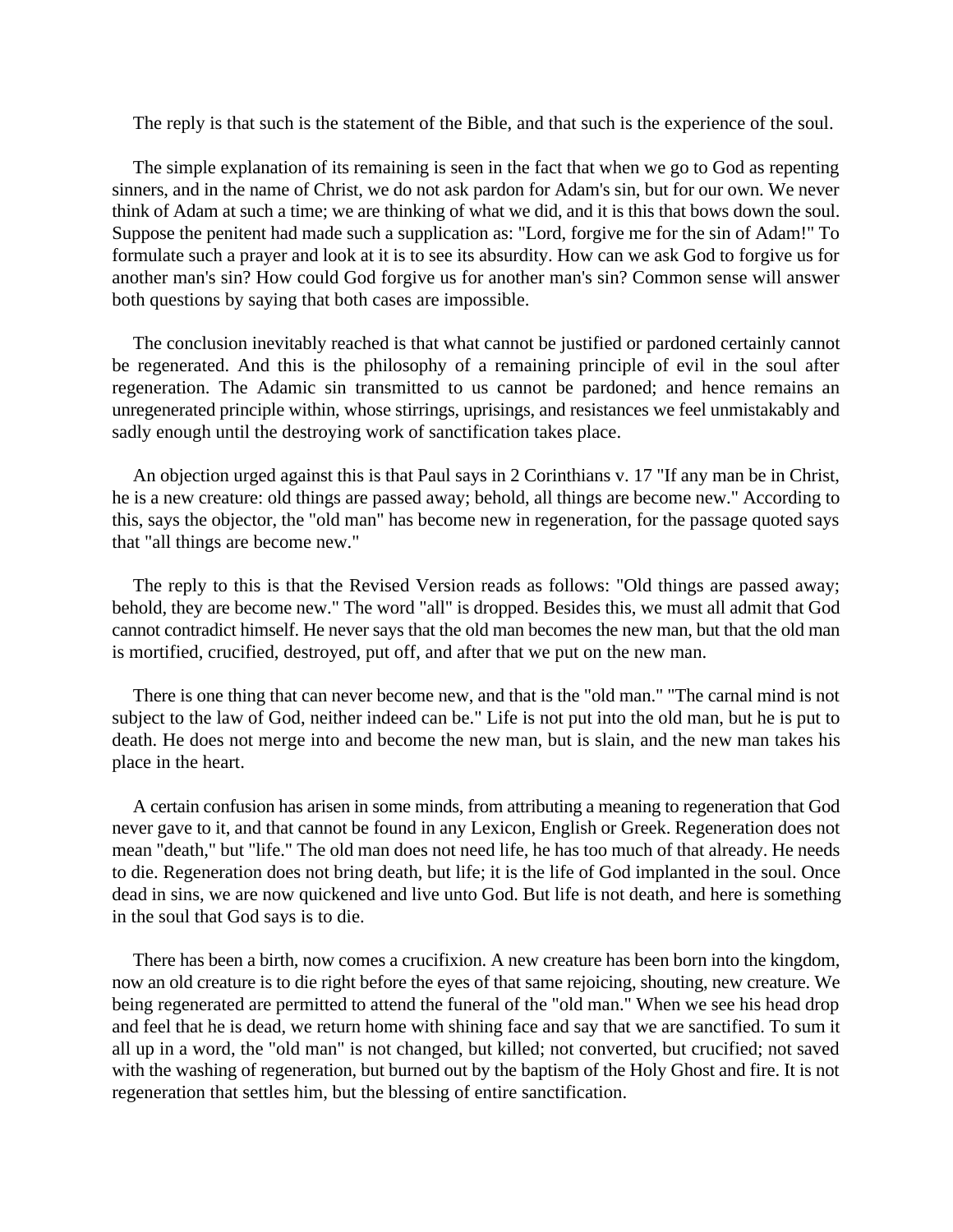# THE OLD MAN By Beverly Carradine

### **Chapter 13 A PICTURE OF THE "OLD MAN"**

We desire to give a likeness of the "old man" that will be remembered. As his features are sketched, the reader may compare the picture with what he finds now, or remembers once to have had in his heart, and be sad or glad accordingly.

### **He is a cold "old man."**

He is opposed to all religious warmth and demonstrativeness. A shout of joy in church or at a camp meeting nearly throws him into a congestive chill. He likes meetings that are frigid and rigid. He believes in frost in the choir, snow in the pew, and an icicle six feet long in the pulpit. A picture of the Ship of Zion surrounded with great spiritual icebergs, hung up in the church library would be according to his taste.

One may start out on the day's duties with a warm heart secured in answer to a fervent morning prayer, but the "old man" will cool off the heart before ten o'clock. The soul may be revived by public worship, greatly exhilarated and gladdened by protracted or camp meeting exercises, but the chill of his presence is soon felt coming on again, and after a few hours or a few days the soul is back in its former state of coldness and indifference. The "old man" stretched as it were upon the soul is continually striking the chill of its freezing presence into the spirit. A constant spiritual rubbing by prayer and Church work is needed to keep up anything like spiritual warmth.

When the "old man" is gone it is both delightful and wonderful to note the undeparting heat of the soul. The heart feels warm, and remains warm all the time.

### **He is an easily offended "old man."**

He seems to be looking out for slights. Two people cannot be seen speaking together but the "old man" translates it to mean, and persuades the man to believe, that he is the subject of discussion. There are countless other topics upon which two people could converse without thinking of the party in question; but no, the hypersensitive spirit is convinced that present parties are struck at, and being criticised and ridiculed. Evidently something about his or her dress, or something connected with them, is absorbing the mind and employing the colloquial powers of those two whisperers.

This being the case, at once the backbone begins to stiffen, and the nostrils to inflate. The mental debate going on now is whether or not to be decidedly cool hereafter to those aforesaid innocent parties, who, unconscious of the swelling "old man" in the neighborhood, had been quietly conversing about a child that was sick with the measles.

The presence of the "old man" necessitates the nicest of handling of some people. So many visits a year are absolutely essential to keep on amicable terms. A prompt rushing around to the house in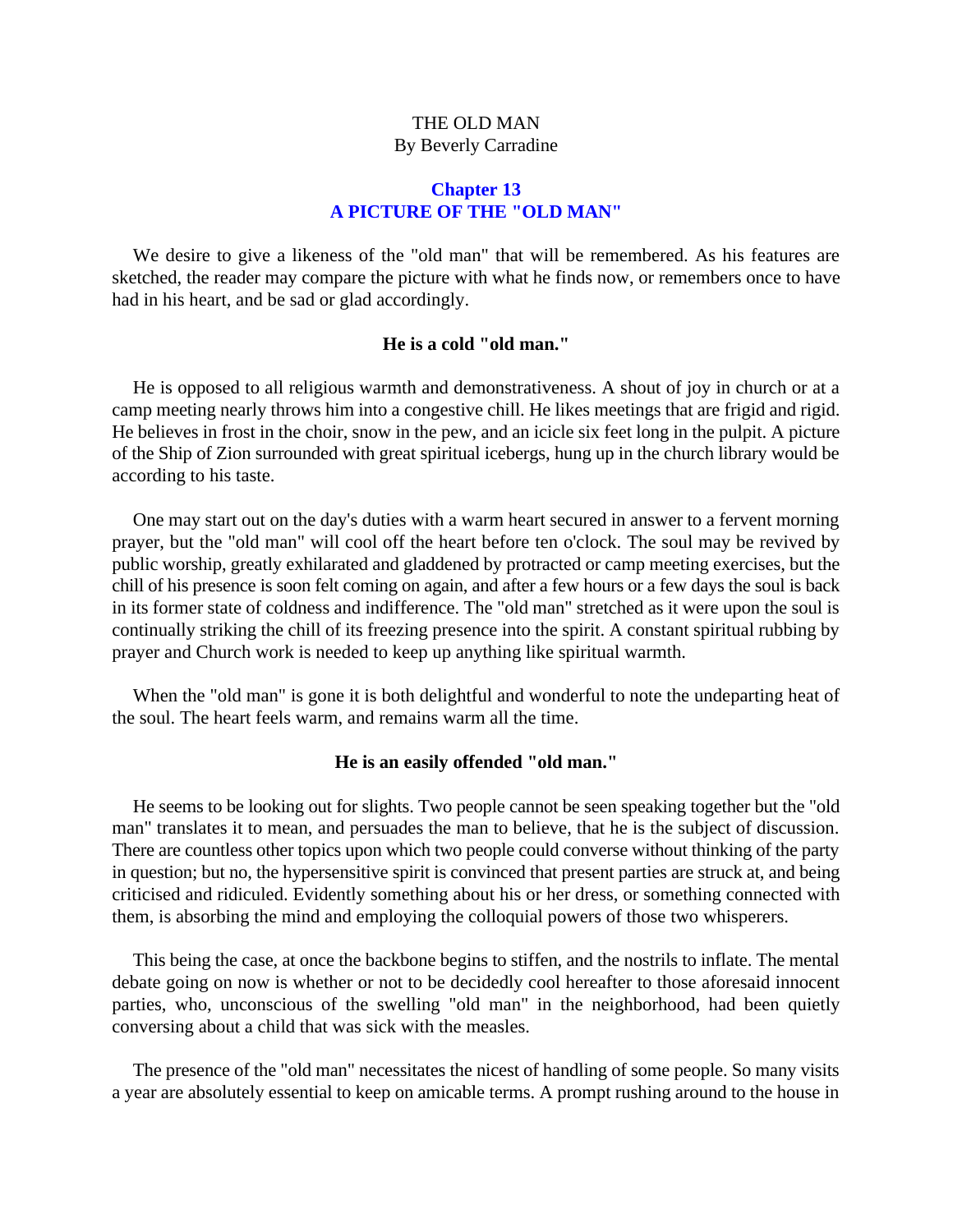case of sickness in the family must take place, or you must prepare to be socially frozen by a distant bow or an icy smile at the next meeting on street or in parlor.

Great wrongs like the following make life a burden: He was not invited to sit on the platform! He was not allowed to lead the singing, or to conclude with prayer! His name appeared third instead of second or first in some published article or important resolutions! Alas, now! what does it avail to live any longer? Let me die. Behold nothing profits or contents, so long as something or somebody is seen sitting at the king's gate.

When the fires of sanctification burn out the "old man," all this sad experience ends, and Paul's description applies--"Not easily provoked.'' The man is thinking so little of himself that he hardly knows when he is insulted. We recall an instance, where the President of a large religious body shook his finger violently in a certain direction while uttering severe things about a man who would produce schism in the church. The brother thus assailed, cried out "Amen!" feeling perfectly innocent of the charge; and did not know for months afterwards that he was the man referred to. Not easily provoked.

Get the "old man" out, and any seat will do. Platforms lose their glory, varying treatment fails to disturb. In all things the man has learned to be content. He has shot ahead of Diogenes, who was so far from being contented with his life in a tub that he wanted Alexander to get out of his light. Whereas when we get depravity out of the heart, Alexander can stand where he pleases, we have a blessing in which we live that satisfies us, whether we are in the shade or sunshine.

### **He is a talkative "old man."**

In spite of all caution, watchfulness, and severe self-restraint, suddenly the tongue will begin at a wrong rate and in a wrong spirit. For a half dozen hours we run well, and lo! in the seventh hour the regretted speech is made. We visit several families, determined not to be entrapped into saying anything that is not in perfect harmony with the spirit of love; when lo! at the fourth house a circle of bright people is met, whose tongues are rattling, and before one knows it, the blood gets warm, the thoughts excited, the powers of speech become suddenly animated, the tongue lubricated, and things are said that cost sighs, tears, confessions, and promises of amendment to God. The "old man" seems to take advantage of favoring circumstances to awaken the frivolous, hysterical, or unkind spirit as it may be. Sigh, grieve, promise, as one will, not to do so again--it happens again and again, until God takes out the "old man."

How difficult it is to retain bad news so long as inbred sin is in the heart! The tendency is to confide the painful tidings to wife or friend. The breast is burdened with the secret of a brother's fall." O how sad! Have you heard about poor Jones? It is shocking." Then follows the history of the fall with a strange inward relish over the imparted information. The sigh is heard but there is the strange enjoyment in confiding the secret to another. It is only told to two others besides the wife or husband; and each one tells it to two others besides, and so it is not long before the town, State, and country have the news that was "so sad and shocking."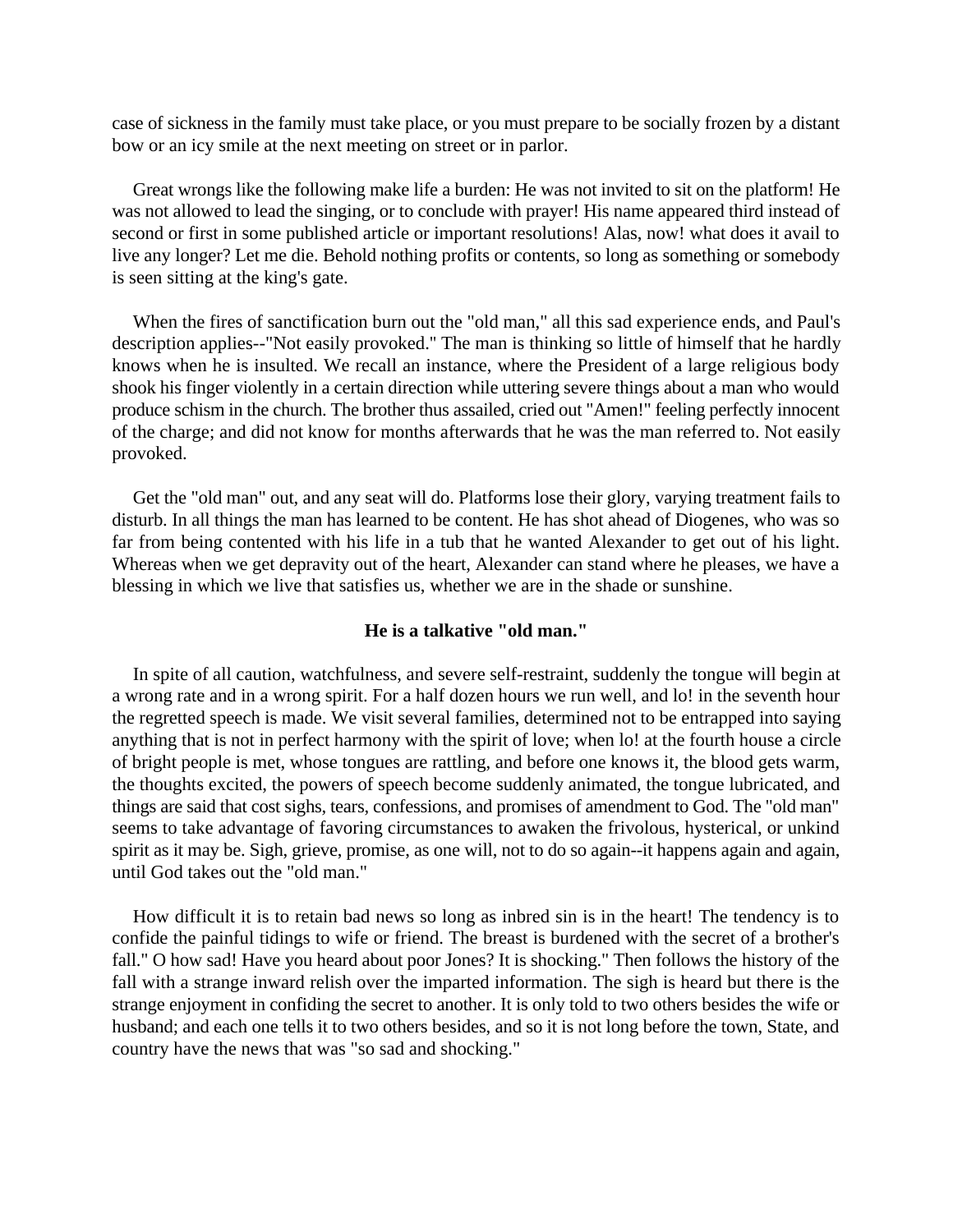Get the "old man" out, and the power to retain sad and bad information, and to be silent generally, actually becomes like a new gift to the soul. You do not care to whisper around these things. The ear becomes a graveyard for countless things heard, and there is no trumpet of an archangel around to blow them into resurrection form.

### **The "old man" is a great faultfinder.**

We have a certain bird in the South that sails high in the air in graceful circles. Round and round it goes with wonderfully observant eye on the land. Wide forests of fragrant pine toss their branches in the sunlight underneath the dizzy flight, but this circling bird does not care for aromatic pine boughs. It passed over broad meadows and pastures, but it is not on the search for, and cares not for, clover blossoms. With like indifference it refuses to look upon the pink and white blossoms of the orchard. The landscape spreads in rare loveliness far beneath, and unrolls before the flying bird, but he is not after and cares nothing for landscape beauties. He is looking for something that looks black, and lies right still on the ground. By and by he spies it, some say that he smells it. Anyhow he begins to descend rapidly in spiral curves nearer and nearer until at last with hovering wings he alights near by or upon the silent form. It is a carcass! And now he begins to pull and haul on one side, while the rest of his family pull away at the other. Some have beheld the scene. The bird is called a buzzard.

In the regenerated man a strange resemblance in conduct is seen. The "old man" accounts for it. Many times it manifests itself in listening to a sermon. Some people come not to hear the truth, and not to see beauties and excellences in the discourse. A hundred good things are said, but the "old man" is not after good things. It is not fragrant pine branches and clover blossoms he is after. He is looking for something dead and objectionable, something that smacks of error, a grammatical blunder, an unfortunate and unwise speech. In a word, he wants a carcass to light upon. Suddenly he sees it. Next morning at the breakfast table he begins the pulling and hauling process: "Wife, did you hear what that man said last night?" Promptly on the other side of the carcass, taking hold and beginning to pull, she also replies: "Yes, husband; I heard him say so and so." Then the children chime in, each one taking hold of some part of the sermon or conversation or occurrence, and jerking and dragging it all over the breakfast table.

Years afterwards the father and mother of the family begin to wonder why their children have no reverence for the pulpit and the Bible. They stay from church and laugh at religion and all holy things. The explanation is that they were so instructed by example to pull and haul at ministers, sermons, doctrines, and experiences of the Christian life, that they have grown up argumentative, faultfinding, and skeptical.

It is wonderful with what a perfect absence of the critical faculty we listen to indifferent sermons, or behold blemishes in consecrated lives when the "old man" is taken out of the heart. The grammatical blunder in the pulpit, the sophomoric style, the historic misstatement, the inaccurate Scripture quotation are all overlooked and condoned for as the eye takes in pleasanter things as seen in the earnestness and devotion of the person who may be preaching or living before us.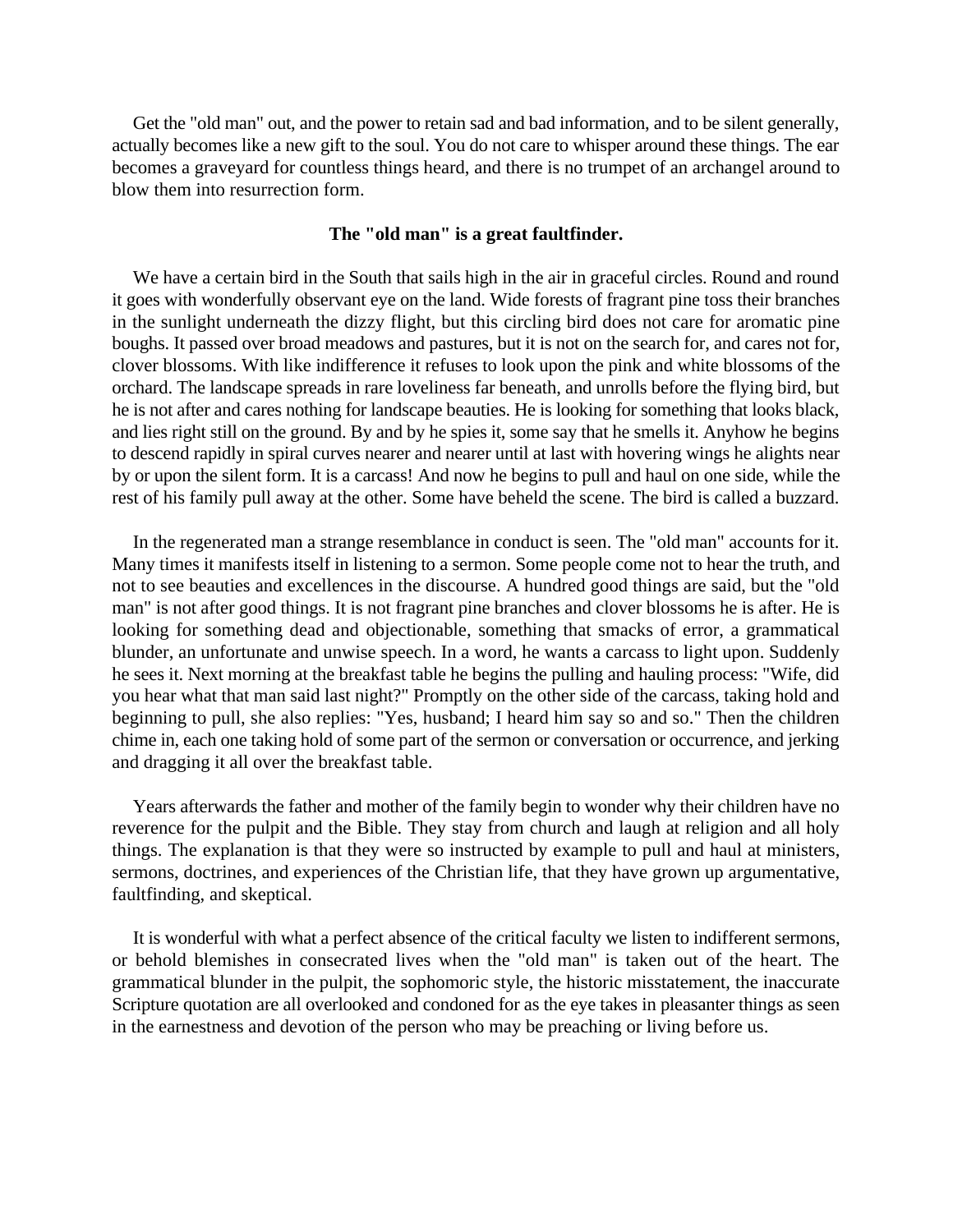#### **He is a bitter "old man."**

Never was there a gland in the body that more certainly secreted saliva, bile, or gall than does the "old man" generate bitterness. As the hours go by there is a steady drip, drip, drip in the heart until it suddenly overflows on some slight provocation, and is emptied on the head of the wife or husband. Instantly repentance sets in, apologies are made to the injured, forgiveness is sought and obtained of God, and life is begun again fair and promising. This time you intend being very careful; the door of the lips is guarded, and all goes well for awhile. Meanwhile the "old man," gland-like, drips on within the heart, and suddenly on returning home from the street, store, or farm, tired and jaded, the provocation comes from an unexpected quarter and over goes the full heart again!--this time on a child or servant, or an animal. Now then for confession, repentance, sighs, and tears again. Again God is entreated, and the same old prayer is offered: "Lord, forgive." And the Lord does forgive. He does what we ask him. The suppliant, we notice, does not ask to be sanctified, and that the "old man" should be put to death and cast out. No, he does not believe in sanctification. He believes in pardon and growth in grace. So on he goes, and as he grows the "old man" grows also. And the drip, drip, drip of bitterness goes on inside, and the sudden overflowings of gall as described are periodic as the tides.

The writer recalls a sermon he once preached before his sanctification at a large camp ground. The Spirit fell on the word, and salvation flowed. A prominent minister, meeting the writer after the signal victory, called him "a prince of Israel." How this did please the "old man" that dwelt inside! At once a plume of gratified vanity was hoisted, and the invisible feathers waved in the wind of human praise. At the same time came a sudden inclination to return home. Better leave now with a fine camp meeting reputation than stay and risk it with another sermon, that may not measure up to the other. Done! Go we must, in spite of urgings to remain. Important duties call home. Heavy pastoral work must be met. So we covered up the voice within, and go we did with the glow of victory in the heart and the aforesaid feathers waving in the wind. A prince of Israel so acknowledged and called was going home. He will tell his wife what a sermon he preached; what an altar scene followed; how a prominent minister said he was "a prince." The wife must be informed what a husband she has. So the prince and his plume returned home. Meantime the "old man" is not dead. The drip, drip is going on, unnoticed in the princely heart; and suddenly, just eight hours after the signal victory on the camp ground, the prince with his feathers, after having told his wife, like Haman told his, what a wonderful man he was, this same prince with his feathers under a slight provocation got mad in the midst of his family! Off went the feathers and down went the prince.

When God casts the "old man" out, and the New Man takes his place, how marvelous and blessed the change! Instead of these secretions of gall there is a constant dripping of sweetness within as if a lump of golden honey was lodged somewhere in the heart. Let the reader obtain the experience and know for himself.

### **He is a gloomy "old man."**

Sudden spells of melancholy, or fits of blues, constitute one of the features of the regenerated life. Regeneration does not produce it, but it comes in spite of regeneration. To many Christians it is unaccountable. One day they are bright and cheerful, and the next day this peculiar gloom settles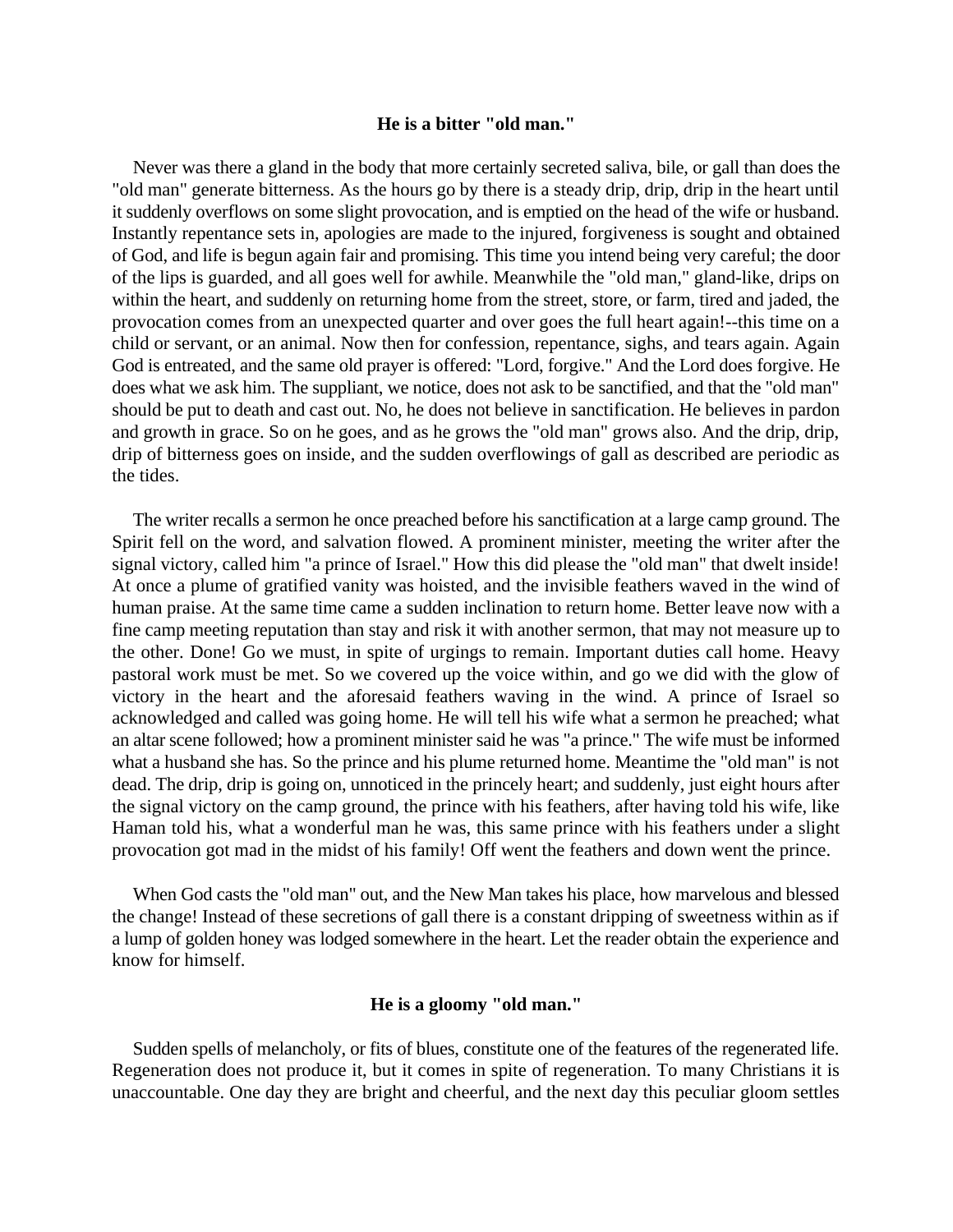upon the soul. Sometimes one awakens with this heavy something on the heart and weighing down the spirits. There is a disinclination to talk--worse still, a disposition to be faultfinding and snappish. The person does not know what brought it on, but on awakening in the morning found the incubus on the heart.

This is the day, if the spell is on the husband, that the wife asks no questions. With a swift glance over the breakfast table she sees that something is wrong, and is careful to say nothing, or if anything at all, speaks in the most soothing manner. Think of a wife studying her husband's face to see if she can break to him a piece of news, or ask a question. It is a peculiar day in the family history. The children are shy of "Papa" on such days. The meals are eaten in silence. The man gulps down his food with his eyes on his plate, and communicates only in monosyllables and grunts. He despises himself for the churlishness that is in him, but feels utterly powerless to shake it off. Poor fellow! he does not know what it is, and does not dream that Christ can take it out forever.

Sometimes it is the wife upon whom the "spell" comes. This is the day on which the husband takes lunch down town; this is the day that the peculiar music of hand-slapping upon the cheeks of the children reverberates through the house. Whippings and scoldings abound that day. Nothing seems to go right. The steam of inbred sin works itself off in voice-raisings and hand motions of punitive character.

The writer knew a lady who on a slight provocation on one of these gloomy days struck at one of the children with a switch. From the careless and vehement motion of the rod, another child was struck accidentally, who promptly blubbered, when immediately the lady whipped the blubberer, and in the commotion that followed never stopped until she whipped the whole family. After that, with fearful convictions of what she had done, she took her Bible and went to the woods, where she spent three hours in bitter reflection, repentance, and prayer, and came back with an "Amazing grace! how sweet the sound!" look on her face. She was forgiven, it was true, but what a picture lesson to her family!

The writer has known ladies to go off to themselves on one of these gloomy days of the "old man" administration, and cry out their heaviness and blueness, not dreaming that inbred sin was the cause of the whole trouble. They thought it was forebodings of ill, or memory of past sorrows, etc., but the real cause they did not know, and so wept themselves into temporary relief, only to cry again in like manner in a few days or weeks.

The world's explanation of this moody condition is that the wind is in the east, when really it is the "old man" in the heart.

The world says, again, that we have gotten out of the wrong side of the bed; when the fact is, if we get inbred sin out of us, it does not matter which side of the bed we get out at, whether on the right or left, whether over the head or foot, or even if we break through the slats and come from under the bed--still we will always come out right.

A lady told the author that her father would be like a beam of sunshine one day, and lo! the next morning he would appear grum, glum, and dumb. He looked as if he had heard that half the town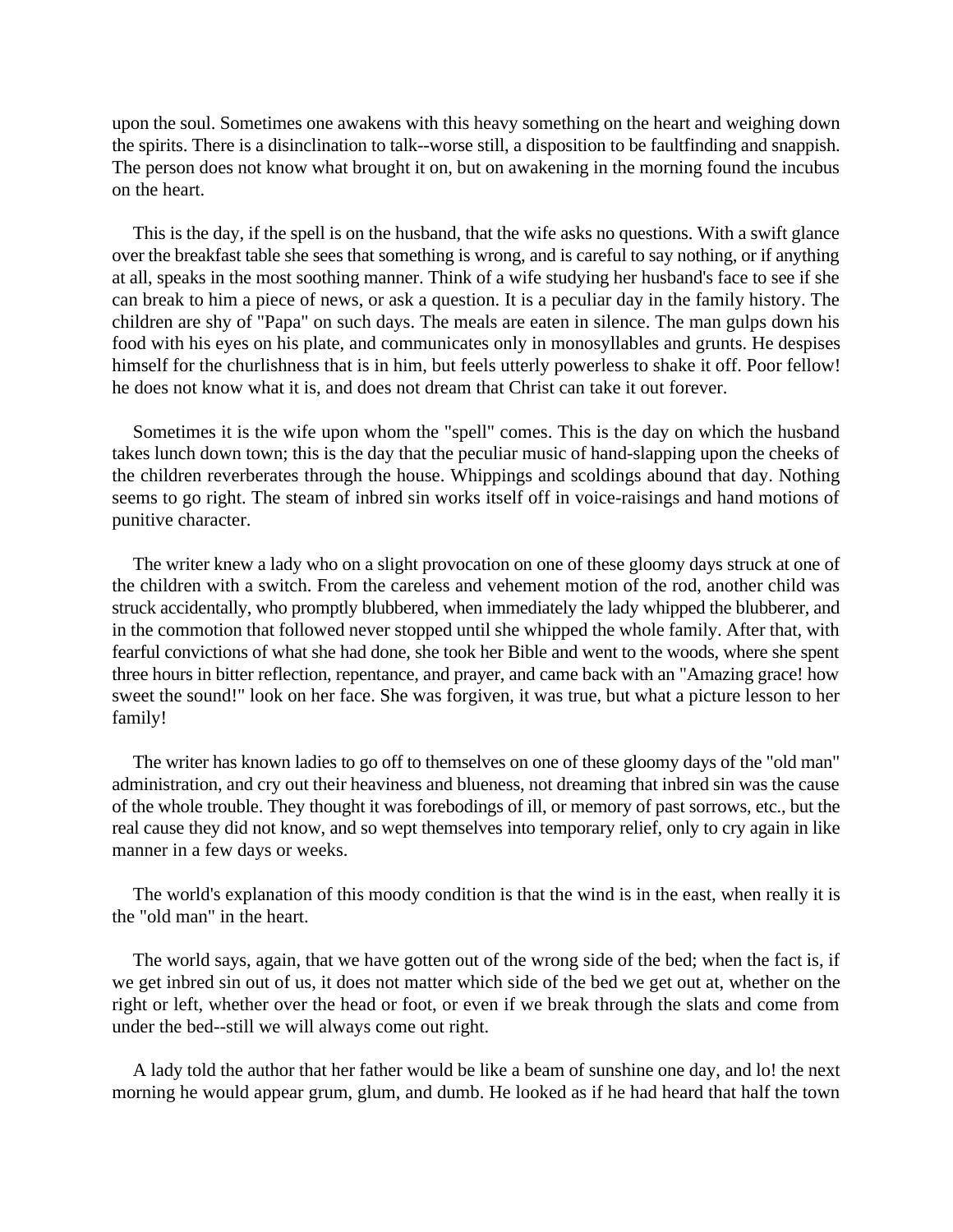was dead, and the other half was dying, and the hearse was on its way for himself. In this mournful frame he would address himself to the task of carving the meat at breakfast and in the most lugubrious tone say, "Daughter, will you have a piece of the beefsteak?" and she, bright, cheery, winning, would say, "Yes, father, but there is no use of being so brokenhearted about it!"

Here was a man who had been the center of an admiring social circle the evening before. His wit had flashed. His wonderful memory and gifted tongue had charmed the roomful of guests, his laughter had rung out cheerily and contagiously when lo! presto, change! Next morning there is left for the enjoyment of the family itself a man of groans and sighs and monosyllables and depressed appearance generally. The lines of his face that were all turned up the night before are now all turned down. He seems to be sitting under a willow, a statue of a weeping. Niobe is close by, the sun is set, darkness has settled upon the plain, and a gray mist has crept in from the sea. A cemetery glistens faintly under the cold starlight--and what is the use of living anyhow? All this is wrought out by the presence of the "old man" in the heart.

When inbred sin is taken out, the awakening in the morning is one of peace and gladness. The whole day becomes like a sweet bright leaf turned by the hand of God. The world soon takes notice of a man who is even-tempered and sweet-spirited at every meal, in every hour, and under every circumstance. This is the kind of Christian living the world craves to see, and this is the character of life that a genuine sanctification will produce.

### **He is a man-fearing "old man."**

It is marvelous how he stands in awe of men, especially of men in high place and authority. Their voices and foot-falls seem to send a thrill of terror through him.

Akin to this is his disposition to conform to the world. He, while doing this, would have you call it prudence, tact, or policy; but it is really conformity.

He believes in churches, but wants them run to please people of the world. Nothing must be done that will provoke the world's criticism or displeasure. Think of it! a church managed so as to please a God-forgetting, Christ-crucifying world. If there were such a church, God would spew it out of his mouth!

### **He is a tyrannical "old man."**

On the shoulders of Sindbad dropped an old man of the sea, who made him go wherever he desired. The afflicted man resorted to various expedients to get rid of him, but for a great while to no purpose; the old creature of the sea clung to him and ruled his motions as he brooded, a dead, dark weight upon his back.

Not less tyrannical is the "old man" that we are speaking of in this volume. Many a time the child of God desires to do certain things, discharge certain duties, and yet realizes at the same time something powerful within opposing and pulling back.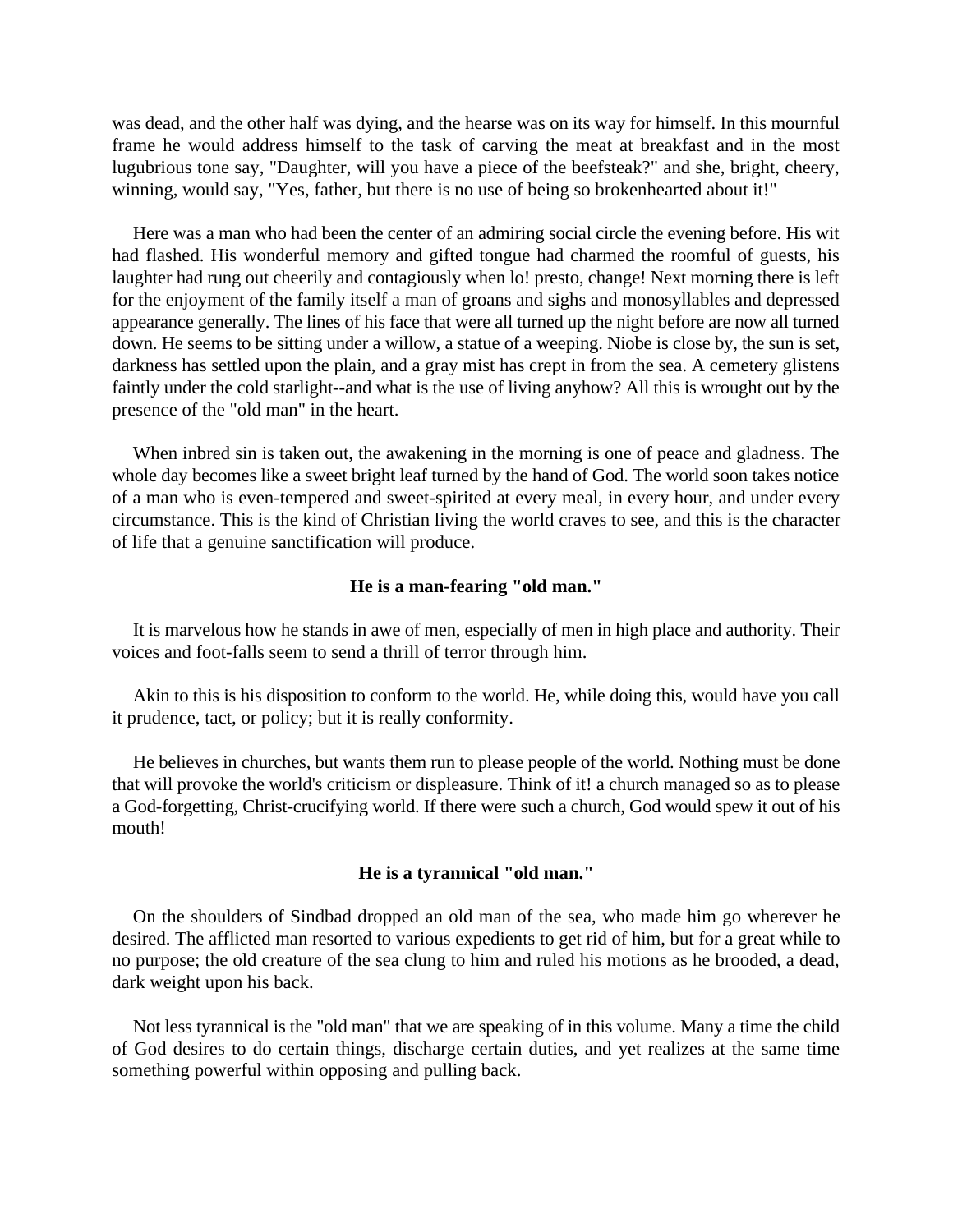The voice of the Spirit bids one go to a neighbor and clear up some trouble or misunderstanding; the Christian obediently starts, comes in sight of the house, and at once the "old man" arrests his progress, sends him off another way, and finally he returns home without having done the Heaven-impressed duty.

Again the Spirit urges one to come to the altar; but the "old man" keeps him rooted to his seat, and, with a leaden-like sensation in heart, mind, and members, the man feels unable to move.

Still again the Christian would confess a wrong to some one, and instantly the "old man" paralyzes the tongue in the presence of the wronged party.

## **He is a corrupt "old man."**

God himself says so in Ephesians iv. 22: "That ye put off ... the old man, which is corrupt." It is the presence of inbred sin in the heart that accounts for desires and imaginations that are not chaste. It is wonderful how pure the thoughts, and even the dreams, become when God's holy fire falls upon the "old man."

## **He is a deceitful "old man."**

A person will think he is dead a hundred times, when he is only slumbering and resting. Like a certain animal in our Southern forests, he can play the opossum. He can counterfeit death. He often lies low during a Holiness revival. He is afraid of the baptism of fire falling upon the human soul. He has need to be afraid.

After a rough handling from the pulpit, or upon hearing a vigorous prayer, or melted by some discourse or touching hymn, or chastened by some heavy sorrow, the "old man" will make out that he is converted, and even that he is dead.

The writer thought that he was dead many times before the Lord slew him. More than once he carried him to the cemetery and buried him; and lo! the "old man" would arise from the grave, take a near cut to town, and open the door for us on our arrival, saying with a smile:" I beat you back, you see." We have been driving him in a hearse to the burial ground, when he would get out of the coffin, take a seat by the driver, and assist in the rest of the expedition, which it is needless to say would be cut short.

Christians under certain preaching or religious singing have had hearty bits of weeping over their sins and unworthiness; after which the "old man" would be quiet for weeks, and they would think that he was drowned. But it is not in the power of water to destroy him; it is the blood of Christ alone which cleanseth from all sin.

That sermon, no matter how powerful, was never preached that can destroy the "old man." Equally helpless are hymn and prayer. It takes the divine hand and power to hurl him from the heart, and rid the soul of his dark and gruesome presence forever. Hence for this purpose was the Son of God manifested, that he might destroy this work of the devil.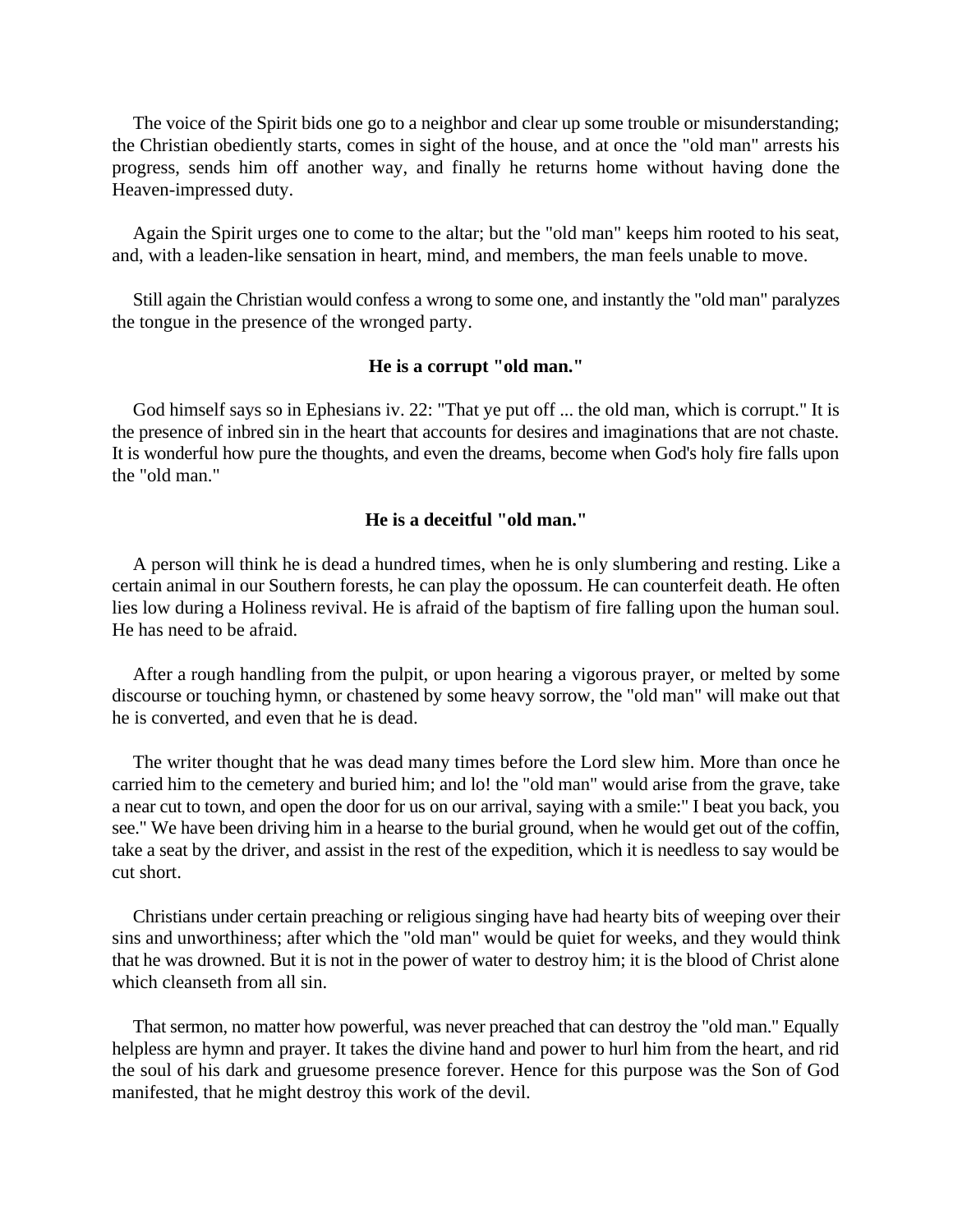# THE OLD MAN By Beverly Carradine

# **Chapter 14 HUMAN METHODS OF DEALING WITH THE "OLD MAN"**

It is a great pity that men will not allow God to do his work in his own way. One of the results of the fall is seen in perverted moral perceptions and judgment. Men do not believe in nor take to God's ways. The wisdom of the world is set against and over the wisdom of God. Every sinner starts out at some time to save himself. Instead of coming to Christ, he tries reformation, morality, benevolence, churchgoing and every other expedient to be saved outside of Christ. It is only when he has failed in them all that he gives up in self-despair, looks to Christ, and receives salvation.

In like manner Christians err in seeking for sanctification or holiness of heart and life. They look in every direction and try every way before coming to Christ, who is "made unto us sanctification" as well as pardon or justification.

Surely every Christian desires to be rid of the presence of the "old man." Who would want to retain him in the heart? That people do not is seen in the universal hope of finally getting rid of him, and beheld in the various efforts put forth to secure this deliverance.

It is curious to notice that the flight of the centuries has not brought wisdom to the great mass of the church, and that countless thousands are floundering today where people struggled hopelessly in the Dark Ages.

It is amazing to see how persistent the human heart is to look away from acts of sovereign grace and try to build up a righteousness of their own. The old desire to save or purify self is not yet eliminated, we see, in regeneration. The work and power of Christ is not yet apprehended save in word only. The lip declares him a perfect Saviour, but the heart has not yet so apprehended him.

This was in Paul's mind when he asked the Galatians who had bewitched them: "Having begun in the Spirit, are ye now made perfect by the flesh?"

At another time he laments that Israel is blinded in part--going about to establish their own righteousness, and not obtaining the righteousness which is by faith. The Galatian mistake and the blunder of Israel have been perpetuated from age to age. The old folly was seen all through the Dark Ages in the endeavor of men to obtain holiness, and is just as apparent today. Let us glance and see how men have tried and are trying, to get rid of the "old man."

One method is seclusion. Men and women retired to monasteries and convents, to dens and caves of the earth, to find deliverance from sin. They thought they could mope the "old man" to death; that he would gradually expire through the effect of isolation.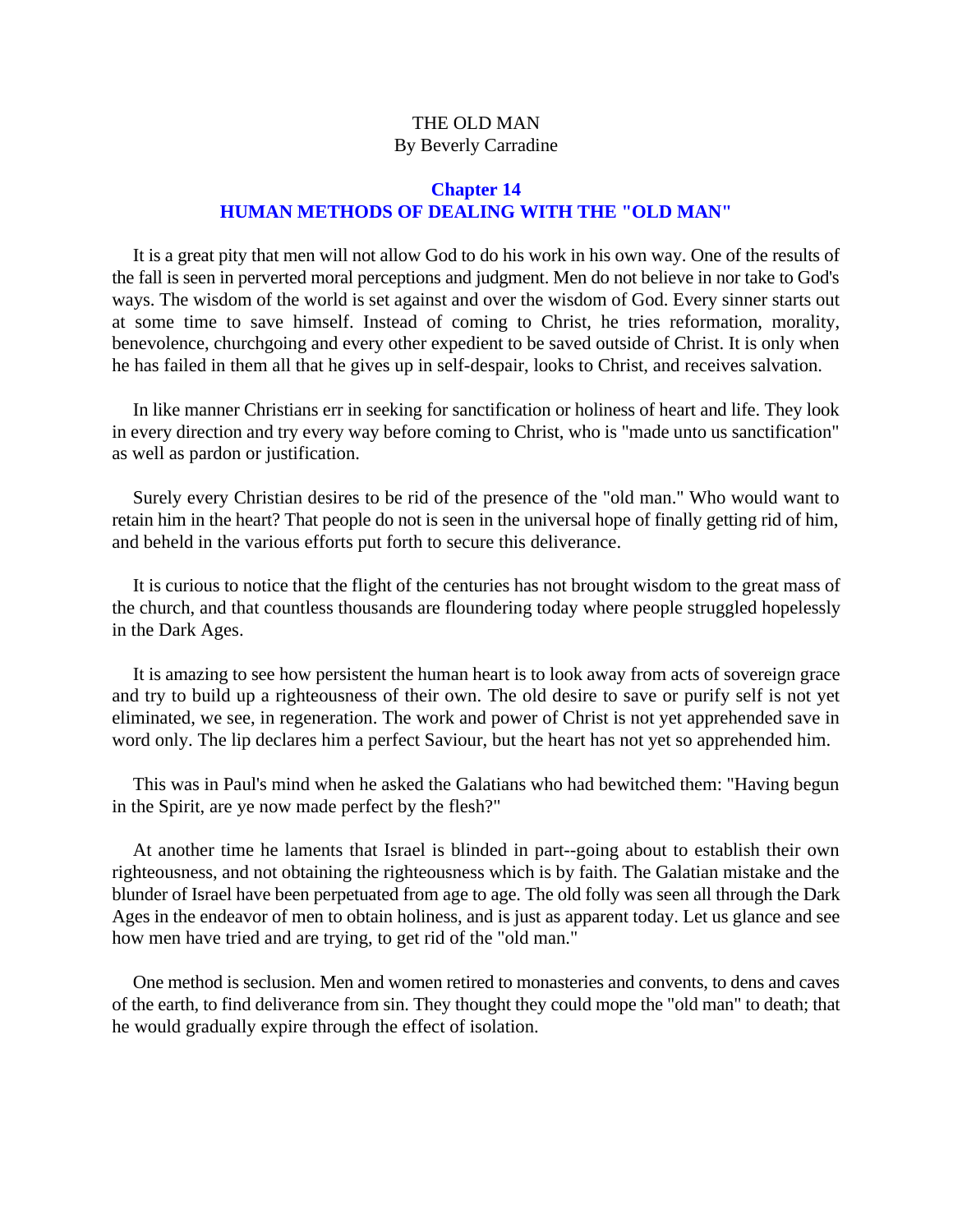But history tells us that the Church was never more corrupt than when it went into retirement. Christ went among men. Purity is never to be more stalwart than when it moves among the walks, haunts, and market places of men. It is in the world, but not of the world.

On the other hand, the "old man" is wonderfully vigorous in lonely hours and sequestered spots. So says experience and history.

Another method is flagellation.

Whips were plaited and faithfully applied to the body. The crack of the scourge resounded in lonely cloisters. Every species of physical torture was resorted to, to compel the lurking principle of evil to vacate the heart.

And yet the "old man" remained undisturbed within. The cut of the lash never troubled him, There never was a whip made, or cracker plaited, no matter how long or keen, that could reach the "old man." The flesh might be riven by the cruel scourge into ghastly seams, and the very bones exposed, but no thong of leather ever touched him. It does not, so to speak, come in miles of him; for the "old man" is not in the bone, blood, and muscle at all, but resides in the soul. Hence the crack of the whip is so much music to him. He smiles at the stupidity that tries to remedy a spiritual condition with a material weapon.

Men have smiled at this folly of the Dark Ages, and yet the same mistake is repeated in what is called evangelical times, and by Protestant people. What is the beating of the breast, and calling one's self by harsh and bitter terms, but a kindred mistake.

A third method is fasting.

For centuries men tried to starve out this principle or body of sin. They became emaciated and looked like skeletons, while the "old man" remained as fresh and vigorous within as ever.

Has the regenerated man not noticed on his fast days that his sinful nature was unusually lively and vigorous; that the tendency to irritability and petulance was increased with the weakening body?

The fact is that the "old man" does not live on bread and meat, but subsists on controversy. Hence as we grow weak with protracted fasts, in the endeavor to achieve heart purity, we discover that we make no headway. Our most mortifying falls have occurred on our fast days.

A fourth method is a looking to time for deliverance.

The flight of years is trusted to eradicate the evil propensity. Men comfort themselves with the thought that somehow, in some way, the years as they pass will soak up or fly away with the inward evil.

This of course is exalting time to the plane and place of a Saviour and purifier, and credits it with a divine work. And of course also there is bound to be lamentable failure. There is nothing in time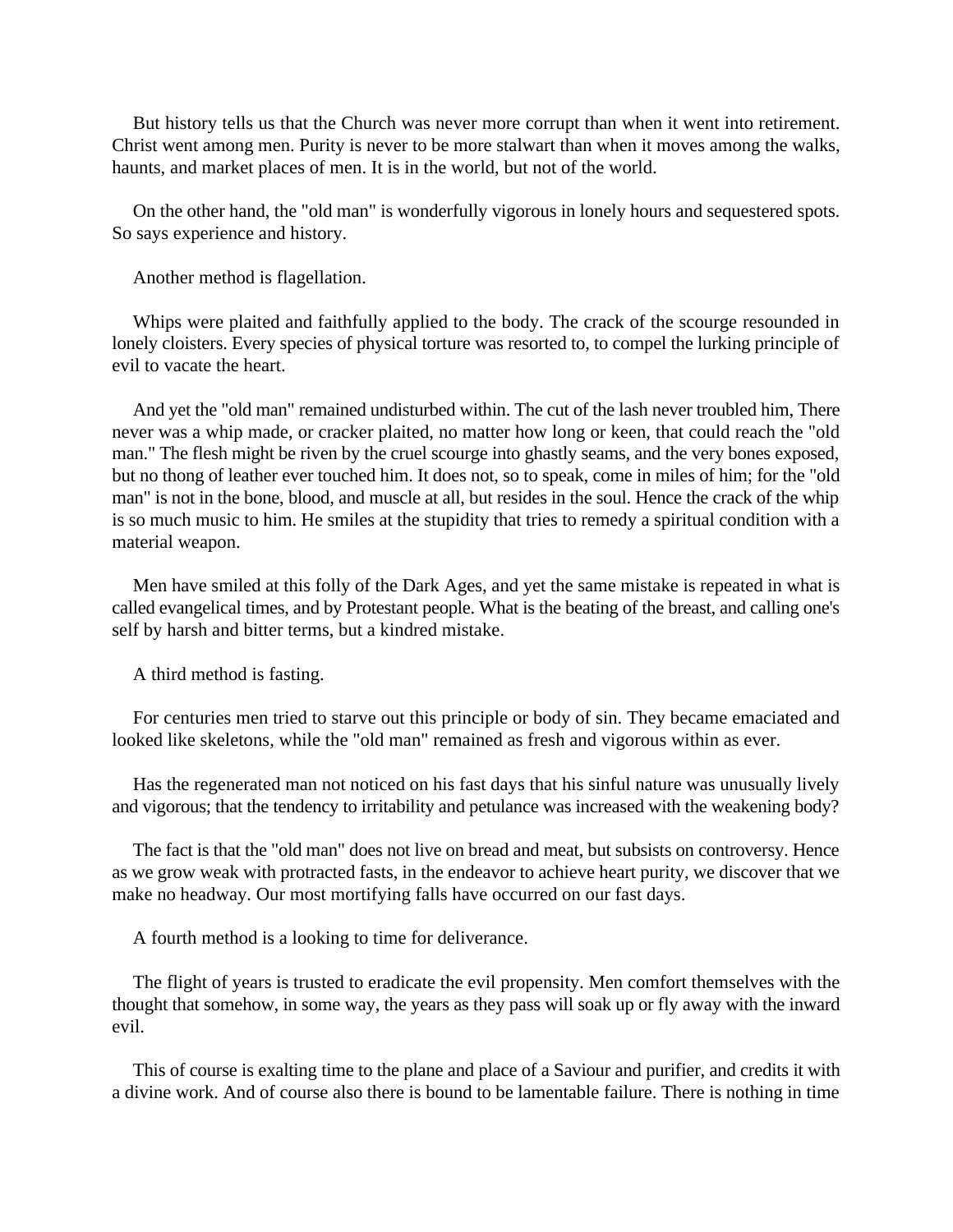to purify the soul. The mere flight of years can have no transforming effect on the heart. The "old man" has nothing to fear from time, for he is already six thousand years old. He will outlive any man or woman who is three score and ten, and will outlive many generations to come. What does he care for time?

A fifth method or hope is seen in a certain dependence on, or expectation from, old age.

The idea of some is that gray hairs will settle their many evil propensities and troubles. Parents say about their children: "O, they will come out all right when they get older." Old age is their Saviour. Accumulating years, with their gathering infirmities, diseases, wrinkled face, and snowy hair, is to be the deliverer.

The "old man" is made to laugh again at the additional folly. He knows that the flight of years only fastens his grip on the soul; and that all the change that takes place in the case is that he shifts his perch from one resting place to another as the years increase, and flaps his sable wings on another roost in the same soul. For instance, he springs from the appetites of the young man to the love of money in the old man.

It is time to quit deifying gray hairs. They are all right and a crown of glory when found in the way of righteousness, but a fool's cap to one who lives in sin. They look venerable, but we little know what that same gray-haired man is thinking about. If we did, we might start with surprise.

A sixth method is seen in the growth theory.

This is the heresy in many churches today, that purity comes by growth in grace. This teaching, it is seen at a glance, uncrowns Christ, robs him of his peculiar glory of sanctifying the Church as mentioned in Ephesians, and transforms what is recognized in the Bible as a divine work into a mere evolution or development.

As remarked in a previous chapter, to prove the growth theory of purity there should be analogies in nature for the figure, plain statements of the Word of God, and the confirmation of human testimony. It is hardly necessary to say that such proof has not been, and never will be, found.

It is true that the Bible says, "Grow in grace;" but let the reader mark that it says "in grace." It does not say grow up to or into grace. We are told to "go on to perfection;" but in another connection altogether we are commanded to "grow in grace "--i. e, grow in the grace into which ye have been inducted by divine power.

Much dependence is placed on the saying of Christ about "first the blade, then the ear, then the full corn in the ear;" but if this proves growth into sanctification, it also declares the fact of growth into regeneration, which the Church will hardly allow. If the critics insist that the "full corn" stands for sanctification, and that it was reached by growth, then the "blade" or the "ear" was also reached by growth. As the logicians say, this proves too much, and so proves nothing.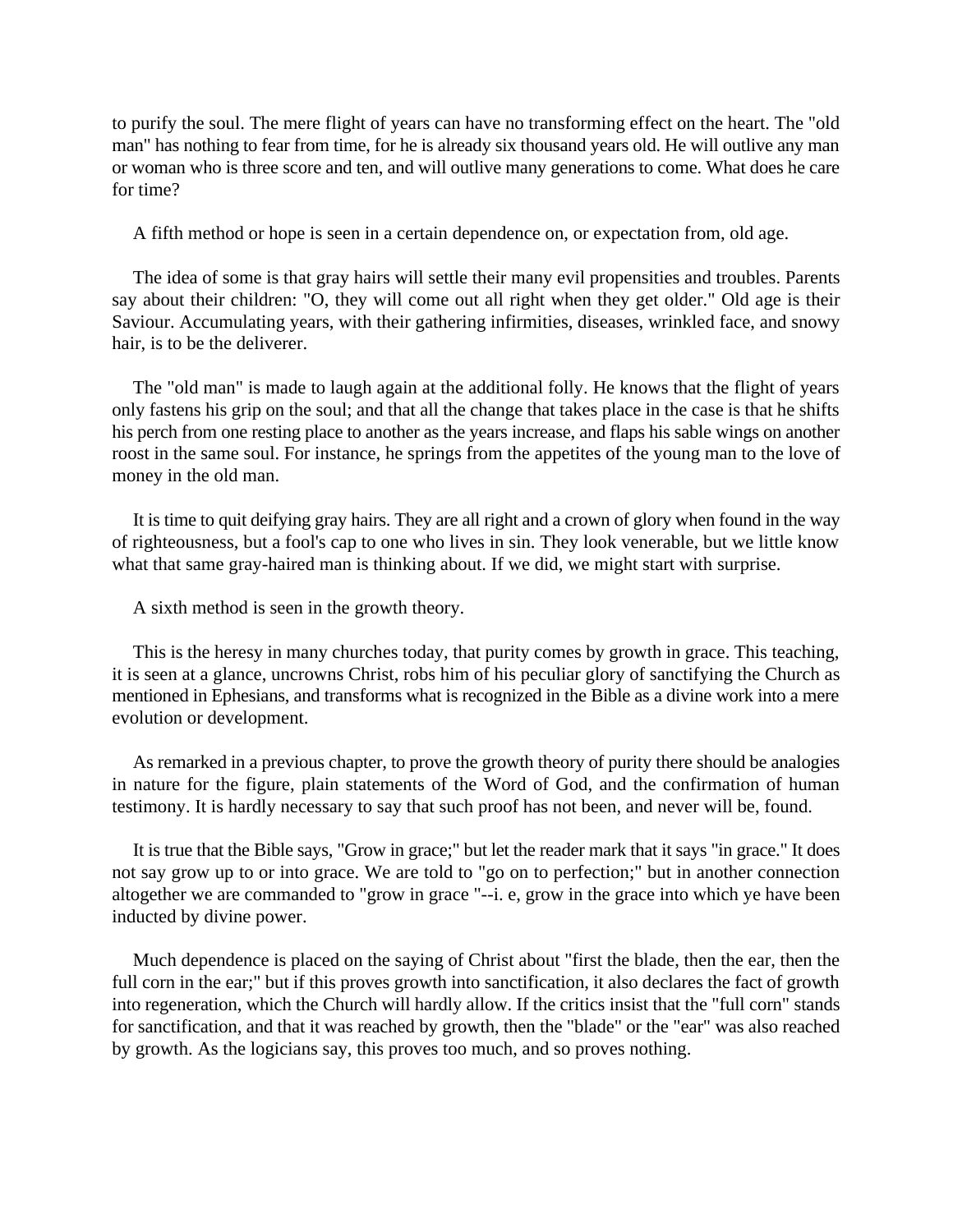The fact is, according to an author in New England, the blade, ear, and full corn in the ear represent epochs and not processes. The three stand for pardon, purity, and maturity.

Another misunderstood passage, and that has been quoted to prove the growth theory of holiness, is found in Ephesians iv. 11-15: "And he gave some, apostles; and some, prophets; and some, evangelists, and some, pastors and teachers: for the perfecting of the saints, for the work of the ministry, for the edifying of the body of Christ: till we all 'come' in the unity of the faith, and of the knowledge of the Son of God, 'unto a perfect man,' unto the measure of the stature of the fullness of Christ. That we henceforth be no more children, tossed to and fro, and carried about with every wind of doctrine, by the sleight of men, and cunning craftiness, whereby they lie in wait to deceive. But speaking the truth in love, may 'grow up' into him in all things, which is the head, even Christ."

The reader is requested to observe the italicized words in the passage just quoted. We have done so to show more clearly that the growth referred to here takes place after we have obtained the blessing of perfection or fullness of Christ. Paul does not say that we "grow" into a perfect man, but that we "come" unto a perfect man; and, after that, speaking the truth in love we grow up into him in all things."

It is painful to see the thousands in Christ's Church switched off on this side track, and while there is a great ringing of bells and puffing of engines, the fact is apparent to all that they are not getting anywhere--that the desired destination of Purity or Perfect Love is not being reached--in a word, they are side tracked!

Changing the figure, God's people are growing the plants of the Christian graces abundantly, a beautiful arbor is formed out of them, but in the face of their luxuriance, again and again the "old man" parts the spiritual and Church shrubbery, and, looking out, says: "I am in here just the same."

A momentary consternation is felt by the Christian after one of these inbred sin manifestations, and he or she jumps to the conclusion at once: "I must take up more Church work--join a few more societies--multiply my Christian activities, and the "old man" will finally be strangled and choked within me by the very superabundance of blossoms, leaves, flowers, and fruit of the Christian life."

At this the "old man" smiles in the heart, and quietly watches his victim planting new shrubs, broadening and heightening the Christian graces, and so forth. When just as a sigh of relief is felt by the growing brother, the "old man" shakes the religious timber and underbrush and says: "I am in here, and you must not forget it."

From stewards' meeting, trustees' meeting, Quarterly Conference, and District Conference; from Conventions, Missionary Societies, Ladies' Aid Societies, and all such things, the brother or sister returns home and suddenly the "old man" stands revealed in hot words, hasty acts, resounding slaps, ill-natured speech before the gaze of astonished servants and frightened children.

O that common sense would come to the help of the people here! Let us recall how a handkerchief is made white and clean. Do we sew new, clean linen around the edges, and so grow it pure? Do we take two other handkerchiefs and put the dirty handkerchief between the two, and say: "Here is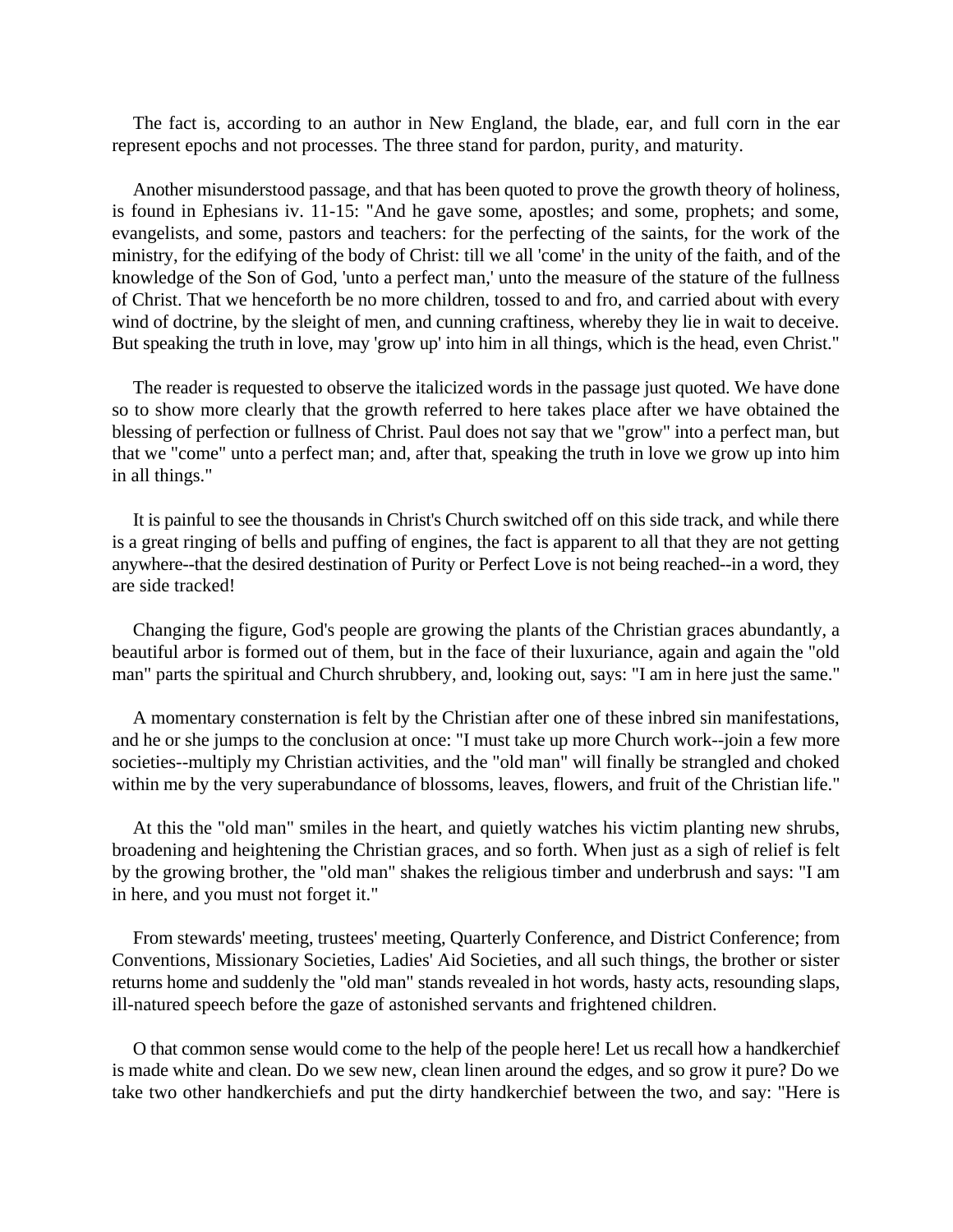purity?" We all know better. We take the soiled linen and plunging it into soap and water that has fire under it, lo! the handkerchief is washed white.

So God says that with refiner's fire and fuller's soap he will purify the sons of Levi, his own servants.

How does the mother cleanse the face of her child? Does she look at the dirty countenance of her boy, and say: "My son, I see that you are not clean, but I am trusting that in the flight of years and through various processes and evolutions of your physical nature your face will finally develop or grow into cleanness." No, indeed; no mother talks such nonsense; but instead she takes her earth-soiled boy by the back of the neck with one hand, and with the other souses a sponge of soap and warm water over his face, and lo! the child is clean. The boy was her son before; the mother did not disown him on account of the stained and spotted face. The washing she gave him was not to make the lad her child, but to make him her clean child.

Sanctification, or the destruction of the "old man" in the heart, does not make us sons and daughters of the Almighty; that we were before, but it transforms us into his clean and pure children.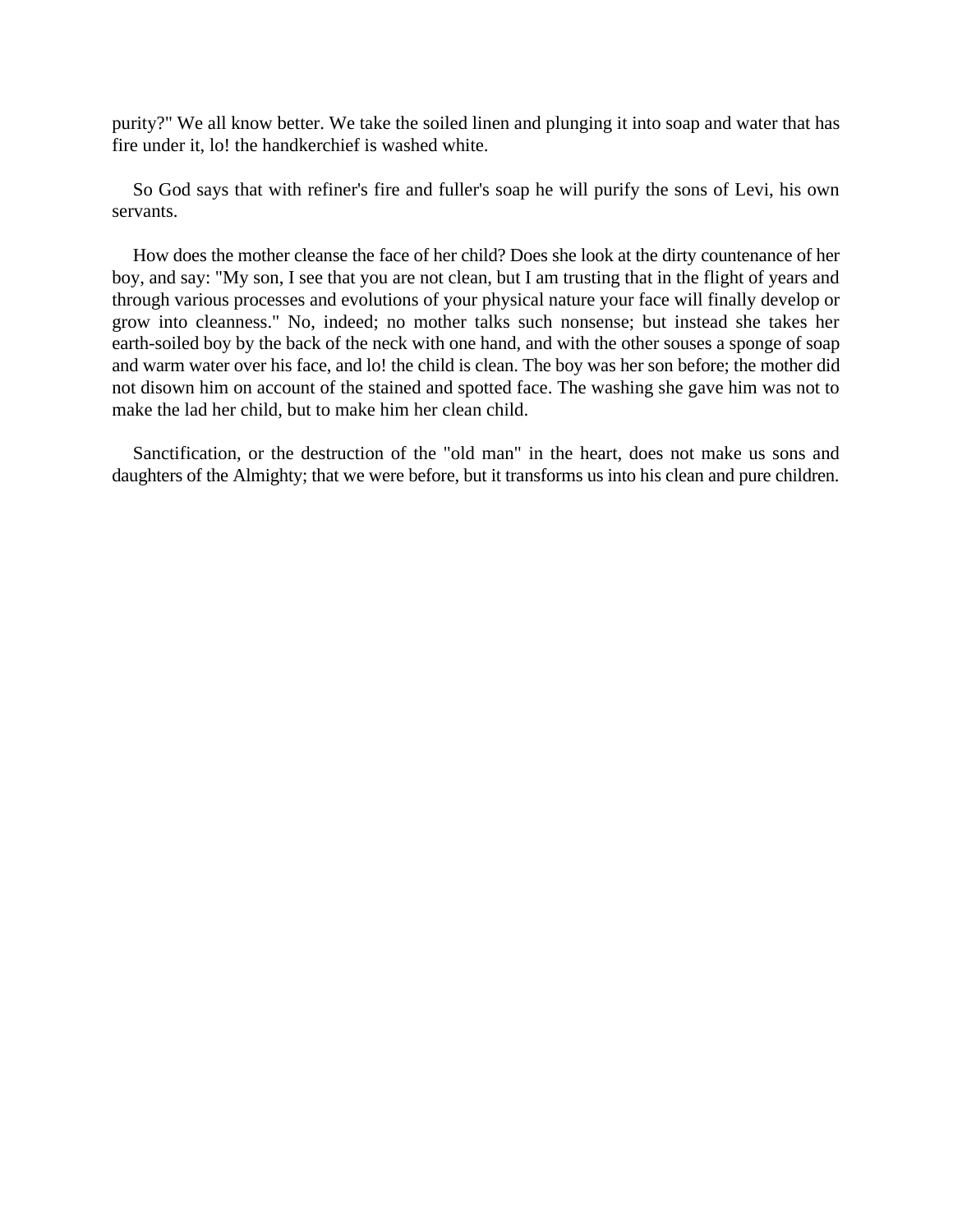# THE OLD MAN By Beverly Carradine

# **Chapter 15 HUMAN METHODS OF DEALING WITH THE "OLD MAN"** (Continued)

A seventh human method of dealing with the "old man" is found in the repression theory.

This teaching abounds in England today. The erroneous doctrine is seen permeating the books of her most spiritual writers. The "old man" is recognized as remaining in the heart after regeneration. They affirm that he cannot be destroyed, but is held in a state of subjection and suppression.

The trouble about this method or theory is that it is calculated to fill the Christian heart and life with a vague dread of the sudden uprising of the "old man." When men sailed across the seas in slave ships filled with human beings in captivity there was bound to be an uneasy feeling day and night, that there would be a sudden rush for liberty, a bursting open of the hatchway and a dreaded and dreadful appearing on the deck. In like manner there is a secret uneasiness in the soul in regard to sudden ebullitions and manifestations of suppressed dispositions and tendencies in the open life. Such a state is not reconcilable with the thought of perfect rest.

Again, the suppression of the "old man" means the undoing of much that should be done in the Christian life.

Suppose a man is struggling for his life with a foe, finally overthrows him and gets him down; yet he dares not leave the prostrate adversary, knowing that the instant he does the fallen man will arise and grapple with him again. One is practically as helpless and useless at the time as the other.

In like manner the Christian, according to the repression theory has the "old man" down; but as inbred sin is not dead, but simply repressed, the Christian's whole power and attention is needed to keep the suppressed evil down continually. The Church is calling for him to enter on various religious activities, but he looks up and says: "I would like to help you, but I cannot do it; for I have all that I can attend to right here in keeping the "old man" down.

This is evidently the case with many thousands. People are kept busy in taking care of and controlling themselves. If they relax this diligent, unceasing, inward repressing power a moment, behold, the "old man" is on his feet, and the conflict begins again.

It is wonderful how long inbred sin will remain in a suppressed condition, and then suddenly come forth from its hiding and resting place.

The writer once knew a local preacher who becoming angered over a sermon on full salvation preached by his pastor, called out from the congregation in a sharp, excited way, and accused the preacher of the hour of injuring the church by such preaching. The interrupter evidently thought he had the audience on his side. The pastor thus interrupted replied that he would leave it to the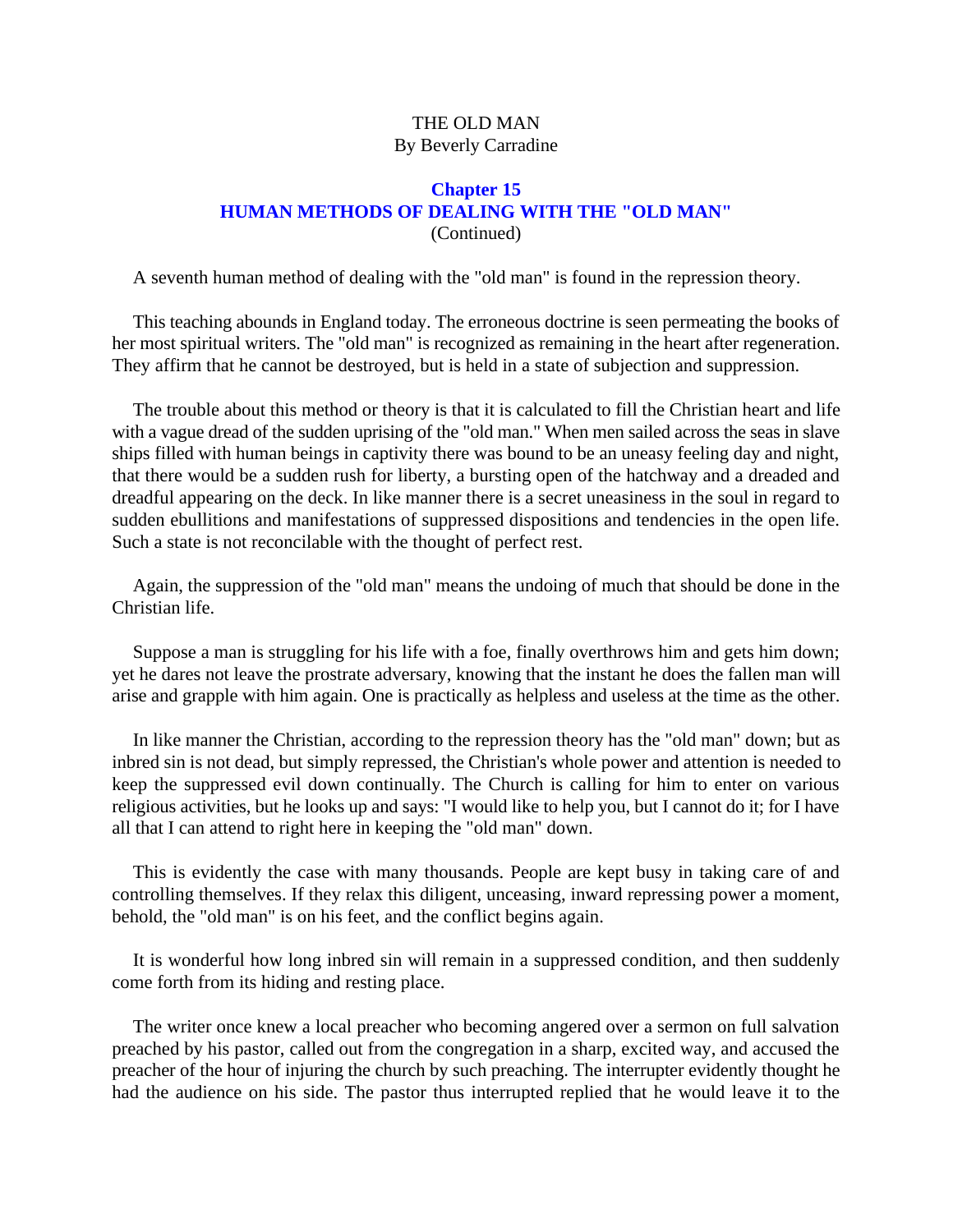audience to say whether he had not preached the truth and in the spirit of the Master; and so asking all to stand on their feet who thus indorsed him, the entire audience with half a dozen exceptions sprang to their feet. The Spirit of God at the same time fell upon a number, there was shouting and clapping of hands, in the midst of which the pastor invited the people to the altar, when there was a rush. In the morning a note came from the local preacher requesting his church certificate or letter. The pastor at once called on him to dissuade him from his intention. The matter was left for decision with the wife of the local preacher. With the tears falling upon her cheeks she in the course of the conversation said that she would not have had the circumstance of the night before to have happened for a million dollars, and that her husband had not acted that way before for five years! The point we make is seen in the italicized sentence; that the "old man" had slumbered in this local preacher's heart for five years, and then suddenly leaped forth, refreshed from his long rest and disposed to make up for lost time.

An additional trouble with the suppression theory is that it discounts the work of Christ and plainly contradicts the Bible. The Scripture in no place says that the "old man" or inbred sin is to be "kept under" or in a state of subjugation. Paul says, "I keep my body ( $\sigma \omega \mu \alpha$ ) under;" but the flesh  $(\sigma \alpha \rho \xi)$  which is the carnal mind or "old man," he says is "crucified" and "destroyed!" Truly this last single word of Scripture "destroyed" overturns the reasoning of the Suppressionists.

An eighth human method is what may be called the whitewashing way.

It is strange that things done in the political world should be adopted in the spiritual life. The whitewashing business is as common a spectacle in one as the other. Yet we cannot but remember that an old fence whitewashed is still an old fence.

There is not much seeming difference in the words "whitewashed" and "washed white," and yet all the difference in the character world exists between the two. The first is man's work; the second is God's. The first is skin deep and superficial, the second is soul deep and goes through and through the entire man. The result of one work is a Pharisee, the product of the other is a redeemed and sanctified child of God.

A ninth human mode of obtaining the destruction of sin, or purity, is reformation.

Reformation consists in dropping off some things and taking on some things. Anything rather than God's plan. Rather than let Christ remove the "old man" and clothe us with the New Man, men prefer to keep busy dropping questionable things and taking up better things. But putting silk and broadcloth on a leper never cured the disease, and cutting off his members one by one cannot arrest the malady.

We read once of an hotel keeper who painted over the old sign of a black dragon the more peaceable picture of a lamb. The sign creaked and swung in the wind for years; the rain and snow beat upon it, the storms swept against it season after season. Suddenly one morning after a windy, rainy night the people looked up and saw that the picture of the lamb was washed away, and there was the old black dragon pawing and clawing the air as of yore.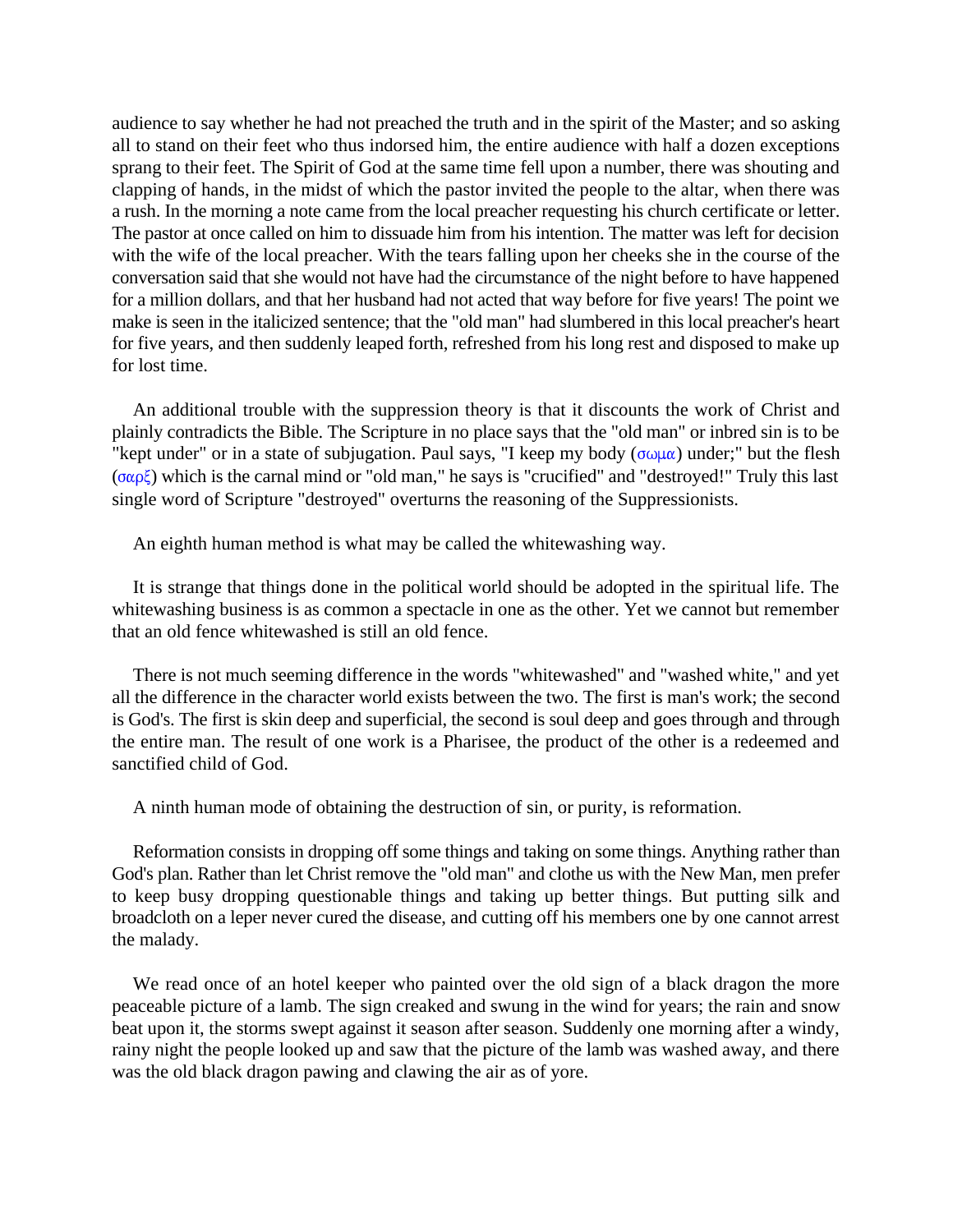The point and moral of this is that the deeper nature will finally make itself seen. We may put on the appearance of the dove and lamb; we may abound in smiles, voice-cooing, and handshaking; but suddenly on some unexpected provocation or assault the "old man" will appear, to our intense mortification and to the astonishment and amusement of our friends.

A preacher recently said to us that he preached to his people the necessity of putting off the "old man" each day, and putting on the New Man; that every day we must get rid of the old dark nature, and that it was an endless work. We replied that we did not have to sandwich our souls that way with the old and the new; a portion of the New Man on top of a remaining portion of the "old man," and then another slice off of the "old man," and then another addition of the New Man. Here again is evident the man salvation idea; anything rather than let God do the work, now, at once, and forever.

God does not care to have us in such prolonged agony. Such a presentation of holiness utterly destroys the teaching of the Bible in regard to a full and perfect soul rest. How could there be such with this internal condition going on all the time?

We told the brother that his presentation of the case reminded us of a monkey story we once heard related by Bishop Kavanaugh. A gentleman, he said, owned one of these frisky animals. It became sick, and a neighbor advised him to have its tail cut off, and the afflicted pet would get well. Calling his cook, the owner told him to take the monkey into the cellar and remove his tail. In a few moments the gentleman heard his monkey give a fearful squeal. There was a stillness of a minute, and then came another shrill cry from the monkey. In a little while a third squeal came up from the cellar, then a fourth rent the air; whereupon the gentleman went down to investigate matters, and found that the cook was cutting off the monkey's tail by inches. His explanation was that he thought it would hurt less to take it off by sections than to cut it all off at one stroke.

This perennial dying, and this protracted agony and squealing experience is to be seen in the lives of thousands of good people today. They do not seem to realize that God has power to end all this at a stroke, of sin elimination, and so cut the work short in righteousness. The evil is so deep, they think, and so fixed and so great that it has to be dealt with by sections, and the deliverance one of a piecemeal character. They forget what an almighty Saviour we have!

A tenth human plan is seen in the line of education and refinement.

The idea of some is that, while the "old man" cannot be removed, he can be greatly improved, and so much will he be polished and corrected that he will not be altogether an unpleasant companion. Hence a general culture is sought after, from painting China and hammering brass up or down as pleases the reader. Accomplishments and trainings of mind and body are suddenly discovered to have moral effect. French, German, and classic music are to be diligently sought after for their character transforming power. Even the drill master and the dancing master are felt to be contributors to this great character sum.

The result of all this is that the "old man" simply becomes a polished "old man," and speaks French and German, sings and plays classic music, and is thoroughly at ease in a drawing-room. To the mind of the thinker this metamorphosis makes him all the more dangerous and to be dreaded.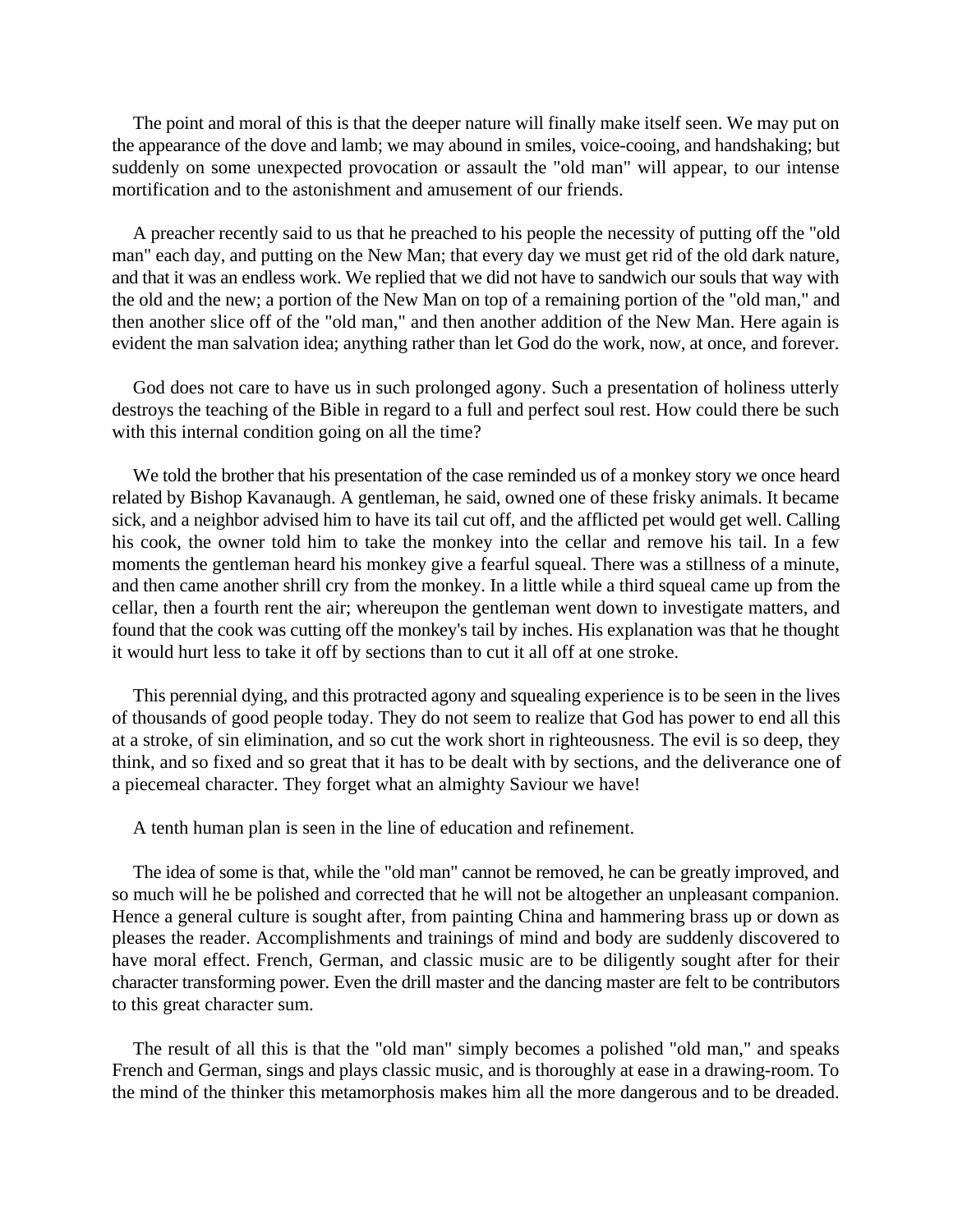The accomplished, polished villain with his set smile and oily manner is more to be feared than the rough boor with a cudgel in his hands. Any one can make the application.

The eleventh hope is located in the deathbed.

Countless thousands of Christians are today looking for the hour of dissolution to deliver them from the "old man." Something is to be done by death to relieve them from this awful spiritual incubus.

What strange perversity is that in human nature that makes it turn anywhere and everywhere to escape the acknowledgment and work of a divine Saviour and Sanctifier. Rather than look for holiness as a work wrought by the High and Holy One, men will look to a sepulcher and to a nonentity like death.

This notion is based on the teachings of an old-time heresy which located sin in matter, and hence in the human body. According to this false idea the only hope of a man is to die to escape the sinful material enswathement which is called the body.

Any chemist could convince the veriest skeptic in this regard, in a few minutes, that there is no sin in the body, by showing all the component parts, and ocularly proving that we physically are made up entirely of a few chemicals and drugs like soda, lime, iron, etc., that have no moral quality in themselves, much less sin.

Sin is recognized by all spiritually intelligent people to be in the soul. The body does not know what sin is, and is simply a vehicle or instrument of the soul; so that when a man sins it is simply the soul sinning through the body; the soul is using the body as a servant to carry out its designs and desires. Death is but a falling away of the body from around the soul, like scaffolding is taken from a house. The spirit flies away as the body falls into ruins, and takes away with it in its long flight into eternity all that was in it when surprised by death. Hence if sin is left in the soul at death it will be there forever. As the tree falleth, so shall it lie.

The twelfth dream in regard to heart purity arises from the fires of purgatory.

According to this human imagination God is powerless to take out of the soul in this life the evil bias or principle planted there by the devil, and has prepared a place of material fire in which the soul that has left the body and earth with this indwelling evil is to be plunged, burned, and purified. But even then the fires burn slowly and with difficulty, and so much giving and praying is needed on earth to expedite matters and complete the work.

We still see how the divine personal work is banished. Anything rather than have God to purify or sanctify the soul.

Alas for us! if we do not get the "old man" out before we enter eternity, he will never be taken out. This indwelling, resident "old man" will form a peculiar individual type of lost spiritual life. The Bible recognizes devils in orders of lions, dragons, serpents, etc. So the lost souls of men will be as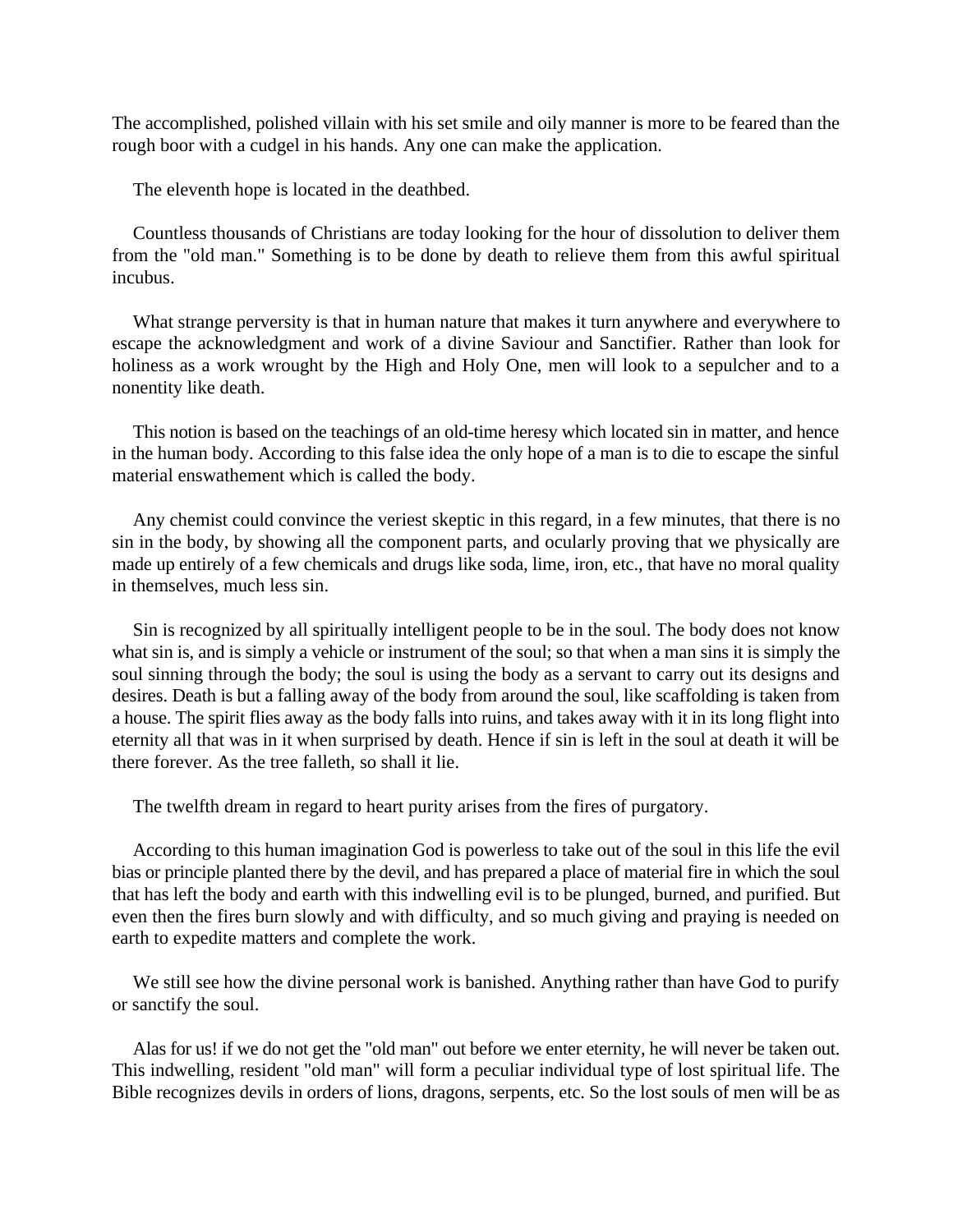clearly and awfully marked and individualized according to the peculiar development of the "old man" in the soul and life. So in the character world of the lost will be seen the fox, wolf, bear, snake, hog, and goat, as adumbrated in the life on earth, and crystallized forever in perverted character and undone souls. Made to be as gods, yet succumbing to the "old man" or sin principle within, refusing the regenerating grace of God that subdues him, and rejecting the sanctifying grace that expels him, immortal souls under his full weight and influence fall forever from the spiritual and celestial unto planes of beast and devil.

But what if a regenerated man dies with the "old man" still in his soul?

In reply we would say that if a man is really regenerated, when he comes to die, Christ--not death--Christ takes out the "old man," and gives sanctifying grace to the soul. We must remember that sanctification is in the atonement. Jesus Christ is "made unto us wisdom, righteousness, sanctification, and redemption." When we take Christ at the moment of pardon or justification for our Saviour, he becomes to us all that we need, and each one of these great mercies mentioned above will be paid down to the soul in their regular and certain order. Sanctification is in the atonement, as is redemption or the resurrection. Some Christians, from lack of instruction, fail to obtain sanctification until about to die. At that time, on laying everything on the altar--family, friends, property, soul, body, and everything--Jesus Christ, the Sanctifying High Priest of the soul, appears, even though it is at the eleventh hour and the night has come; the fire falls, and the work is wrought in the soul clearly to the beholder . This wonderful lifting up of the soul at the hour or day of dissolution has been called "dying grace;" but there is no such expression in the Bible, and no such separate and distinct blessing. What we call "dying grace" is nothing in the world but sanctification, which many of God' s children receive at the eleventh hour, when they could have had it at the second hour; and at death, when it was obtainable in early life.

It is very much like a man who has a large deposit of money in bank; he needs it all day; and just a few minutes before three o'clock, when the bank doors close, he steps up, calls for it, and has it paid down to him. But he could have had it early in the day if he had only asked for it. So this great blessing of the destruction of inbred sin, or the sanctifying of the soul, is in Christ for us. It can be had any moment after regeneration. Alas that so few seek it, that so few get "all on the altar" until the death hour, that so few get the transcendent grace of purity and perfect love until a little while before seeing God! for the Scripture is perfectly clear here: "Without holiness no man shall see the Lord." The Revised Version says: "Without the sanctification no man shall see the Lord." Christ also speaks, saying: "Blessed are the pure in heart: for they shall see God."

Where God's people have not been informed of this privilege, we see how the grace comes for the first time at death, not by death, as many of us have seen in dying friends and relatives. But if we, as God's people, have been taught concerning the "old man," and our privilege and duty of having him destroyed, and yet through prejudice, spiritual pride, and other reasons refuse to make the consecration and exercise the faith and seek through prayer the blessing that brings the deliverance, then indeed is it questionable whether it will ever be taken out, and we see God. Hence the ground for the words that we uttered some pages back, that if the "old man" is not taken out before we die, he never will be taken out. He is in us forever.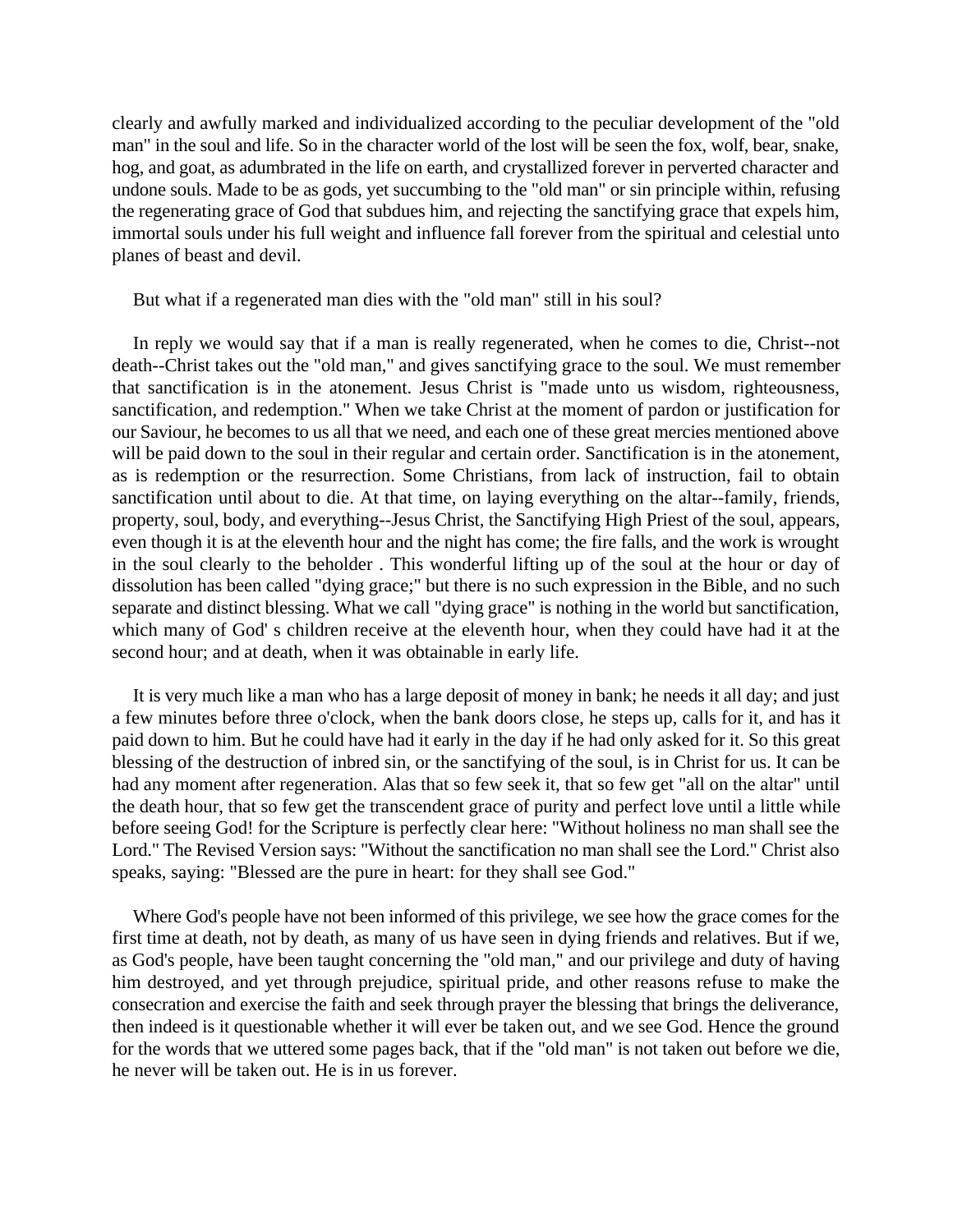It is to be remembered that no man is condemned for having inbred sin in him, but for keeping it when there is deliverance. Suppose that a person should leave his home some morning unconscious that a venomous reptile is in the house and under the bed. After his departure the serpent creeps forth from his hiding place and stings his wife and child to death. Not a soul in the town on hearing of the lamentable affair would condemn the man for the occurrence. But suppose the man saw the reptile in the room before he left, and departed knowing its venomous nature and fatal bite. Then in case of death the entire community would unite in condemning him for carelessness, indifference, or cruelty. All would say that he knew the peril, and could and should have removed the cause of danger.

A man is not to be condemned for dying with some kind of sickness, for all must die. But when we learn that there was an easy recovery possible from the malady, and that the man died from culpable neglect of himself, then to pity is added the spirit of judgment and condemnation

A regenerated man can live for years without condemnation with inbred sin in him, if he does not understand it, nor know the way of deliverance. But when the truth has been preached and light has come, and the gracious deliverance is shown in the blessing of entire sanctification, and the man turns from it all, then condemnation is certain to come, and the question may well arise in the mind whether such a man will ever get inbred sin out, and whether he will ever see God.

The rejection of the Son of God two thousand years ago was the sin of the Jews; and the rejection of the light and work of the Holy Ghost is the sin today of some who are called Christians. As a judgment of darkness fell upon the Jews for the first offense, so has the writer seen a similar judgment fall upon Christians for the second. When such a judgment comes upon the spirit, it is no more difficult for a Jew to believe in regeneration through faith in Christ than it is for a Gentile to look for sanctification through the blood of the same divine Saviour.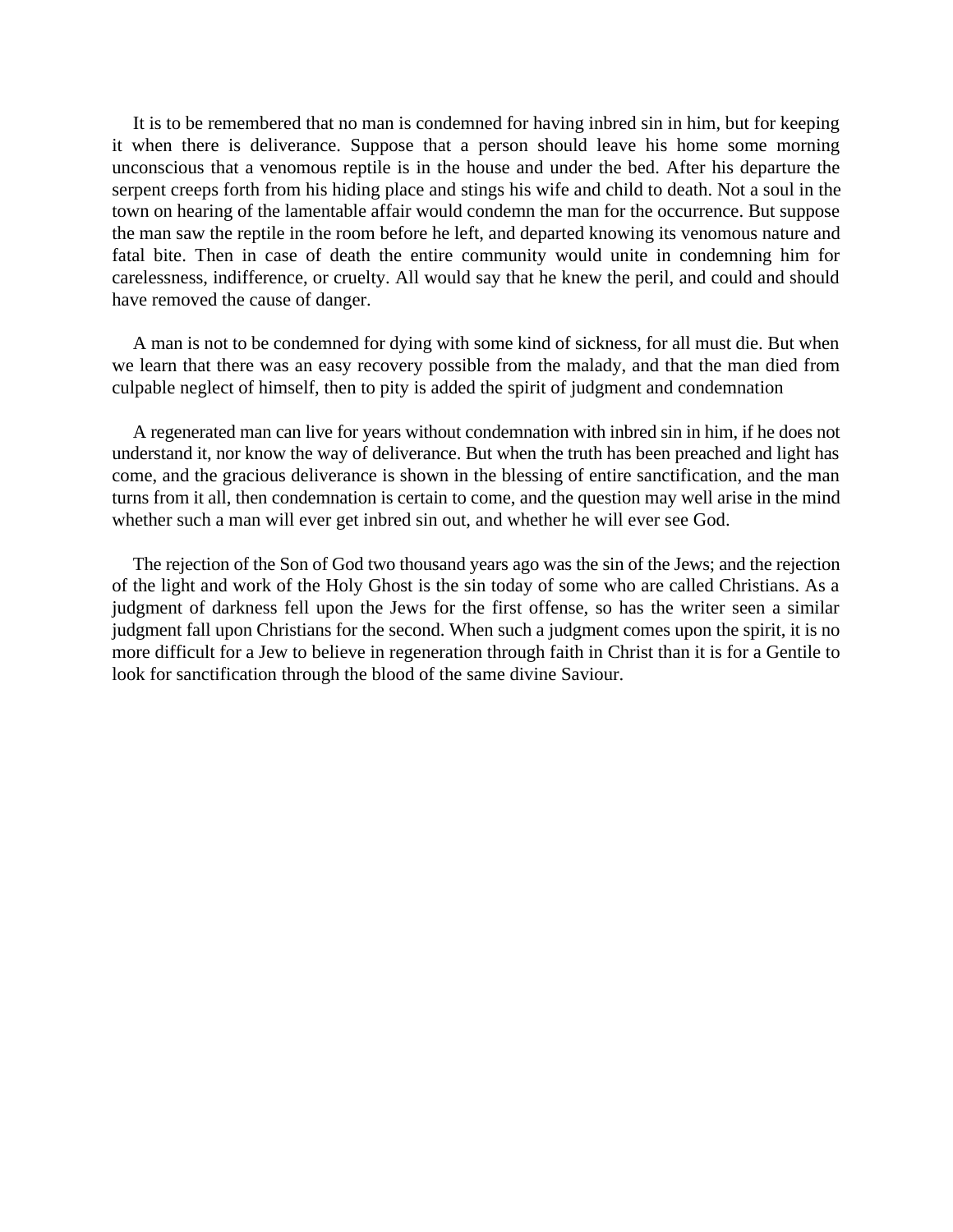# THE OLD MAN By Beverly Carradine

# **Chapter 16 THE DIVINE METHOD OF DEALING WITH THE "OLD MAN"**

God has a way of proceeding against inbred sin. One may be certain that it is a thorough way, and eminently satisfactory both to the soul and to God.

That way or method has already again and again been anticipated in the foregoing chapters. It is one of extirpation and destruction.

This we would naturally expect from God. Who could believe that he would be satisfied with inbred sin, or the work of the devil left in the heart?

The writer once heard a preacher say that "any experience that was not satisfactory to a Christian could not possibly be so to God." This was a wonderful utterance, and as true as the gospel, for the Word of God teaches the same thing.

The question arises: Can God remove or destroy inbred sin in the soul? If we say that he cannot, then has the devil done a work that God cannot undo, and we have a creature towering above the Creator. In a word, God is not all-powerful. If we say that God can destroy inbred sin but will not, then we have a being in the skies lacking in love and pity for his creatures, and actually allowing sin to abide in the soul when it is in his power to remove it.

The divine command in the Bible is not to "cover sin," but this idea just advanced makes God a coverer of sin as well as man. So we are driven back upon the blessed truth that God can and will destroy all sin in the soul. And this is just what the Bible teaches throughout.

The figures used to describe the work are most powerful.

In one place the symbol of fire is used. There is no more destructive agency than fire. This is recognized in the physical world. God takes this well-known figure of destructive power, and promises the baptism of the Holy Ghost and of fire to burn out the remainder of iniquity.

It was the fire laid upon Isaiah's lips that flew like electricity through his being and purged him of iniquity. There was no reference to pardon. The word "purge" refers to the action of fire.

Malachi is clear about it, as he prophesies that the Messiah is going to purify the sons of Levi (not sinners) and purge them with fuller's soap and fire.

John the Baptist talked about it to forgiven people, for according to Luke i. 77 John gave "knowledge of salvation unto his people by the remission of their sins." To these same people who had received remission of sins he promises that Christ would baptize them with the Holy Ghost and with fire.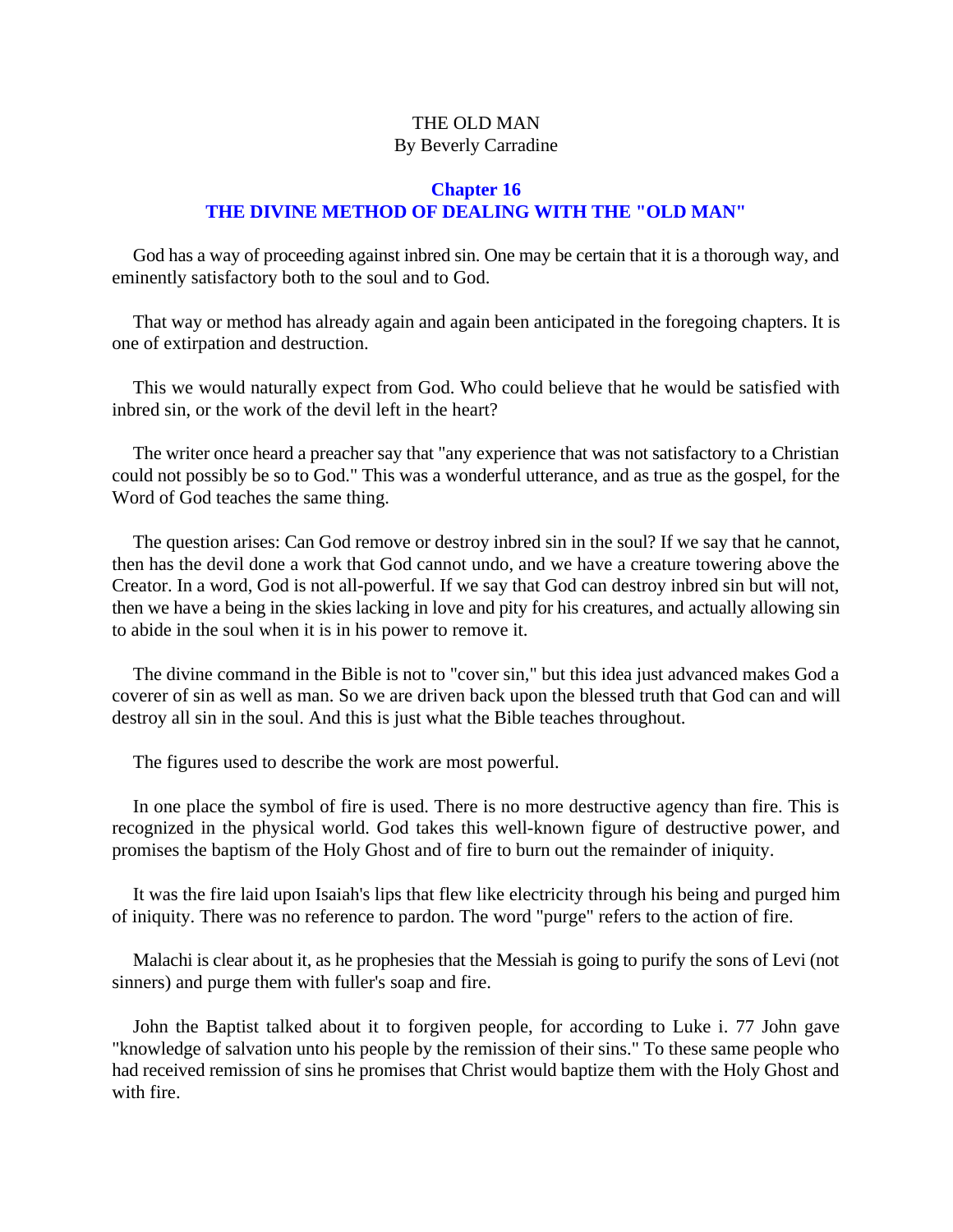This was first fulfilled on the day of Pentecost, when the "fire" fell upon the one hundred and twenty. Peter, in speaking of it afterwards, said that their hearts that day were "purified." Evidently something was destroyed in the souls of the disciples, for they were transformed men ever after. The change that took place was so remarkable that a child in reading the Book of Acts can see it.

This baptism of fire, destructive of sin in that it "purifies the heart" and delivers from man-fear as seen in the case of the disciples, is said by Peter to be for all. He calls it "the promise," as Jesus himself so termed it when he said, "Wait for the promise of the Father." Hence Peter addressing the wondering throng on the morning of Pentecost, said: "The promise is unto you, and to your children, and to all that are afar off, even as many as the Lord our God shall call."

Let the reader remember that a birth is one thing and a baptism another. Moreover, a baptism follows a birth in the natural world, and does the same in the spiritual life. Have we been born again? Then should we seek at once the baptism of fire that destroys sin and purifies the heart.

A second figure of destruction is that of crucifixion.

There is not a more fearful and certain mode of death known on earth than that of the cross. The crucified man is bound to die. This figure God uses to describe the death of the "old man." Moreover, it is put in a way to show that it is not a gradual lifelong dying, but something accomplished here, hence Paul says: "Knowing this, that our old man is crucified with him, that the body of sin might be destroyed." He brings his own crucifixion forward in a tense that settles the fact that it is done, in the words "I am crucified," even as we say today, "I am sanctified."

We cannot get the idea of regeneration in crucifixion. Just as in the natural life we must be born first before crucifixion is possible, so in the spiritual world birth must come first, and then crucifixion. The life that follows is a most blessed one with Christ living continually in us. As Paul expresses it, "I am crucified with Christ; nevertheless I live; yet not I, but Christ liveth in me."

A third figure is that of utter removal, shown in the words "put off."

Some would read it as if the "old man" was to be put down and kept down; but God says, "put off." When a garment is put off, it is certainly not on one nor in one. A quibble may be made by stating that the command "Put off the old man" is to the Church, and so is a human work or performance after all. But when the quibbler remembers that the Bible also says, "Save yourselves," and yet salvation is of God, the objection falls to the ground.

John the Baptist saw this removal of sin from the soul and declared it in the words, "Behold the Lamb of God that taketh away the sin of the world." He did not say "sins," but "sin." The sin of the world takes in this dark inheritance which makes men go astray. How we rejoice that Christ can take it away!

This same removal of sin was typified in the Old Testament in one of the sacrifices for sin. It will be recalled by the reader that two goats were brought to the altar; one was slain and the blood used; while over the head of the second goat the sins of the people were confessed and the animal led away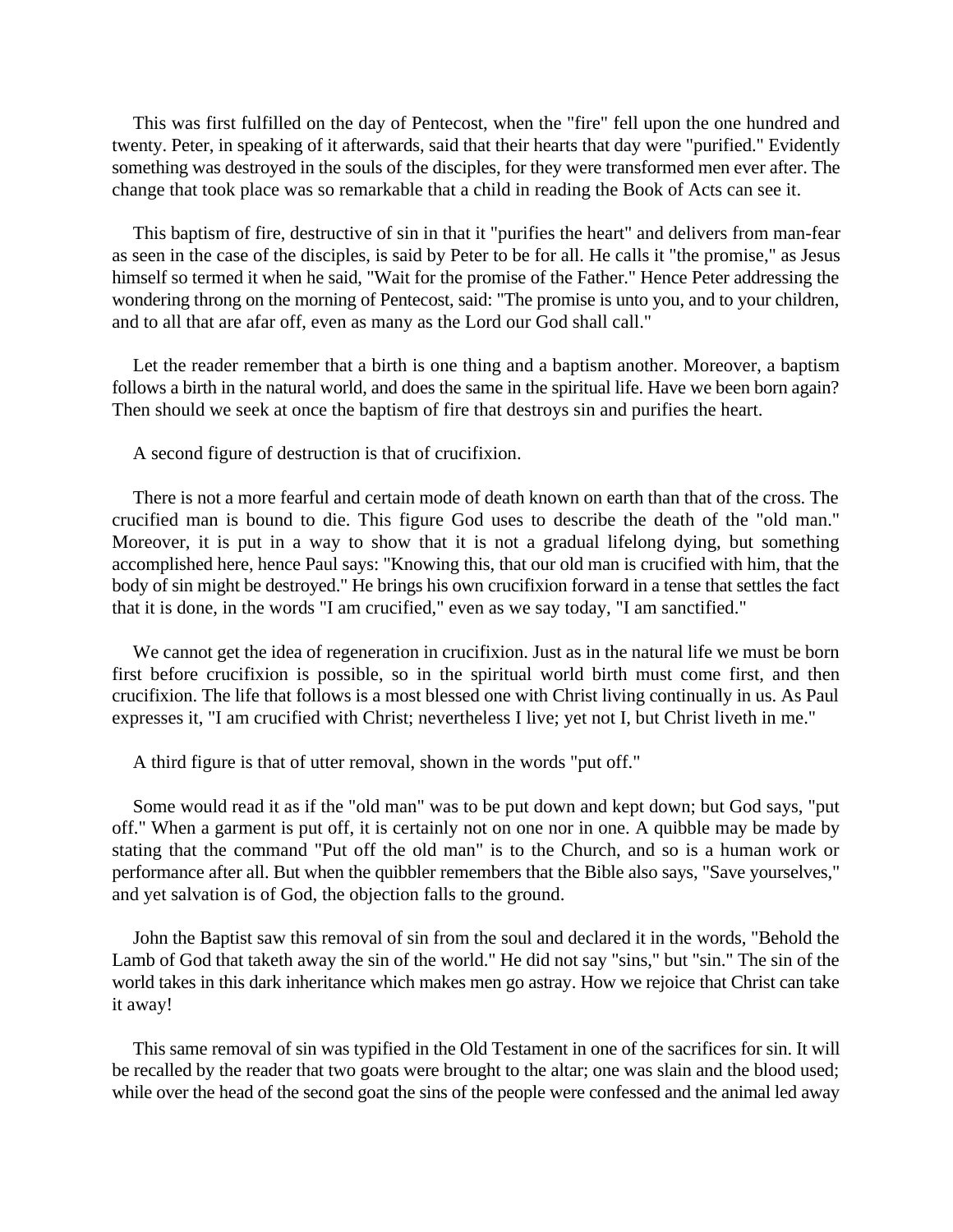into the wilderness with this imposed spiritual burden. In this symbolic scene we read that while the blood has been shed for our sins, there remains another act of grace in which iniquity is taken away.

Recently in our reading we came across the testimony of George Fox, the famous Quaker. His experience is in delightful agreement with the argument made under this third point. We copy his exact words: "I knew Jesus, and he was precious to my soul; but I found something within me that would not keep sweet and patient and kind. I did what I could to keep it down, but it was there. I besought Jesus to do something for me, and when I gave him my will, he came to my heart and took out all that would not be sweet, all that would not be kind, all that would not be patient, and then he shut the door.''

A fourth figure is that of destruction.

In Romans Paul tells us that the "body of sin" is to be "destroyed." And this is not to be done at death, for he says immediately after that we should no longer "serve sin." It is to be done in life, that we may present a holy and blameless life to the world.

John also speaks to the point and says: "For this purpose the Son of God was manifested, that he might destroy the works of the devil."

The reader will notice that the word is not suppress, paralyze, or keep under, but destroy. A letter or book destroyed is the end of that article. Destruction means destruction. Free moral agency is not destroyed; no moral power or susceptibility of the soul is annihilated, but the proneness to sin, the body of sin, the "old man," is destroyed. God created moral powers and susceptibilities within us, while the devil implanted a bias or proneness to sin. Christ has not come to destroy the works of God, but the works of the devil.

Is it not amazing that we have men in the pulpit today, posing as religious teachers and expounders of God's Word, who affirm that the sin principle, or body of sin, remains through life, and that in the face of the express declaration of the Bible?

Paul is not referring to the deathbed scene or hour when he speaks of the crucifixion of the "old man" and the destruction of the body of sin. The proof of this is that he affirms that by this destruction we are placed where henceforth we should not "serve sin." This shows that he is speaking of the life on earth, and not that in heaven. And we have his additional words:

Now, being made free from sin, and become servants to God, ye have your fruit unto holiness, and the end everlasting life."

Reason itself demands that this deliverance from sin should take place in time. The honor of Christ demands it. What a belittling of the Saviour and his redemption it would be, if we were compelled to say that the nature of sin could not be removed by his power! How his work would suffer in contrast with that of the devil, who wrought a harm and curse in the soul that Christ is unable to uplift and undo!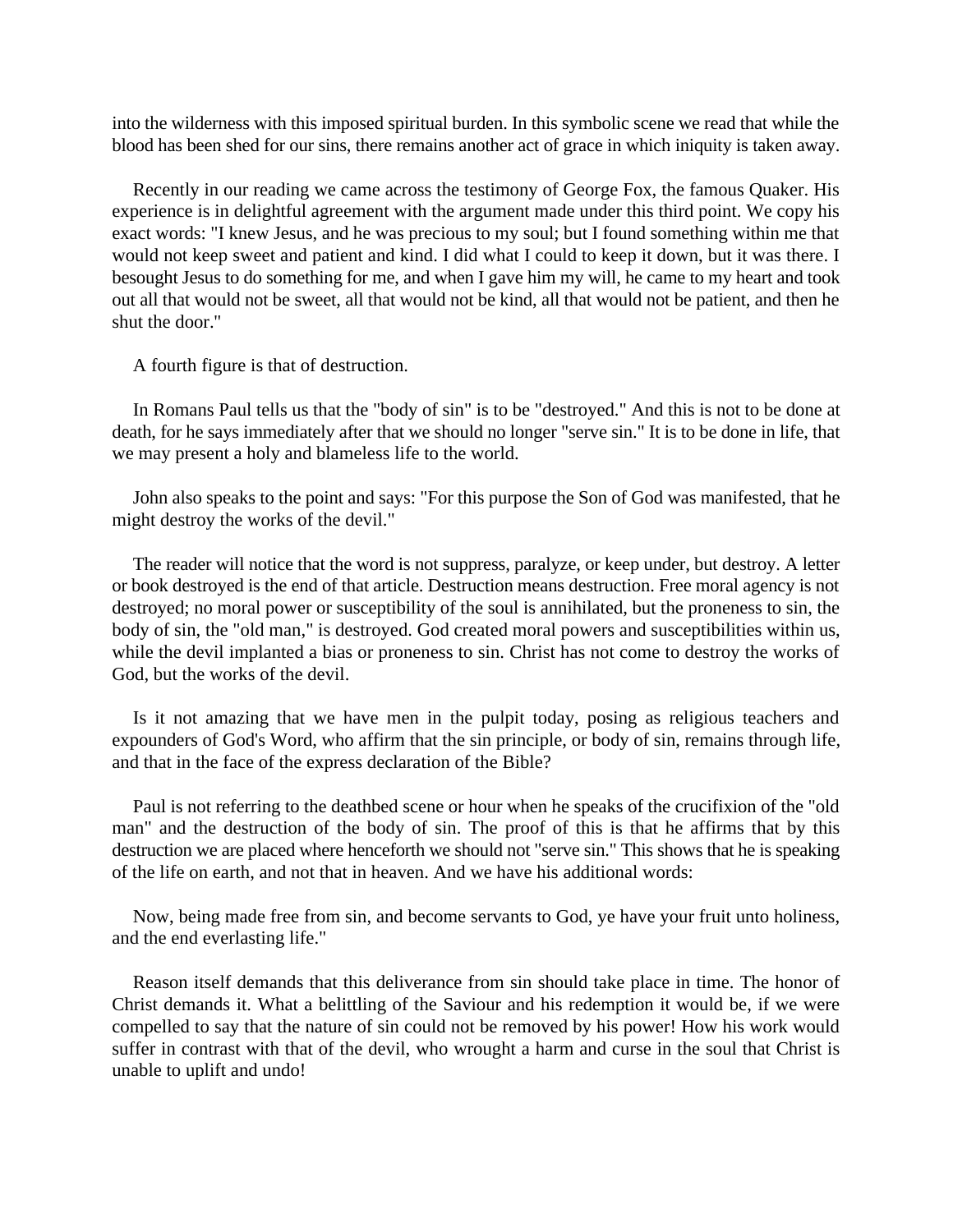The safety of the soul demands this destruction to take place in life. The mercy of God has determined that it shall be done, and, thank God, by the power of the Son of God it is done.

It is wonderful how the soul recognizes this peculiar destructive work. It is felt to be different from that wrought in conversion. Regeneration is life-giving and constructive, but sanctification is destructive and death-dealing. Something is felt to be taken away--yes, destroyed--when the blessing comes upon us. Bishop Hamline speaks of the divine work as "a holy, sin-consuming energy." A lady in Tennessee, looking upward and praying for the blessing, suddenly received it, and in describing the experience said that something was taken out, and something came in.

The wife of a minister in Arkansas leaped to her feet as the holy fire fell upon her soul, crying out in an ecstasy: "The 'old man' is dead! the 'old man' is dead!"

Certainly it stands to reason that if we feel painfully the presence of this principle of evil, we shall most delightfully realize its removal and absence.

We have the witness of our own spirits to this destruction of the "old man." Besides this, we have the witness of the Word, which declares that the body of sin is destroyed. and clearer still we have the witness of the Holy Spirit, who, in a delightful, indescribable language of his own, thrills the soul with the testimony of the fact. Who is it that says there is no specific witness of the Spirit to sanctification? Let such a one turn to Hebrews x. 14, 15, and hear what the Book says: "For by one offering he hath perfected forever them which are sanctified. Whereof the Holy Ghost also is a witness to us."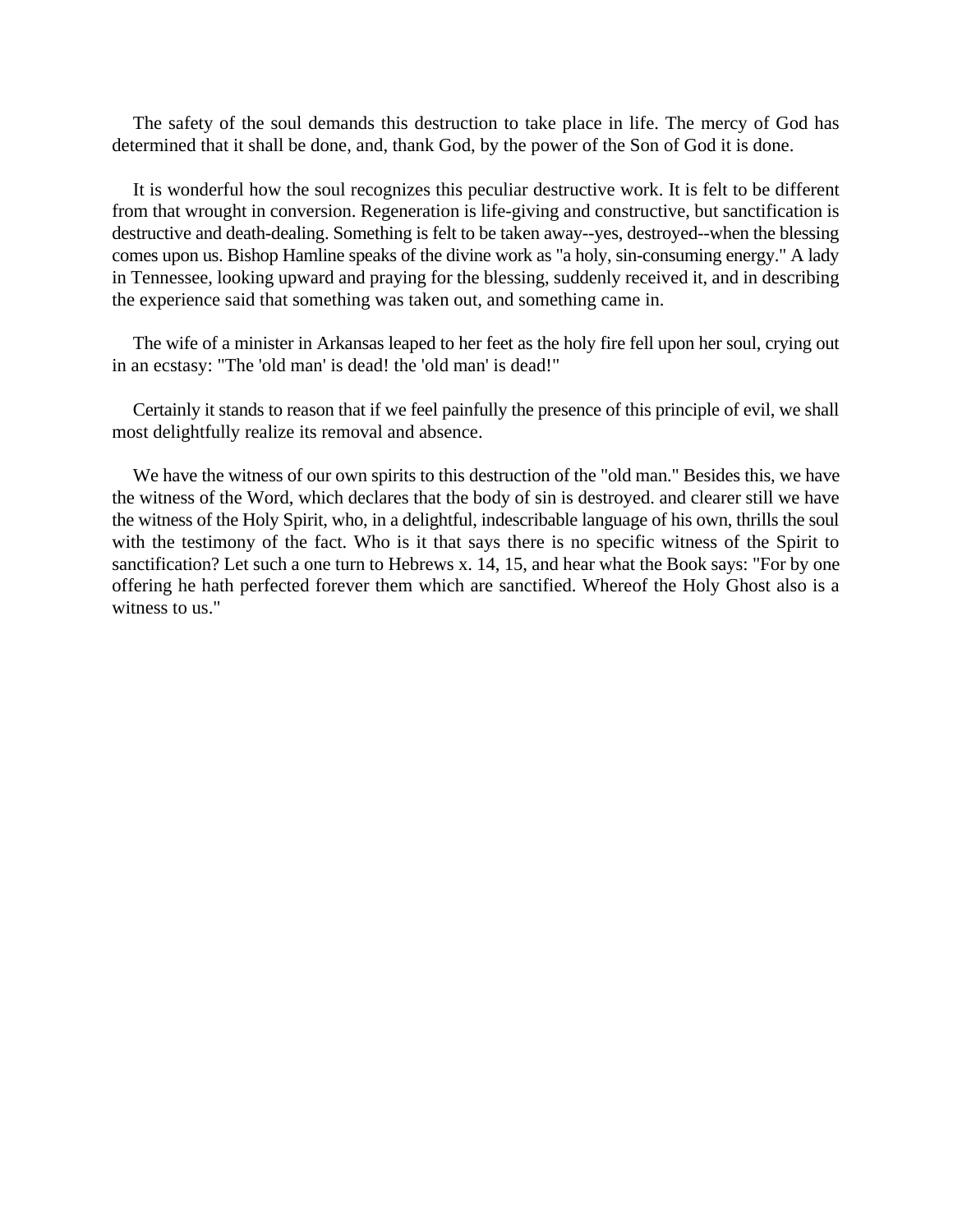# THE OLD MAN By Beverly Carradine

# **Chapter 17 HOW TO OBTAIN THE GREAT DELIVERANCE**

Such a deliverance as that described in the foregoing chapter implies a way of obtainment. Being a divine work and deliverance, it is not an attainment, but an obtainment.

The way of approach to such a blessing should be simple. Reason and mercy alike cry out for a simple way. The fact of unlettered multitudes, the greater fact of the spiritual misery of these multitudes, and their craving for and need of such a blessing, would suggest the thought that God would not lay down an obscure and difficult way, but one that the simple-minded and the soul-burdened could easily discover and walk therein.

Here is the trouble with many today: that they look for profound scholarship and mighty intellectual gifts as the necessary condition of the understanding and obtainment of this grace; when, if this were the condition, the great mass of mankind would at the first count be ruled out.

So far from being apparent to the wise, it is "hidden from the wise." Not that a wise man cannot receive this blessing, but it is not to be found in the lines of an earthly wisdom. The mere reasoner will never see it. The precious secret is not discoverable through syllogisms. Logic is utterly helpless at a door that opens only to another touch altogether.

A gentleman said to the author that reasoning was perfectly allowable in the matter because God himself said: "Come, now, and let us reason together." Our reply was that God said come reason together with him. It is not human reasoning, a mental contest of man with man, that is alluded to, but a conference with God. We all know that reasoning with God will bring us most rapidly to silence, tears, and the blood of the Lord Jesus Christ. In addition to this the very substance of this famous reasoning is given: "Though your sins be as scarlet, they shall be as white as snow; though they be red like crimson, they shall be as wool!" Would that all reasoning were equally blessed, and worthy to be remembered.

The way to the great deliverance ought to be simple, then, if for no other reason than the goodness of God. Besides this, the way must be simple because of the great multitude of people who cannot obtain the blessing in any other manner. The way, thank God, is simple.

Two steps or compliances on our part will bring us to the point where God will destroy the "old man" and give us a pure heart. These two steps are consecration and faith.

The conditions of justification and regeneration are repentance and faith. We see no mention made of consecration, from the fact that the sinner has nothing to consecrate. He surrenders, which, to the hasty glance, looks like consecration, but it is not the same. It is human wisdom that has tacked on consecration as a condition of pardon. The Bible itself says repent and believe, and we shall be saved.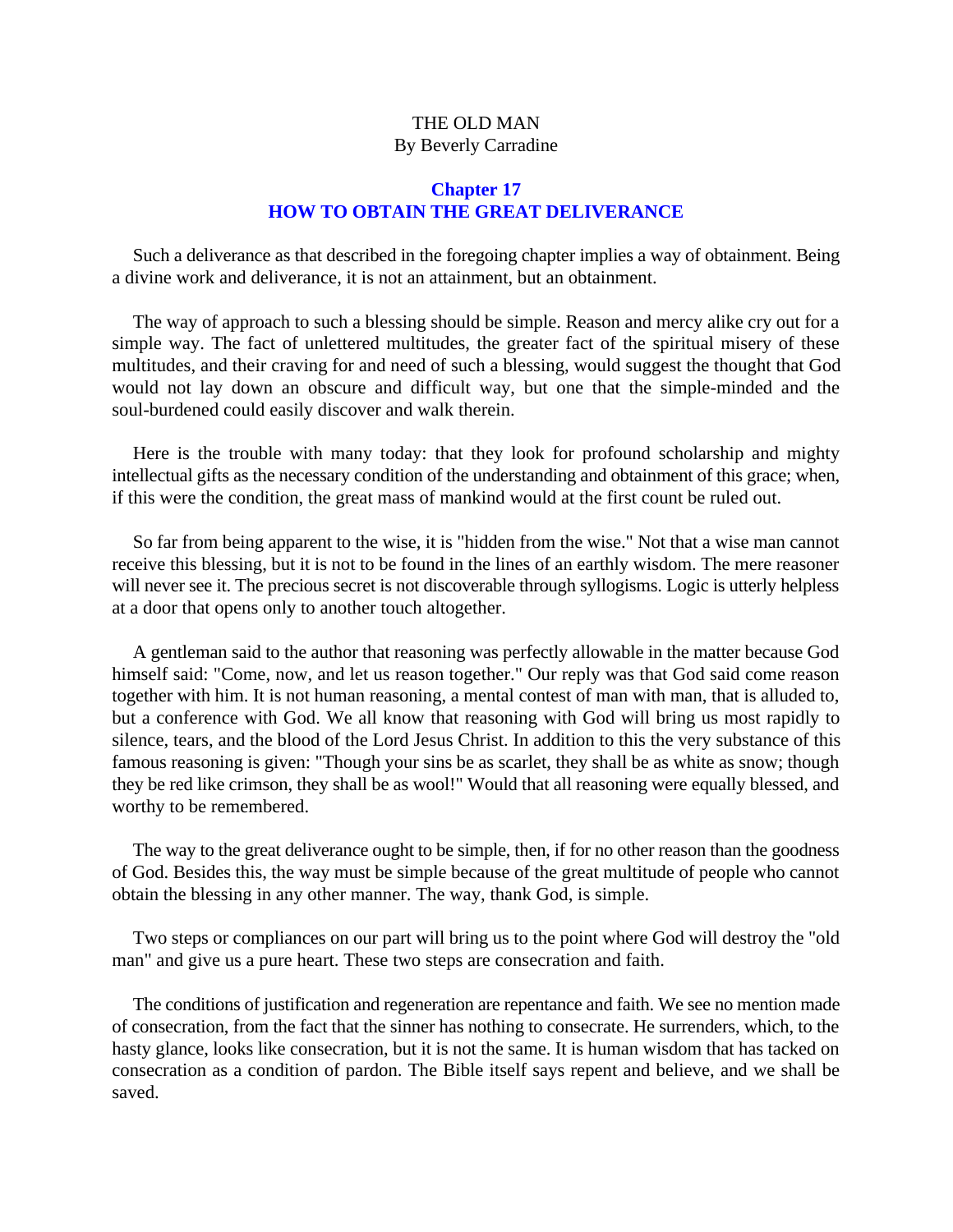But to the pardoned and regenerated man comes the words of Paul in Romans xii. I, 2: "I beseech you, brethren, ... present your bodies a living sacrifice." The result, he says, will be a "transformation," a "renewing," a "proving the will of God," which will, he tells us in Thessalonians, is "even your sanctification".

If a man desires the blessing spoken of in this volume, the first step to be taken is

#### **CONSECRATION.**

Present all to God. Keep back nothing. Let there be no mental reservation. Let body, soul, talents, time, will, reputation, property, family, and everything, be laid on the altar.

This is what we owe to God. It is our reasonable service. It is what all have to do sooner or later. Death compels us to give up all to God body, spirit, friends, land, home, and all. As a compulsory act it brings no blessing. But if we do it voluntarily, the blessed experience of sanctification is the result.

Let not the reader stop to speculate and doubt, but test the matter faithfully for himself. It is worth a faithful trial; yes, verily, a thousand trials.

Some have received the light and rejoice in the deliverance. Let their assurance reassure the reader of these lines. It is true. Only do as bidden by the word of God and by the great crowd of rejoicing witnesses in the land, and the seeker will become the finder, and know for himself beyond all doubt the truth of these things we have written.

The second step is

#### **FAITH.**

Believe that God accepts the consecration; that our altar, which Paul says is Christ, sanctifies the gift thus laid upon the altar, and sanctifies it now.

Do not say, "I feel it," or, "I know it," until the witness comes; but say, "believe it." Feeling is one thing, knowledge is another, and faith a third. Neither feeling nor knowledge is expected of us at this time, but simply faith.

We are required to believe God's word, and that word says: "The altar sanctifieth the gift." God cannot and will not sanctify unbelief. Man wandered from God and fell through doubt of his word; he is to come back through belief of the truth, by an unshaken confidence in every word.

Here are some of God's words: "Whatsoever toucheth the altar shall be holy,'' "The altar sanctifieth the gift." Faith must take hold of and rest on these statements of God. The result will come speedily, and be most wonderful and satisfactory.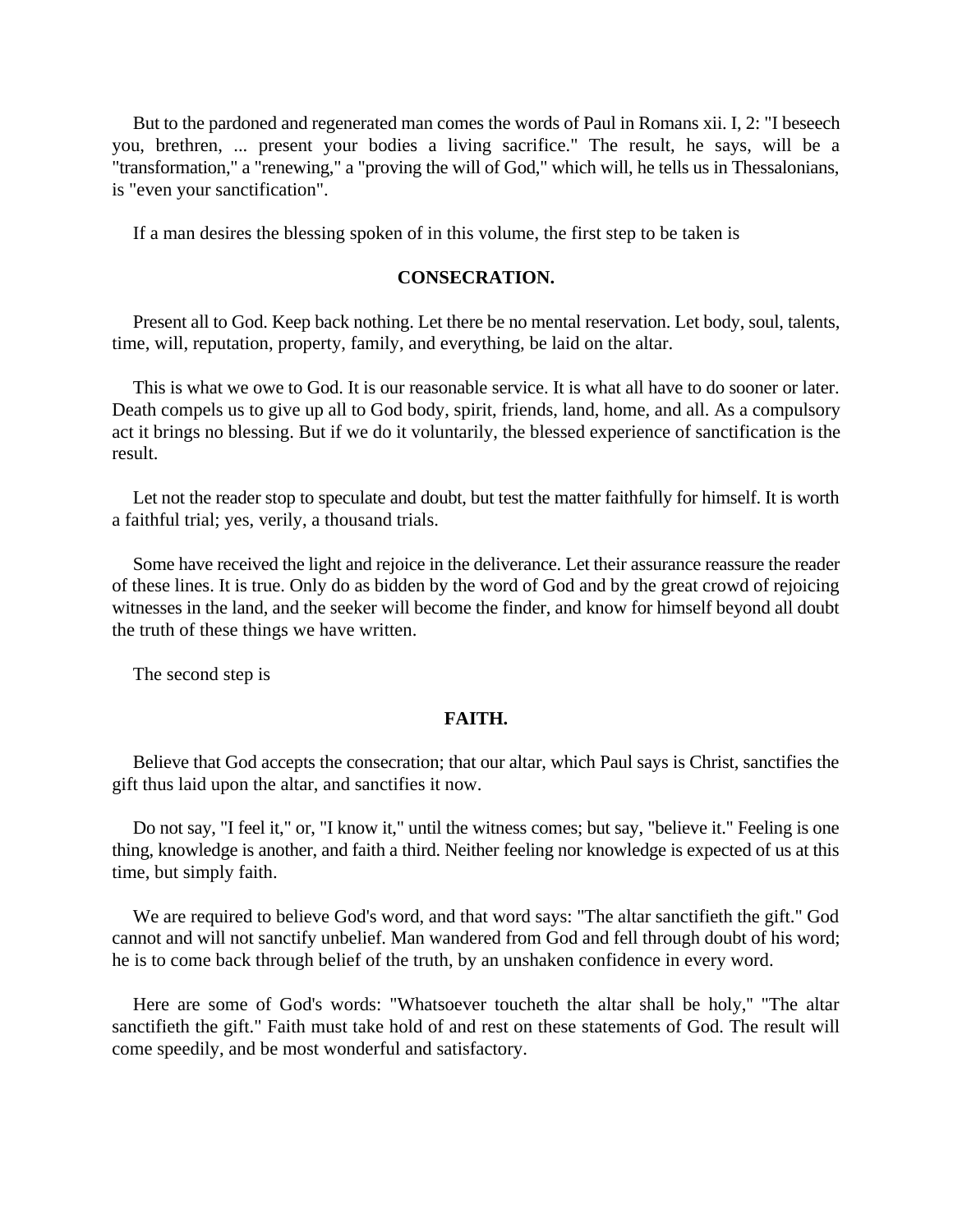These are the two steps. In taking them, however, there is another exercise of the soul which accompanies both steps--viz.,

#### **PRAYER.**

Consecration and faith are the conditions of obtaining sanctification; yet neither one will be born or continue to live without prayer. Through prayer we gather strength to consecrate, and through prayer faith is aroused and stimulated to take hold of the great blessing.

The disciples had been praying for ten days when the baptism of fire suddenly fell upon them. For three days the writer was living in supplication, every breath was a petition, when swiftly, graciously, overwhelmingly, the blessing sought after, consecrated for, believed in, and prayed for, came upon his soul.

Our advice to every seeker of sanctification is: Live upon your knees. Pray whether you feel like it or not. Pray with words and without words. Pray with groanings that cannot be uttered. Let your sighs be prayers. Sometimes we never pray more acceptably and prevailingly than when stretched on our faces, we groan for deliverance before God. Knock on and call at the door of mercy until the very noise will create remark in heaven. The kingdom suffereth violence, and the King is well pleased with importunity. The inevitable result of all this will be the descending baptism of fire, and the clear, unmistakable witness of the Spirit to the sanctification of the soul.

When the witness comes we need not that any man should teach us what has happened. The soul is thrilled with the purifying work and the testifying Spirit. We know that inbred sin is gone and that the heart is pure.

Here is the time of shouts, overflowing gladness, radiant smiles, joyous laughter, happy tears, or a great still peace according to the temperament of the individual. This is what the seeker wanted to experience at the first, but which cannot possibly take place until the last. It is never to be worked up, but comes spontaneously the instant the Holy Spirit witnesses to the accomplished work in the soul. We do not have to work it up; it works itself up. It may come like a cyclone, or it may be breathed on the heart as gently as an evening zephyr from the South; but in either case the soul will know perfectly well what has happened, and will rejoice accordingly.

This, then, is the order of the work of grace:

The Word Preached, Conviction for Inbred Sin, Prayer, Consecration, Continued Prayer, Faith, The Divine Instantaneous Work, The Witness of the Spirit, The Soul's Knowledge,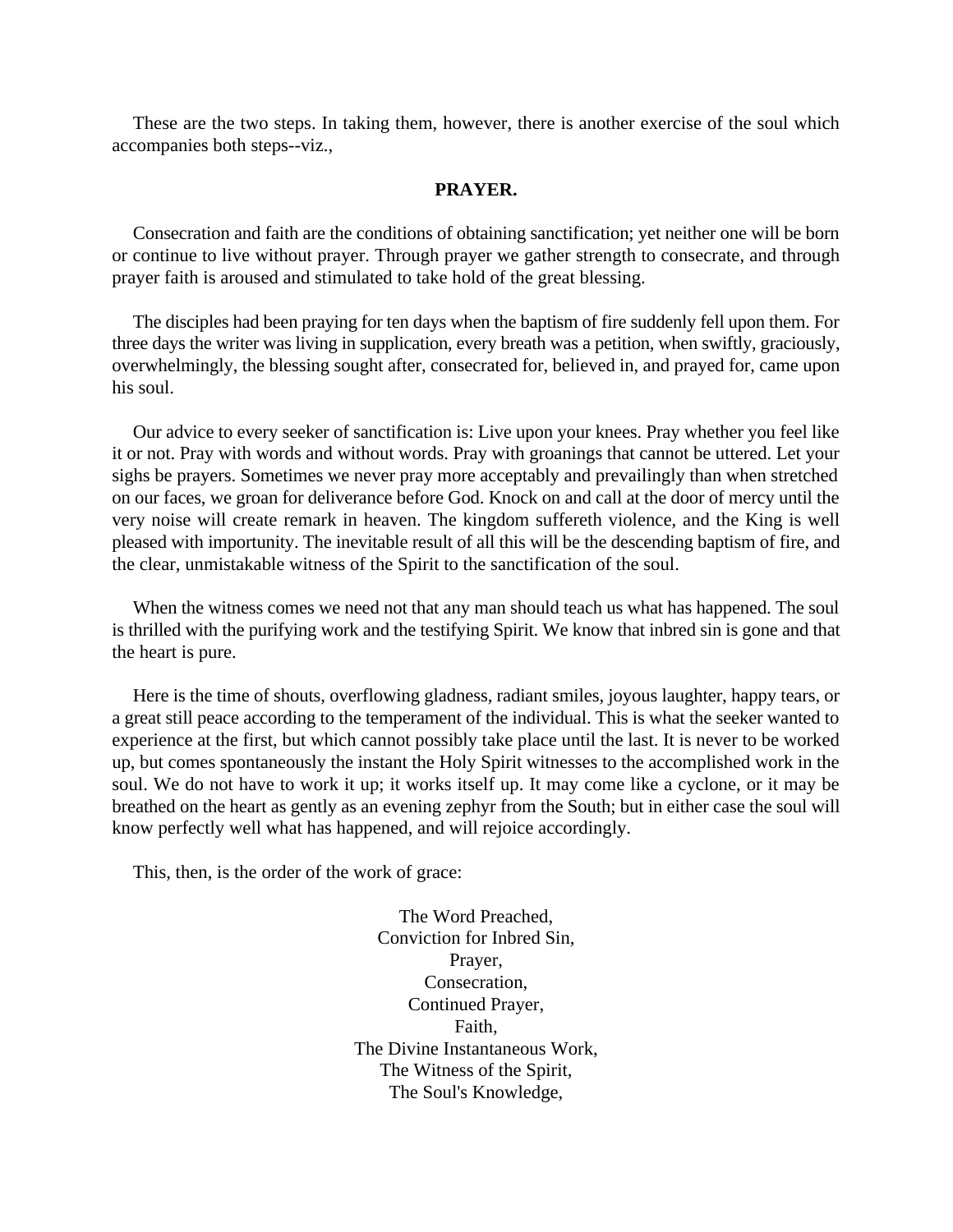#### The Feeling, Established.

The two great facts that produce the knowledge in the soul's consciousness of entire sanctification are the work of the Spirit and the witness of the Spirit. The soul is conscious of the change and hears the voice.

Then comes the feeling; then establishment.

Some critics may find fault with the fourth feature (Consecration), saying that we consecrate to obtain pardon. But the Bible does not say so, but states that the conditions of pardon are repentance and faith. What the critic takes to be the consecration of the sinner is, as stated in a previous chapter, nothing but surrender. The sinner surrenders; the Christian consecrates.

Furthermore, we would say that while a spirit of consecration is seen in every regenerated life that is worthy of the name, yet consecration is one thing and perfect consecration another; just as sanctification is seen to be one thing and entire sanctification something far deeper, sweeter, and more blessed. It is perfect consecration that secures entire sanctification.

The reader will also observe that the word "repentance" is not found in the order named above. The blessing held up here is for the Christian, and the real Christian should have nothing to repent of. He should, by virtue of the regenerated life, be living without sin, according to Bible statement. St. John, in his first Epistle, writes that it is while the child of God is walking in the light as God is in the light, and while having fellowship with his brethren, that the blessing comes down upon him and the blood of Christ cleanseth from sin.

Repentance presupposes a sinful and backslidden life, but the blessing of sanctification is for the soul that is in a justified condition and walking in the clear light with a joyous sense of acceptance with God. There can be a profound conviction over the presence of inbred sin, with intense yearning for its removal, but this is not repentance.

Christ distinctly said that he had not come to call the righteous, but sinners, to repentance. But he did not say that he did not have a call for believers. On the contrary, the Bible says that "God has called us to holiness." Any one who reads the Epistles will recognize this call running throughout them all. And we confess to astonishment that men who are quick to see the call to repentance fail to observe the distinct call to holiness. Sinners are not called to holiness, but to repentance; and Christians are not called to repentance, but to holiness. God "commands" sinners everywhere to repent, but he "beseeches" his people to present themselves upon the altar as a living sacrifice, holy and acceptable unto him.

Would that Christians everywhere that have not the blessing spoken of in this volume would put themselves under full salvation preaching. Soon inbred sin, or the plague of the heart, would be revealed, and deep conviction would take place. Prayer, consecration, and faith would swiftly follow. Then would come the baptism of fire purifying the heart, and the delightful witness of the Holy Ghost to the work. Knowledge of the work at once would fill the mind, joy overflow the heart, and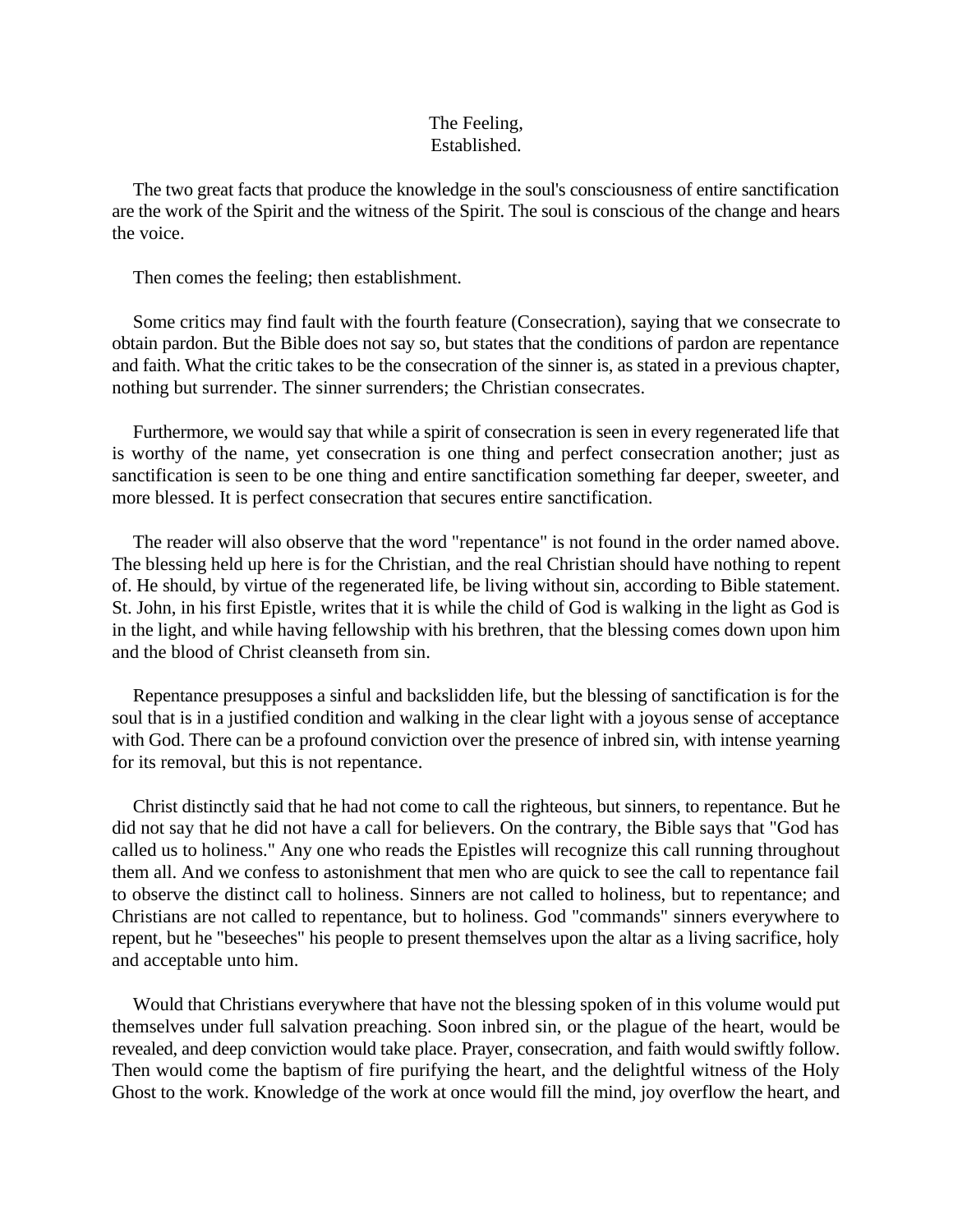the life, settled and grounded upon Christ, enter upon a restful experience that language cannot satisfactorily describe.

As we know what blessedness the death of the "old man" or sanctification is to the individual, and what power and glory and victory it means to the Church, we cannot but breathe the prayer of the Psalmist: "O that the salvation of Israel were come out of Zion! when the Lord bringeth back the captivity of his people, Jacob shall rejoice, and Israel shall be glad."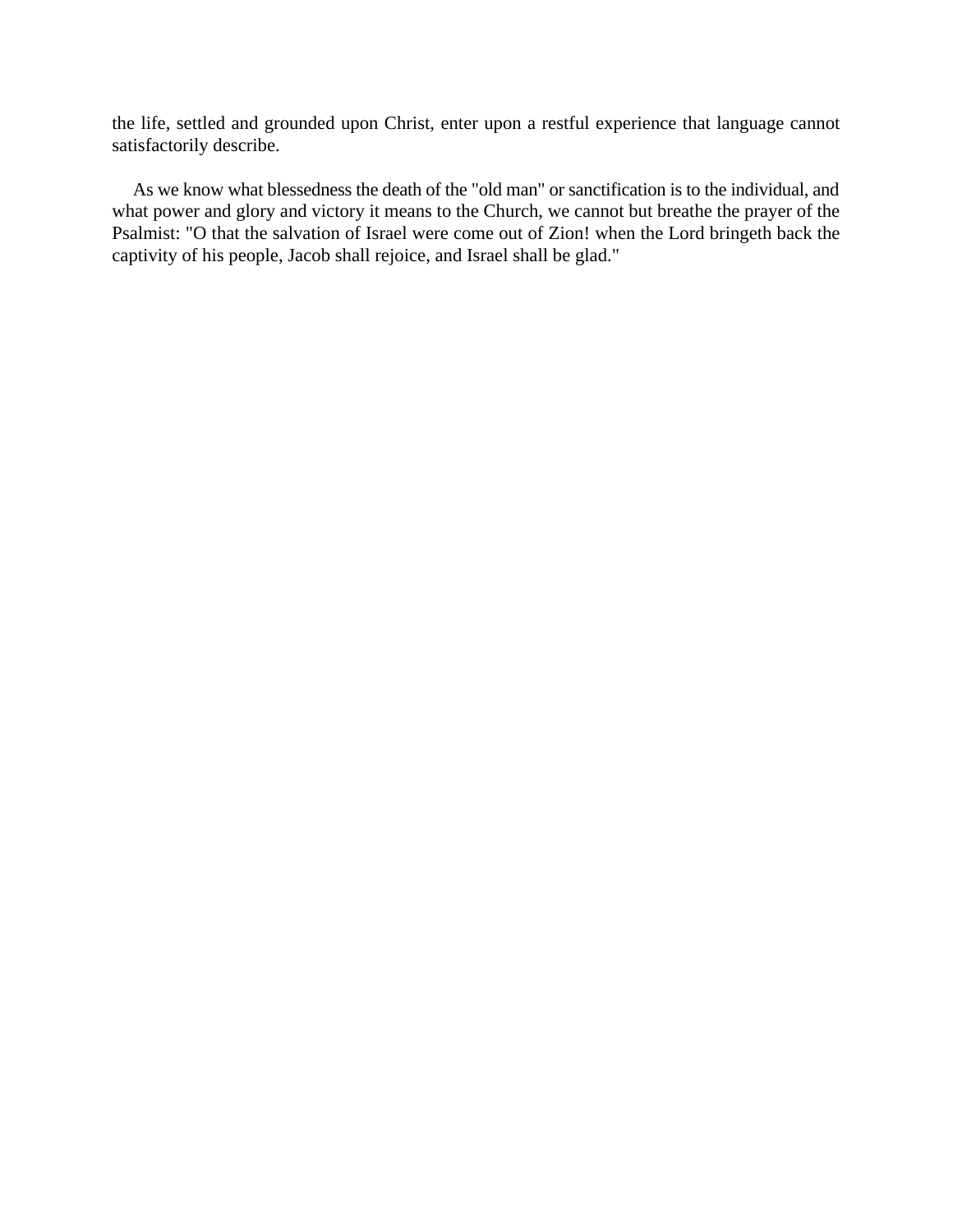# THE OLD MAN By Beverly Carradine

## **Chapter 18 SCRIPTURES SUPPOSED TO TEACH THE IMPOSSIBILITY OF POSSESSING A PURE HEART**

There are some in our midst who deny the possibility of a pure heart and holy life.

Such denials are in direct contradiction to the teaching of the Word of God, and show a profound ignorance of the plain statements that "whosoever is born of God doth not commit sin," and "whosoever abideth in him sinneth not." Such speeches bring into contempt the blessed work of the Son of God, who came to destroy the works of the devil, and make to mean nothing the words of the angel about him, that he would save his people from their sins. The plan of human redemption thus becomes a farce, and the word "salvation" itself is but an empty sound and mockery.

The Bible is called the Holy Bible, it came from a Holy God, shows the way to obtain a holy heart, live a holy life, and finally reach a holy heaven. There is not a single hint in it that God will allow us to sin; and while the atonement provides for the recovery of one who falls into sin, it does not provide for a man's sinning. It contemplates the restoration, and not the falling, of man; the holiness, and not the sinfulness, of the soul. Hence every commandment forbids sin, and every precept and command and prayer points to holiness.

This being the case, it is certainly astonishing to hear men plead for the privilege of sinning some, deny the possibility of constantly living a holy life, and in so doing convict God of cruelty or folly. For if God commands us to be holy, and we cannot become so, then the command originates either in folly or cruelty. There is no escape from this conclusion.

The objectors and deniers of the sanctified life entrench themselves behind certain passages of Scripture, which they quote in proof of their position. We call attention to several.

The first is Proverbs xx. 9: "Who can say, I have made my heart clean?"

We quickly reply: No one that we have ever heard of but a madman. Who could say such a thing: "I have made my heart clean" The emphasis, laid upon the fourth word of the verse, "I" unlocks the meaning of the verse, and shows that the writer is declaring what we all will agree to: the inability of a man to purify himself. But while we cannot do this work, another can; and while we have never heard any man say that he had made his heart clean, we have known myriads to declare that Christ had done so. This is certainly a very different thing.

A second verse is Ecclesiastes vii. 20: "For there is not a just man upon earth, that doeth good, and sinneth not."

This passage is felt to be very strong by the objectors, and is quoted with smiles of certain triumph. But the seeming strength of the verse arises from an improper translation. No less a Bible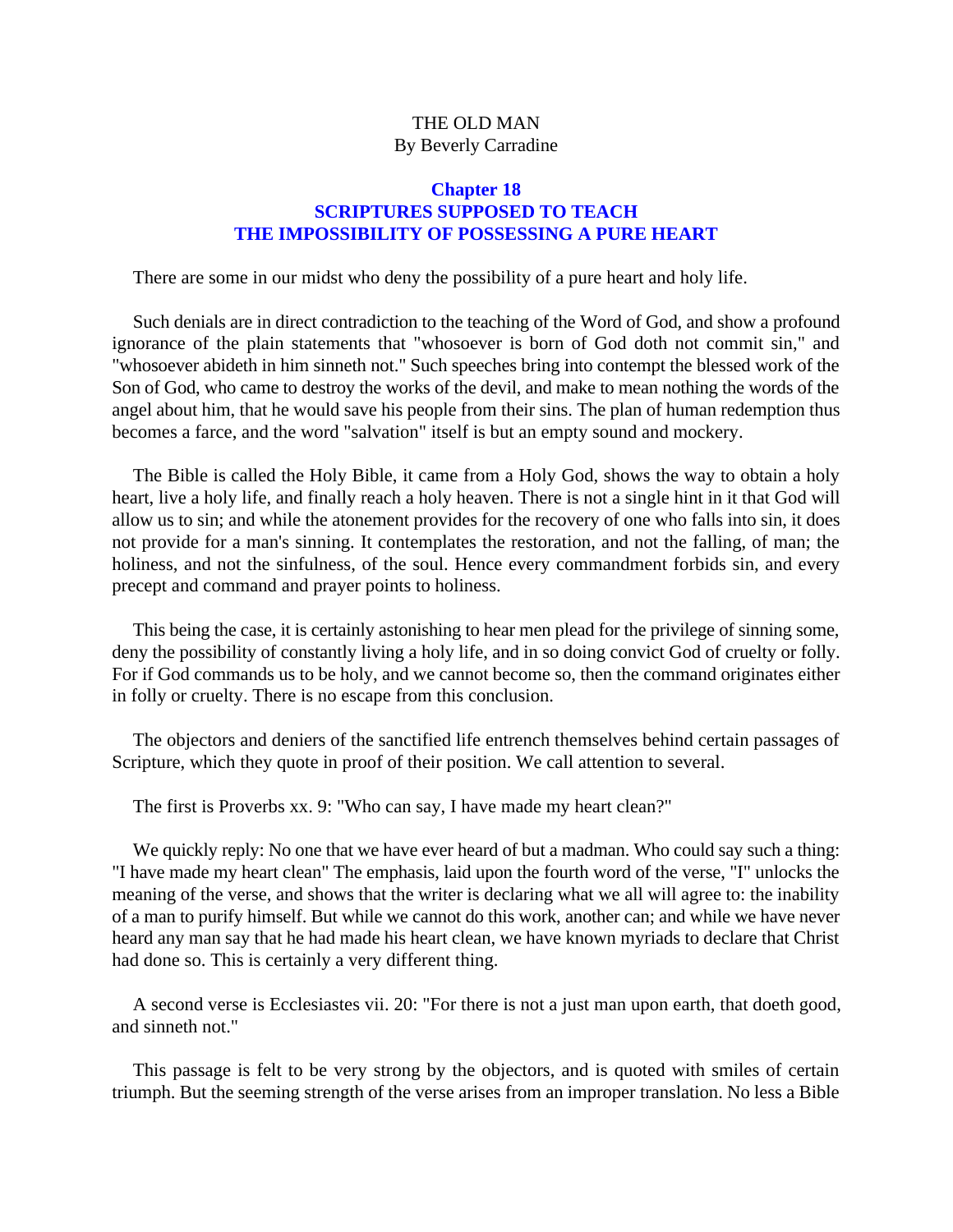critic and scholar than Dr. Adam Clarke calls attention to the fact that the mood in which the verb appears in the original is not made to appear in the King James version, and that the true reading is: "There is not a just man upon earth that doeth good and may not sin."

With this fact we all heartily agree; we firmly believe in the possibility of sinning while in the body on probation. If a good man fell in Eden, a good man may fall outside of Eden, and in his home and in the Church. No well balanced holiness teacher ever says that we cannot sin, but declares instead that while we may sin, yet, thank God, through Christ we need not. "I cannot sin" is a speech that belongs to the fair land and country beyond the grave, while "I can, but do not sin" is an utterance that we are privileged beyond question to utter in this life.

A third quotation is made from I Kings viii. 46 and 2 Chronicles vi. 36. They are identical. "they sin against thee (for there is no man that sinneth not)."

The explanation is that there is the same failure to bring out the proper mood, which when done we have the words: "for there is no man that may not sin."

A striking confirmation of this meaning is seen in the word "if." "If they sin" shows that possibly they may not, and anyhow need not. For how silly it would be to say: "if they sin--for there is no man that sinneth not." It is seen that the two sentences thus arrayed against each other make an absurd statement.

So we are doubly driven to the true rendering, "If they sin against thee (for there is no man that may not sin)."

A fourth verse cited is Matthew xix. 17: "And he [i. e., Christ] said unto him, Why callest thou me good? there is none good but one, that is, God."

This is regarded by some as containing a Waterloo defeat to the advocates of a sanctified experience and life. The slightest glance will show their mistake.

Christ was speaking here about the Father. According to the objectors then he ruled himself out and said that he, the Son, was not good. Such a construction of his words proves too much, as they say in logic, and so proves nothing if forced in that way.

What kind of goodness was he talking about? Any thoughtful person will say absolute goodness. He was affirming that there was only one being who possessed underived goodness, in whom goodness dwelt inherently and from all eternity. In that sense there is none good but one, and that is God. But while this is so, he does not teach that there cannot be relative goodness, and that a soul coming to God may not be filled to overflowing with divine goodness. Nor does his gospel teach that men have not been thus filled, and that there are no good men. On the contrary, the Bible says that Barnabas "was a good man, and full of the Holy Ghost," and so of others.

A fifth passage is Romans iii. 10: "There is none righteous, no, not one."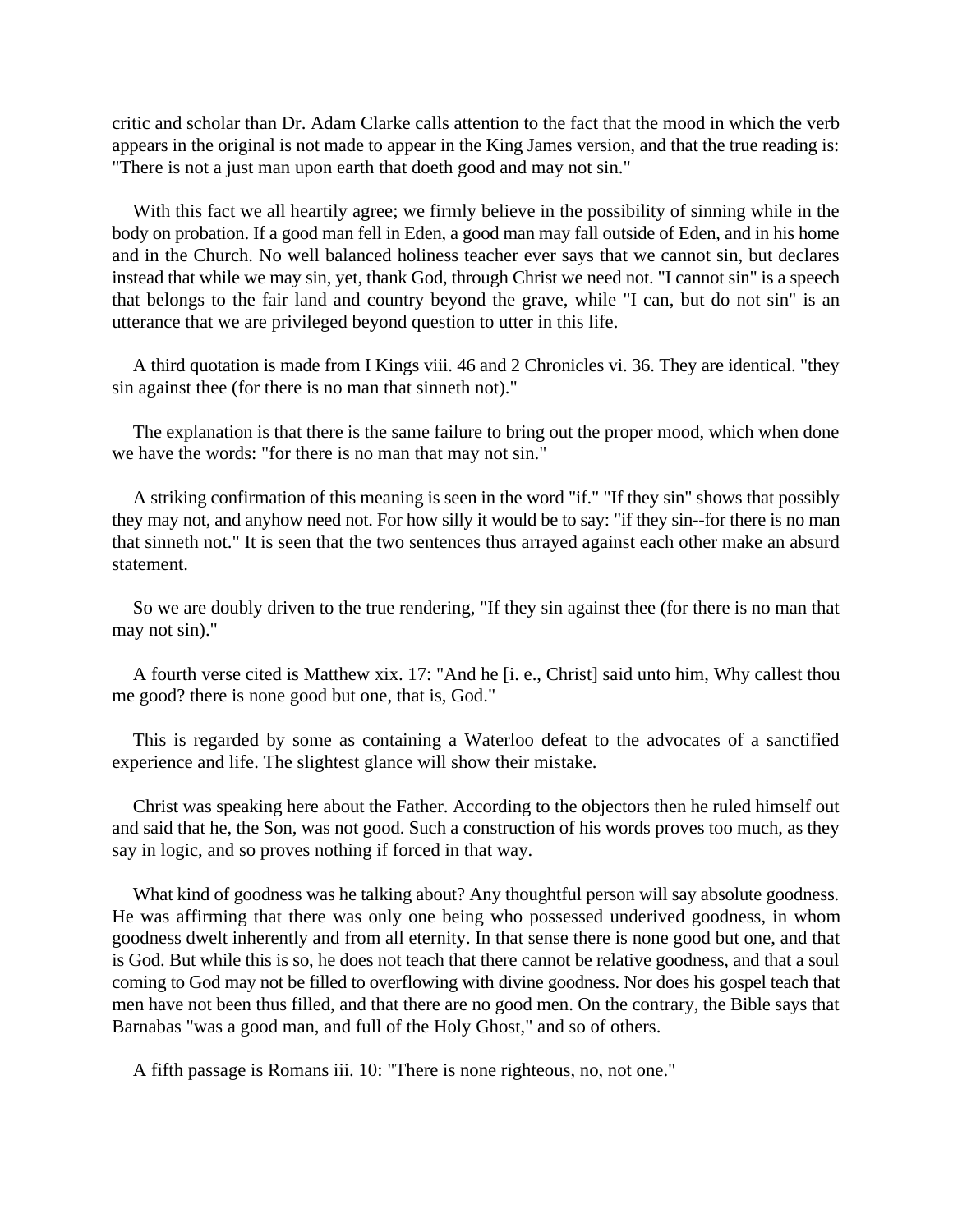The trouble with people who quote such passages as this is that they do not read the context, the verses going before and coming after. If they did, they would be surprised to see the meaning that they had first attached to the passages utterly vanish away.

Let the reader turn to Romans iii. 10, and then continue reading, and have his eyes opened, that the Lord was not speaking here of his people at all, as the description that follows proves.

"There is none that understandeth, there is none that seeketh after God."

Why surely this is not a description of everybody, for we all know many people who do understand and seek after God.

"Their throat is an open sepulcher; the poison of asps is under their lips."

The writer knows many Christians who have no such throats and no such poisonous lips.

"Whose mouth is full of cursing."

There are people reading these lines who never did, and never will curse.

"Their feet are swift to shed blood.''

Countless millions of people have never committed murder.

"The way of peace they have not known."

Behold, we could not count the multitudes in different Churches who know all about, and daily and hourly enjoy, the way of peace.

Does it not dawn upon the reader that here is not a description of God's people at all, but of one of Satan's crowds. To think of such a company thrusting its own photograph before the eyes of the Lord's redeemed and saying: "Look at your picture!" What amazing impudence and ignorance is here seen!

The passage is recognized by commentators as a picture of depravity, or the condition of the soul without the regenerating and sanctifying grace of God; but none of them supposed or taught that these corrupt hearts, sepulchered throats, and poisonous lips, could not be cleansed and made to glorify God thereafter with holy hearts and lives.

A sixth quotation is from Romans iii. 23: "For all have sinned, and come short of the glory of God."

This is true--no one dreams of denying it. We believe that every man has sinned in the past. The statement of the verse is in regard to the past. We have all sinned in the years that are gone. But that is no reason why we should sin in the days and years to come. We once transgressed through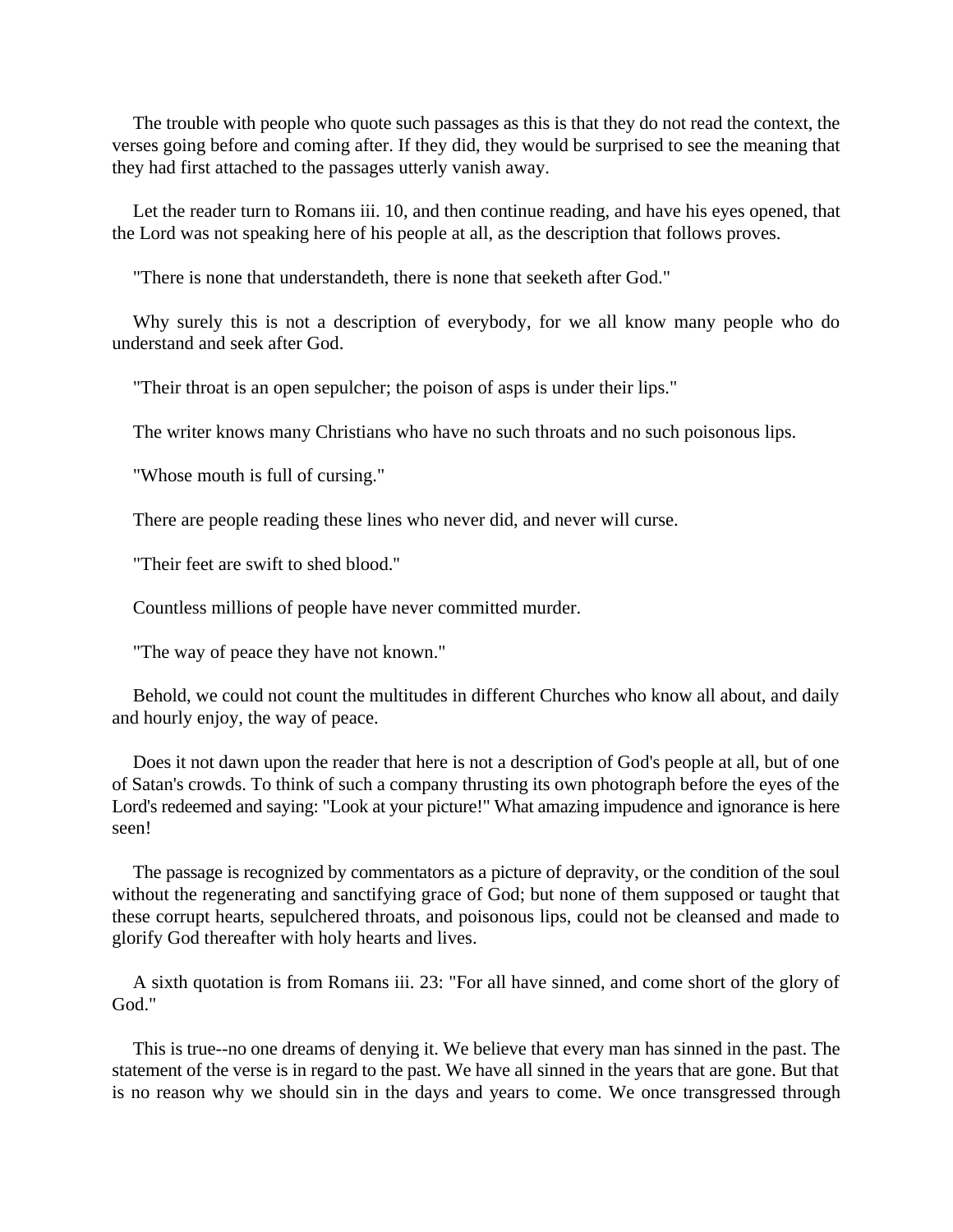ignorance and unbelief, but through belief and knowledge of the truth, which makes us clean and free, we can, according to God's word, live soberly, righteously, and godly in this present world.

A seventh citation is I John i. 8: "If we say that we have no sin, we deceive ourselves, and the truth is not in us."

Here is another formidable-looking verse, that at first glance seems to call for an Appomattox surrender on the part of the holiness people; but with a little fixed attention, and by reading the context, the whole passage becomes clear.

In the first place, let the reader remember that John is writing to Christians, and that he has said to them in this same Epistle that "whosoever is born of God, sinneth not," and that he urges this upon them again in the words: "These things write I unto you, that ye sin not."

The question we urge now is: How can Christians find excuse for sin in the face of such statements? How can the reader reconcile these verses with a life of sin? Evidently the passage advanced by the objectors must refer to something else, or we have established the startling fact that the word of God contradicts itself. Here we read that we must not sin, and yet if we say that we have no sin we deceive ourselves. What is the explanation? There is one, and one that should commend itself to any unprejudiced mind.

The Bible throughout recognizes two kinds of sin, a fact that the Churches have embodied in their creeds and articles of religion, calling one personal or actual sin, and the other inbred, inherited, or original sin. One is an act; the other is a nature. One is a transaction; the other, a bias or principle.

Being so diverse, they are described differently and are treated differently. The dissimilarity is made evident by distinguishing terms of quite a variety. One way of discrimination appears in this chapter in the words "sin" and "sins." Nor is it the only place by any means where this peculiar discrimination is observed. David in the fifty-first Psalm, and Paul in his Epistles, both recognize this difference in sin, and use language accordingly.

"Sin" stands for the inherited principle or nature, while "sins" refer to our personal transgressions. Both of these words appear in the first chapter of John's Epistle. "If we confess our sins, he is faithful and just to forgive us our sins." Again: "If we walk in the light, as he is in the light, ... the blood of Jesus Christ his Son cleanseth us from all sin."

That two different kinds of sin, and two different works, are referred to here appears in the use of the singular and plural numbers by way of contrast. And also that in one case the man is in an unforgiven state and comes confessing his sins; in the other, the person is walking in the light as God is in the light. In the one, the man is pardoned; in the other case the man is cleansed, and cleansed while walking in the light. One obtaining deliverance from "sins;" the other, from "sin."

According to these facts, a regenerated man, or one born of God, has been forgiven of his "sins" (plural number), but sin (singular number) in the form of inbred sin is still left. If such a man should say that he is without "sin" ( and many are saying it today who deny sin left in the regenerated heart),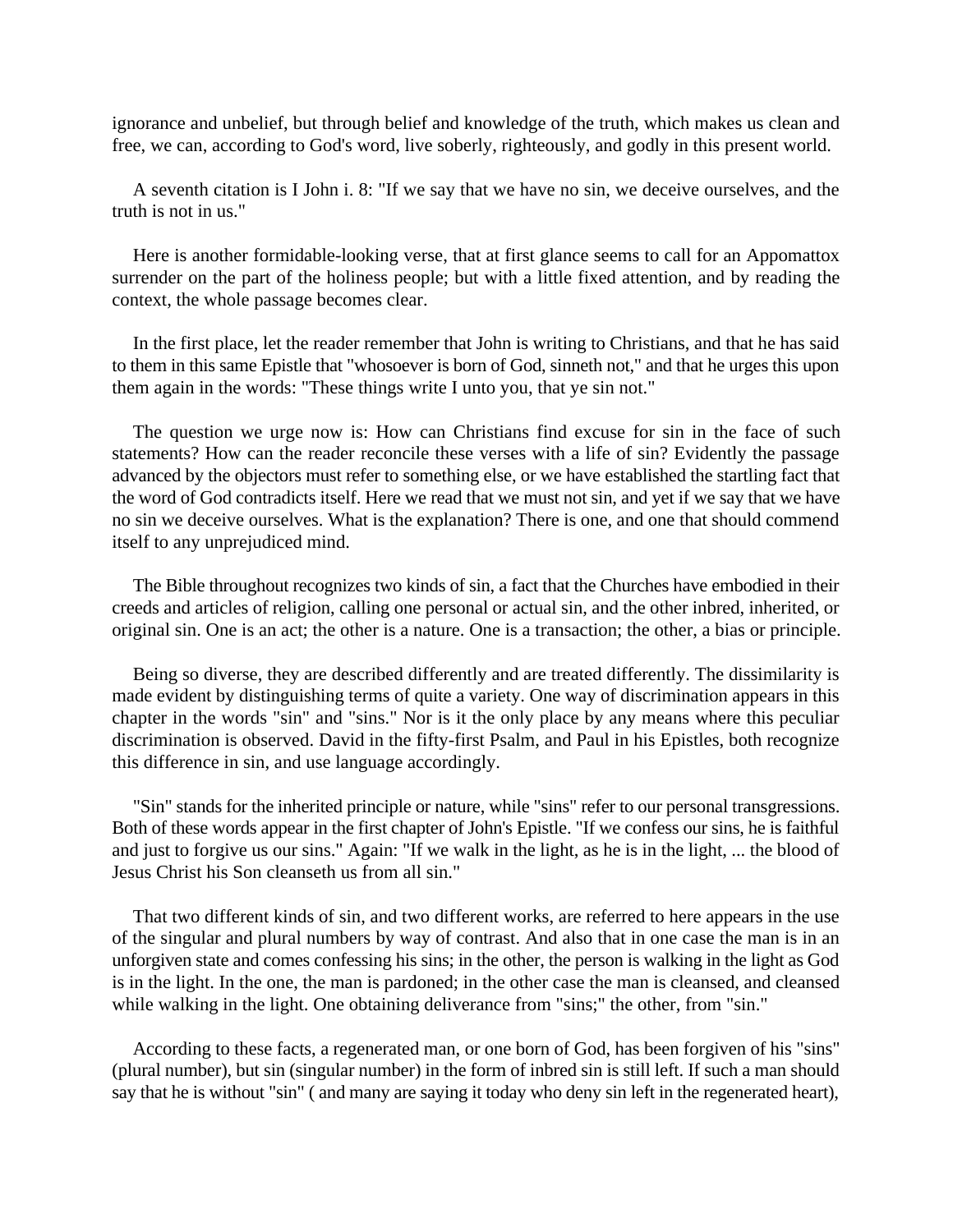he deceiveth himself. The thing to do is, after we have confessed our "sins" and been forgiven, to walk in the light as He is in the light, having fellowship one with another, and right there in the light of a blessed regenerated life we shall suddenly be cleansed from all "sin."

Thus being forgiven of "sins" and cleansed from "sin," who wonders that John writes: "These things write I unto you, that ye sin not?"

The eighth passage cited is Proverbs xxiv. 16: "For a just man falleth seven times, and riseth up again."

We call attention to the fact that this verse is usually quoted in this remarkable way: "For a good man sinneth seven times a day!" It is said that the devil never quotes the Scripture correctly. The devil is not alone in that particular. Standing in a hotel one day we heard a man of the world, who was laughing at the idea of holiness, say: "What can be expected of a man like myself, when the Bible says: "A good man sinneth seven times a day"? We italicize the words that are not God's words. The real verse reads differently: "A good man falleth seven times, and riseth up again."

We are glad to notice in the first place that we do not have to fall seven times a day. This is certainly in itself a great relief. The thought of seven falls in a lifetime, sad as it is, is more endurable than the seven daily overtakings and overwhelmings.

In the second place, we are delighted to find on tracing the word "falleth" back into the original that it does not mean sin at all, but refers to temporal affliction or trouble. So the true meaning of the verse is that a just man will or may fall into great sorrows or troubles seven times in his life, but he shall rise up from them all!

So ends the boasted array of Scripture that was supposed to teach the impossibility of being pure in heart and holy in life. The false meanings attributed to them go down before an honest investigation, and especially before the heavy broadsides of the Ten Commandments and such cannonades as "Stand in awe and sin not," "Awake to righteousness and sin not." "These things write I unto you, that ye sin not."

To crown all, after we go over the battlefield and make a closer scrutiny of these scriptural batteries that were supposed to be firing into us and our claims concerning holiness we discover that they are our own guns, and are really pointing against the men who have tried to use them against us, and that they are in perfect harmony with the rest of the Bible, which teaches us the gracious fact that God has granted to us through the life and death of his Son that "we, being delivered out of the hand of our enemies, might serve him without fear, in holiness and righteousness before him, all the days of our life."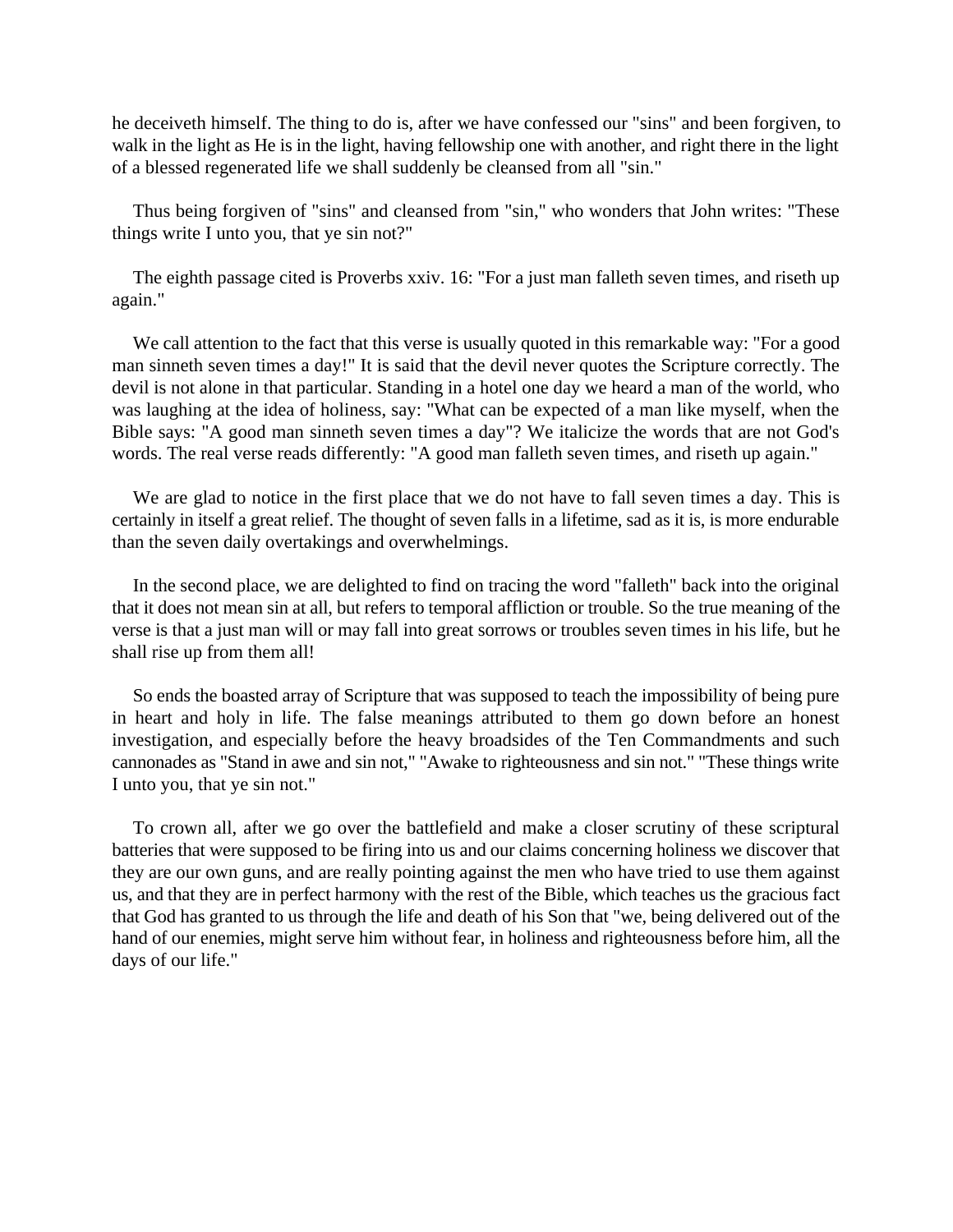# THE OLD MAN By Beverly Carradine

# **Chapter 19 SCRIPTURES SUPPOSED TO CONTRADICT THE FACT OF A SECOND WORK OF GRACE**

The opposers of the doctrine of a second work, subsequent to regeneration, realizing that their simple denial of the truth will not be sufficient, but that a thus saith the Lord is properly demanded of them, have been at pains to produce certain scriptures which they affirm ring the death-knell of the doctrine.

One of the passages most frequently quoted by them is Philippians iii. 12-14: "Not as though I had already attained, either were already perfect.... I count not myself to have apprehended," etc.

This is brought forward to show that Paul never claimed the blessing of sanctification or Christian perfection; that instead he herein plainly denies it in the words "not attained," "not perfect," and "not apprehended."

We confess to amazement at such an interpretation. Let the reader look at the entire paragraph, and see for himself what the apostle was talking about.

"If by any means I might attain unto the resurrection of the dead. Not as though I had already attained, either were already perfect: but I follow after, if that I may apprehend that for which also I am apprehended of Christ Jesus. Brethren, I count not myself to have apprehended: but this one thing I do, forgetting those things which are behind, and reaching forth unto those things which are before, I press toward the mark for the prize of the high calling of God in Christ Jesus. Let us therefore, as many as be perfect, be thus minded."

Several facts become clear to the honest inquirer:

First, there are two perfections mentioned in the passage; one, Paul said he had; the other, he had not. The one in the twelfth verse he said he did not possess; the one in the fifteenth verse he said he had.

Secondly, in the first "perfection" or "attainment" he was not speaking of sanctification, but of the resurrection of the dead. The eleventh and twelfth verses settle the fact beyond all question.

Thirdly, the word "attained" is used in connection with the word "resurrection," "If by any means I might attain unto the resurrection of the dead." So the apostle could not be speaking here of sanctification.

Fourthly, when he says in the twelfth verse that he was not "already perfect" he was again speaking of the glorified state, of the life beyond the grave. The literal translation is: "Not that I have already been perfected." The marginal reference is Hebrews xii. 23, which proves that he was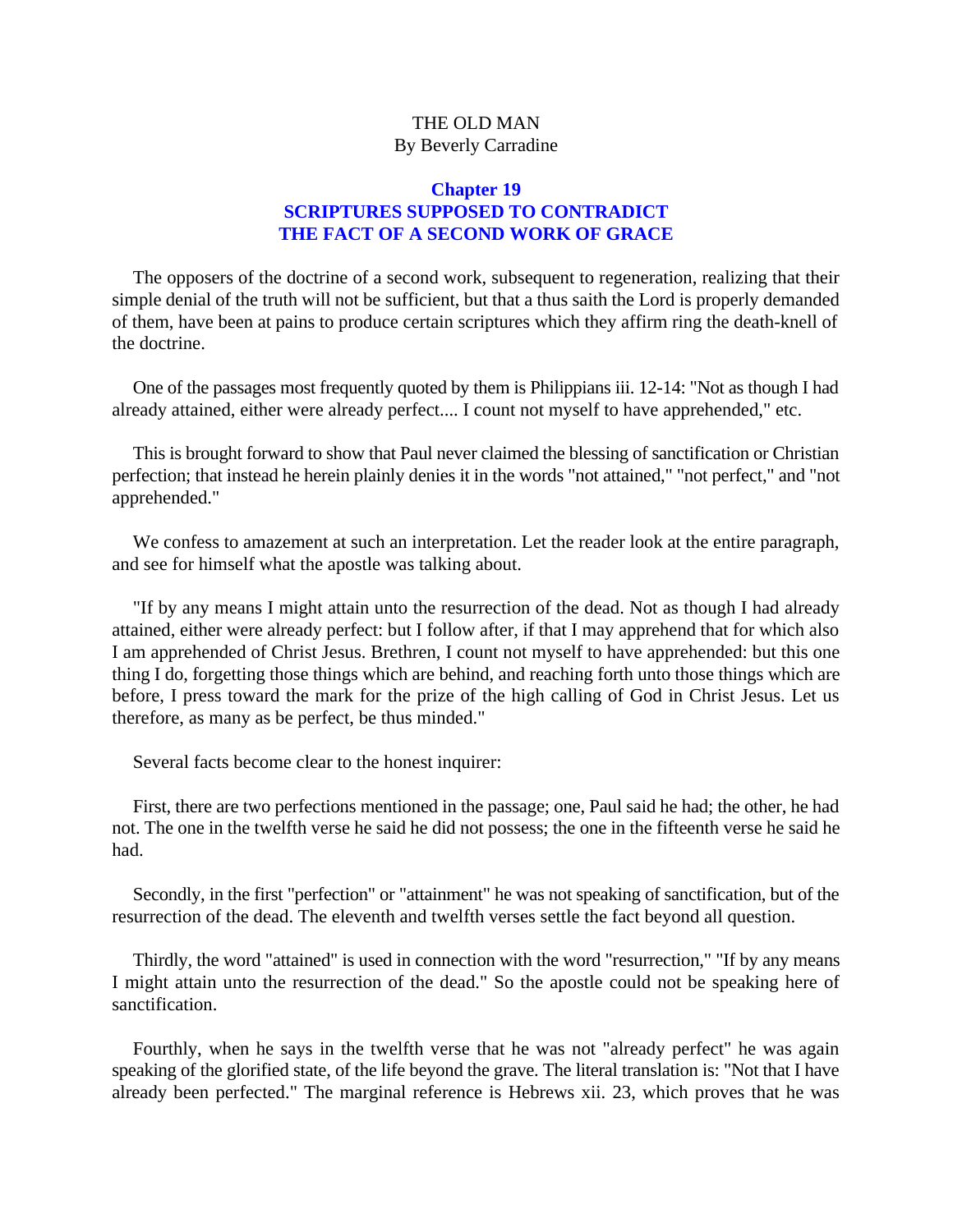speaking of the heavenly state. Dr. Adam Clarke says that Paul here "alluded not to deficiency of grace, but to his martyrdom."

Fifthly, the word "apprehended" is found in the same verse, and in such close connection with the word "attain" that any one can see that he was still speaking of the life and glory to be had with Christ in the glorified state. Moreover, the word itself gives light. "Apprehend" here means to "lay hold." But sanctification cannot be laid hold of, but is a grace and condition wrought within us by another hand altogether. A man may lay hold of a martyr's crown and its rewards, but not of sanctification. God lays hold of us there.

Sixthly, the word "prize," in the fourteenth verse, shows us that he was not speaking of Christian perfection. "I press toward the mark for the prize." Sanctification is not a prize. Heaven, eternal life, celestial rewards, are prizes, but holiness is a privilege, a duty, a condition, a blessed means to an end, and the way itself to the attainment of the "prize."

Seventhly, the word "attained" proves that the apostle was not speaking of sanctification. This word alone can settle the question, and in this way: That sanctification is never presented in the Bible as an attainment, but as an obtainment. The words are very different. There are two ways of coming into possession of a fortune. One is to labor and gave up for it; the other is to inherit it. The first takes years; the second occurs in a moment. One is an attainment; the other, an obtainment. The Christian can, by a life of devotedness to Christ, attain unto distinctive and superior rewards in the resurrection, but no one can by any amount of religious work attain unto the blessing of holiness. Sanctification is always an obtainment of grace through faith in the Lord Jesus Christ. The word "attain" then shows that Paul was not speaking of sanctification.

Eighthly, the fifteenth verse puts the matter beyond peradventure in the following words: "Let us therefore, as many as be perfect, be thus minded." Could anything be clearer? Paul, in the beginning of the paragraph, disclaims glorified perfection, and says that he is pressings after it; but there is another perfection which he does claim. This is the same perfection that he urges the Christian Hebrews to "go on to," and which John, in his Epistle, calls "perfect love," and Mr. Wesley calls Christian perfection.

A preacher once took issue with me in this interpretation in the following language: "What folly and absurdity it is to make Paul say that he was striving and pressing forward for the resurrection of the dead, when it is well known that we will be raised from the dead, no matter whether we strive or not!"

The preacher overlooked a fact that today is thrilling many scholarly Christian minds. It was not the general resurrection Paul was talking about, but a peculiar one, a resurrection from among the dead. The overlooked preposition " $\epsilon \kappa$ " gives this gracious and yet startling light. There is to be a resurrection a thousand years before the general resurrection. It is to be out from among the dead. Some will arise, and many will sleep on. A certain grace and life will secure this early and glorious arising. Paul said that he was after that, pressing forward for that, and "Let us therefore, as many as be perfect, be thus minded."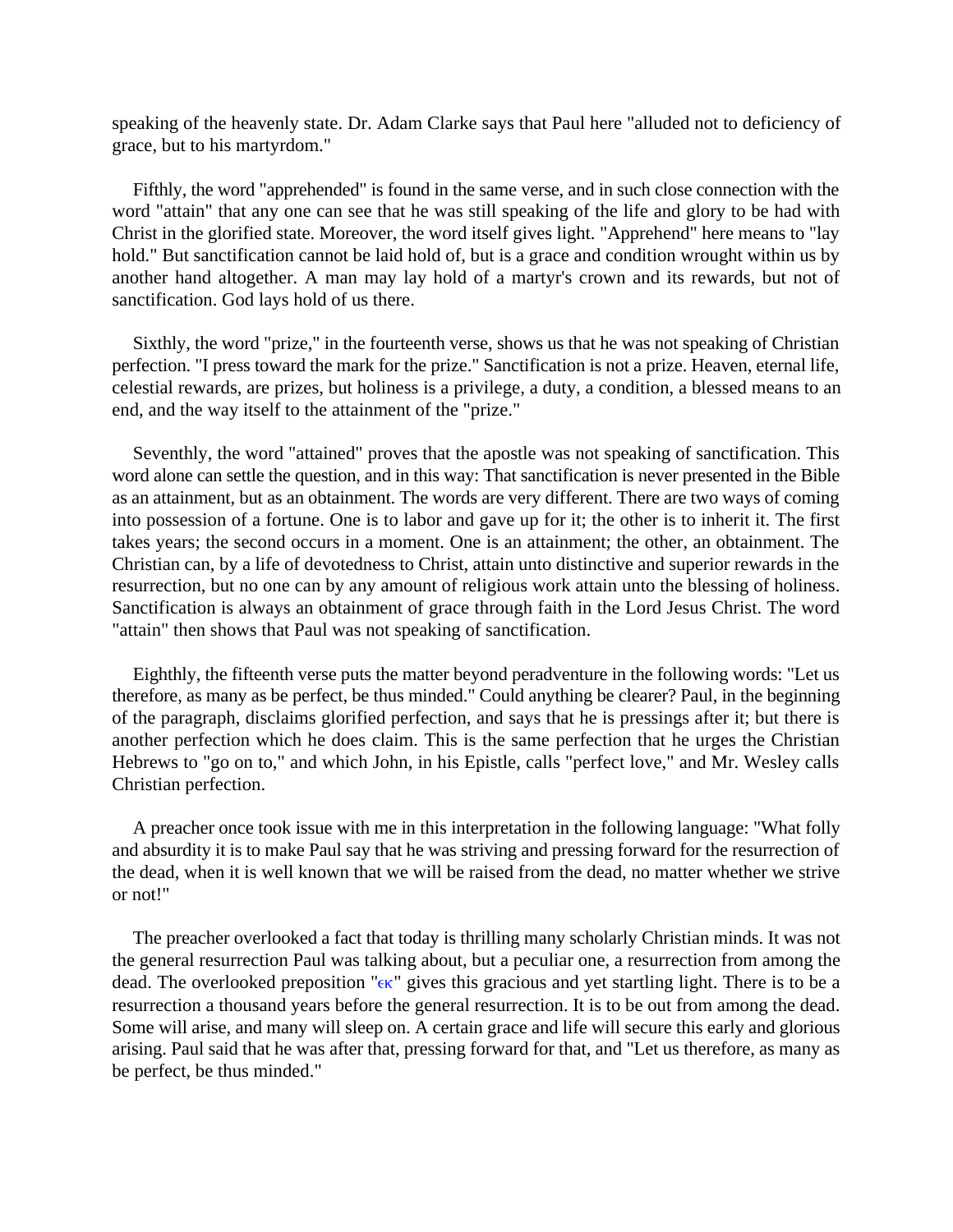A second verse relied on to disprove a second work is Corinthians v. 17: "Therefore if any man be in Christ, he is a new creature: old things are passed away; behold, all things are become new."

One point made by the opposers from this verse is that a new creature must necessarily be a sound and perfect creature.

Our reply is that this does not follow, for such is not the case in nature or grace. An earthly child is a new creature, but it is often born with inherited disease. So with the child of God. He is by conversion a new creature; but he has a dark inheritance which speedily discovers itself after regeneration in forms of doubt, pride, envy, impatience, uncharitableness, and other disturbing things. He is a new creature, but not a pure creature. The two expressions are not synonymous .

A second point made by the opposers is that the verse declares "all things are become new;" that, according to this statement, no inbred sin is left, and so nothing remains to require a second work, and therefore the doctrine must fall through.

To this we reply that, if all things are become new in regeneration, why is it that only a few verses farther on Paul begins a chapter with an exhortation to these same regenerated people, whom he calls "babes in Christ," and hence born of God, and bids them cleanse themselves from "all filthiness of the flesh and spirit."

Again, some things never become new. We have God's own statement that "the carnal mind is enmity against God: for it is not subject to the law of God, neither indeed can be." Besides this, the "old man" is never said to become a New Man. The "old man" dies, and then the New Man clothes us. So, to force this verse, in the expression "all things are become new," to include the regeneration or renewing of the "old man" is to make God contradict himself.

To crown all, the Revised Version leaves out the word "all," and we have the verse: "Old things are passed away; behold, they are become new."

This, indeed, is what we felt at conversion. Old things did pass away; there seemed to us a newness, sweetness, freshness, gladness, in everything; yet after that we found the "old man" left in the heart. He never becomes new; he is under sentence of death to be "crucified" and "destroyed."

A third quotation by the opposers is I Peter i. 22, 23: "Seeing ye have purified your souls in obeying the truth through the Spirit unto unfeigned love of the brethren, see that ye love one another with a pure heart fervently: being born again, not of corruptible seed, but of incorruptible, by the word of God, which liveth and abideth forever."

The argument based on this verse is: How can anything corrupt be in a being born of incorruptible seed?

We reply that, if the new birth saves us from the presence of indwelling corruption, how is it that two verses after Peter begs these same people to lay aside "all malice, and all guile, and all hypocrisies, and envies, and all evil speakings," and "as newborn babes, desire the sincere milk of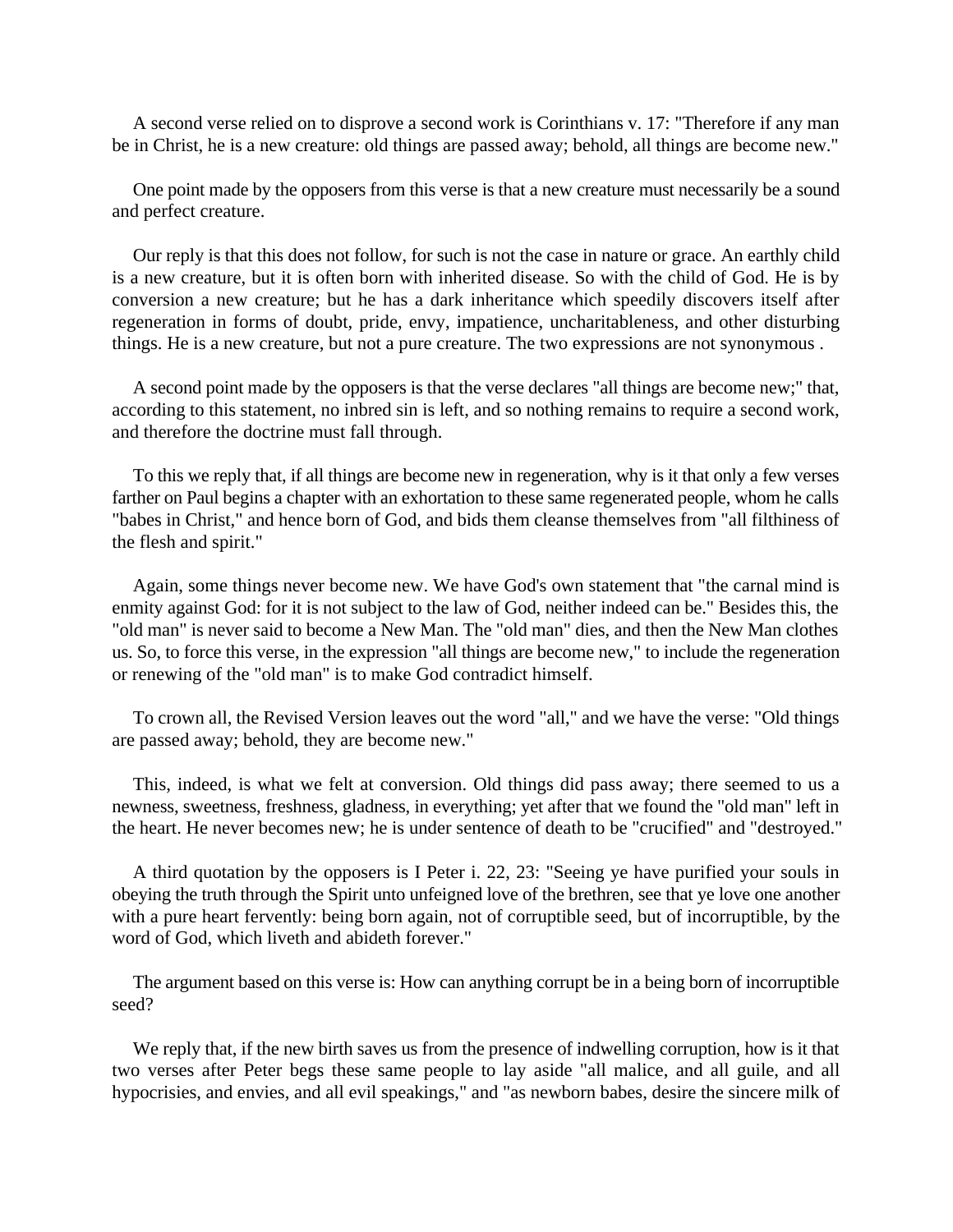the word?" This last verse unanswerably demonstrates the existence of remaining sin in the regenerated heart; for here is asserted the fact of their being "newborn," while the sins mentioned are all heart sins. The "laying aside" refers to that perfect consecration, that close approach to God, that sanctifying of self which precedes the sanctifying work of the Spirit.

As to the argument built on the words "Seeing ye have purified your souls in obeying the truth," and "See that ye love one another with a pure heart fervently," we make answer that this could hardly be the blessing of entire sanctification, for only a few verses preceding the apostle exhorts them to that blessing in the words: "Be ye holy." Besides, he says: "Ye have purified your souls." In entire sanctification God does the purifying. Moreover, genuinely sanctified people hardly need to be told to love one another; for when filled with perfect love they cannot help loving one another fervently.

A fourth verse brought against us is I John v. 18 : "We know that whosoever is born of God sinneth not; but he that is begotten of God keepeth himself, and that wicked one toucheth him not."

The argument drawn from this passage is that there is no need of a second work of grace to keep us from sinning; that if born of God we sin not, and this itself is a pure and holy life.

Our reply is that we have never asserted that we need sanctification to keep us from sinning; regeneration alone can do that. The work of sanctification goes deeper, and takes the "prone to wander" and "want to sin" out of us. Regeneration saves us from the guilt and power of sin, but sanctification delivers us from the inbeing of sin.

A fifth verse urged against the second work is James iii. 11: "Doth a fountain send forth at the same time sweet water and bitter?"

The argument formed from the above is that there should be nothing contrary to holiness in the child of God. God has sweetened the waters of his life, how can they be bitter?

Our reply is that there is nothing wrong with the water of life, but the trouble is with something left in the regenerated heart that gives the occasional bitterness to word and act.

James denies that such a state of things exists in nature, but affirms that it is seen in the spiritual life. He tries to shame Christians with this very fact: that they are seen doing what is not according to nature. No fountain sends out sweet and bitter water, and yet here among you, he says, "Out of the same mouth proceedeth blessing and cursing" (scolding). Then adds: "My brethren, these things ought not so to be."

Furthermore, both observation and experience agree in proof that the regenerated heart is a fountain from which proceeds sweet and bitter water. O the blessings and scoldings we have heard come from the lips of the same child of God! The trouble is inbred sin. Get that sanctified out, and the fountain will run pure and sweet all the time.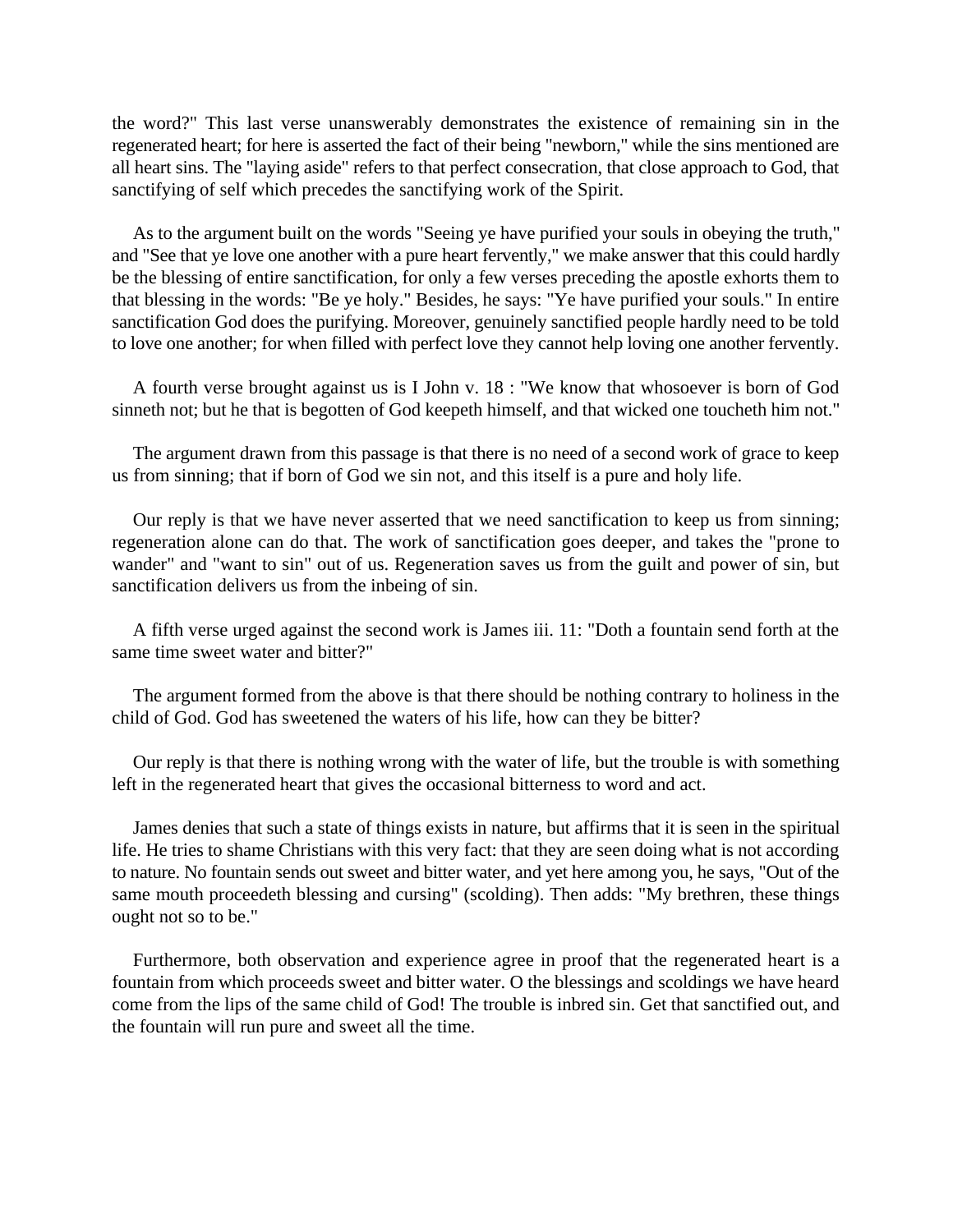We confess to surprise that any one should quote this verse from James as if he had said that there could not be sweet and bitter streams from the same heart, when this is the very thing he affirms, and says it is in the "brethren." "My brethren, these things ought not so to be."

Truly it ought not to be so, for sanctification can end it.

A sixth passage relied on by the opposition is Matthew vii. 17,18: "Every good tree bringeth forth good fruit; but a corrupt tree bringeth forth evil fruit. A good tree cannot bring forth evil fruit, neither can a corrupt tree bring forth good fruit."

The argument made here by our brethren against us is that a regenerated man does right and the sinner does wrong; that a Christian is a good tree, and cannot and does not bear corrupt fruit; that he is sound to the heart; and there is, therefore, no corruption remaining in him.

The simple reply that punctures all this is the question: Where does the corruption come from that we see in the lives of regenerated people? Does the good tree that Christ planted in their hearts bring forth such fruit as ambition, pride, ill will, suspicion, evil speaking, irritability, fear of man, lust, and love of the world?

The whole mistake of the opposition springs from the failure to recognize that there are two trees in the heart, a good tree planted by Christ, and a corrupt tree planted by Satan and called inbred sin or depravity, under the shadow of which we are born into the world. Until Christ planted the tree of life, or regeneration, there was only evil fruit in the man's soul. But after that beautiful planting men came and gathered from the greensward of our lives the strangest mixture of sweet and bitter, good and evil fruit. Christ touches his heavenly plant, and lo! a shower of golden celestial fruit in our thoughts, words, and actions; another time Satan shakes his tree, and alas! there comes tumbling down upon the hands and heads of the people a dark and bitter fruitage from another world altogether. The way to do is to have inbred sin, or the corrupt tree, cut down as is done in sanctification, and then the pure, unmixed fruit of holiness will abound to the good of man and the glory of God.

A seventh citation is I Corinthians ix. 27: "But I keep under my body, and bring it into subjection: lest that by any means, when I have preached to others, I myself should be a castaway."

The argument made from this passage is that repression of sin is all that can be hoped for in the Christian life. That sin cannot be extirpated, but must be kept under; that we need not expect to be better than Paul, and yet here is a statement from him to the effect that he had always to be keeping his sinful flesh under and so bring it into subjection.

This whole plausible speech is utterly swept away by calling attention to a fact plainly appearing in the Bible--viz., that the word "body" stands for one thing and the word "flesh" for another. In the verse quoted above Paul uses the word  $\sigma \omega \mu \alpha$ , meaning the human body; but in Galatians v. 17, when he says, "the flesh lusteth" he employs the Greek word  $\sigma \alpha \rho \zeta$ , which, as stated in a previous chapter, the apostle uses to describe carnality, a fleshly principle apart from the body.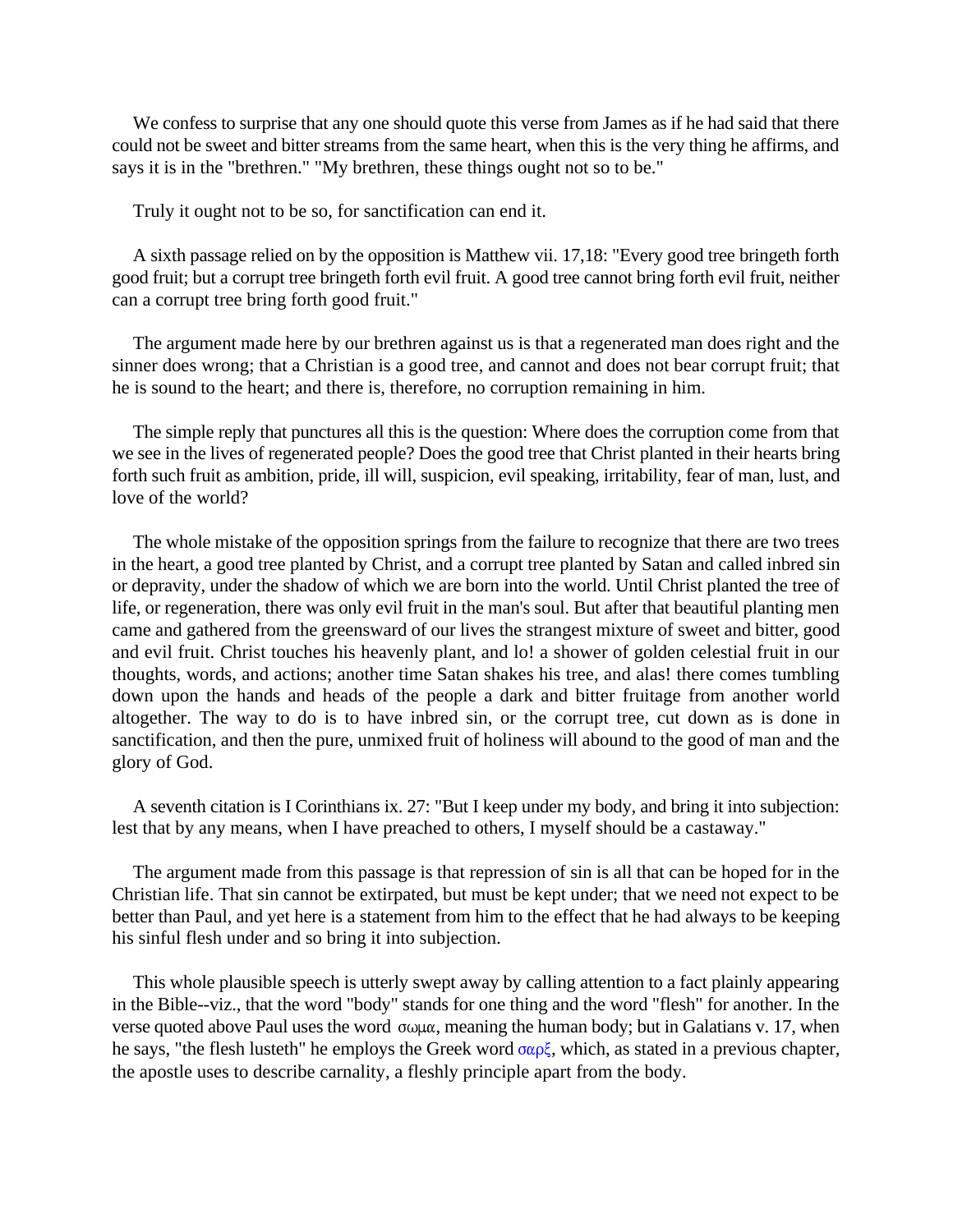This being the case, a flood of light is poured on both verses, as we see that they speak of different things--one of the body, the other of the carnal mind. The latter is to be "destroyed;" the former we are to "keep under." God has no quarrel with the body ( $\sigma \omega \mu \alpha$ ), but with inbred sin ( $\sigma \alpha \rho \xi$ ). By the grace of God the "flesh" can be crucified and destroyed, and after this we simply watch over, keep under and in proper subjection the "body," with its natural appetites and inclinations.

It would be a mistake to kill a horse because he is wild; the thing to do is to get the wildness out of him; hitch him to a buggy, and then, reins in hand, drive, guide, and control him while he does his proper work.

In the Dark Ages men were maltreating and destroying their "bodies," thinking that these were referred to in the word "flesh." As in the case of the wild horse, so we say here that it is a pity and a mistake to destroy the human "body," because of the "flesh," carnality. The true course is laid down in the Bible; get the "flesh "crucified and destroyed, which has run away with the "body;" and then with that inward, disturbing principle gone, how easy it is to control and keep under the body! The "body'' is God's creation; the "flesh" is the devil's work. When the "flesh" is gone, the "body" can render God, man, and the owner most blessed service. Then it is that the "body" fairly bowls along to glory, only requiring, as in the case of the well tamed horse, the controlling and directing eye and hand.

The eighth quotation is I Corinthians xv. 31 "I die daily."

This language of Paul is brought forward to disprove the instantaneous and final death of inbred sin, which we assert is taught in the Word of God and verified in Christian experience. You claim, they say, to die once; but Paul said, "I die daily."

Here again the slightest attention to words brings clear light and explanation. Paul said, "I die daily;" he did not say that the "old man" died daily. The "old man" has his moment of death and is cast out of the soul. There is no experience clearer to the human heart than the fact of the death of inbred sin. The Spirit witnesses to it, the soul rejoices in it. But distinct from this is a daily death that awaits the sanctified in this world. Not a death of agony such as we had in the seeking and reception of the blessing of sanctification; but the application of this same death to daily surroundings and new circumstances that will constantly arise. Trials, temptations, favors, friendships, promotions, praises, flatteries, cuts, insults, wrongs, persecutions, and countless other experiences will come into the life; but with the "old man" out and the New Man in, the sanctified soul accepts each one as the Saviour would have him, and so dies to them all. To the world it looks like a daily death, and the man himself so describes it, but it is not like the death of the "old man" fraught with intense suffering; there is in this daily dying an element of joy and a perpetual shout of victory.

The ninth Scripture used to combat and destroy the doctrine of the second work of grace is John xv. 3: "Now ye are clean through the word which I have spoken unto you."

The argument based on this is that Christ, in addressing his disciples as regenerated men, said that they were "clean;" that if clean, then they were not unclean; and if clean, what need for a further work? that, therefore, there is no room in our theology or experience for a second work of grace.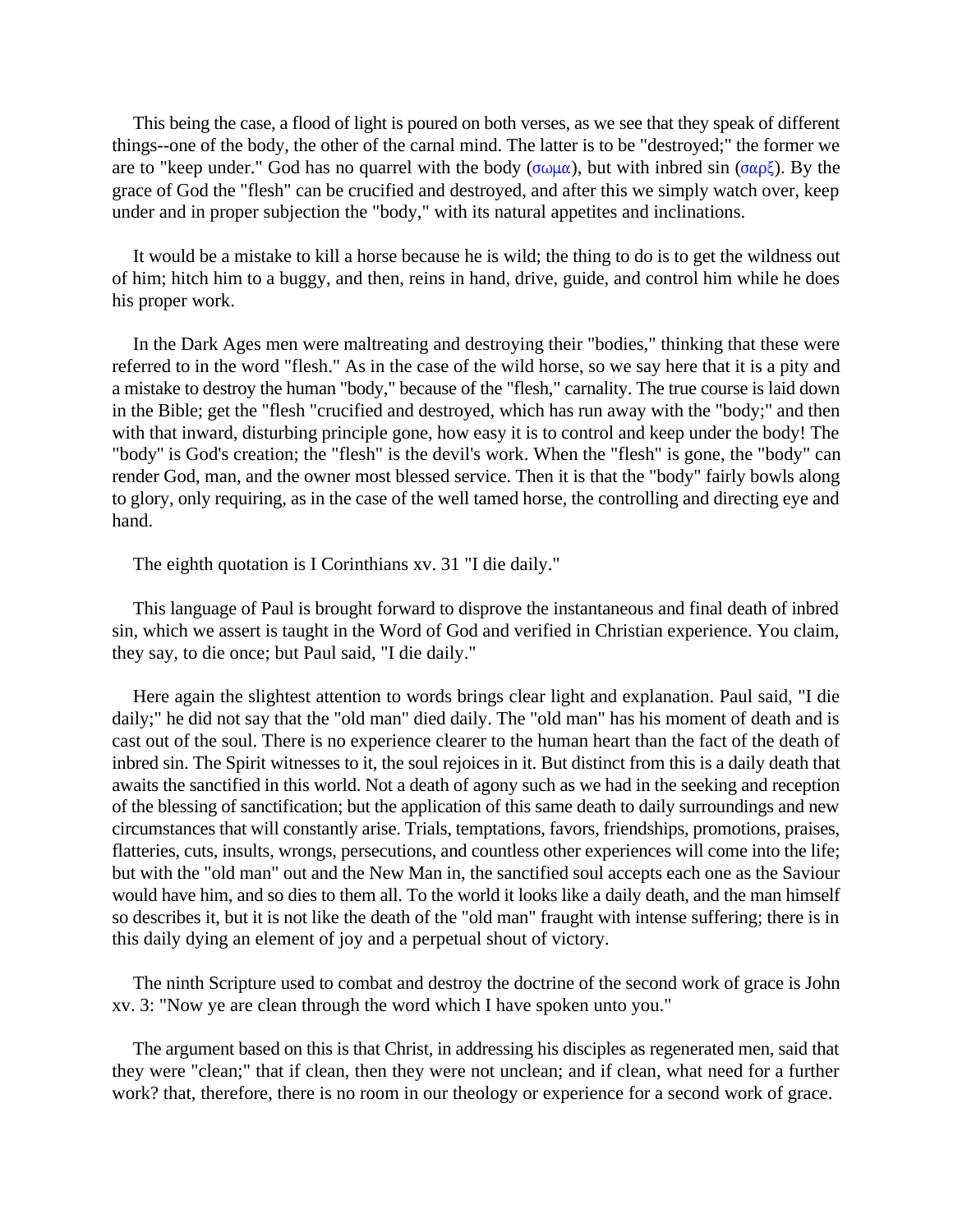Our reply to this is that our disagreeing brethren fail to distinguish between personal cleanness, as a man stands before God as accountable to him as an individual, and an uncleanness in nature transmitted by birth for which the man is not responsible. For instance, a man's personal sins are one thing, and depravity, the effect of Adam's sin on the soul, is another. In justification and regeneration a man's individual transgressions are pardoned, his guilt washed away, the evil bent and injury that he has personally brought upon his own soul is rectified, and the life of God implanted. He stands personally clean before God, but there still remains in him that bias of the soul to evil wrought by Adam's fall and transmitted to him as a dark inheritance. This remaining nature is felt by every converted person and is recognized and grieved over as spiritual uncleanness. Thus it is that Christ can say to every regenerated man and woman, "Ye are clean," and yet inbred sin be left within them.

An additional convincing fact we bring forward as proof on this line, and which the objectors seem to have overlooked, is this: If the disciples were pure, as some contend, because Christ said, "Ye are clean," why is it that a few minutes afterwards he prayed the Father to "sanctify them?" Careful to quote the words "ye are clean," our brethren of the other side are strangely careless in overlooking the words that almost immediately followed, "Sanctify them." The word "sanctify" in the Greek means to make pure, to make holy.

This last prayer did not mean to "set apart'' these disciples to preach, heal, and cast out devils, for, according to Mark iii. 14, 15, this had been done three years before. It meant that they might receive that which afterwards came upon them on the day of Pentecost--namely, the baptism of the Holy Ghost and of fire--by which inbred sin is destroyed, the heart made pure, and the life holy.

The last verse we mention as quoted by the opposers to a second work is Proverbs iv. 18: "But the path of the just is as the shining light, that shineth more and more unto the perfect day."

The reader will at first hardly see how this passage can be twisted to bear against the doctrine of heart purity. The explanation is that the opposers of an instantaneous sanctification seem to think that when we affirm that there is a second and completing work of grace in the soul we teach a stoppage of Christian growth, a cessation of religious activity, a discarding of means of grace, and so sink into a kind of "Hindoo stillness" or lazy, self-satisfied, fanciful perfection.

With this mistaken view of what sanctification is and does for the soul, some have quoted the passage above as though it annihilated us, when we love that Scripture and believe in it as heartily as those who use it against us.

Perhaps if all classes of Christians were brought to the witness stand it would be found that the sanctified man enjoys the experience laid down in this verse even more than his regenerated brother. Certainly, if it describes any one, it is the soul that has been purified from inbred sin and is going on from glory to glory. We feel like appealing to the reader and asking him as in the presence of God if this quoted verse truly describes the regenerated man's experience? Does his path look like the shining light, and does it shine more and more? Is there a steady increase all the time of light, life, and power? Observation tells us that this is not so; that if the regenerated soul does not press on at once into perfection and holiness the path of the just gets darker and darker, and the end is coldness, formality, and backsliding.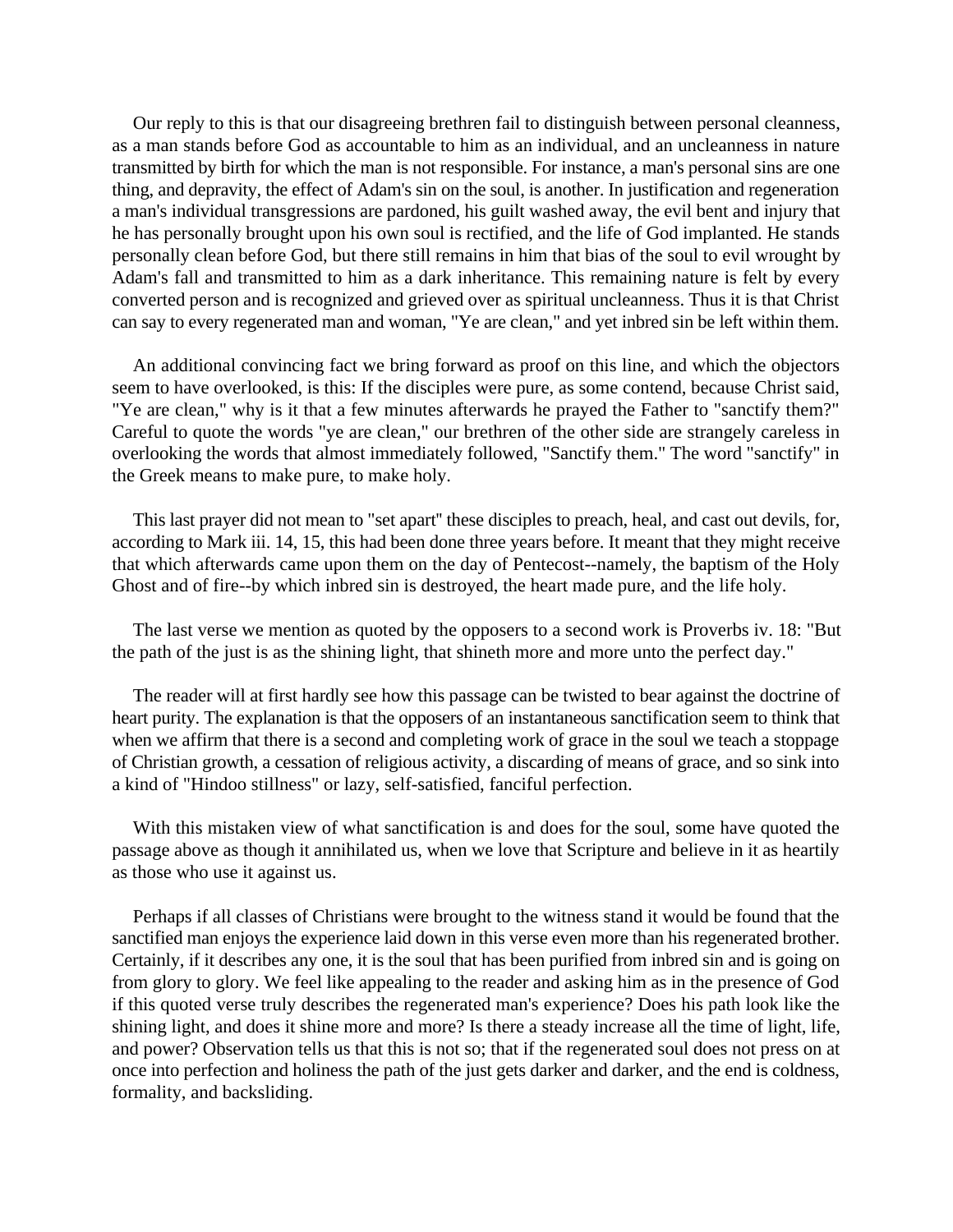There are ministers today in the pulpit using this verse against the doctrine of sanctification, whose own light has never been as bright as in the first year or month or day of their converted lives. And yet this Scripture calls for an experience that grows brighter all the time. There are thousands of backsliders in the Church whose paths grew dark and darker after the first few days of their regeneration until at last every beam went out of their spiritual skies, and they are now walking in the night once more. And yet this verse calls for an experience of ever increasing glory and brightness.

As we look at the passage again we feel sure that it can only be made to apply to two classes. One is the regenerated man pressing on to perfection; and of course his way will be "the path of the just" (or justified) "that shineth more and more unto the perfect day," the day when God's perfecting work is done, and perfect love fills the soul. The other class is the sanctified. Truly the life of the man whose life has been made pure grows brighter and brighter unto the perfect day that awaits the soul in heaven.

Summing up the thoughts in this chapter, we affirm that God has a second work for the soul that is a completing work; yet as a work it does not stop growth in grace, progress in knowledge, or advancement in the divine life. Regeneration removes personal sins and personal guilt; sanctification removes inherited or inbred sin; and this completes the direct work of salvation. But from that time on the child of God grows in grace more rapidly than before, adds every spiritual excellence and practice to the life; while his path grows brighter and still brighter unto the perfect day.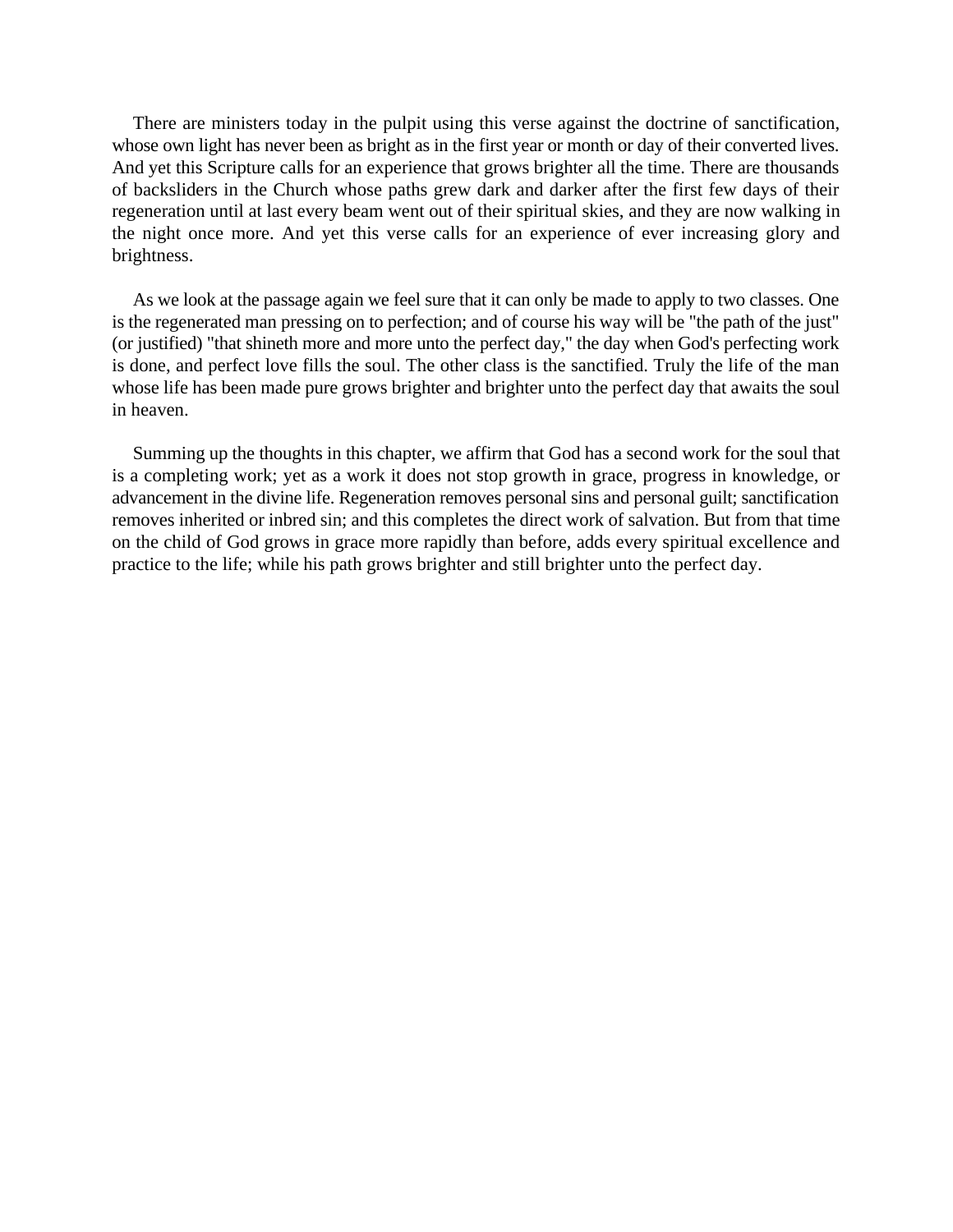# THE OLD MAN By Beverly Carradine

# **Chapter 20 MISCONCEPTION OF SCRIPTURAL AND RELIGIOUS TERMS**

Much of the mental confusion and trouble existing in regard to the sanctified life arises, as suggested by the caption of this chapter, from ignorance of scriptural and religious terms. Take, for instance,

#### **CONSECRATION AND SANCTIFICATION.**

Here are two words different in appearance, different in meaning, with one referring to a duty of man, and the other to a work of God; and yet these words are being made to mean the same by multiplied thousands in the Church.

Joshua used the first in addressing the people of Israel: "Who then is willing to consecrate himself this day to the Lord." Paul uses the other word in his letter to the Thessalonians: "And the God of peace sanctify you wholly." Would that God's servants kept them as clearly apart today as did the inspired Paul and Heaven-directed Joshua. Some of our hymnologists have failed to see the difference in the words, and so one writes:

Consecrate me now to thy service, Lord.

We can never sing that line without a mental protest; for God can no more do our consecrating than he can our repenting.

To give the reader an idea of how this confusion of definition and scriptural meaning exists, we give a quotation from one of the leading preachers and editors in our Southern Church as it appeared recently in a religious paper. Let the reader see for himself how two totally different things are confounded by a teacher in Israel. "I am a firm believer in the doctrine of sanctification, but God's Word, if I read it aright, makes it an additional work of grace--an enlargement upon regeneration, in which soul, body, spirit, substance and all we have are placed upon God's altar for time and eternity. This is the sanctification I find in God's Word, profess and teach."

The youngest preacher in the itinerancy could tell this prominent minister that the above is nothing in the world but an act of consecration, and that consecration is no more sanctification than repentance is regeneration.

The writer quoted from says that "sanctification is an additional work of grace;" this we agree to; but he makes that additional work of grace to be simply an act of consecration, of himself and substance. God's work and God as a worker is completely left out. The man's act is made thus to be sanctification, when the Scripture says that Christ is "made unto us sanctification," and prays "the God of peace sanctify you." One verse alone out of many destroys the reasoning of the brother, a verse in which Jesus speaks and lifts sanctification out of the hands of man altogether, and lodges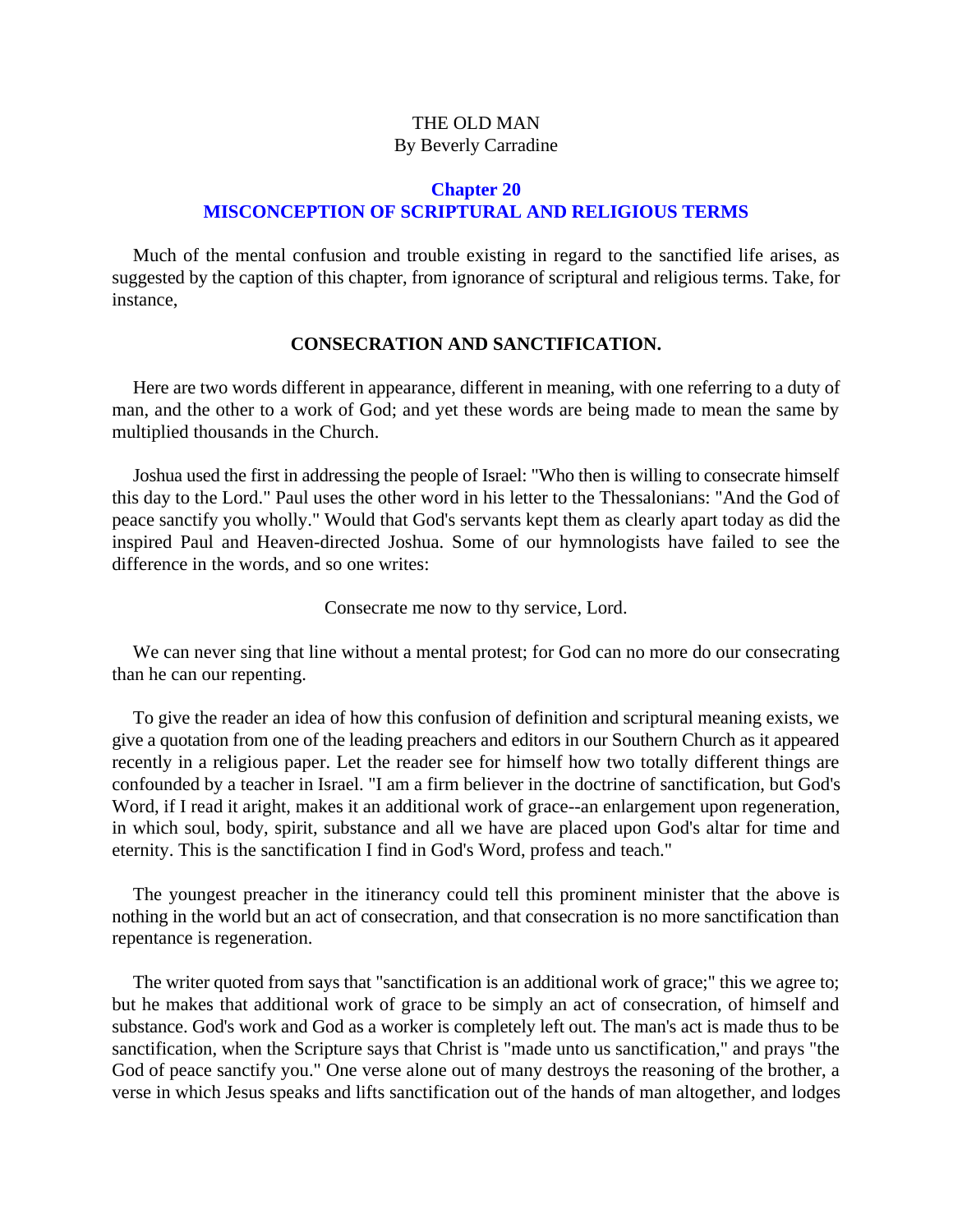it outside of the man and distinct from his gifts and consecration; here it is: "The altar sanctifieth the gift."

Grace is never an act of man to God, but an act or work of God for and in man. So when we say that "sanctification is an additional work of grace," that sentence alone separates sanctification from human consecration, and puts the sanctifying power where it belongs and where it only resides, viz., in God.

For years the writer thought that a perfect consecration was the last and highest act and the profoundest experience to be enjoyed by the soul. So he went on beclouded in this regard, calling Church members to the altar, getting them to reconsecrate themselves, and noticing that in a few hours or days the whole work needed to be done over again. The emotion was gone, and the close walk with God was not to be seen as had been promised. Stability, steadfastness, or--to use a word which is not, but ought to be, in the dictionary--stickability was lacking.

The two words "consecration" and "sanctification" had not separated from one another, but shone on as one. There are binary suns in the firmament that reach us as one, but under the telescope they come apart and shine as two. The trouble in both cases is distance. So when we drew near to God and allowed the Holy Spirit to arouse and enlarge the view of heavenly things, suddenly, sweetly, delightfully we saw the two words, which had been heretofore as one, come apart and shine as two. Immediately several important discoveries were made. One was that consecration is not the last act of the soul in receiving holiness, nor is it the highest act. Faith comes after consecration, and is not only a later act in point of time, but a higher, grander act of the soul. Wonderful and blessed as it is to see a man give up self and all to God, yet this itself is outstripped when the man steps out on God's word and promise, and believes then and there that God makes him holy; that this blessing of purity that he had been seeking all his life unavailingly by growth or works is wrought in him instantaneously by the power of the blood of Jesus. Before this the man as a consecrator could measure up to many Bible worthies, but now as a believer, without a helpful sign about him, he joins company with Abraham, who walked out into empty space on the naked promise of Almighty God.

Another discovery at this time was that, sweet as is the state of conscious consecration, there is for the child of God a far deeper and higher experience that lies beyond consecration; and that experience is sanctification, or the destruction of the "old man".

Never shall we cease to thank God for these discoveries. They make a wonderful revolution in one's life. The valley of Baca, which has already become a well, will be still further blessed and become the land of Beulah. The Bible is from that time a new book; the Saviour a complete and constant Saviour; the life is kept hid in the secret place; the heart runs over with praises all the time; and the soul is "full of glory and of God."

O the difference between consecration and sanctification!

It is true that a sanctified man is a consecrated man, but it is equally true that there is many a consecrated person who is not sanctified, and does not even believe in it. The latter word is a larger word, and means much more than the other.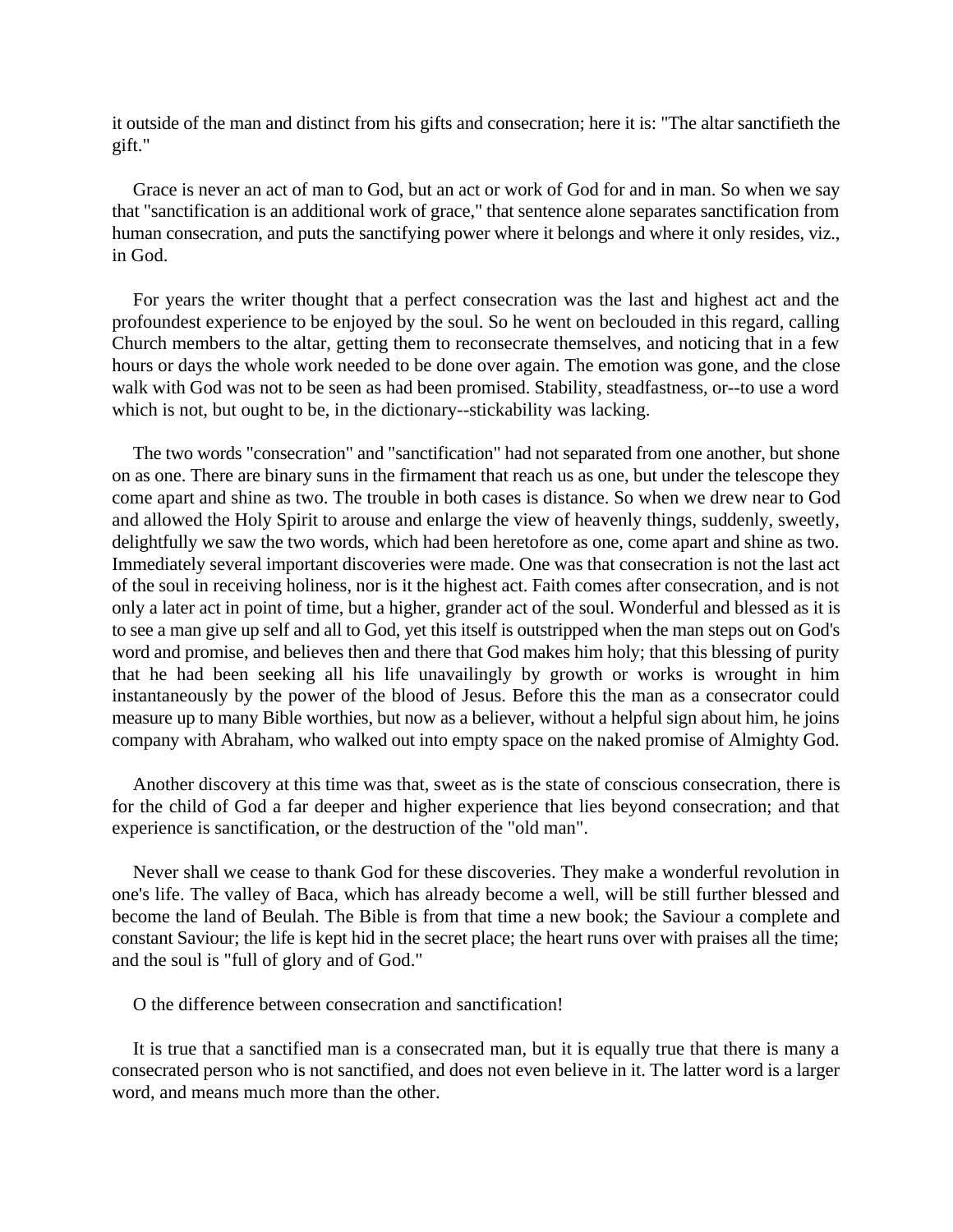That it is a larger word and means more and is more is seen from the fact that we can be consecrated without being sanctified, but when sanctified we are always consecrated. The lesser is in the bosom of the greater. That they are different words is seen from the different treatment given to the persons professing them. The consecrated man is despised by the world, while the sanctified man is despised by the Church. The consecrated man is really popular in ecclesiastical circles, but the sanctified man in the same circles is regarded with sorrow, uneasiness, and disapproval. Great is the difference in the words and conditions.

It is true that the Bible says "Sanctify yourselves," but the next verses show that an external cleansing mainly was referred to by Joshua, and not the work of God which we are now writing about in this book.

It is also true that Peter, writing to certain churches, exhorted them to "sanctify the Lord God" in their hearts. But here again something else is meant. Dr. Clarke says that it is simply an entreaty that these people should entertain just and proper ideas of God.

Let us sum up.

Consecration is the duty and act of man; sanctification is the second gracious work of God in the soul. Consecration is a blessed attitude; sanctification is a holy state.

The joy of consecration arises from the consciousness of doing right and having given all to God; the joy of sanctification springs from a perpetual sense of purity, the abiding of perfect love in the heart, and the constant indwelling of the Saviour in the soul.

# **GROW; GO.**

These words are different. The proof is found in the dictionary, by our use of them, and by their use and the meaning allotted to them in the Word of God.

And yet these two words, that are so distinctive and refer to such different things in the spiritual life, are confounded by many, and made synonymous.

Take the first word. Peter exhorts us to "grow" in grace. According to all observation of vegetable life a shrub or tree has to be in something to grow. It cannot grow to another soil or to a distant locality. It simply grows in a soil in which it is already planted.

So with the child of God. He has been planted through regeneration in the spiritual life, and is then told by the apostle to "grow in" that grace and life. There is no exhortation in the passage to strive for another, higher and distinct blessing, but to grow in the grace in which he finds himself.

There are two spiritual localities, so to speak, in the religious life. One is regeneration and the other sanctification. It is not more impossible for a tree to transport itself by growth from one clime to another than it is for the soul by mere growth in grace to pass from the regenerate to the sanctified state.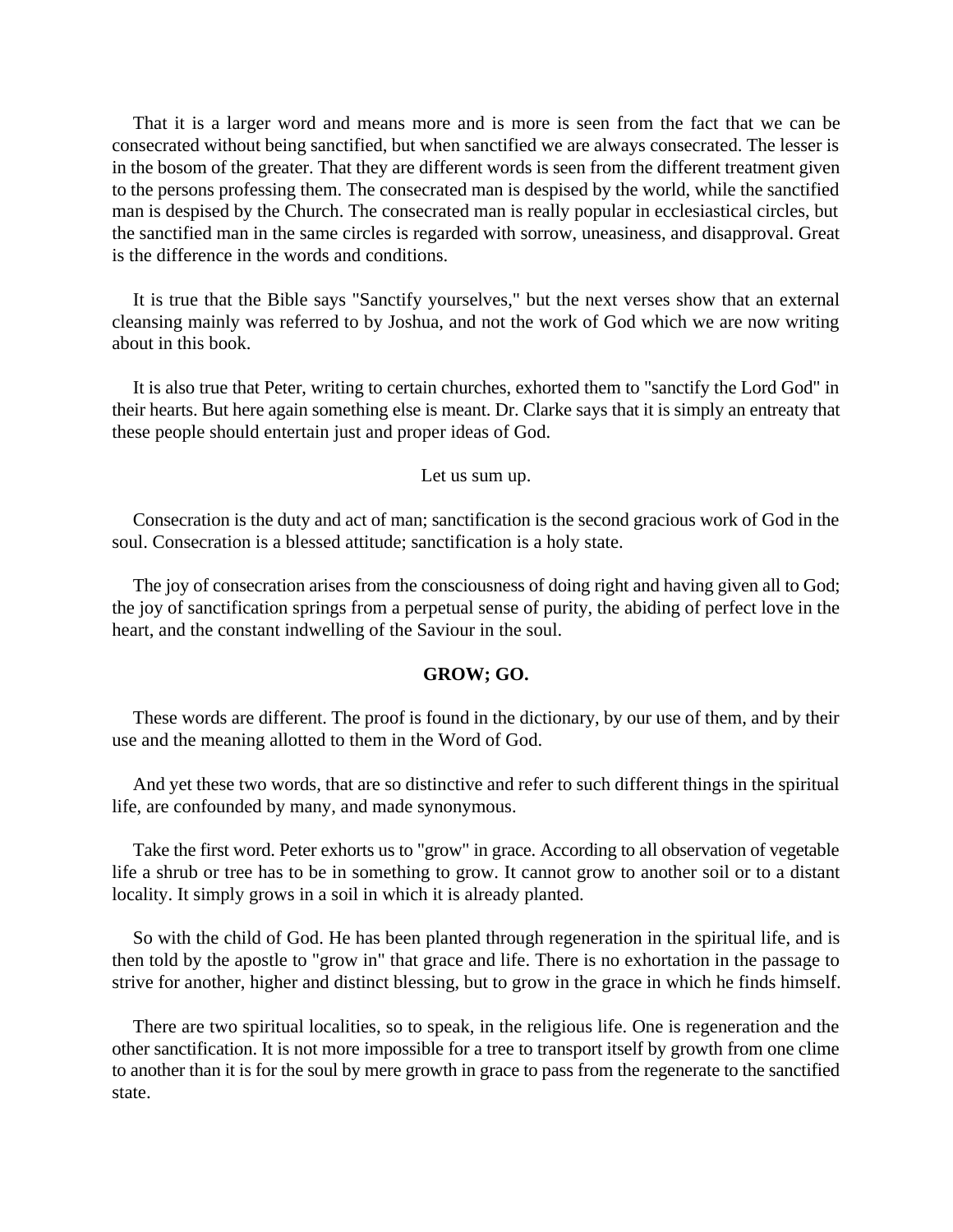The tree grows where it is planted, but it requires a human hand to transport it from one place to another. So does the soul grow in grace and knowledge, but it takes the divine power to lift it from the grace of regeneration and plant it deeply and firmly in the grace and life of sanctification.

While in the regenerated life we grow; and when advanced into the sanctified life we continue to grow in grace; and when translated to the skies, still in heaven we will keep on growing in grace and knowledge.

Growth is the duty of man, and so he is commanded to grow. But no amount of growth on our part can ever accomplish a work that is in itself divine. We can never by any number of growing processes introduce or push ourselves into a state that is purely in itself the result of divine power.

Regeneration is a divine work; sanctification is a divine work; and the transporting of our souls and bodies into heaven is also the work of God. We may lop off our sins and all see the improvement; but reformation and improvement is not regeneration; and so God at last has to lift us into the regenerate state. Then we can grow in grace so rapidly that many will observe and admire; but growth in grace is not sanctification, and hence God has to lift us again, and this time into holiness. Then we can grow holier all the time; but all the holiness in the world cannot bridge the distance between us and the stars, and so God has to lift us the third time, and this time from earth into heaven.

Here are the three gifts of God to man: "Pardon and holiness and heaven." Growth in grace is commanded and expected in each state--growth for awhile in regeneration, growth for a lifetime in sanctification, and growth forever in heaven.

The second word is "Go."

Paul uses it in Hebrews vi. 1: "Let us go on unto perfection."

The perfection here mentioned does not mean that absolute perfection that men at once think of when they hear the word. It does not mean deliverance from mistakes and blunders. Nor does it mean perfect knowledge. That we will never have, even in heaven. A minister, lately writing against holiness, remarked that when Paul said, "as many of us as be perfect," he referred to perfectness of knowledge. This the reader will feel at once is a mistake. We will be adding to our knowledge forever. The one perfection that the Bible speaks of is "perfect love." The taking out of the unfriendly element or nature, inbred sin, secures this blessed condition. O how the writer rejoices that it is our privilege to possess this perfection of love, with its invariable concomitants, purity, peace, and joy!

It is to this that Paul says: "Let us go on unto.'' He did not say, "Let us grow to it;" but "Let us go to it." Everybody ought to know that we grow in one direction, and go in another. Growth is vertical; to go is a horizontal movement. They are never the same. We grow in grace, but we go on to another blessing God has waiting for us. It is a blessing and experience that has a locality and boundary lines.

Dr. Clarke says that a true rendering of the passage is: "Let us be borne on immediately into perfection."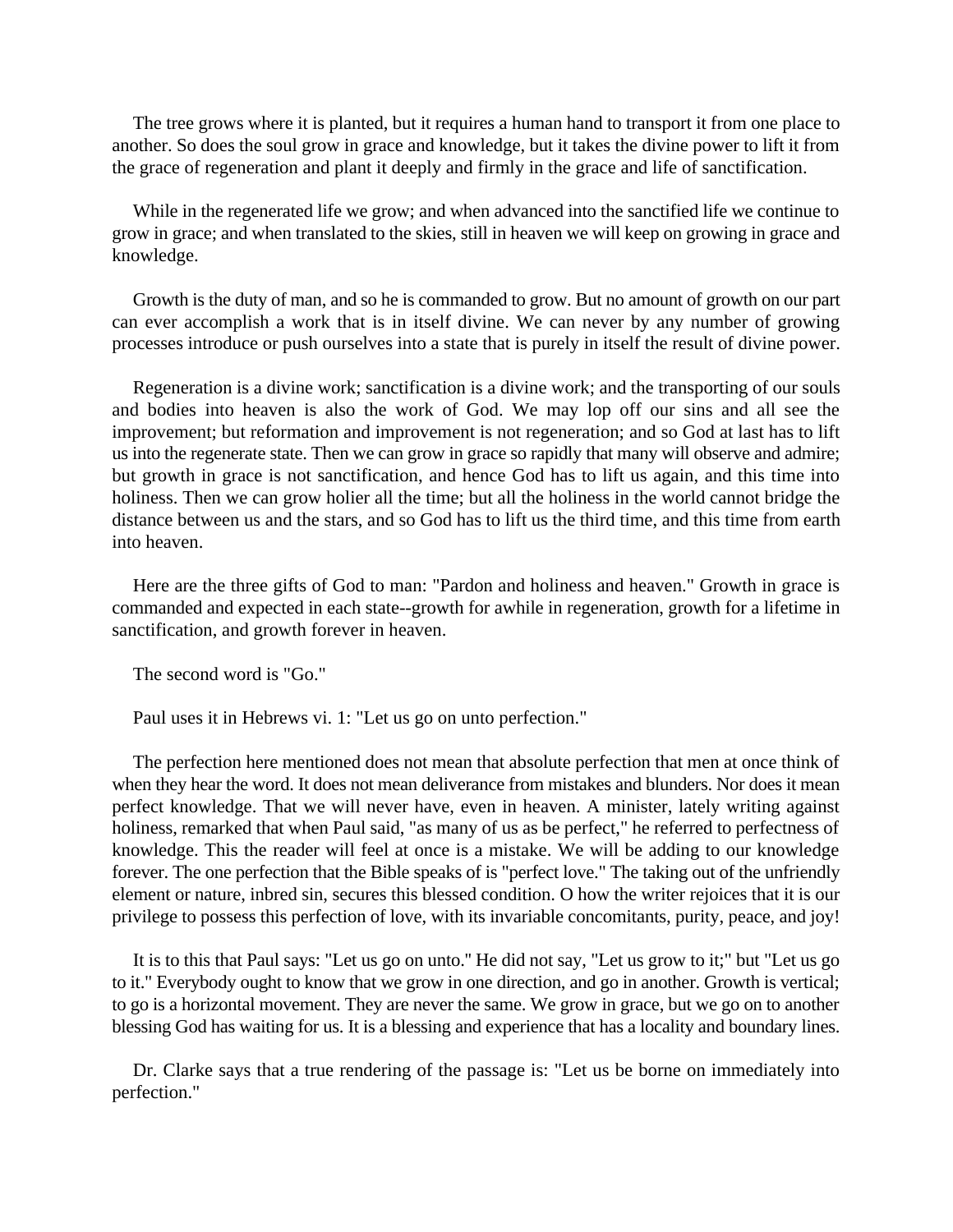Be this as it may, growth in grace is a process, while to go on to perfect love is a performance. The first takes place insensibly; the second, in full consciousness of a great and gracious event. The first is gradual, running through the sweep of years; the other is momentary. The first never ceases, but goes on forever; while the other happens but once, and remains as an unchangeable blessing.

# **THE DEVIL; THE "OLD MAN."**

These names have been confounded and actually made synonymous by a number of people.

As stated in a preceding chapter, the devil is no man at all, but was once an angel in heaven; and angels are a different order of beings from human beings.

The devil is a fallen archangel; the "old man" is a fallen human nature. It is a bias or tendency to sin, planted in our race through the work of the devil. The devil is the father of the "old man;" the "old man" is the only begotten child of the devil.

The sinner has both the devil and the "old man" in him; the regenerated soul has only the "old man;" the sanctified man has neither. With him the devil is on the outside, the "old man" is dead, and the New Man reigns in the heart without a rival.

Regeneration casts out the devil, and he should stay out; sanctification destroys the "old man," and he should stay dead.

The Bible never says, "Resist the 'old man,' or "Put off the devil;" but just the other way, "Resist the devil," and "Put off the 'old man.' " We cannot escape from the presence of Satan, but can from inbred sin.

That Satan, however, can resow his tares in a sanctified heart, both the Bible and life teach. If he could get into the pure heart of Adam in Eden, he can certainly obtain entrance into sanctified souls that are not watchful and obedient, and fail to keep under "the blood." Then is it that the archenemy, taking unto himself seven other spirits, returns unto the house that had been swept and garnished after his ejection, and the last state of that man is worse than the first.

He who planted depravity in the heart of a pure man in the garden of Eden can sow it again in America in the soul of one who has been sanctified. The devil is not dead, though his children and species are slain all around him.

Alas that the garnished house can be devil-possessed again! Alas that the owner of the field of wheat should fall asleep, and the adversary, while he sleeps, should sow the tares of carnality once more! What a pity that, after having been delivered from an inheritance of evil, one would allow Satan to work directly in him, and reimpose what he had been graciously delivered from.

Regeneration cast out the hideous father, sanctification destroys the ugly son. May we live so that the devil will not reenter the soul and propagate his species, called the "old man"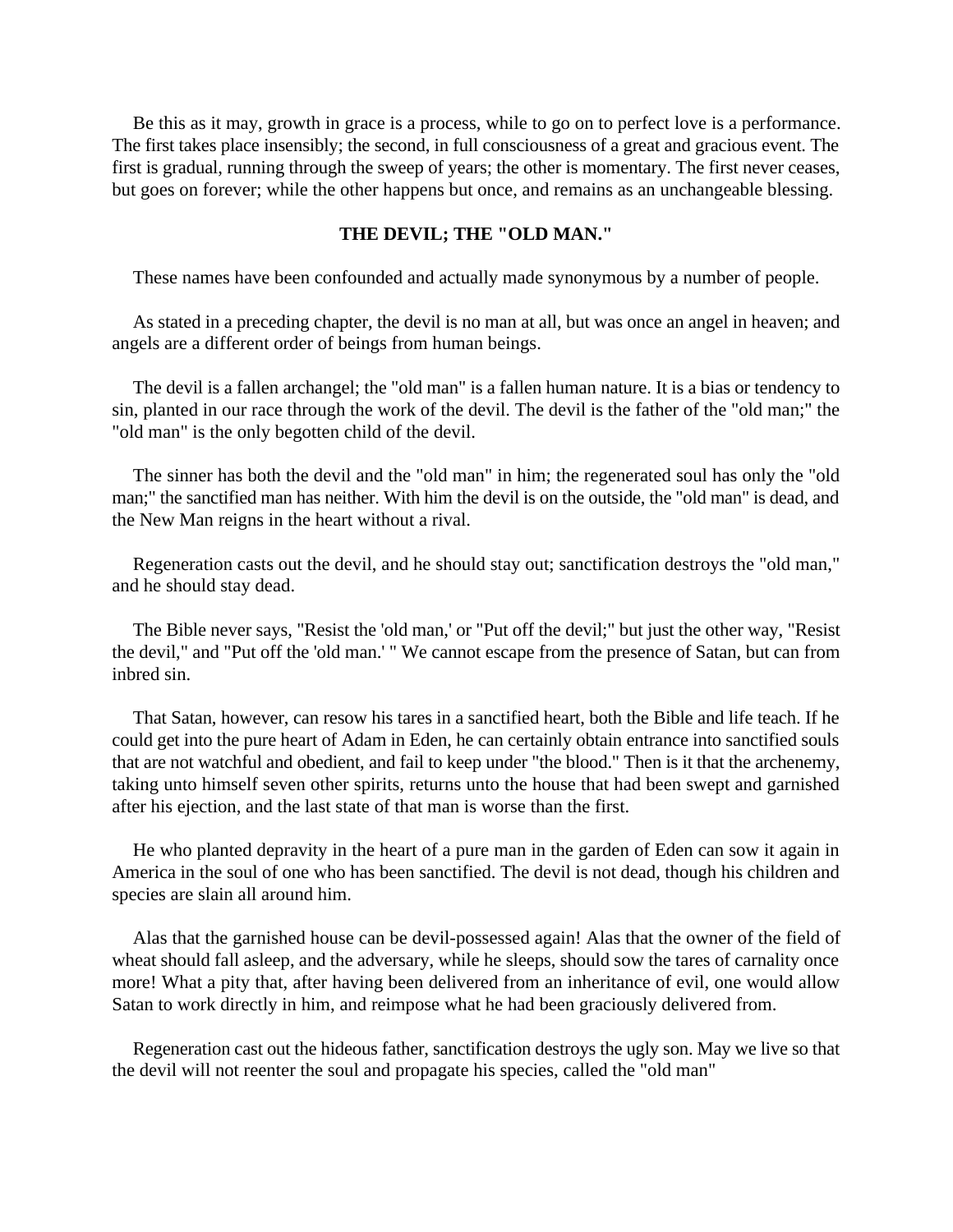#### **SANCTIFICATION; ENTIRE SANCTIFICATION.**

It is true that holiness people make these two terms synonymous in their conversations, but do not in their mind. In the first part of this chapter we used simply the word "sanctification,'' over against "consecration," but this was for convenience and brevity's sake. The Scripture recognizes a partial, and also a complete or entire sanctification. Just as the Bible tells of a state of love, and another of perfect love; of blessings and "the fullness of the blessing;" so does it teach that we can be sanctified in part, and again that we can be sanctified wholly.

This does not argue any imperfection or incompleteness upon the part of God, but it is rather a mark or indication of the progress or extent of his work. It must never be forgotten that the work of entire sanctification is an advanced movement, an appearance and victory upon a new field, a dealing with a different thing, and is not a repetition or going over of a former work.

Some people would degrade the blessing of holiness or entire sanctification into a mere reclamation. Reclamation from a backslidden state might itself be called a repetition of divine work; God doing his work over. But holiness, or entire sanctification, is God's destruction of inbred sin, and his entrance into the heart as a perpetual indweller. This constitutes a distinct and different work, and so cannot be called reclamation, or a repeated work.

A recognition of this fact of partial and entire sanctification would clear up difficulties in the minds of many people, and put an end to countless paper and book controversies.

It is in recognition of this truth that Paul writes to the Corinthians, calling them "sanctified," and yet immediately afterwards speaks of their carnality; and while he calls them "new creatures" in Christ Jesus, he bids them to "cleanse themselves from all filthiness of the flesh and spirit, perfecting holiness." The word "perfecting" means also accomplishing.

He also writes to the Thessalonians, whose faith had been spoken of abroad, and who were examples to all who believed in Macedonia and Achaia. He prays for them thus: "And the very God of peace sanctify you wholly."

The first fact of these Christians being called sanctified the opponents of holiness notice; but utterly neglect to mention the second fact of their not being wholly sanctified, and thus fail to draw the inevitable teaching and truth from the two facts put together. And so they say to us: "Why do you exhort us to be sanctified? All Christians are sanctified! Does not Paul in his Epistles write to the churches that they are sanctified?" Our reply is, Yes; but he does not call them wholly sanctified; on the contrary, he exhorts them to come on to this last-named blessing.

Regeneration is sanctification, but it is partial sanctification; not an imperfect sanctification, but partial in the sense of something still remaining in the soul that it is not in the province and power of regeneration to touch or remove. In the erection of a house there are two classes of workers. They have different tools and labor on different things. When the carpenter, painter, and bricklayer have ended their work, it is noticed that, while their job is complete, yet the house itself is not finished. After them come the glazier, upholsterer, and plumber. One class worked at one thing; the other, at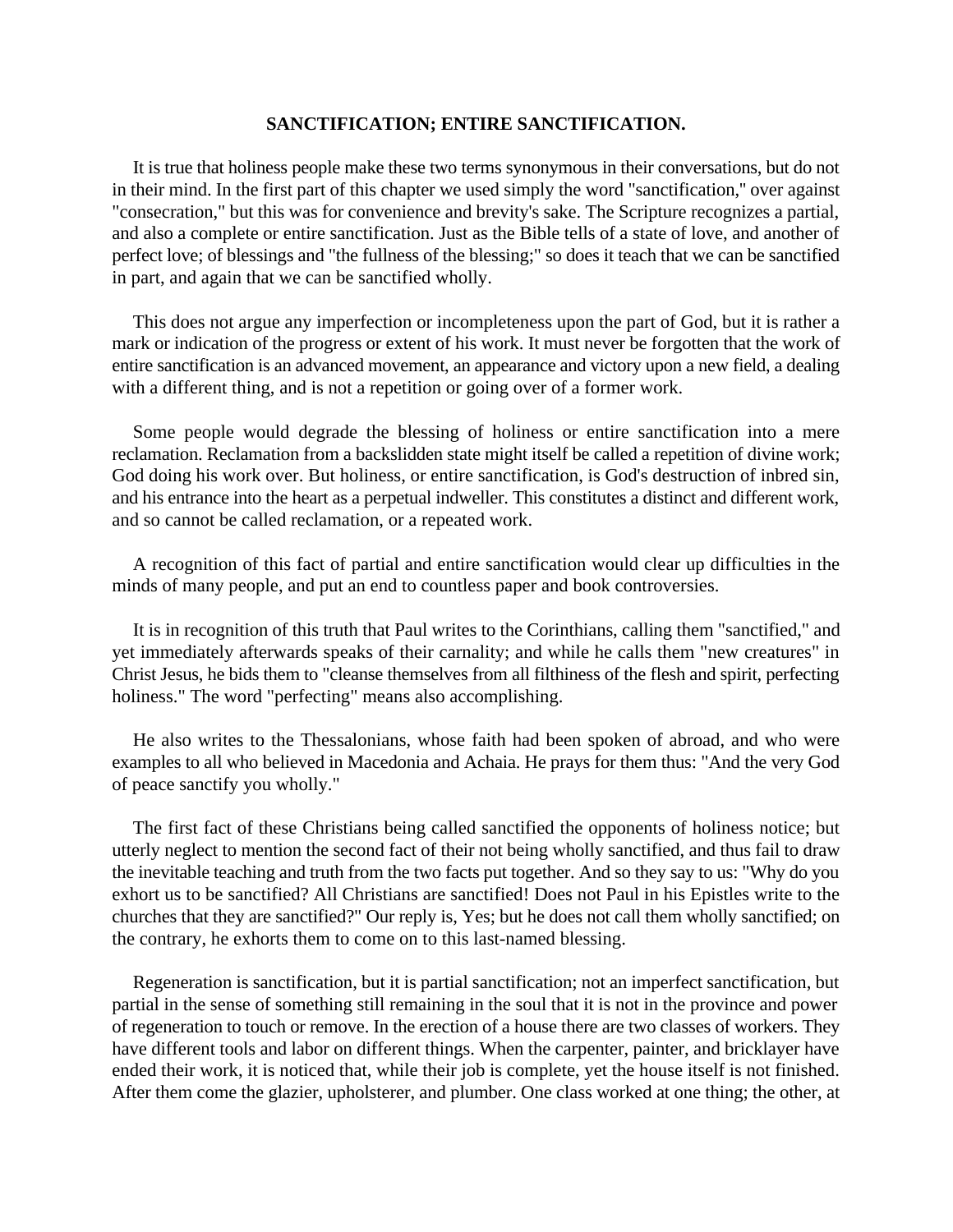something totally distinct and different. Each work was perfect in itself, but the house was not complete or perfect until both works had been done.

So, to perfect the spiritual house in which God will dwell, two works are needed. Both works are perfect in themselves, but they are directed at two different states of the soul, and effect two different results or conditions. The first is aimed at personal sin and guilt; the second, at inherited or inbred sin. The first result is partial sanctification; the second is entire sanctification. Not until inbred sin is taken out of one by the baptism of the Holy Ghost and of fire, and not until Christ enters the soul as a perpetual indweller at the same time, is the grace and blessing of entire sanctification realized. This scriptural truth is strangely confirmed in the Church today by the two different experiences of regenerated and sanctified people.

#### **A BAPTISM; THE BAPTISM.**

Here are two words that are just the same, but preceded by two smaller words that make them widely dissimilar in their meaning. Short and simple as are these preceding words, multitudes in the Church of Christ have not as yet distinguished between them, and until they do they will never enter into the most gracious blood-bought privilege and experience of the Christian life.

"A baptism" of the Holy Spirit is any sweet, powerful, uplifting blessing that a child of God receives during his religious life. They come in time of trouble, after great temptation, and also after prolonged seasons of prayer. There are many of these baptisms coming all along the Christian life. They cannot be numbered without difficulty. They ought to be so many that one could not count them. These are the gracious refreshings and renewals that the opposers of sanctification refer to when they say, in derision of our claiming the second blessing, that they have received a hundred or a thousand blessings. Such speeches show that, while they know what "a baptism" is, they do not understand what is meant by the term "the baptism."

"The baptism" should come only once in the lifetime. Just as there is one regeneration, so should there be one sanctification or baptism of the Holy Ghost. In this sense there is "one baptism."

"A baptism" of the Holy Ghost passes away in its effects upon the heart; "the baptism" remaining as a permanent gift and an abiding influence and power.

It was in reference to "the baptism" that Christ spoke when he directed his disciples to tarry at Jerusalem until they were endued with power. A few days before they had received "a baptism," when he breathed upon them and said, "Receive ye the Holy Ghost;" but "the baptism" came for the first time to them on the day of Pentecost.

It was in regard to this grace or blessing that Paul asked the disciples at Ephesus if they had "received the Holy Ghost" since they had believed. And it is a pertinent and proper question still. It should be urged on every Christian. Not "Have ye received a baptism of the Spirit?" To this question each one should be able to answer: "Yes, thousands of times." But here is the question: "Have ye received the baptism of the Holy Ghost?"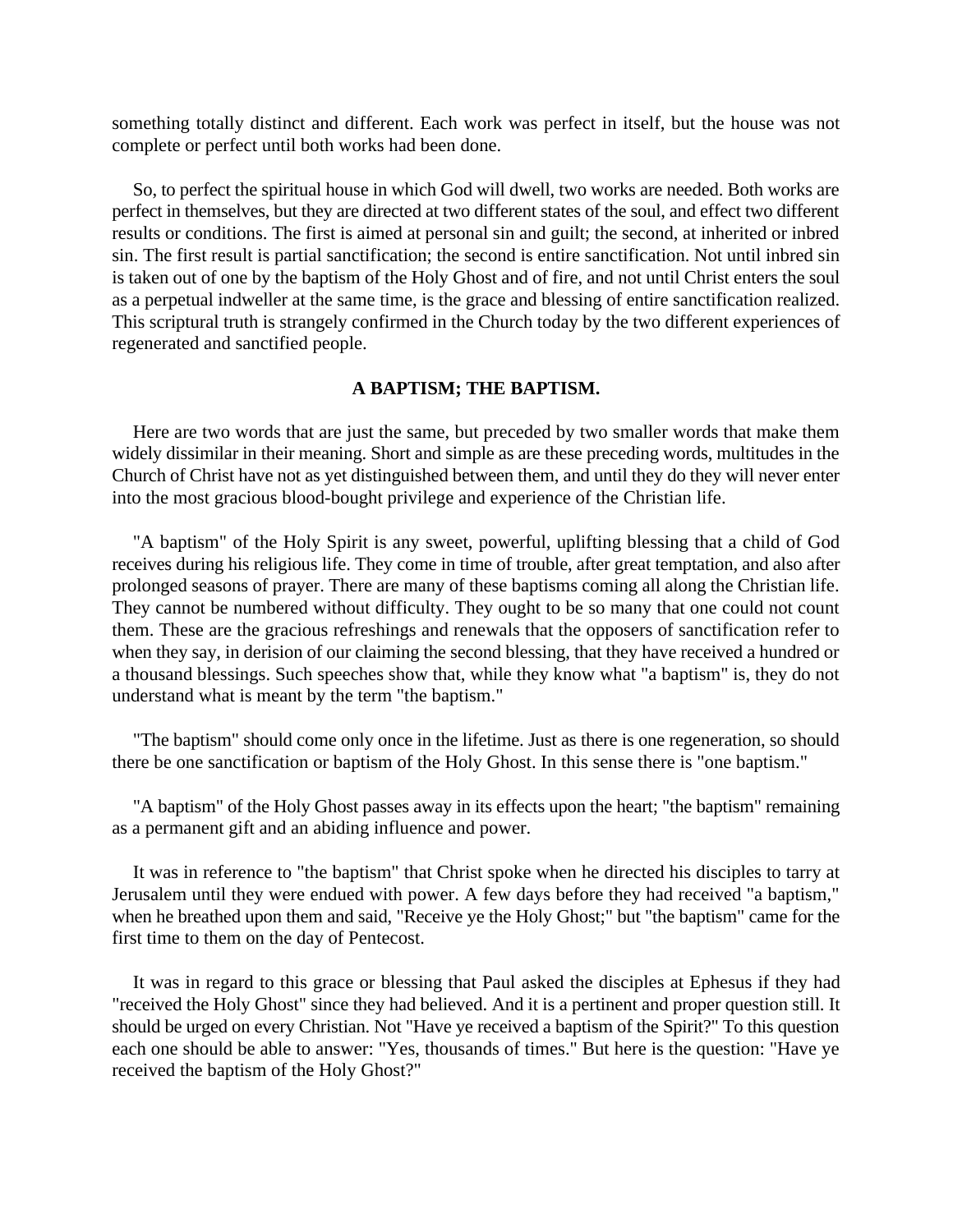# THE OLD MAN By Beverly Carradine

# **Chapter 21 THE SPECIAL WORK OF THE MESSIAH**

We all know that Christ brings salvation to the world, that men in the Old Testament dispensation were saved by faith in a Christ to come, as they are in the present dispensation saved by faith in a Christ who has come. A prospective faith once, a retrospective faith now, brings pardon to the sinner. Christ has always been the Door of Salvation; the Light, the Truth, the Way of Life to the nations of the world.

But in addition to this and other blessings of the atonement, there is to be recognized running through prophecy allusions to some gracious work the Saviour was to do for his Church and people. In lofty imagery and plain statement the prophets said that he would do certain things for the world, but a special thing for Zion or the Church. More than one agreed that this was to be his distinguishing mark or sign. We were to know him by this special and peculiar work.

It is significant that Zechariah bids Jerusalem rejoice, for "behold, thy King cometh unto thee."

Malachi declares the same fact, that the Messiah's first coming and movement should be in his temple; that his work would be like refiner's fire, that he would sit as a purifier of silver, and that his work should be wrought upon the sons of Levi, his own servants and people.

In Isaiah lxi. 3 this gracious work to be done in Zion (not the world) appears again. "To appoint unto them that mourn in Zion, to give unto them beauty for ashes, the oil of joy for mourning, the garment of praise for the spirit of heaviness."

Next is the testimony of the angel Gabriel. It is remarkable that when he announced to Mary the coming birth of the Messiah he passed over the other works of Christ, and mentioned this one to the wondering virgin: "Thou shalt call his name Jesus: for he shall save his people from their sins."

Let the reader mark the passage. The author read it for years before he saw the precious truth that glittered like a gem down in the plain, familiar statement. The word is not that he will save sinners, but "his people from their sins."

After this is heard the voice of John the Baptist witnessing to the same truth in the words that the Saviour had come to "thoroughly purge his floor," and again, "He shall baptize you with the Holy Ghost and with fire.''

Paul speaks of it in the words: "Christ also loved the church, and gave himself for it; that he might sanctify and cleanse it with the washing of water by the word, that he might present it to himself a glorious church, not having spot, or wrinkle, or any such thing; but that it should be holy and without blemish." The Revised Version puts it: "That he might sanctify it, having cleansed it," etc. So the second work is made clear, and it is, as stated everywhere in the Scriptures, in and upon the Church.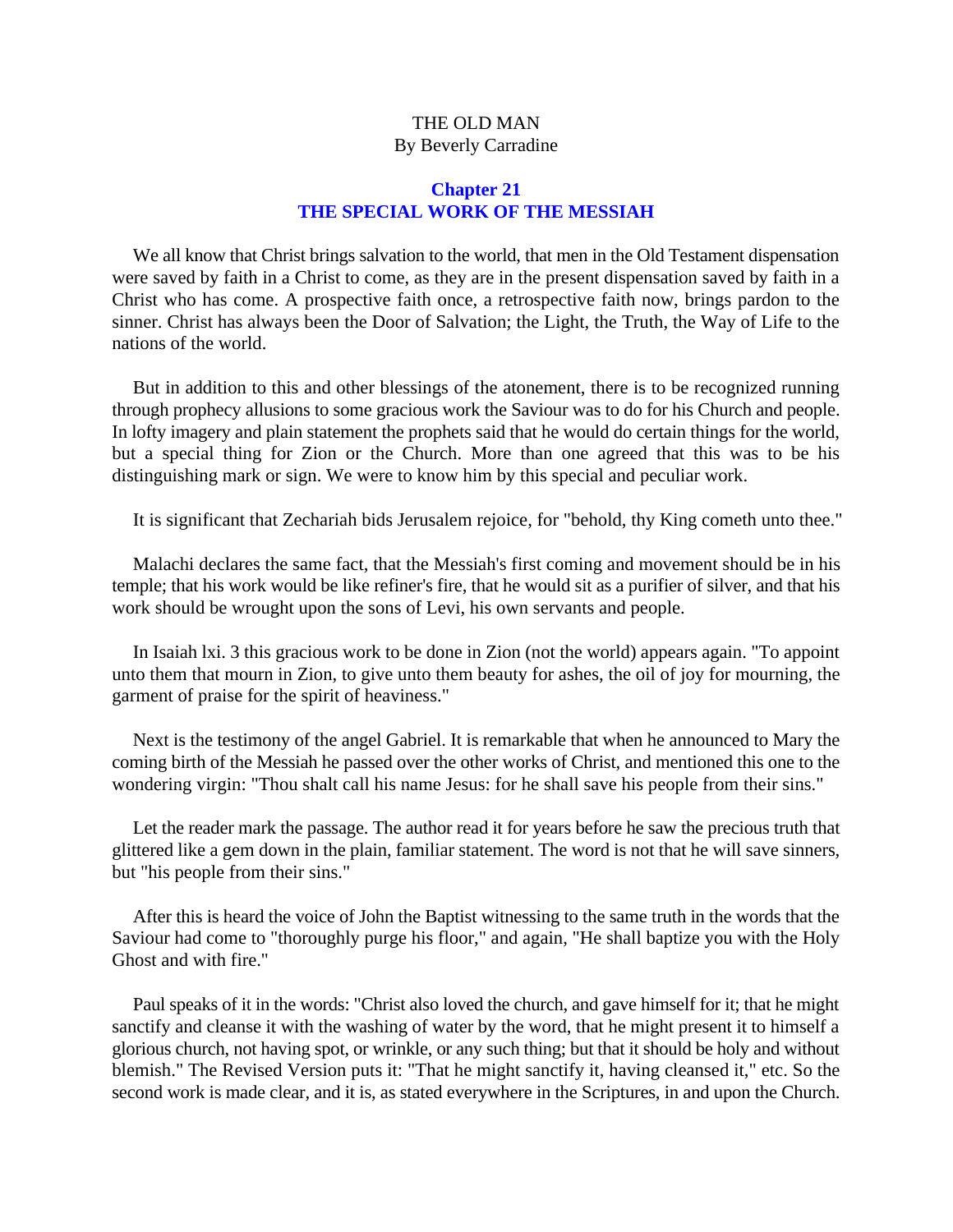The Saviour himself repeatedly spoke of it, and prepared his disciples for it. Luke says that he "commanded them that they should not depart from Jerusalem, but wait for the promise of the Father, which, saith he, ye have heard of me." It was so important that he had often spoken of the coming blessing to them.

In the next verse he said to his disciples: "Ye shall be baptized with the Holy Ghost not many days hence." At another time during the forty days of the resurrection life he said: "Behold, I send the promise of my Father upon you: but tarry ye in the city of Jerusalem, until ye be endued with power from on high."

What was this work or blessing?

Not pardon or regeneration, for the Church had known this experience all along. Abraham, Jacob, David, and countless multitudes were called God's children. "These all died in the faith," says Paul. Besides this the promise here of a peculiar work, grace, or blessing is made to the Church.

If after these prophesies, the utterances of the Saviour, and the emphatic statement of John the Baptist that the Messiah had a baptism of fire for his people; if after all this, when it finally came, as it did come on Pentecost, and proved to be only regeneration, the whole body of disciples would have been disappointed, the prophets could be shown to have uttered foolish and false statements, and the Baptist shown to be guilty of deceiving his hearers.

Suppose a father promised his children an unusually excellent morning meal, and when the hour arrived and all sat down full of expectancy they discovered before them the same old breakfast! What a mockery it would have been to the people, after all the glowing promises of John about a baptism of fire that they were to receive at the hands of the Saviour, when it was at last realized, to find that it was nothing more than what they had experienced before.

It is folly to call this blessing that we are speaking of regeneration, as some do in order to deny and get rid of a second work. There are overwhelming reasons why it is not possible to call it regeneration.

One is that this peculiar work of Christ is called a baptism, while regeneration we all understand is a birth. In addition to this we know that a birth and baptism are not only different things, but cannot take place at the same moment. The child is born, and, subsequently, baptized. So God's child is born first, and baptized with the Holy Ghost afterwards.

Secondly, Christ calls it an enduement of power, while regeneration is an impartation of life.

Thirdly, it is likened to "fire," and fire is never used as a symbol of regeneration. Water is the type of regeneration, and fire stands for holiness. "Our God is a consuming fire;" and when he sanctified his tabernacle and altar he did it with fire, and when he sanctified his disciples he did it with holy fire.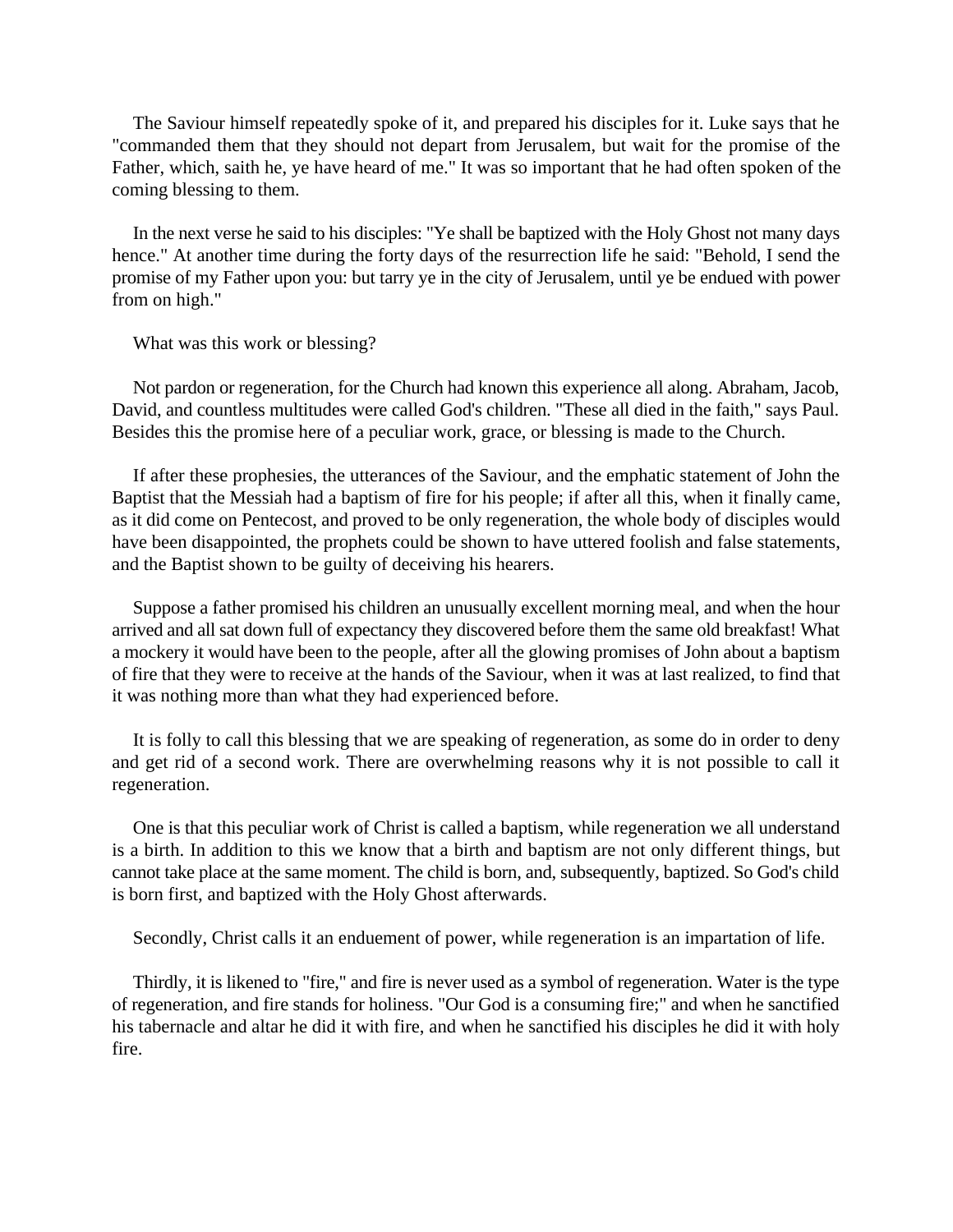A fourth reason for knowing that this "baptism of fire" was not regeneration is evidenced from the fact that it fell upon believers.

Again, this promised work of the Messiah was not a recovery from backsliding.

This would belittle the prophecy. Moreover, the terms will not allow such an interpretation. The disciples were not backsliders when they received this blessing. It is true that they had forsaken Christ and fled, the night of his arrest, but all had been forgiven and restored, even doubting Thomas. Peter had been recommissioned on the banks of Galilee, and Christ had breathed the Holy Ghost upon them prior to his ascension and the descent of this blessing.

Nor was this work of Christ to be a simple effusion or outpouring of the Spirit in a transitory way.

It stands to reason that the prophets would not uplift their voices for ages about a distinguishing blessing that meant only a cupful of happiness for an hour or a day to the individual when it came. Reason and Scripture both alike forbid such a thought.

Nor was it simply an anointing for work of the apostles alone. Instead of the twelve receiving, we read that it came upon one hundred and twenty disciples, composed not only of men, but of women.

Nor was it a work to end on the morning of Pentecost, and with the one hundred and twenty.

Peter, standing up and addressing the wondering inhabitants of Jerusalem and strangers from every nation, said: "The promise is unto you, and to your children, and to all that are afar off, even as many as the Lord our God shall call.''

Moreover, it could not and cannot as a work be regarded as simply a greater measure of the Spirit given to the child of God.

It is this and more. Peter forever settles that question in Acts xv. 8, 9, where, in identifying what had been done to Cornelius with what had happened to the disciples on Pentecost, he said that in the baptism of the Holy Ghost their hearts were purified. He put no difference, he says, between us and them, "purifying their hearts by faith." These words prove several things: first, that regeneration is not purity; secondly, that purity does not come by growth or development; and, thirdly, that there is another work of grace in the heart subsequent to regeneration.

Let the reader consider these facts, and then turn to the Scripture statements, "He shall come to his temple," "shall purify the sons of Levi," "shall save his people from their sins," "shall purge his floor," "shall baptize with the Holy Ghost and with fire;" and he is compelled to say that here is a great uplifting, purifying blessing to come upon the Church, and it is to come as the personal work of the Son of God. If the promise had never been fulfilled, the fact remains as taught by these and other words of prophecy that another grace or blessing distinct from pardon, different from regeneration, remains for the people of God.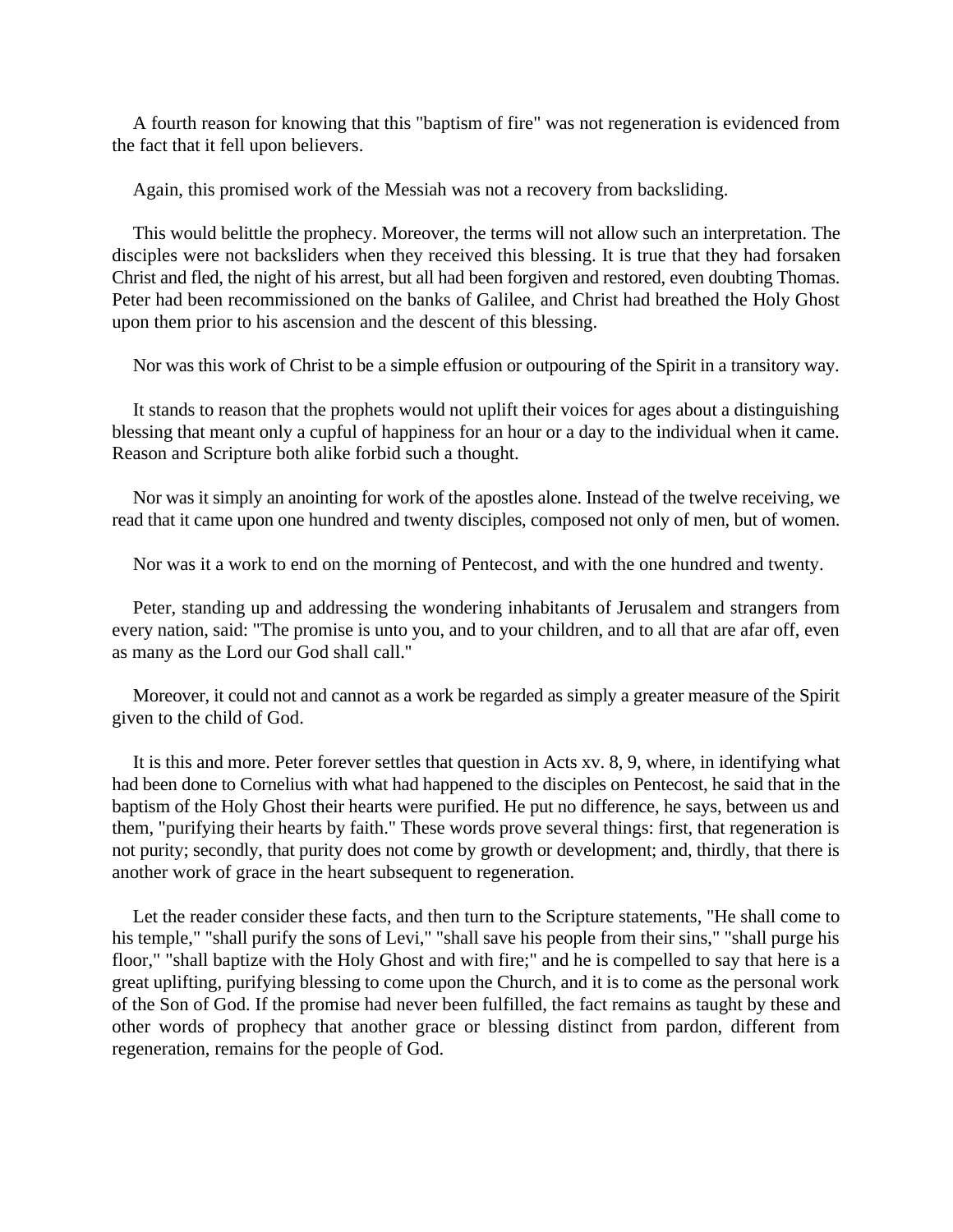Thousands in the centuries that have gone by have discovered the blessing through a humble, attentive study of the Bible. It exists for the child of God, whether he ever obtains it or not.

But some one will ask: "When was this blessing received by any one in the Bible?"

The reply is: First at Pentecost. What was the wonderful occurrence in the upper room but the first glorious and general fulfillment of the long-prophesied work and blessing of the Messiah. The long-promised, long-expected second blessing or work of grace had come at last. It came as narrated in the book of Acts four distinct times, and, thank God, has been coming ever since, and will continue to come with increasing frequency to the end of the world.

It fell first in Jerusalem, next in Samaria, the third time in Cesarea, and the fourth in Ephesus. First, on the Jews; secondly, on the Samaritans; thirdly, on the Romans, and fourthly, on the Greeks. All this being in perfect harmony with the words of Peter, "The promise is unto you, and to your children, and unto all that are afar off."

The first time it came upon the disciples in Jerusalem. It was obtained by a congregation of believers, of whom Christ had said they were "not of the world," were "branches of the true vine," and their "names were in the Book of Life;" and it came after they had been seeking, praying, and waiting for it ten days. The second chapter of Acts gives a full account of the blessed occurrence.

The second time it fell upon believers in Samaria who had been converted under the preaching of Philip. No unprejudiced mind can read the account of the revival held by Philip in Samaria when the people "received the word of God," "believed," and were "baptized," and there was great joy in that city," without seeing that the subsequent blessing of the baptism of the Holy Ghost, which fell upon them under the teaching of Peter and John, came upon converted men and women.

The third time it came upon a devout man and his believing household in Cesarea.

 To escape the plain teaching of the second work of grace in the tenth chapter of Acts a number have set themselves to believe that Cornelius was a heathen sinner needing conversion, and received that blessing under the preaching of Peter.

But God's description of the centurion was that he was "a devout man, and one that feared God with all his house, which gave much alms to the people, and prayed to God always." The Book also says that these prayers and alms had been accepted of God; that he was of "good report among all the nations;" that he practiced fasting and seems to have been so spiritual that the instant Peter met him he at once saw that he was a man accepted of God."

Some have supposed that the difficulty with Cornelius was that he had never heard the gospel, but this is completely refuted in the thirty-sixth and thirty-seventh verses, where Peter, in speaking to the Roman captain, said: "The word which God sent unto the children of Israel, preaching peace by Jesus Christ, that word, I say, ye know."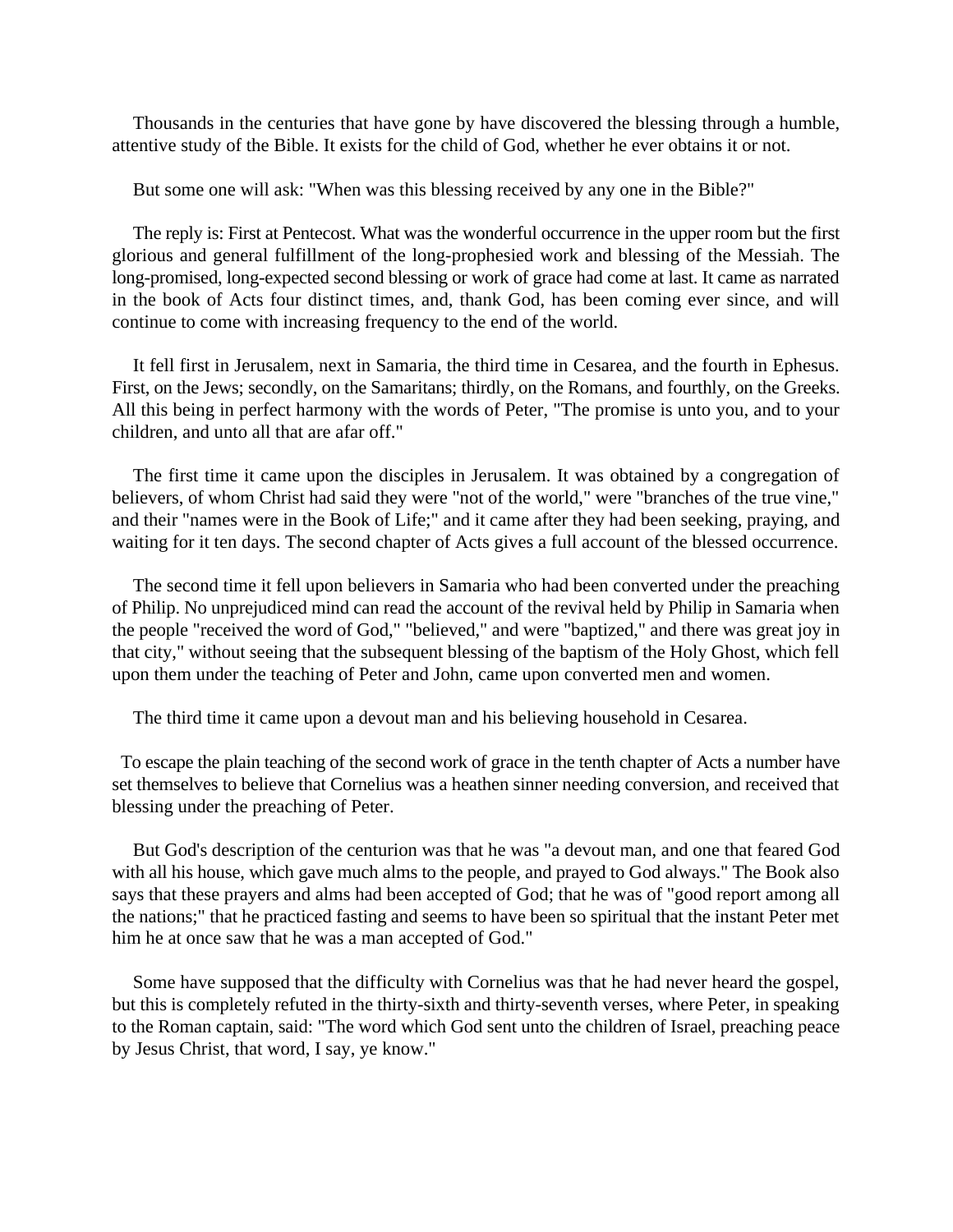Peter's mission to Cornelius was to declare the special work of Christ upon the believer--viz., the baptism of the Holy Ghost. So the Word says: "While Peter yet spake these words, the Holy Ghost fell on all them which heard the Word. And they of the circumcision which believed were astonished, as many as came with Peter, because that on the Gentiles also was poured out the gift of the Holy Ghost. For they heard them speak with tongues, and magnify God."

Here was not remission of sins received, but the forty-fifth verse says: "The gift of the Holy Ghost." In the next chapter Peter tells the disciples in Jerusalem that it was the same blessing that they themselves had obtained at Pentecost: "As I began to speak, the Holy Ghost fell on them, as on us at the beginning." Here Peter identifies the blessing Cornelius received with what came upon them on the morning of Pentecost. It was a blessing received by believers and disciples.

The fourth recorded time that "the baptism" fell was in Ephesus. It came, as always, upon believers. Twelve "disciples" and "believers'' they were called. Paul asked them: "Have ye received the Holy Ghost since ye believed?" Their remarkable answer, according to the King James translation, was: "We have not so much as heard whether there be any Holy Ghost." Commentators and other scholars have long ago seen that this is an incorrect translation. The Revised Version puts it properly: "We did not so much as hear whether the Holy Ghost was given."

The truthfulness of this last translation is seen from the fact that these men said that they were the disciples of John the Baptist; and if so, must have heard of the Holy Ghost, for the Baptist emphasized the fact to the people that while he baptized with water Christ would "baptize with the Holy Ghost." So to be the followers of John, and to have received his baptism, was to have heard of the Holy Ghost. But they had not heard that "the Holy Ghost was given."

Christ had already commenced baptizing with the Holy Ghost in Jerusalem, Samaria, and Cesarea, but this was far away in Asia Minor, and there were no telegraph wires and steam railways, and news traveled slowly. They had not heard that the Holy Ghost had been given or poured out.

Now let the reader say what it was that they immediately received under the instruction of Paul. If pardon, the verse should read "then they received the remission of sins." Instead of that, the Scripture says: "And when Paul had laid his hands upon them, the Holy Ghost came on them; and they spake with tongues, and prophesied." Just exactly what was seen at Pentecost, for it was the same blessing.

These facts show conclusively that the long-promised blessing to be brought by the Messiah to the Church is not regeneration that he gives to the repenting world, but something altogether different, inasmuch as it is for the Church, and is a work wrought in the hearts of believers. In a word, the God-man, the New Man, has come to destroy the "old man," and so impart to his people the blessing of sanctification or holiness.

Christ knew, and the Church is steadily finding out, through the ages, that time, Christian work, growth in grace, repression of sin, old age, and sorrow are all alike powerless to produce heart purity or holiness.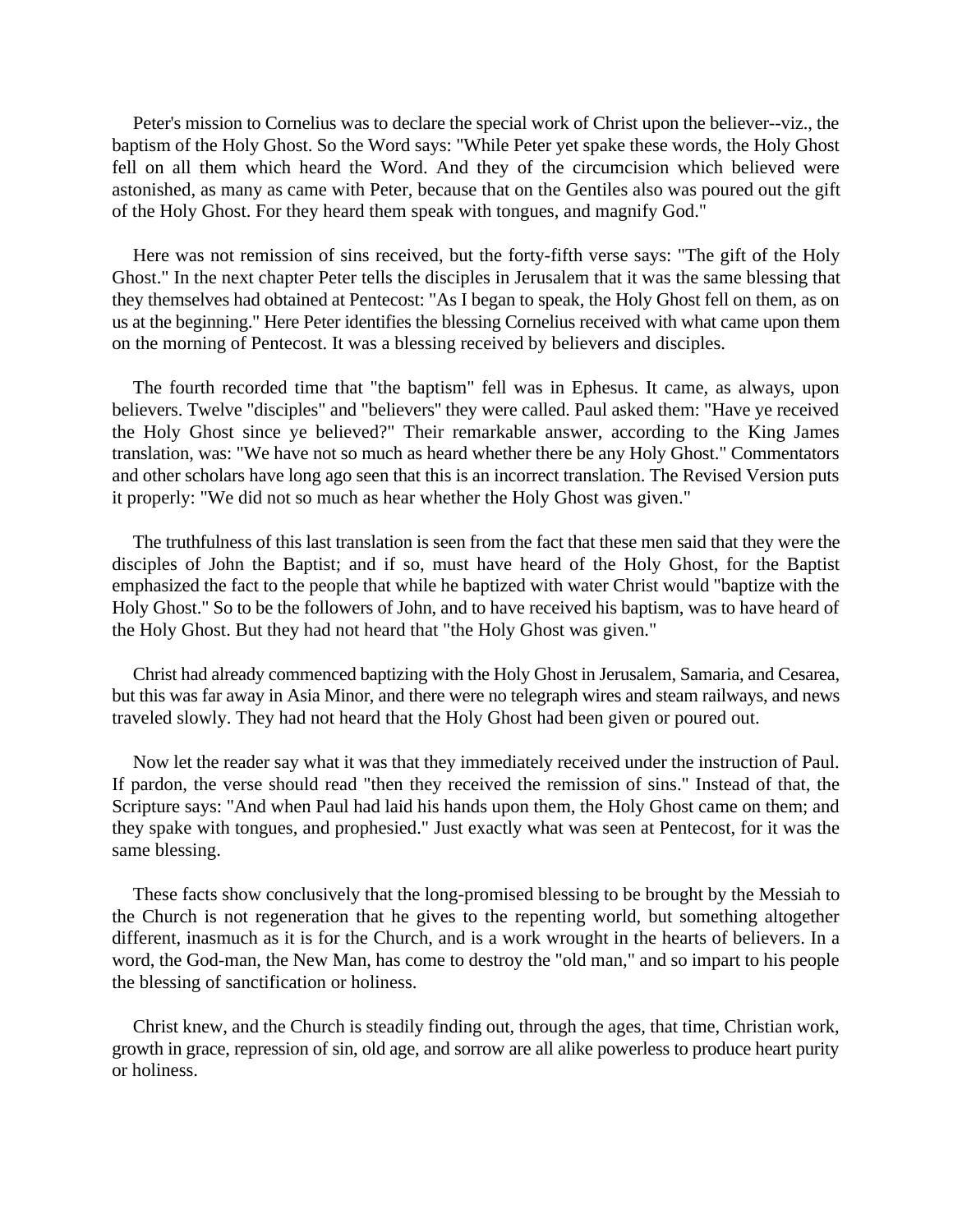It is the blood of Jesus alone that can cleanse from all sin. It is his power alone that can destroy inbred sin and create clean hearts. And so he has come to his Church with this great blessing. He has a diadem of beauty for her head. He has beautiful garments of purity for her form. He has a blessing for her that will make her arise, shine, rejoice, and take the world for him. It is the distinguishing blessing of the Messiah. He comes first to his temple, though there be many houses in the world. He will "purify the sons of Levi," said Malachi. He will "save his people from their sins," said the angel. "He shall baptize you with the Holy Ghost and with fire," said John. "He will sanctify his Church,'' said Paul. And then what? Well, in the might, beauty, and glory of the second work, the Church will sweep out of Jerusalem over Judea, through Samaria, unto the uttermost parts of the earth, carrying light, life, salvation, and holiness everywhere.

This is the second work of grace. Pardon and peace is the first; purity and power is the second. God for Christ's sake gives the former in salvation, but Christ brings the latter in the baptism of fire.

"He shall baptize you" (not the Holy Ghost), "He shall baptize you with the Holy Ghost and with fire." And lo! when it came upon the disciples, Peter explaining to the wondering Jews, cried out: "This Jesus .. being by the right-hand of God exalted, ... hath shed forth this which ye now see and hear."

O that every Christian and Church would get ready for this blessed grace and work of the Son of God which destroys the "old man," enthrones the New Man, purifies and empowers the people of God, and sends forth the Church singing, shouting, victorious, and irresistible to the conquest of the world.

> O that it now from heaven might fall, And all my sins consume! Come, Holy Ghost, for thee we call, Spirit of burning, come.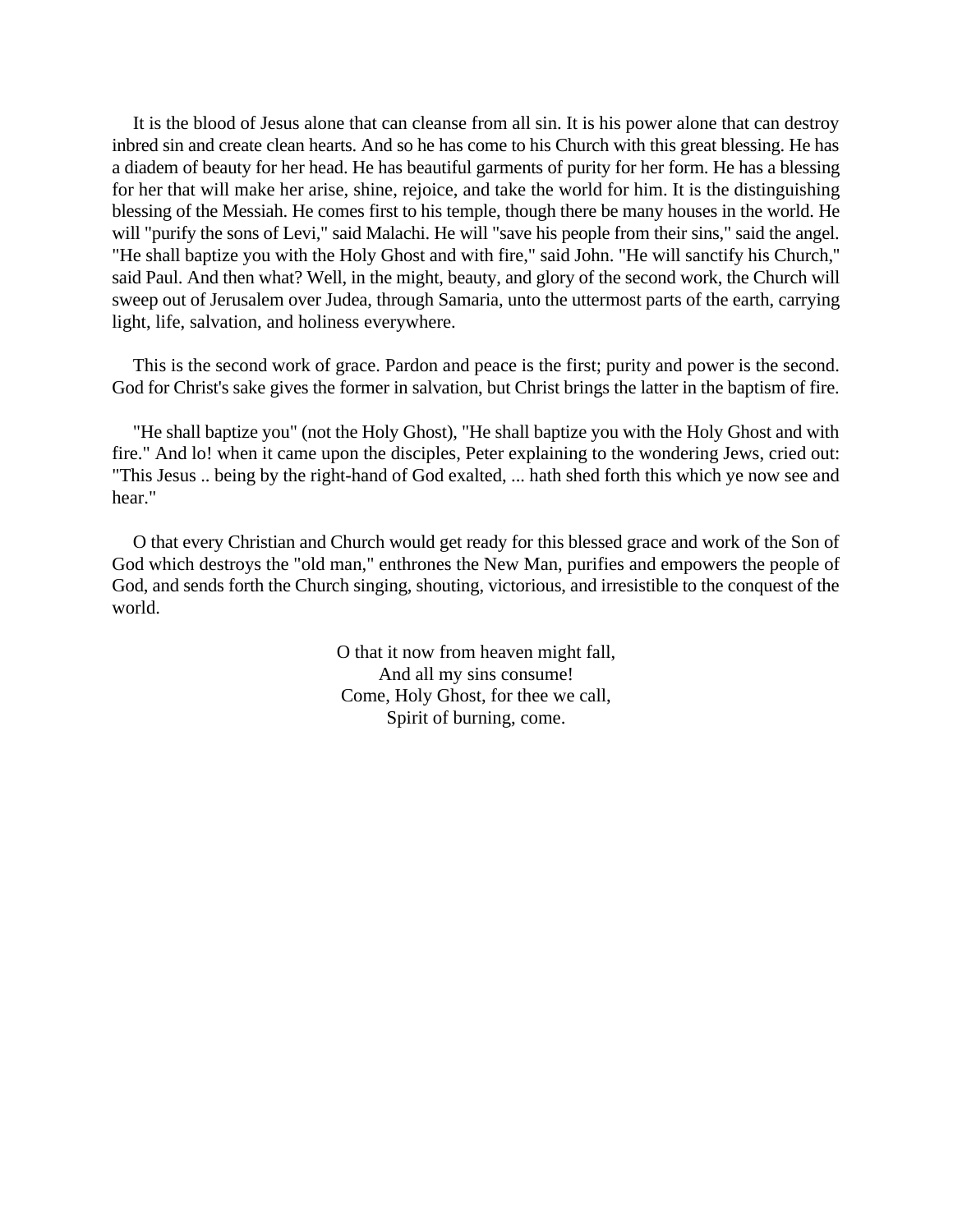# THE OLD MAN By Beverly Carradine

## **Chapter 22 SOME CAUSES WHY PEOPLE FAIL TO SEE AND OBTAIN THE GREAT BLESSING**

One cause is the lack of a clear, definite preaching on the subject. It is remarkable, when this doctrine is properly presented, what a flame of holy fire begins to burn at once in many hearts, and how many enter into the gracious experience. On the other hand, the work declines when the pulpit becomes silent. So it blazed in the time of Wesley and Asbury, who constantly pressed it, and so it declined for forty or fifty years because the preachers were silent; and so it swelled again and rolled on in the time of such men as Finney and Inskip, who enjoyed and urged it on the people. In a large Southern city two persons possessed the blessing of sanctification for twenty-five years or more, but they did not proclaim it, and the pulpits were silent at the same time, and there was not a single additional sanctification. But a few years ago a preacher conducted a revival meeting at that place, presented the doctrine, and some forty people at once swept into the blessing.

This remarkable revival or languishing of the experience conditional upon the faithful preaching and witnessing of God's servants is not to be used as an argument against the strength or divinity of the doctrine. The fact is that the same thing prevails in regard to every doctrine. The knowledge of justification by faith died out in the Church because not preached: and there are many doubters today in regard to the doctrine of hell, because we lack the tender, tearful, solemn, and awful preaching that brings conviction.

Two facts have forcibly impressed us. One is that a general kind of preaching on sanctification; or when it is presented as a faraway attainment, as being a vague, endlessly progressive work; that such preaching never awakens opposition, never seems to move the people, and never results in a case of sanctification. The explanation of the last fact is evident. What is the use of struggling for a thing that is not to be obtained? A remarkable proof of the truth of the second work is seen in the fact that it invariably infuriates the devil, is opposed by worldly Church members, awakens a great antagonism on one side and as great a hope and pursuit on the other, and results in every case in a number obtaining the blessing. The second fact is that a preacher who has not the blessing of sanctification may preach on the subject as often as he will, and two curious results will be observable. First, no one will become offended, and second, no one will obtain the blessed experience.

It is the confession of the experience that so arouses Satan. He is willing for people to declare the fact of the experience, if they will not say that they have it. This accounts for the first result in the above case. As for the second, the failure of the people to enter into the blessing under such preaching is accounted for by a fact that has always been manifest in the spiritual life, and that is that a man cannot lead or lift people higher in the divine life than he has gone himself. Let the reader look where he will, and at whom he will, and tell us what preacher who denies the doctrine of sanctification by faith can show us souls rejoicing in purity of heart and perfect love as the result of the preaching of gradual sanctification. While on the other hand there are hundreds of ministers in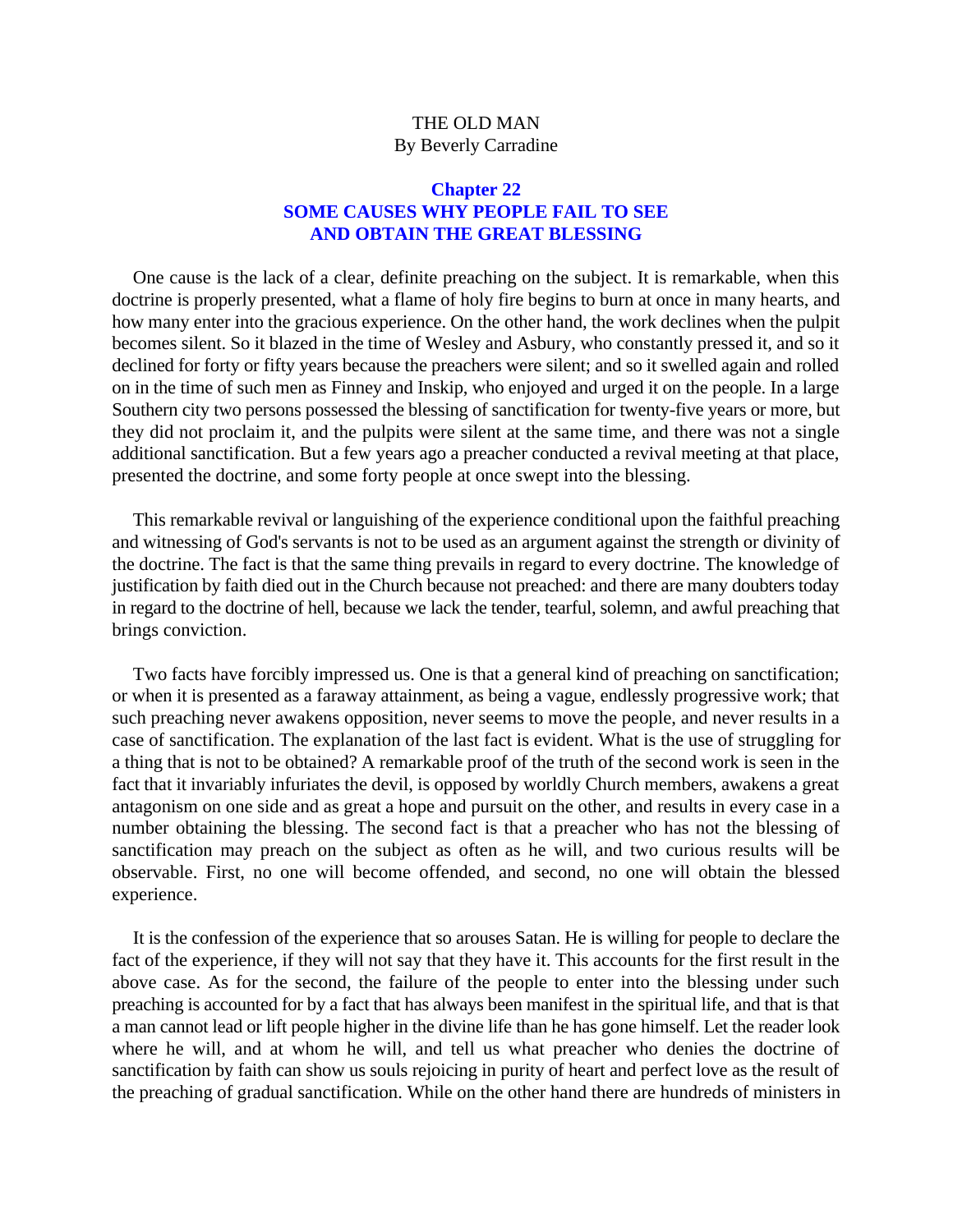the land who "press the instantaneous blessing" (Wesley) who can point to two and three hundred witnesses every year.

A second cause with many for failing to recognize and realize the blessing of sanctification is that it does not agree with their theology.

This can hardly be said of Methodist theology; for Wesley, Clarke, Benson, Watson, Smith, Ralston, and others, clearly present the second work of grace. If the people would study these writers, this objection would fall. The misfortune is, however, that the people fail to go to the fountain heads of our theological system, and listen instead to those who quote them with a mind prejudiced against the holy doctrine. There is a great difference here!

The Methodist Church would be amazed today if she knew how few of her preachers have ever read Mr. Wesley's little volume on "Christian Perfection." Some have read a few pages, some have skimmed; but many have not read a line in it, and few ever read it through. And yet all feel qualified to say what Mr. Wesley thought and said on the subject. We have prominent laymen in our Church opposing holiness who never had in their hands this book of the founder of their Church. And yet it is a work that Mr. Wesley never recalled, nor retracted therefrom a single utterance.

We would add another fact: that we never yet met a Methodist preacher who had read Mr. Wesley's Journal through, and few who have read such of it, and yet it is in this Journal that he has so much to say about the second work of grace. They all can quote from his letter to Maxfield, because so often printed in religious newspapers of today, and because it is a warning against extremism, but are not so familiar with the book itself from which it is taken, where Mr. Wesley writes of the wonderful work of grace going on among the people, and which he calls the second blessing, and declares to be the undoubted work of God.

This much we would say in regard to the theological objection, if there was one: That if we saw many people in an experience of the spiritual life that had lifted them far above their and our own former regenerated experience, and we saw that there were many passages in the Scripture that favored, described, and otherwise taught such a blessing, then we would believe in it, and seek it with the whole soul, whether our theology taught it or not. Theologies are of man. They are men's conceptions of Bible teachings or truths, and can never equal the Bible itself. As students go deeper into the Word, and the Spirit reveals, theologies grow. Hence it is that we have seen them carried to the anvil and sometimes to the dissecting table. Sometimes the theology of a denomination has to be brought to the legislative department of the Church, and there be enlarged to fit the body of the growing experience of the people of God. Thank God, the Methodist Church is under no need to do this! The second divine work, or holiness received by faith, is taught by her founder, her commentators, and leading theologians. There are other denominations not so fortunate. But of this we are confident: that in the near future the people of more than one Church will have their theological garments on the legislative tailoring table, with instructions to cut them after the pattern of full salvation, so as to fit the experience of the people. Between a blessed religious experience and a defective theology some denominations are called to decide. The author would advise them to hold on to their experience, and as soon as possible mend and perfect their theology.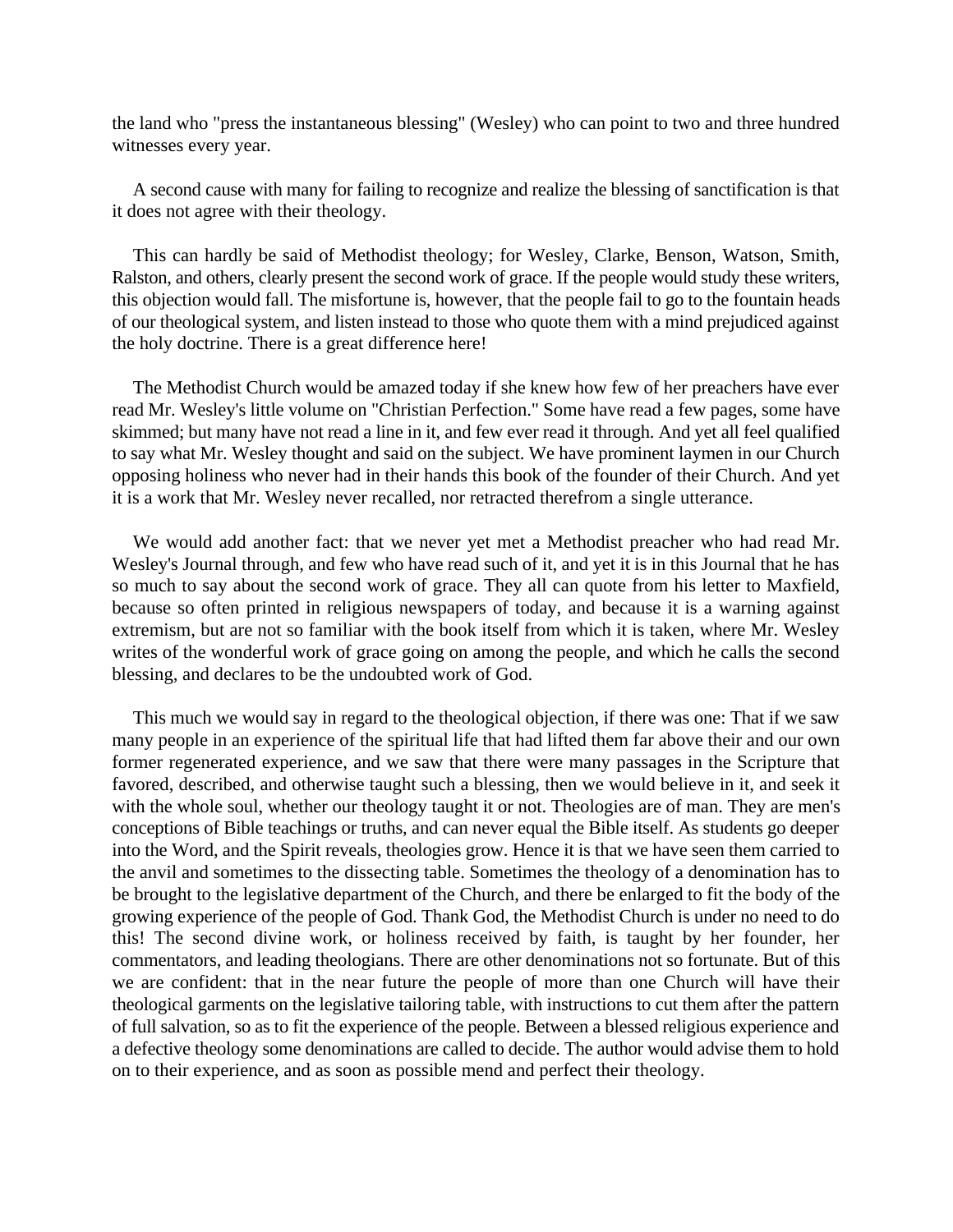A third cause of the failure of many to recognize and realize the blessing of heart purity is that they demand to understand all about it before obtaining the experience. They ask countless questions on the subject. It must agree not only theologically, but physiologically and psychologically, with their notions. It must be susceptible of mathematical proof, and not have a shadow of doubt resting upon it. They must be satisfied thoroughly on every point that may be raised by reason or doubt before they will even begin to seek for the blessing.

Their attitude is precisely similar to that of Nicodemus when he was asking Christ to explain the mystery of regeneration. It will be remembered that the Saviour did not explain, but likened it to the incomprehensible coming and going of the wind. "Thou knowest not whence it cometh or whither it goeth." If the Lord said this of regeneration, what would be have stated about this work which the Bible calls the "mystery of the gospel" and the "secret of the Lord." The attitude of the questioners and doubters of sanctification is also like that of the unbelieving world toward Christianity. Everything must be explained to the skeptic before he will even entertain the idea of believing. The trinity--the dual nature of Christ--the character of the resurrection, and other gospel mysteries, must all be demonstrated and proved with the clearness of an arithmetical sum on the blackboard. Then, perhaps, he will descend a few steps from the proud throne of reason and consider the case as it relates to him personally. H ow our regenerated brethren would smilingly say to the skeptic or unbeliever after this manner: "There are some things that reason cannot grasp, but God has given us the power to believe and accept where we cannot understand. It is not necessary to understand a thing in order to be blessed by it. A babe does not comprehend its mother. A man cannot unravel the mystery of the sun, and yet he is cheered and blessed by its beams. Even so believe in Christ, and thou shalt be saved." Thus do regenerated men talk to unbelievers, and yet straightway forget all their arguments when brought face to face with the mystery of sanctification.

If the writer had waited until he understood all the faith-and-reason-trying features of sanctification, he never would have obtained the blessing. Instead of this, he first secured the pearl of great price, determining to study its nature afterwards. He obtained the blessing first, knowing that he had all the present life and the life to come to explore the heights and depths of the gracious mystery. He has never been sorry that he pursued that plan.

There is one lesson that God's children have to learn over and over. They first mastered it at conversion, but they forgot it, and it has to be relearned many times. This lesson is that obedience to God is the condition of spiritual knowledge. It is not by reasoning that the world knows God or the things of God. The Bible says so, and we all know it to be so. "If any man will do his will, he shall know of the doctrine." Obedience to the Word of God inducted us into the regenerated life; obedience brings us to know the mind of Christ; obedience reveals duty; and obedience to certain divine requirements will bring a man into the experience of sanctification. Experience alone can clear up the darkness and mystery of the doctrine. Regeneration was once dark; but when the pardoning grace of God was felt, how clear! Sanctification seems to have heavy clouds and shadows resting upon it; but once entered upon, the clouds are seen to skirt the edge and border alone, while the life itself is a Beulah Land of brightness and glory.

We cannot understand a road until we travel it. It is absurd for one to try to picture its topography-- its peculiar features of bridge and woodland, cottage home, village, church spire, and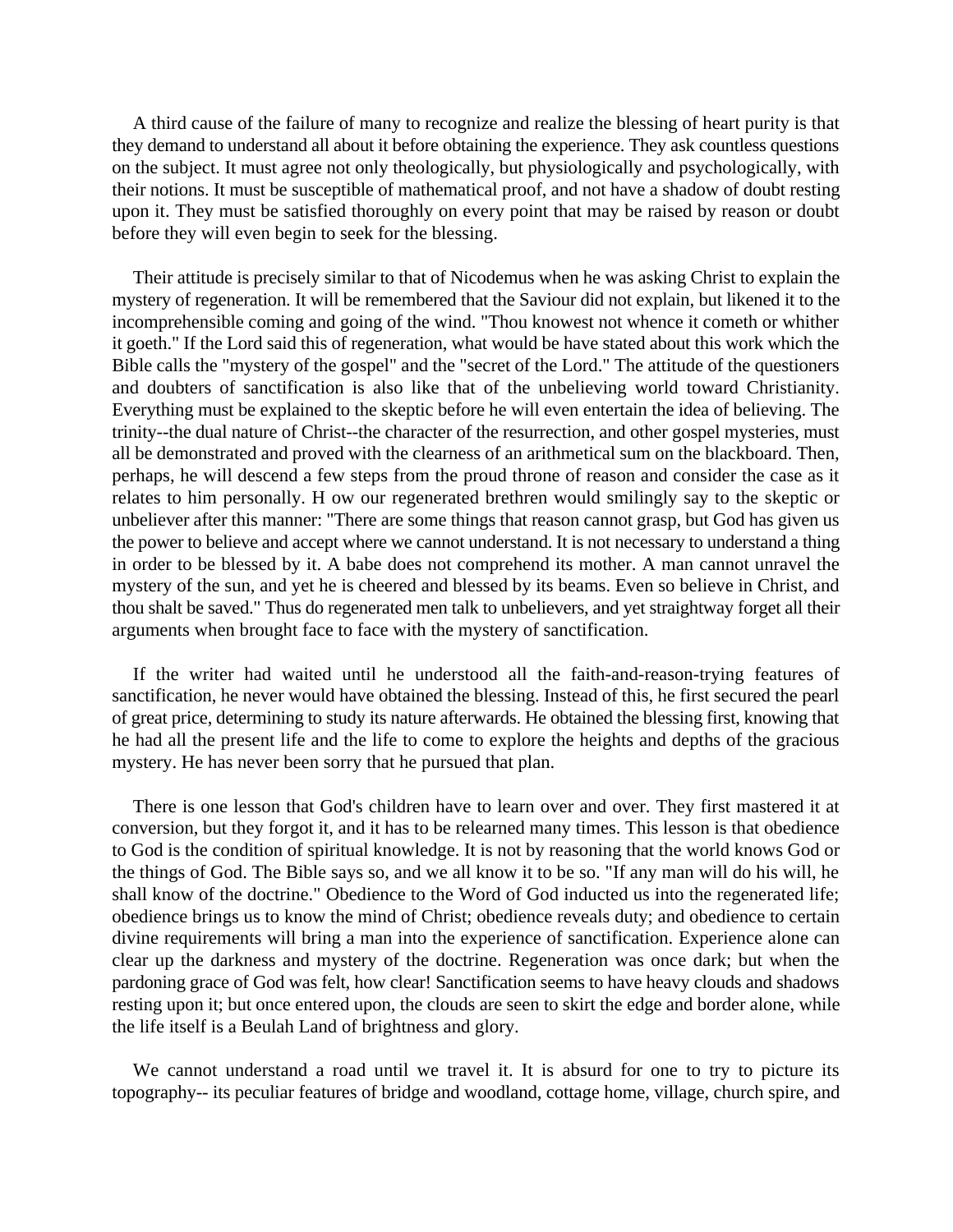country field until he has traveled along its length. All description will fail of the reality. Just as absurd is it for a man to demand to understand sanctification before he has entered upon the gracious and wonderful experience.

The way for a person to do is, first, to get it, and then take his time to understand. When seeking pardon and regeneration we were not the least concerned about where the doctrine stood in the economy of salvation; what preceded and what followed. A preacher was telling us at the time about the force of the subjunctive mood in a certain verse of invitation. But what did we care for this subjunctive mood? We were after pardon. This was the mood that filled us! So a man who is hunger for holiness, and panting for Christ and his fullness, will not worry his head about the theological position of the doctrine of holiness, nor about the effect of sanctification on his posterity, nor about the new relation he sustains to God, nor about his moral state in case of relapse. These things do not occupy his mind. His one desire is for purity, his one cry is, "My God, give me a holy heart"--and he gets it!

The man involved in tenses and moods and Greek roots, and who is worried about psychology and theology, does not get it. That is just the difference. The Jews did not analyze the manna; they simply and sensibly gathered it, ate it, and lived. They did not take a hammer, file, and acids and go to examining and analyzing the brazen serpent; they simply looked and were saved.

A fourth cause for the blindness of many in regard to this great blessing is, that they are not yearning for the experience. Let the reader run his eye mentally over the congregations he knows in the land. Who among them is panting for holiness and perfect Christlikeness "as the hart panteth after the water brook?" Preachers and religious journals alike all over the country are deploring the coldness, deadness, and worldliness of the Church. The people, as a rule, are satisfied with a low justified state. They want enough religion to save them from hell, but not an amount that would entail the sacrifice of certain practices and pursuits and the entire loss of the world. All of them have just as much religion as they want; if they desired more, they would have more. They are satisfied to live at a poor, dying rate.

The force of the cause mentioned above is now to be seen. Spiritual hunger and thirst not only precede being filled with righteousness, but they somehow clarify the moral vision and discover almost invariably the way of holiness. To be without this hunger and thirst is to be without the desire for a higher experience and without the power to see that there is such a blessing for the soul. To all such the preaching of a holy heart as obtainable by consecration and faith is not only distasteful, but, sad to say, is absolute foolishness.

We mention a fifth cause why many of God's people fail to come into the blessing. This reason is found in the reproach connected with the doctrine and experience. It has always been attended with reproach, and will be until the millennium. Let the reader inquire into the secret of religious persecution in the past, and he will find the doctrine of holiness always involved. The antagonism and abuse of Mr. Wesley was not occasioned by his views of justification, but by his preaching the doctrine of Christian perfection. There is no truth in Christianity that so arouses the fury of devils and men as that of the destruction of the "old man," or full salvation from sin.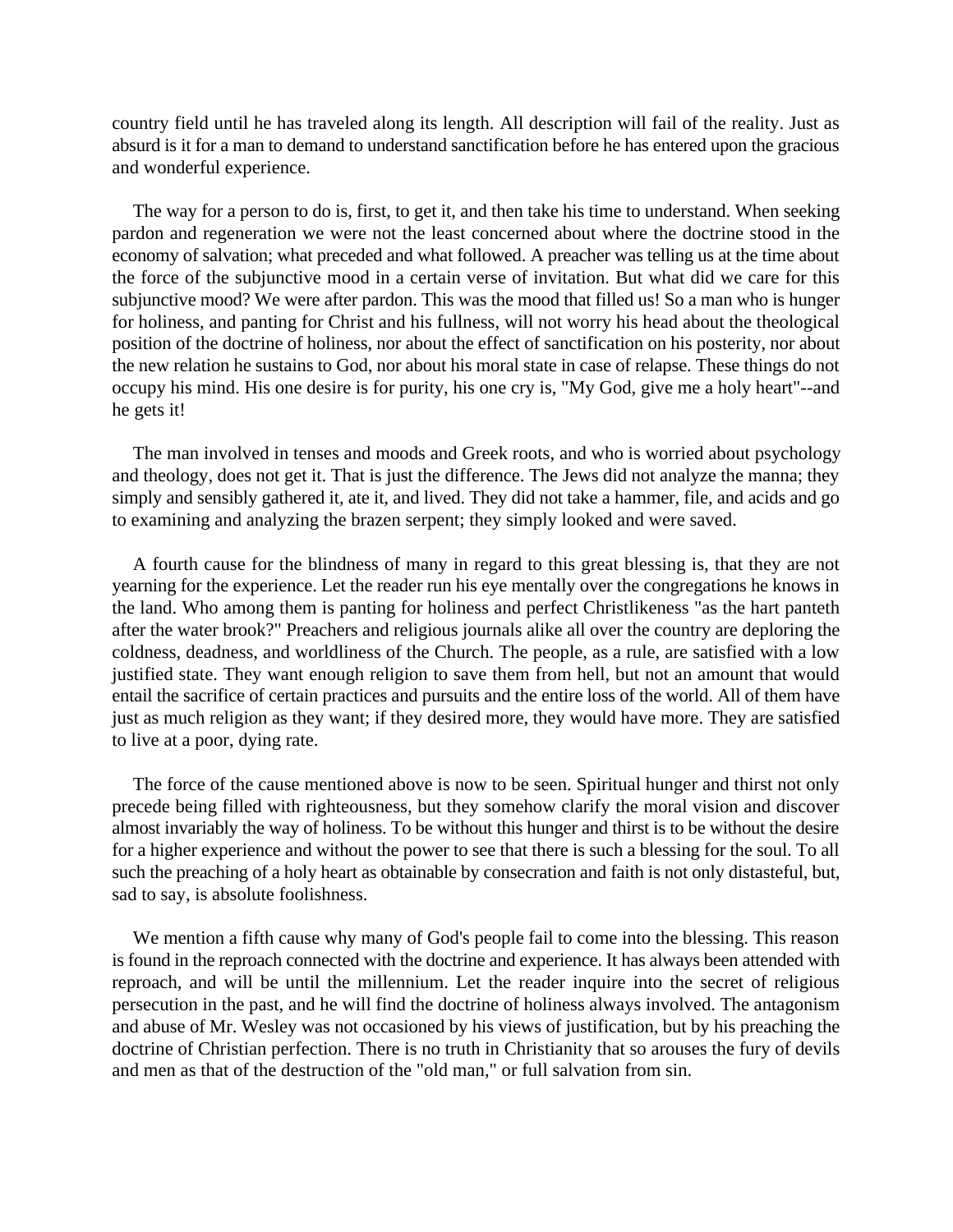If any child of God wants to know what reproach and suffering are in the Christian life, let him obtain the experience of sanctification and express it before the people. If a man gets it and keeps quiet, all will go well except the blessing, itself. But if he presumes to testify and preach the glorious truth that Christ can make the heart pure, and declares at the same time that he has done this work for him, then look out for outside trouble at once. The hatred felt in various quarters toward this Christ-honoring and blood-exalting doctrine is as sorrowful a spectacle as it is amazing. It is unmistakable. It appears in the eye, is heard in the voice, is declared in the freezing manner, drips from the editorial pen, rings in the attack made upon it in ecclesiastical assemblies, and is read in Church appointments. Meantime the man himself is at first filled with surprise at the state of affairs. He is conscious that he never loved the Church and the brethren as fervently before, that his ministry was never more fruitful, that he never preached with greater spiritual power; and yet, behold! he finds reproach, reproach, reproach on all sides. He was made to groan by his Church until he obtained the blessing of perfect love, and now he is made to groan again because he has obtained it.

This fact of reproach decides the matter with many. They would like the blessing of sanctification, but not at such a cost. They would like to have a holy heart, but they want to have an easy time and be popular with everybody at the same time. A most impossible thing! And so many turn from this crowning blessing of Christianity. Some prefer to be some great man's little man than to be God's man. Some are unwilling to forfeit episcopal favor. Some are not ready to give up large city churches and "go out not knowing whither they go." Some are unwilling to jeopardize their chances for the episcopate. All are unwilling that reproach and ridicule should be fastened upon them, and that all manner of things should be said about them. The pearl of full salvation is too costly. They are not ready like the merchantman to pay down all their substance for it.

There is a blessed experience of coming to Christ, finding everything, living in his service while he looks on us and loves us; there is another and higher experience in which one sells out in the deepest sense of the word, leaves everything, and follows Christ. We are called to it by the Saviour. But many turn away sorrowful. They have great possessions--reputation, influence, earthly hopes and prospects, and other things that they are unwilling to sacrifice. Moses chose affliction--preferred the reproach of Christ--but they do not.

They fail to realize that the reproaches of Christ are greater riches than the treasures of Egypt or the entire world. Such a life may look like a carcass, but it is a carcass full of honey. We may appear like deluded or demented people to the Michals laughing at us from the window; but the ark of God is with us; we know we have the truth; our own mouth is filled with holy laughter, our heart with praises; and so we can stand with perfect resignation the amusement of an unbelieving world.

Here, then, are some of the causes that prevent Christians from having the "old man" slain, and entering at once upon the enjoyment of full salvation: lack of definite preaching on the subject, theological difficulties, the demand to understand beforehand all mysteries connected with the doctrine, the absence of real yearning for the blessing, and the reproach that always attends the experience.